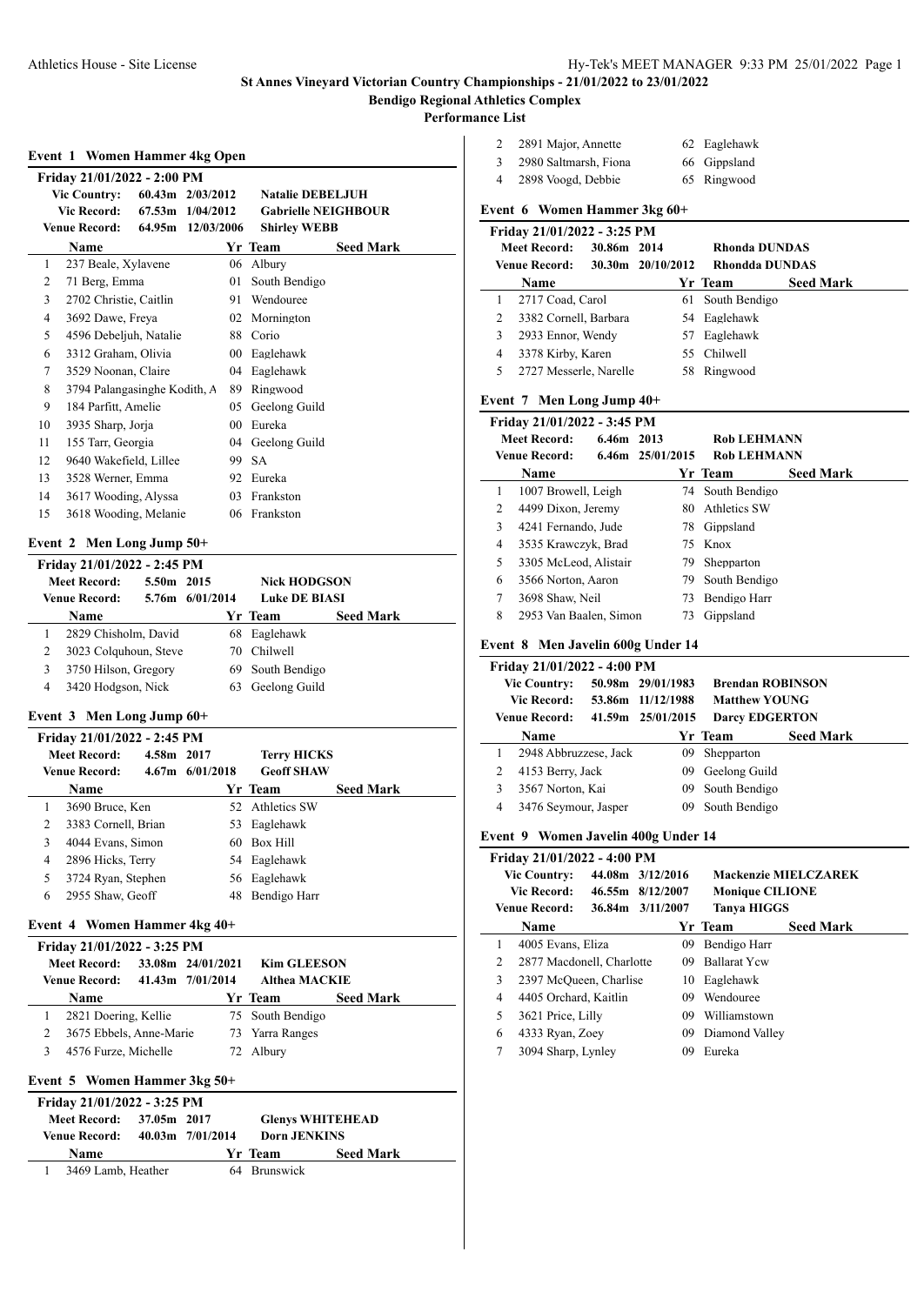**Event 10 Men Hammer 7.26kg Open**

#### **St Annes Vineyard Victorian Country Championships - 21/01/2022 to 23/01/2022 Bendigo Regional Athletics Complex**

#### **Performance List**

| 3 | 2972 Male, Lavinia    | 04 Ballarat Har   |
|---|-----------------------|-------------------|
| 4 | 3093 Slade, Nicola    | 03 South Coast    |
|   | 5 3745 Ventura, Sarah | 04 Casey Cardinia |
|   | 6 4534 Wittey, Lara   | 04 Box Hill       |

## **Event 15 Men Shot Put 6kg Under 20**

|        | Friday 21/01/2022 - 5:15 PM |  |                       |                    |                          |  |  |  |  |
|--------|-----------------------------|--|-----------------------|--------------------|--------------------------|--|--|--|--|
|        | <b>Vic Country:</b>         |  | $19.23m$ $27/10/2012$ |                    | <b>Damien BIRKINHEAD</b> |  |  |  |  |
|        | Vic Record:                 |  | $19.23m$ $27/10/2012$ |                    | <b>Damien BIRKINHEAD</b> |  |  |  |  |
|        | Venue Record:               |  | $18.45m$ $3/12/2004$  | Sourabh VLJ        |                          |  |  |  |  |
|        | <b>Name</b>                 |  |                       | Yr Team            | <b>Seed Mark</b>         |  |  |  |  |
| 1      | 149 Alberts, Angus          |  | $^{04}$               | Chilwell           |                          |  |  |  |  |
| 2      | 3377 Benbow, Lachlan        |  | 0 <sup>3</sup>        | Eureka             |                          |  |  |  |  |
| 3      | 4631 Blair, Ryan            |  |                       | 03 Diamond Valley  |                          |  |  |  |  |
| 4      | 129 Eastwood, Jacob         |  |                       | 03 Geelong Guild   |                          |  |  |  |  |
| 5      | 9624 Evans, William         |  |                       | $04\quad\text{SA}$ |                          |  |  |  |  |
| 6      | 9631 Miller, Darcy          |  |                       | 04 SA              |                          |  |  |  |  |
| $\tau$ | 3328 Pitt, Alex             |  |                       | 04 Albury          |                          |  |  |  |  |
| 8      | 2981 Saltmarsh-Milne, Aaron |  | 04                    | Gippsland          |                          |  |  |  |  |

#### **Event 15 Men 100 Metre Run Under 20 Para**

| Name               | Yr Team         | <b>Seed Time</b> |
|--------------------|-----------------|------------------|
| 131 Pendred, James | 02 Ballarat Har |                  |

#### **Event 16 Men Long Jump Open Ambulant**

| Friday 21/01/2022 - 5:30 PM |                 |                  |
|-----------------------------|-----------------|------------------|
| <b>Name</b>                 | <b>Yr</b> Team  | <b>Seed Mark</b> |
| 131 Pendred, James          | 02 Ballarat Har |                  |

## **Event 16 Women 100 Metre Run Under 20 Para**

| <b>Name</b>           | Yr Team         | <b>Seed Time</b> |
|-----------------------|-----------------|------------------|
| 1 132 Pendred, Louise | 02 Ballarat Har |                  |
| 2 58 Sharp, Caytlyn   | 02 Eureka       |                  |

## **Event 17 Women Long Jump Open Ambulant**

| Friday 21/01/2022 - 5:30 PM |                             |  |
|-----------------------------|-----------------------------|--|
| <b>Name</b>                 | Yr Team<br><b>Seed Mark</b> |  |
| 132 Pendred, Louise         | 02 Ballarat Har             |  |
| 2 58 Sharp, Caytlyn         | 02 Eureka                   |  |

#### **Event 18 Men Hammer 5kg Under 18**

|   | Friday 21/01/2022 - 5:45 PM |  |                      |                       |                  |  |  |
|---|-----------------------------|--|----------------------|-----------------------|------------------|--|--|
|   | <b>Vic Country:</b>         |  | 79.03m 6/12/2014     | <b>Ned WEATHERLEY</b> |                  |  |  |
|   | Vic Record: -               |  | $80.32m$ $5/12/2015$ | <b>Ned WEATHERLEY</b> |                  |  |  |
|   | Venue Record:               |  | 73.66m 24/02/2001    | <b>Tim DRIESEN</b>    |                  |  |  |
|   | Name                        |  |                      | Yr Team               | <b>Seed Mark</b> |  |  |
|   | 3231 Eastwood, Shaye        |  | 05                   | Geelong Guild         |                  |  |  |
| 2 | 190 Giddings, Darcy         |  |                      | 05 Corio              |                  |  |  |
| 3 | 3533 Locke, Ben             |  | 05                   | Eureka                |                  |  |  |
| 4 | 3451 Murrant, Grady         |  | 05.                  | <b>Bellarine</b>      |                  |  |  |
| 5 | 226 Sandland, Logan         |  |                      | 06 Albury             |                  |  |  |
| 6 | 9636 Schoepf, Lachlan       |  |                      | $05\quad SA$          |                  |  |  |
|   |                             |  |                      |                       |                  |  |  |

#### **Event 19 Women Hammer 3kg Under 18**

| Friday 21/01/2022 - 5:45 PM |  |                   |           |                            |  |  |  |
|-----------------------------|--|-------------------|-----------|----------------------------|--|--|--|
| <b>Vic Country:</b>         |  | 55.21m 7/01/2018  |           | <b>Olivia GRAHAM</b>       |  |  |  |
| <b>Vic Record:</b>          |  | 63.44m 20/10/2017 |           | <b>Stephanie RATCLIFFE</b> |  |  |  |
| <b>Venue Record:</b>        |  | 55.21m 7/01/2018  |           | <b>Olivia GRAHAM</b>       |  |  |  |
| <b>Name</b>                 |  |                   | Yr Team   | <b>Seed Mark</b>           |  |  |  |
| 237 Beale, Xylavene         |  |                   | 06 Albury |                            |  |  |  |
| 217 Cooper, Dakira          |  |                   | 06 Albury |                            |  |  |  |

|    | Friday 21/01/2022 - 4:30 PM |        |                  |                        |                  |
|----|-----------------------------|--------|------------------|------------------------|------------------|
|    | <b>Vic Country:</b>         |        | 70.76m 2/03/2012 | <b>Timothy DRIESEN</b> |                  |
|    | Vic Record:                 | 74.58m | 10/03/1987       | <b>Joe OUIGLEY</b>     |                  |
|    | <b>Venue Record:</b>        | 71.00m | 12/03/2006       | <b>James STEACY</b>    |                  |
|    | Name                        |        |                  | Yr Team                | <b>Seed Mark</b> |
| 1  | 3377 Benbow, Lachlan        |        | 03               | Eureka                 |                  |
| 2  | 4497 Cooper, Bailey         |        | 97               | Bendigo Harr           |                  |
| 3  | 129 Eastwood, Jacob         |        | 03               | Geelong Guild          |                  |
| 4  | 3586 Graham, Craig          |        | 65               | Eaglehawk              |                  |
| 5  | 2732 Hawkes, Brendan        |        | 74               | Wendouree              |                  |
| 6  | 2733 Hawkes, Lachlan        |        | 03               | Wendouree              |                  |
| 7  | 3743 Newman, Colin          |        | 83               | Diamond Valley         |                  |
| 8  | 1547 Stubbs, Scott          |        | 83               | Bendigo Harr           |                  |
| 9  | 2953 Van Baalen, Simon      |        | 73               | Gippsland              |                  |
| 10 | 120 Voogd, Benjamin         |        | 02               | Ringwood               |                  |
| 11 | 88 Weatherly, Ned           |        | 98               | Frankston              |                  |

#### **Event 11 Women Long Jump Under 20**

|   | Friday 21/01/2022 - 4:30 PM |  |                      |                           |                  |  |  |  |
|---|-----------------------------|--|----------------------|---------------------------|------------------|--|--|--|
|   | <b>Vic Country:</b>         |  | $6.09m$ $7/04/1992$  | <b>Deborah MCLAUGHLIN</b> |                  |  |  |  |
|   | <b>Vic Record:</b>          |  | $6.60$ m $2/07/2011$ | <b>Brooke STRATTON</b>    |                  |  |  |  |
|   | <b>Venue Record:</b>        |  | $6.27m$ $24/02/2001$ | <b>Shermin OKSUZ</b>      |                  |  |  |  |
|   | <b>Name</b>                 |  |                      | Yr Team                   | <b>Seed Mark</b> |  |  |  |
|   | 2949 Chapman, Alana         |  |                      | 04 Box Hill               |                  |  |  |  |
| 2 | 199 Dyer, Kobi-Lee          |  |                      | 05 Mornington             |                  |  |  |  |
| 3 | 147 Francis, Abbey          |  |                      | 04 Sandringham            |                  |  |  |  |
| 4 | 3762 Gavriliadis, Monique   |  |                      | 04 Bendigo Harr           |                  |  |  |  |
| 5 | 3745 Ventura, Sarah         |  | 04                   | Casey Cardinia            |                  |  |  |  |

## **Event 12 Women Pole Vault 1.60m Under 16**

|   | Friday 21/01/2022 - 5:00 PM |  |                  |                         |                  |  |  |  |
|---|-----------------------------|--|------------------|-------------------------|------------------|--|--|--|
|   | <b>Vic Country:</b>         |  | 4.15m 4/04/2019  | <b>Cassidy BRADSHAW</b> |                  |  |  |  |
|   | <b>Vic Record:</b>          |  | 4.15m 4/04/2019  | <b>Cassidy BRADSHAW</b> |                  |  |  |  |
|   | Venue Record:               |  | 3.60m 26/01/2019 | <b>Georgia TAYLER</b>   |                  |  |  |  |
|   | <b>Name</b>                 |  |                  | Yr Team                 | <b>Seed Mark</b> |  |  |  |
|   | 263 Grace, Tahlia           |  | 07               | Doncaster               |                  |  |  |  |
| 2 | 2422 Orme, Emma             |  | 07               | South Bendigo           |                  |  |  |  |
| 3 | 3289 Rangi, Khushnoor       |  | 07               | Essendon                |                  |  |  |  |
| 4 | 3288 Rangi, Sukhnoor        |  | 07               | Essendon                |                  |  |  |  |
|   |                             |  |                  |                         |                  |  |  |  |

## **Event 13 Women Pole Vault 1.60m Under 18**

| Friday 21/01/2022 - 5:00 PM |  |                     |                         |                  |  |  |  |  |
|-----------------------------|--|---------------------|-------------------------|------------------|--|--|--|--|
| <b>Vic Country:</b>         |  | 4.15m 4/04/2019     | <b>Cassidy BRADSHAW</b> |                  |  |  |  |  |
| <b>Vic Record:</b>          |  | 4.17m 28/02/2020    | <b>Elyssia KENSHOLE</b> |                  |  |  |  |  |
| <b>Venue Record:</b>        |  | $3.85m$ $9/01/2021$ | <b>Cassidy BRADSHAW</b> |                  |  |  |  |  |
| Name                        |  |                     | Yr Team                 | <b>Seed Mark</b> |  |  |  |  |
|                             |  |                     |                         |                  |  |  |  |  |
| 3285 Coutts, Eliza          |  |                     | 06 Bendigo Harr         |                  |  |  |  |  |
| 3930 Leach, Frances         |  |                     | 05 Bendigo Harr         |                  |  |  |  |  |

## **Event 14 Women Pole Vault 1.60m Under 20**

| Friday 21/01/2022 - 5:00 PM |                         |  |                  |                   |                         |  |  |
|-----------------------------|-------------------------|--|------------------|-------------------|-------------------------|--|--|
|                             | <b>Vic Country:</b>     |  | 4.15m 4/04/2019  |                   | <b>Cassidy BRADSHAW</b> |  |  |
|                             | <b>Vic Record:</b>      |  | 4.25m 11/02/2000 |                   | <b>Bridgid ISWORTH</b>  |  |  |
|                             | <b>Venue Record:</b>    |  | 3.85m 2/12/2004  |                   | Katrina MIROSHNICHENKO  |  |  |
|                             | Name                    |  |                  | Yr Team           | <b>Seed Mark</b>        |  |  |
|                             | 1458 Clifford, Elsie    |  |                  | 04 Diamond Valley |                         |  |  |
|                             | 3033 Jouvelet, Felicity |  | 0 <sup>3</sup>   | Casey Cardinia    |                         |  |  |
|                             |                         |  |                  |                   |                         |  |  |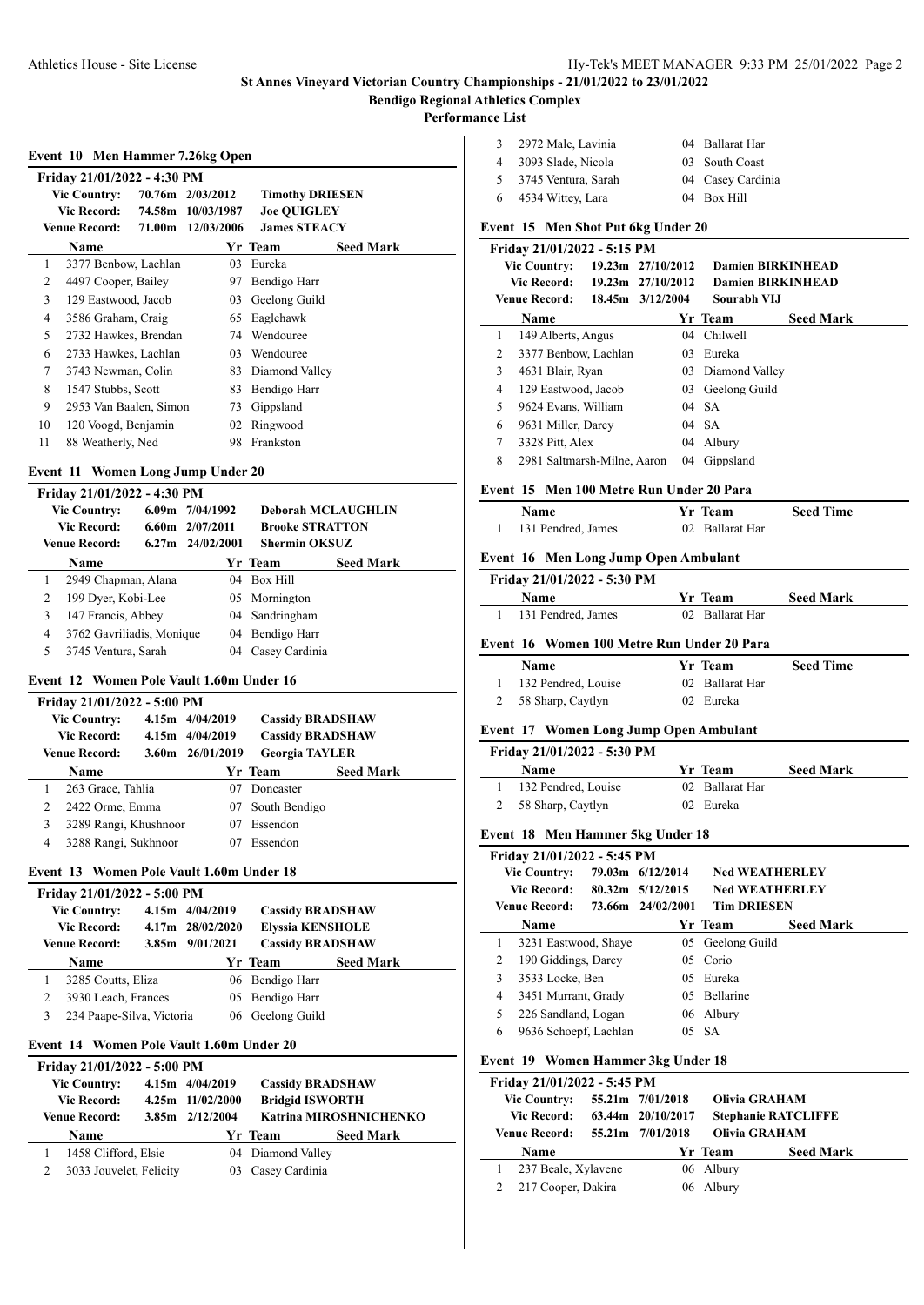# Athletics House - Site License Hy-Tek's MEET MANAGER 9:33 PM 25/01/2022 Page 3

## **St Annes Vineyard Victorian Country Championships - 21/01/2022 to 23/01/2022 Bendigo Regional Athletics Complex**

**Performance List**

j.

## **Event 19 ...(Women Hammer 3kg Under 18)**

|   | Name                  | Yr Team          | <b>Seed Mark</b> |
|---|-----------------------|------------------|------------------|
|   | 3674 Ebbels, Sarah    | 05 Yarra Ranges  |                  |
| 4 | 3565 Norton, Jemma    | 06 South Bendigo |                  |
| 5 | 184 Parfitt, Amelie   | 05 Geelong Guild |                  |
| 6 | 3014 Wilson, Eva      | 06 Box Hill      |                  |
|   | 3618 Wooding, Melanie | 06 Frankston     |                  |

#### **Event 20 Women Shot Put 4kg Under 20**

|   | Friday 21/01/2022 - 6:15 PM |  |                      |                         |                  |  |  |  |  |  |
|---|-----------------------------|--|----------------------|-------------------------|------------------|--|--|--|--|--|
|   | <b>Vic Country:</b>         |  | 15.03m 21/06/1986    | <b>Yvette YKEMA</b>     |                  |  |  |  |  |  |
|   | <b>Vic Record:</b>          |  | $16.43m$ $9/10/2010$ | <b>Margaret SATUPAI</b> |                  |  |  |  |  |  |
|   | <b>Venue Record:</b>        |  | 15.50m 2/12/2004     | <b>Dani SAMUELS</b>     |                  |  |  |  |  |  |
|   | <b>Name</b>                 |  |                      | Yr Team                 | <b>Seed Mark</b> |  |  |  |  |  |
|   | 2949 Chapman, Alana         |  |                      | 04 Box Hill             |                  |  |  |  |  |  |
| 2 | 143 Ferguson, Tahlee        |  |                      | 03 Frankston            |                  |  |  |  |  |  |
| 3 | 3762 Gavriliadis, Monique   |  |                      | 04 Bendigo Harr         |                  |  |  |  |  |  |
| 4 | 4203 Greenman, Hannah       |  | 03                   | Bendigo Harr            |                  |  |  |  |  |  |
| 5 | 4201 Greenman, Haylee       |  |                      | 04 Bendigo Harr         |                  |  |  |  |  |  |
| 6 | 4428 Nigido-Scott, Olivia   |  |                      | 04 Old Scotch           |                  |  |  |  |  |  |
| 7 | 3529 Noonan, Claire         |  | 04                   | Eaglehawk               |                  |  |  |  |  |  |
|   |                             |  |                      |                         |                  |  |  |  |  |  |

## **Event 21 Men Long Jump Under 18**

|    | Friday 21/01/2022 - 6:20 PM  |                  |                       |                  |
|----|------------------------------|------------------|-----------------------|------------------|
|    | <b>Vic Country:</b>          | 7.19m 25/03/2001 | <b>Kevin BEAMS</b>    |                  |
|    | Vic Record:                  | 7.64m 11/12/1983 | <b>Michael MORGAN</b> |                  |
|    | <b>Venue Record:</b>         | 7.64m 3/12/2004  | <b>Chris NOFFKE</b>   |                  |
|    | Name                         |                  | Yr Team               | <b>Seed Mark</b> |
| 1  | 3051 Beaton, William         | 05               | Eaglehawk             |                  |
| 2  | 4003 Evans, Joshua           | 05               | Bendigo Harr          |                  |
| 3  | 3419 Fraser, Luke            | 05               | Chilwell              |                  |
| 4  | 3761 Gavriliadis, Jake       | 06               | Bendigo Harr          |                  |
| 5  | 3096 Hovey, Ryan             | 05               | <b>Ballarat Har</b>   |                  |
| 6  | 3729 Kelly, Dude             | 05               | Eaglehawk             |                  |
| 7  | 3504 McCleish, Seth          | 06               | Chilwell              |                  |
| 8  | 3569 Naylor, Thomas          | 05               | Eureka                |                  |
| 9  | 3713 Panakkal, Sebastian     | 05               | Wyndham               |                  |
| 10 | 3940 Pitt, Ace               | 05               | Bellarine             |                  |
| 11 | 236 Pitt, Xavier             | 06               | Albury                |                  |
| 12 | 3748 Smerdon, Nicholas       | 05               | Casey Cardinia        |                  |
| 13 | 4643 Smith, Cameron          | 05               | Eaglehawk             |                  |
| 14 | 191 Sri Deenathayalan, Deves | 05               | Wyndham               |                  |
| 15 | 4473 Stefanec, Sam           | 06               | Mentone               |                  |
| 16 | 3426 Warelow, Jack           | 05               | Corio                 |                  |

## **Event 22 Men Hammer 7.26kg 40+**

|               | Friday 21/01/2022 - 6:55 PM        |                   |                    |                  |                  |  |  |  |  |
|---------------|------------------------------------|-------------------|--------------------|------------------|------------------|--|--|--|--|
|               | <b>Meet Record:</b><br>47.86m 2011 |                   | <b>David LYNCH</b> |                  |                  |  |  |  |  |
| Venue Record: |                                    | 47.18m 14/01/2012 | <b>David LYNCH</b> |                  |                  |  |  |  |  |
|               | <b>Name</b>                        |                   |                    | Yr Team          | <b>Seed Mark</b> |  |  |  |  |
|               | 3723 Birk, Hans                    |                   | 78                 | Wyndham          |                  |  |  |  |  |
| 2             | 1007 Browell, Leigh                |                   |                    | 74 South Bendigo |                  |  |  |  |  |
| 3             | 3416 Hambling, Mark                |                   |                    | 79 Essendon      |                  |  |  |  |  |
| 4             | 2732 Hawkes, Brendan               |                   |                    | 74 Wendouree     |                  |  |  |  |  |
| 5             | 3347 Makin, Matthew                |                   |                    | 75 Essendon      |                  |  |  |  |  |
| 6             | 3566 Norton, Aaron                 |                   |                    | 79 South Bendigo |                  |  |  |  |  |
| 7             | 2953 Van Baalen, Simon             |                   | 73                 | Gippsland        |                  |  |  |  |  |
|               |                                    |                   |                    |                  |                  |  |  |  |  |

**Event 23 Men Hammer 6kg 50+**

| Friday 21/01/2022 - 6:55 PM          |             |                  |                       |                   |  |  |  |
|--------------------------------------|-------------|------------------|-----------------------|-------------------|--|--|--|
| <b>Meet Record:</b><br>Venue Record: | 37.51m 2017 | 46.48m 8/01/2014 | <b>Stuart GYNGELL</b> | Peter WEZUSZCAZAK |  |  |  |
| Name                                 |             |                  | Yr Team               | <b>Seed Mark</b>  |  |  |  |
|                                      |             |                  |                       |                   |  |  |  |
| 3586 Graham, Craig                   |             |                  | 65 Eaglehawk          |                   |  |  |  |
| 2835 Jordan, Geoff                   |             |                  | 69 Bendigo Harr       |                   |  |  |  |
| 2681 Nelson, Scott                   |             | 69               | Wyndham               |                   |  |  |  |

## **Event 24 Men Hammer 5kg 60+**

| Friday 21/01/2022 - 6:55 PM |                        |             |                   |                      |                  |  |  |  |
|-----------------------------|------------------------|-------------|-------------------|----------------------|------------------|--|--|--|
|                             | <b>Meet Record:</b>    | 38.23m 2018 |                   | <b>Robert HOLZER</b> |                  |  |  |  |
|                             | <b>Venue Record:</b>   |             | 40.14m 27/01/2019 | <b>Paul OLSSON</b>   |                  |  |  |  |
|                             | Name                   |             |                   | Yr Team              | <b>Seed Mark</b> |  |  |  |
|                             | 3383 Cornell, Brian    |             | 53                | Eaglehawk            |                  |  |  |  |
| 2                           | 3311 Fryer, Martin     |             |                   | 44 Eaglehawk         |                  |  |  |  |
| 3                           | 3411 Holzer, Robert    |             | 48.               | Geelong Guild        |                  |  |  |  |
| 4                           | 3724 Ryan, Stephen     |             |                   | 56 Eaglehawk         |                  |  |  |  |
| 5                           | 2936 Savage, Peter     |             |                   | 54 Eaglehawk         |                  |  |  |  |
| 6                           | 3493 Wrzuszczak, Peter |             | 60                | Corio                |                  |  |  |  |
|                             |                        |             |                   |                      |                  |  |  |  |

## **Event 25 Women Javelin 600g 40+**

|   | Friday 21/01/2022 - 7:30 PM |  |                   |                      |                  |  |  |  |
|---|-----------------------------|--|-------------------|----------------------|------------------|--|--|--|
|   | <b>Meet Record:</b>         |  | 31.18m 22/01/2021 | <b>Kim GLEESON</b>   |                  |  |  |  |
|   | <b>Venue Record:</b>        |  | 32.14m 9/01/2014  | <b>Lynette SMITH</b> |                  |  |  |  |
|   | <b>Name</b>                 |  |                   | Yr Team              | <b>Seed Mark</b> |  |  |  |
|   | 2821 Doering, Kellie        |  |                   | 75 South Bendigo     |                  |  |  |  |
| 2 | 3237 Lester, Rhiannon       |  |                   | 79 Mornington        |                  |  |  |  |
| 3 | 3564 Norton, Jayne          |  |                   | 75 South Bendigo     |                  |  |  |  |
| 4 | 4074 Soulsby, Rebecca       |  |                   | 73 Bendigo Harr      |                  |  |  |  |

# **Event 26 Women Javelin 500g 50+**

|   | Friday 21/01/2022 - 7:30 PM |             |                  |                        |                  |  |  |  |
|---|-----------------------------|-------------|------------------|------------------------|------------------|--|--|--|
|   | Meet Record:                | 26.61m 2005 |                  | <b>Helen WOODFORD</b>  |                  |  |  |  |
|   | <b>Venue Record:</b>        |             | 26.70m 8/01/2017 | <b>Leonie RICHARDS</b> |                  |  |  |  |
|   | <b>Name</b>                 |             |                  | Yr Team                | <b>Seed Mark</b> |  |  |  |
|   | 4202 Greenman, Keryn        |             |                  | 72 Bendigo Harr        |                  |  |  |  |
| 2 | 3844 Haines, Trudy          |             |                  | 70 South Bendigo       |                  |  |  |  |
| 3 | 3608 Holohan, Dee           |             |                  | 65 Sandringham         |                  |  |  |  |
| 4 | 3469 Lamb, Heather          |             |                  | 64 Brunswick           |                  |  |  |  |
| 5 | 2891 Major, Annette         |             |                  | 62 Eaglehawk           |                  |  |  |  |
| 6 | 3074 Pendred, Julie         |             | 68               | <b>Ballarat Har</b>    |                  |  |  |  |

## **Event 27 Women Javelin 500g 60+**

|   | Friday 21/01/2022 - 7:30 PM |  |                   |                    |                  |  |  |  |  |
|---|-----------------------------|--|-------------------|--------------------|------------------|--|--|--|--|
|   | <b>Meet Record:</b>         |  | 19.80m 22/01/2021 | Joan SELF          |                  |  |  |  |  |
|   | <b>Venue Record:</b>        |  | 22.55m 9/01/2014  | <b>Mary THOMAS</b> |                  |  |  |  |  |
|   | <b>Name</b>                 |  |                   | Yr Team            | <b>Seed Mark</b> |  |  |  |  |
| 1 | 2717 Coad, Carol            |  |                   | 61 South Bendigo   |                  |  |  |  |  |
| 2 | 3382 Cornell, Barbara       |  |                   | 54 Eaglehawk       |                  |  |  |  |  |
| 3 | 3049 Curtis, Annette        |  |                   | 56 South Bendigo   |                  |  |  |  |  |
| 4 | 2933 Ennor, Wendy           |  | 57                | Eaglehawk          |                  |  |  |  |  |
| 5 | 3378 Kirby, Karen           |  |                   | 55 Chilwell        |                  |  |  |  |  |
| 6 | 2727 Messerle, Narelle      |  |                   | 58 Ringwood        |                  |  |  |  |  |
| 7 | 3845 Self. Joan             |  |                   | 57 South Bendigo   |                  |  |  |  |  |
| 8 | 3291 Talbot, Wendy          |  | 60                | Corio              |                  |  |  |  |  |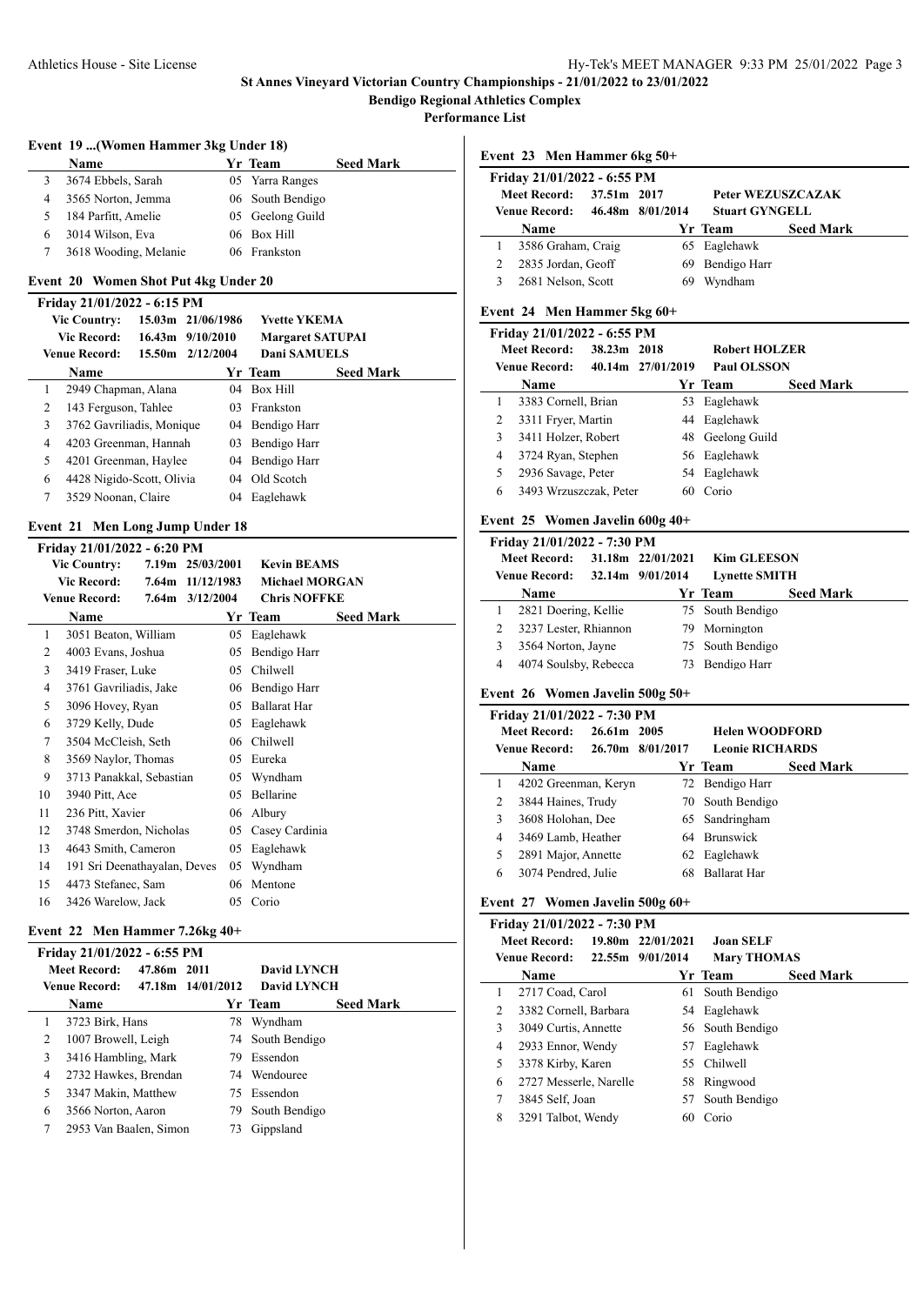**Performance List**

#### **Event 28 Men Long Jump Open**

|   | Friday 21/01/2022 - 7:45 PM |  |                  |                          |                  |  |  |  |  |
|---|-----------------------------|--|------------------|--------------------------|------------------|--|--|--|--|
|   | <b>Vic Country:</b>         |  | 7.30m 16/03/1986 | <b>Peter FOSSEY</b>      |                  |  |  |  |  |
|   | Vic Record:                 |  | 8.27m 20/08/1984 | <b>Gary HONEY</b>        |                  |  |  |  |  |
|   | <b>Venue Record:</b>        |  | 7.92m 12/03/2006 | <b>Gable GARENAMOTSE</b> |                  |  |  |  |  |
|   | Name                        |  |                  | Yr Team                  | <b>Seed Mark</b> |  |  |  |  |
| 1 | 3758 Carr, Lachlan          |  |                  | 96 Bendigo Harr          |                  |  |  |  |  |
| 2 | 3773 Lutui, Sami            |  |                  | 02 Nunawading            |                  |  |  |  |  |
| 3 | 2926 Mason, Kye             |  |                  | 02 Eaglehawk             |                  |  |  |  |  |
| 4 | 4353 Mullen, Liam           |  | 01               | <b>Chilwell</b>          |                  |  |  |  |  |
| 5 | 2952 Oztorun, Benan         |  | 98.              | Essendon                 |                  |  |  |  |  |
| 6 | 4228 Parker, Paul           |  | 95               | Wyndham                  |                  |  |  |  |  |
| 7 | 2974 Paynter, Christian     |  | 97               | Geelong Guild            |                  |  |  |  |  |
| 8 | 3987 Start, Lachlan         |  | 00 <sup>2</sup>  | Eaglehawk                |                  |  |  |  |  |

## **Event 29 Women Hammer 3kg Under 14**

|   | Friday 21/01/2022 - 8:15 PM |                    |                       |                   |                       |                  |  |  |  |
|---|-----------------------------|--------------------|-----------------------|-------------------|-----------------------|------------------|--|--|--|
|   | <b>Vic Country:</b>         |                    |                       | 45.27m 4/11/2018  | <b>Georgia TARR</b>   |                  |  |  |  |
|   |                             | <b>Vic Record:</b> |                       | 45.89m 8/12/2018  | <b>Lauren MCGARRY</b> |                  |  |  |  |
|   | <b>Venue Record:</b>        |                    |                       | 38.13m 11/12/2021 | <b>Hailey STUBBS</b>  |                  |  |  |  |
|   | Name                        |                    |                       |                   | Yr Team               | <b>Seed Mark</b> |  |  |  |
|   |                             |                    | 3971 Bennett, Matilda | 09                | Wendouree             |                  |  |  |  |
| 2 |                             | 2763 Rowe, Hanna   |                       |                   | 09 Diamond Valley     |                  |  |  |  |
| 3 |                             | 3094 Sharp, Lynley |                       | 09                | Eureka                |                  |  |  |  |

#### **Event 30 Women Hammer 3kg Under 16**

|                | Friday 21/01/2022 - 7:15 PM |  |                   |                            |                  |  |  |  |
|----------------|-----------------------------|--|-------------------|----------------------------|------------------|--|--|--|
|                | <b>Vic Country:</b>         |  | 47.30m 13/03/2016 | <b>Olivia GRAHAM</b>       |                  |  |  |  |
|                | <b>Vic Record:</b>          |  | 58.66m 6/11/2016  | <b>Stephanie RATCLIFFE</b> |                  |  |  |  |
|                | <b>Venue Record:</b>        |  | 49.29m 24/01/2015 | <b>Louise MENDES</b>       |                  |  |  |  |
|                | <b>Name</b>                 |  |                   | Yr Team                    | <b>Seed Mark</b> |  |  |  |
| 1              | 3895 Barnet, Ebony          |  | 07                | Box Hill                   |                  |  |  |  |
| $\mathfrak{D}$ | 4660 Beale, Xanthia         |  | 08                | Albury                     |                  |  |  |  |
| 3              | 239 Benbow, Alyssa          |  | 07                | Eureka                     |                  |  |  |  |
| 4              | 280 Ropeti, Manofo          |  | 08                | Eureka                     |                  |  |  |  |
| 5              | 3172 Stubbs, Hailey         |  | 08                | Bendigo Harr               |                  |  |  |  |
| 6              | 3015 Wilson, Freya          |  | 08                | Box Hill                   |                  |  |  |  |

#### **Event 31 Men 400 Metre Hurdles 91.4cm Under 20**

|   | Friday 21/01/2022 - 5:00 PM |       |                  |                       |                  |  |  |
|---|-----------------------------|-------|------------------|-----------------------|------------------|--|--|
|   | <b>Vic Country:</b>         |       | 51.83 20/10/2000 | <b>Sean AVERY</b>     |                  |  |  |
|   | <b>Vic Record:</b>          |       | 49.35 23/02/1991 | <b>Rohan ROBINSON</b> |                  |  |  |
|   | <b>Venue Record:</b>        | 53.17 | 26/01/2019       | <b>Fraser SYMONS</b>  |                  |  |  |
|   | Name                        |       |                  | Yr Team               | <b>Seed Time</b> |  |  |
| 1 | 179 Byrne, Thomas           |       | 04               | Mentone               |                  |  |  |
| 2 | 127 Harris, Ethan           |       | 03               | Ringwood              |                  |  |  |
| 3 | 3517 McKindlay, Angus       |       | 03               | Eaglehawk             |                  |  |  |
| 4 | 9633 Peters, Kelvin         |       | 0 <sup>3</sup>   | Alburv                |                  |  |  |
| 5 | 2271 Shum, Jeremy           |       | 03               | Ringwood              |                  |  |  |
| 6 | 3747 Smerdon, Corey         |       | 04               | Casev Cardinia        |                  |  |  |
| 7 | 3741 Subramaniam, Melvin    |       |                  | 04 Nunawading         |                  |  |  |

## **Event 32 Men 400 Metre Hurdles 91.4cm Open**

| Friday 21/01/2022 - 5:00 PM |  |                  |                       |                  |  |  |  |  |  |
|-----------------------------|--|------------------|-----------------------|------------------|--|--|--|--|--|
| <b>Vic Country:</b>         |  | 51.67 8/03/2020  | <b>Harvey MURRANT</b> |                  |  |  |  |  |  |
| Vic Record:                 |  | 48.28 1/08/1996  | <b>Rohan ROBINSON</b> |                  |  |  |  |  |  |
| <b>Venue Record:</b>        |  | 52.12 26/01/2019 | <b>Conor FRY</b>      |                  |  |  |  |  |  |
| <b>Name</b>                 |  |                  | Yr Team               | <b>Seed Time</b> |  |  |  |  |  |
| 3758 Carr, Lachlan          |  |                  | 96 Bendigo Harr       |                  |  |  |  |  |  |

#### **Event 33 Men 400 Metre Hurdles 84cm Under 18**

| Friday 21/01/2022 - 5:09 PM |   |                      |       |                  |                      |                  |  |  |  |  |
|-----------------------------|---|----------------------|-------|------------------|----------------------|------------------|--|--|--|--|
|                             |   | <b>Vic Country:</b>  |       | 52.01 18/07/1999 | <b>Sean AVERY</b>    |                  |  |  |  |  |
|                             |   | Vic Record:          | 52.01 | 18/07/1999       | <b>Sean AVERY</b>    |                  |  |  |  |  |
|                             |   | <b>Venue Record:</b> | 53.17 | 26/01/2019       | <b>Fraser SYMONS</b> |                  |  |  |  |  |
|                             |   | <b>Name</b>          |       |                  | <b>Yr Team</b>       | <b>Seed Time</b> |  |  |  |  |
|                             | 1 | 3051 Beaton, William |       | 05               | Eaglehawk            |                  |  |  |  |  |
|                             | 2 | 3179 Elvey, Samuel   |       |                  | 05 Frankston         |                  |  |  |  |  |
|                             | 3 | 1959 Grainger, Zac   |       |                  | 06 Wendouree         |                  |  |  |  |  |
|                             | 4 | 3729 Kelly, Dude     |       | 05               | Eaglehawk            |                  |  |  |  |  |
|                             | 5 | 3569 Naylor, Thomas  |       | 05               | Eureka               |                  |  |  |  |  |
|                             | 6 | 3426 Warelow, Jack   |       | 05.              | Corio                |                  |  |  |  |  |

## **Event 34 Men 400 Metre Hurdles 84cm 50+**

|                                   | Friday 21/01/2022 - 5:13 PM |                      |                    |                  |                  |  |  |  |  |  |
|-----------------------------------|-----------------------------|----------------------|--------------------|------------------|------------------|--|--|--|--|--|
| <b>Meet Record:</b><br>55.65 2018 |                             | <b>Peter O'DWYER</b> |                    |                  |                  |  |  |  |  |  |
| Venue Record: 1:03.23 11/12/2004  |                             |                      | <b>Terry HICKS</b> |                  |                  |  |  |  |  |  |
|                                   | <b>Name</b>                 |                      |                    | Yr Team          | <b>Seed Time</b> |  |  |  |  |  |
|                                   | 2829 Chisholm, David        |                      |                    | 68 Eaglehawk     |                  |  |  |  |  |  |
|                                   | 3750 Hilson, Gregory        |                      |                    | 69 South Bendigo |                  |  |  |  |  |  |
|                                   | 2835 Jordan, Geoff          |                      | 69                 | Bendigo Harr     |                  |  |  |  |  |  |
| 4                                 | 2711 Langdon, Antony        |                      | 68                 | Eaglehawk        |                  |  |  |  |  |  |

#### **Event 35 Women 400 Metre Hurdles 76.2cm Under 18**

|   | Friday 21/01/2022 - 5:22 PM  |  |                        |                        |                  |  |  |  |  |
|---|------------------------------|--|------------------------|------------------------|------------------|--|--|--|--|
|   | <b>Vic Country:</b><br>58.07 |  | 17/03/2012             | <b>Tessa CONSEDINE</b> |                  |  |  |  |  |
|   | <b>Vic Record:</b><br>58.07  |  | 17/03/2012             | <b>Tessa CONSEDINE</b> |                  |  |  |  |  |
|   | Venue Record:                |  | $1:00.22$ $24/02/2001$ | <b>Kimberley CROW</b>  |                  |  |  |  |  |
|   | Name                         |  |                        | Yr Team                | <b>Seed Time</b> |  |  |  |  |
| 1 | 213 Butcher, Amali           |  |                        | 06 Chilwell            |                  |  |  |  |  |
| 2 | 3090 Chapman, Kyla           |  |                        | 05 Nunawading          |                  |  |  |  |  |
| 3 | 4002 Evans, Caitlin          |  | 05                     | Bendigo Harr           |                  |  |  |  |  |
| 4 | 105 Holah, Amelie            |  | 05                     | Box Hill               |                  |  |  |  |  |
| 5 | 3191 Laherty, Ida            |  |                        | 06 Geelong Guild       |                  |  |  |  |  |
| 6 | 3509 Marescuk, Lucy          |  |                        | 06 Geelong Guild       |                  |  |  |  |  |
| 7 | 4260 McEvoy, Maire           |  |                        | 05 Keilor St B         |                  |  |  |  |  |
| 8 | 3595 Wrench, Sienna          |  | 05                     | Geelong Guild          |                  |  |  |  |  |
| 9 | 233 Zurawel, Teagan          |  | 06                     | Chilwell               |                  |  |  |  |  |

#### **Event 36 Women 400 Metre Hurdles 76.2cm Under 20**

|                      | Friday 21/01/2022 - 5:22 PM |                        |                        |                        |                  |  |  |  |  |  |
|----------------------|-----------------------------|------------------------|------------------------|------------------------|------------------|--|--|--|--|--|
| <b>Vic Country:</b>  |                             | 58.07 17/03/2012       | <b>Tessa CONSEDINE</b> |                        |                  |  |  |  |  |  |
|                      | <b>Vic Record:</b>          |                        | 58.07 17/03/2012       | <b>Tessa CONSEDINE</b> |                  |  |  |  |  |  |
| <b>Venue Record:</b> |                             | $1:00.22$ $24/02/2001$ | <b>Kimberley CROW</b>  |                        |                  |  |  |  |  |  |
|                      | Name                        |                        |                        | Yr Team                | <b>Seed Time</b> |  |  |  |  |  |
|                      | 3107 Dreyer, Carla          |                        |                        | 03 Ringwood            |                  |  |  |  |  |  |
|                      | 138 Elvey, Paige            |                        | 03                     | Frankston              |                  |  |  |  |  |  |
|                      | 3800 Rayson, Ella           |                        |                        | 04 Corio               |                  |  |  |  |  |  |
|                      |                             |                        |                        |                        |                  |  |  |  |  |  |

#### **Event 37 Women 400 Metre Hurdles 76.2cm Open**

|   | Friday 21/01/2022 - 5:26 PM  |                        |                  |                 |                             |                  |  |  |  |
|---|------------------------------|------------------------|------------------|-----------------|-----------------------------|------------------|--|--|--|
|   | <b>Vic Country:</b>          |                        | 57.30 22/03/2014 |                 | <b>Jessica GULLI</b>        |                  |  |  |  |
|   | <b>Vic Record:</b>           |                        | 53.17 28/09/1988 |                 | <b>Debbie FLINTOFF-KING</b> |                  |  |  |  |
|   | <b>Venue Record:</b>         | $1:00.22$ $24/02/2001$ |                  |                 | <b>Kimberley CROW</b>       |                  |  |  |  |
|   | Name                         |                        |                  |                 | Yr Team                     | <b>Seed Time</b> |  |  |  |
|   | 2094 Bussem Jorgensen, Tiffa |                        |                  |                 | 01 Bendigo Harr             |                  |  |  |  |
|   | 2991 Elvish, Kaelah          |                        |                  | 00 <sup>1</sup> | Ringwood                    |                  |  |  |  |
|   | 3982 Hackett, Shelby         |                        |                  | 94              | <b>Bellarine</b>            |                  |  |  |  |
| 4 | 2039 Heahleah, Juliet        |                        |                  | 94              | Eaglehawk                   |                  |  |  |  |
|   |                              |                        |                  |                 |                             |                  |  |  |  |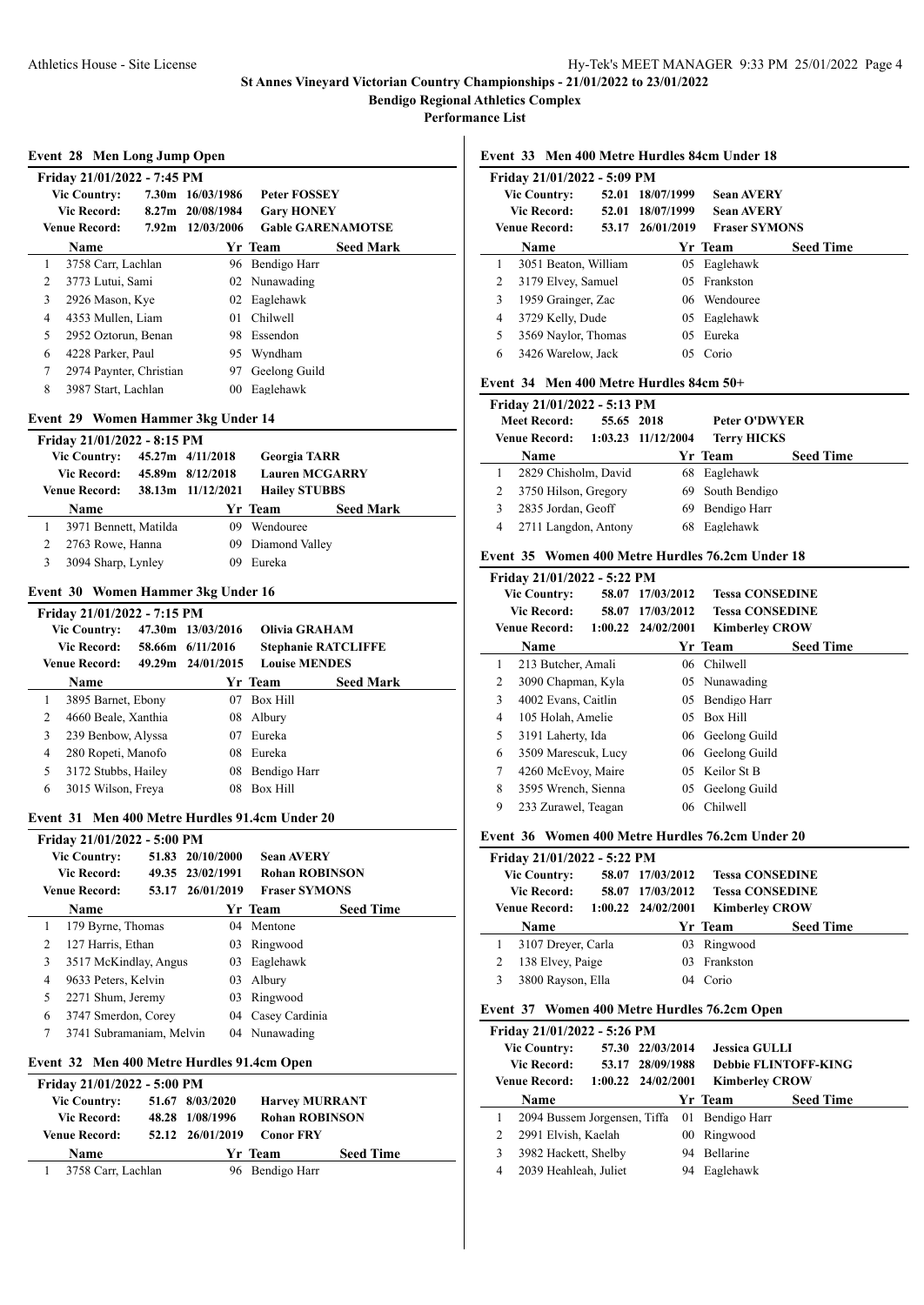**Performance List**

|                |                                              |       |                  | Event 37  (Women 400 Metre Hurdles 76.2cm Open)                      |                  |
|----------------|----------------------------------------------|-------|------------------|----------------------------------------------------------------------|------------------|
|                | Name                                         |       |                  | Yr Team                                                              | <b>Seed Time</b> |
| 5              | 3073 Reynolds, Nicole                        |       |                  | 99 Doncaster                                                         |                  |
| 6              | 3158 Rowe, Jasmine                           |       |                  | 00 Ringwood                                                          |                  |
|                | Event 38 Men 300 Metre Hurdles $76.2$ cm 60+ |       |                  |                                                                      |                  |
|                | Friday 21/01/2022 - 5:40 PM                  |       |                  |                                                                      |                  |
|                | <b>Meet Record:</b>                          |       | 54.36 25/01/2020 | <b>Terry HICKS</b>                                                   |                  |
|                | <b>Venue Record:</b>                         |       | 49.50 10/01/2014 | <b>David MCCONNELL</b>                                               |                  |
|                | Name                                         |       |                  | <b>Seed Time</b> Seed Time                                           |                  |
| $\mathbf{1}$   | 2896 Hicks, Terry                            |       |                  | 54 Eaglehawk                                                         |                  |
|                |                                              |       |                  | Event 39 Men 200 Metre Hurdles 76.2cm Under 14                       |                  |
|                | Friday 21/01/2022 - 6:05 PM                  |       |                  |                                                                      |                  |
|                | <b>Vic Country:</b>                          |       |                  | 28.05 21/01/2011 Nicholas MILTON<br>28.05 21/01/2011 Nicholas MILTON |                  |
|                | <b>Vic Record:</b>                           |       |                  | 29.30 28/02/2015 Fraser SYMONS                                       |                  |
|                | <b>Venue Record:</b>                         |       |                  |                                                                      |                  |
|                | <b>Name</b>                                  |       |                  | Yr Team Seed Time                                                    |                  |
| 1              | 2948 Abbruzzese, Jack                        |       |                  | 09 Shepparton                                                        |                  |
| 2              | 4928 McLeod, Elijah                          |       |                  | 09 Shepparton                                                        |                  |
| 3              | 3050 Riordan, Joel                           |       |                  | 09 Bendigo Harr                                                      |                  |
|                |                                              |       |                  | Event 40 Men 200 Metre Hurdles 76.2cm Under 16                       |                  |
|                | Friday 21/01/2022 - 6:05 PM                  |       |                  |                                                                      |                  |
|                | <b>Vic Country:</b>                          |       | 26.02 25/02/2012 | <b>Nicholas MILTON</b>                                               |                  |
|                | Vic Record:<br><b>Venue Record:</b>          |       | 24.73 2/12/2005  | <b>Daniel MARTIN</b><br><b>Dwain WEYERS</b>                          |                  |
|                |                                              |       | 26.51 24/02/2001 |                                                                      |                  |
|                | <b>Name</b>                                  |       |                  | Yr Team                                                              | <b>Seed Time</b> |
| 1              | 4181 Evans, Reeve                            |       |                  | 07 Bendigo Harr                                                      |                  |
| $\overline{2}$ | 282 Zurawel, Zander                          |       |                  | 08 Chilwell                                                          |                  |
|                |                                              |       |                  | Event 41 Women 200 Metre Hurdles 76.2cm Under 14                     |                  |
|                | Friday 21/01/2022 - 6:08 PM                  |       |                  |                                                                      |                  |
|                | <b>Vic Country:</b>                          |       | 29.37 13/03/2011 | <b>Anna-Marie RICE</b>                                               |                  |
|                | <b>Vic Record:</b>                           |       | 29.37 13/03/2011 | <b>Anna-Marie RICE</b>                                               |                  |
|                | <b>Venue Record:</b>                         |       | 32.25 20/01/2007 | <b>Caitlin CALDOW</b>                                                |                  |
|                | <b>Name</b>                                  |       |                  | Yr Team                                                              | <b>Seed Time</b> |
| 1              | 272 Harding, Jamison                         |       |                  | 09 Doncaster                                                         |                  |
|                | Event 41 Men 200 Metre Run Under 20 Para     |       |                  |                                                                      |                  |
|                | Name                                         |       |                  | Yr Team                                                              | <b>Seed Time</b> |
| 1              | 131 Pendred, James                           |       |                  | 02 Ballarat Har                                                      |                  |
|                |                                              |       |                  | Event 42 Women 200 Metre Hurdles 76.2cm Under 16                     |                  |
|                | Friday 21/01/2022 - 6:08 PM                  |       |                  |                                                                      |                  |
|                | <b>Vic Country:</b>                          | 27.91 | 21/03/2003       | <b>Jessica GULLI</b>                                                 |                  |
|                | <b>Vic Record:</b>                           |       | 27.64 6/12/2015  | Lateisha WILLIS                                                      |                  |
|                | <b>Venue Record:</b>                         | 29.72 | 12/11/2005       | <b>Danielle DILLON</b>                                               |                  |
|                | Name                                         |       |                  | Yr Team                                                              | <b>Seed Time</b> |
| 1              | 3052 Beaton, Alyssa                          |       |                  | 07 Eaglehawk                                                         |                  |
| 2              | 3966 Harding, Shakira                        |       |                  | 07 Doncaster                                                         |                  |
| 3              | 3857 Henry, Vegas                            |       |                  | 08 Sandringham                                                       |                  |
| 4              | 4536 Karamaloudis, Ana                       |       |                  | 08 Eaglehawk                                                         |                  |
| 5              | 270 Little, Faith                            |       | 08               | Sandringham                                                          |                  |
| 6              | 2418 Scoble, Sophie                          |       | 07               | Eaglehawk                                                            |                  |
|                |                                              |       |                  |                                                                      |                  |
|                | Event 42 Women 200 Metre Run Under 20 Para   |       |                  |                                                                      |                  |
|                | Name                                         |       |                  | Yr Team                                                              | <b>Seed Time</b> |
| 1              | 132 Pendred, Louise                          |       |                  | 02 Ballarat Har                                                      |                  |
| 2              | 58 Sharp, Caytlyn                            |       |                  | 02 Eureka                                                            |                  |

**Event 43 Women 3000 Metre Run Under 14**

|                     | Friday 21/01/2022 - 6:20 PM |                    |                       |                            |                  |  |  |  |  |  |
|---------------------|-----------------------------|--------------------|-----------------------|----------------------------|------------------|--|--|--|--|--|
| <b>Vic Country:</b> |                             | 9:54.40 9/02/1997  | <b>Georgie CLARKE</b> |                            |                  |  |  |  |  |  |
| <b>Vic Record:</b>  |                             | 9:38.76 20/12/2012 |                       | <b>Amelia MAZZA-DOWNIE</b> |                  |  |  |  |  |  |
|                     | Name                        |                    |                       | Yr Team                    | <b>Seed Time</b> |  |  |  |  |  |
| 1                   | 1536 Bremner, Molly         |                    | 10                    | Essendon                   |                  |  |  |  |  |  |
| 2                   | 1199 Graafsma, Grace        |                    | 09                    | Wellington                 |                  |  |  |  |  |  |
| 3                   | 1887 Hickingbotham, Olivia  |                    | 09                    | <b>Ballarat Yew</b>        |                  |  |  |  |  |  |
| 4                   | 2397 McQueen, Charlise      |                    | 10                    | Eaglehawk                  |                  |  |  |  |  |  |
| 5                   | 1472 Williams, Leni         |                    | 09                    | <b>Ballarat Ycw</b>        |                  |  |  |  |  |  |
|                     |                             |                    |                       |                            |                  |  |  |  |  |  |

## **Event 44 Women 3000 Metre Run Under 16**

| Friday 21/01/2022 - 6:20 PM |                                   |                    |                     |                       |                  |  |  |  |  |
|-----------------------------|-----------------------------------|--------------------|---------------------|-----------------------|------------------|--|--|--|--|
| <b>Vic Country:</b>         |                                   | 9:43.74 27/10/2013 | <b>Corrin DEMEO</b> |                       |                  |  |  |  |  |
|                             | Vic Record: 9:27.72 12/03/2014    |                    |                     | <b>Laura POWELL</b>   |                  |  |  |  |  |
|                             | Venue Record: 10:17.21 28/10/2017 |                    |                     | <b>Taryn FURLETTI</b> |                  |  |  |  |  |
|                             | Name                              |                    |                     | Yr Team               | <b>Seed Time</b> |  |  |  |  |
| 1                           | 4163 Ashman, Rose                 |                    | 08                  | <b>Ballarat Ycw</b>   |                  |  |  |  |  |
| 2                           | 1490 Brooks, Ally                 |                    | 07.                 | Diamond Valley        |                  |  |  |  |  |
| 3                           | 1394 Driscoll, Madison            |                    | 07                  | Mentone               |                  |  |  |  |  |
| 4                           | 4162 Nihill, Genevieve            |                    | 07                  | South Bendigo         |                  |  |  |  |  |
| 5                           | 2884 Smyth, Lara                  |                    | 07                  | Wellington            |                  |  |  |  |  |

#### **Event 45 Women 3000 Metre Run Under 18**

|                                    | Friday 21/01/2022 - 6:20 PM                |                    |                       |                     |                  |  |  |  |  |  |
|------------------------------------|--------------------------------------------|--------------------|-----------------------|---------------------|------------------|--|--|--|--|--|
| <b>Vic Country:</b><br>Vic Record: |                                            | 9:09.46 6/12/2001  | <b>Georgie CLARKE</b> |                     |                  |  |  |  |  |  |
|                                    |                                            | 8:59.71 25/02/1993 | <b>Susie POWER</b>    |                     |                  |  |  |  |  |  |
|                                    | 9:39.83 23/02/2001<br><b>Venue Record:</b> |                    | <b>Ruth MCDONNELL</b> |                     |                  |  |  |  |  |  |
|                                    | Name                                       |                    |                       | Yr Team             | <b>Seed Time</b> |  |  |  |  |  |
| 1                                  | 2807 Coleman, Laura                        |                    |                       | 06 Wellington       |                  |  |  |  |  |  |
| 2                                  | 1392 Husodo, Debbie                        |                    | 05                    | Wellington          |                  |  |  |  |  |  |
| 3                                  | 2040 Males, Nysa                           |                    | 06                    | Williamstown        |                  |  |  |  |  |  |
| 4                                  | 1095 Orelli, Jasmine                       |                    |                       | 06 Chilwell         |                  |  |  |  |  |  |
| 5                                  | 3578 Sanders, Ruby                         |                    | 05.                   | <b>Ballarat Yew</b> |                  |  |  |  |  |  |

# **Event 46 Women 3000 Metre Run Under 20**

| Friday 21/01/2022 - 6:20 PM |                      |                                          |                       |                  |                  |  |  |  |
|-----------------------------|----------------------|------------------------------------------|-----------------------|------------------|------------------|--|--|--|
| <b>Vic Country:</b>         |                      | 9:09.46 6/12/2001                        | <b>Georgie CLARKE</b> |                  |                  |  |  |  |
|                             | Vic Record:          | <b>Susie POWER</b><br>8:56.93 21/07/1994 |                       |                  |                  |  |  |  |
| <b>Venue Record:</b>        |                      | 9:39.83 23/02/2001                       | <b>Ruth MCDONNELL</b> |                  |                  |  |  |  |
|                             |                      |                                          |                       |                  |                  |  |  |  |
|                             | Name                 |                                          |                       | Yr Team          | <b>Seed Time</b> |  |  |  |
|                             | 1390 Furletti, Taryn |                                          |                       | 03 South Bendigo |                  |  |  |  |
|                             | 1154 Hart, Emily     |                                          | 04                    | Mentone          |                  |  |  |  |

## **Event 47 Women 3000 Metre Run 50+**

|   | Friday 21/01/2022 - 6:20 PM       |  |    |                          |                  |  |  |  |  |  |
|---|-----------------------------------|--|----|--------------------------|------------------|--|--|--|--|--|
|   | Meet Record: 12:04.84 25/01/2020  |  |    | <b>Anne BUCKLEY</b>      |                  |  |  |  |  |  |
|   | Venue Record: 11:02.60 13/01/2012 |  |    | <b>Stacey VAN DUEREN</b> |                  |  |  |  |  |  |
|   | Name                              |  |    | Yr Team                  | <b>Seed Time</b> |  |  |  |  |  |
|   | 2167 Beischer, Caroline           |  |    | 67 Old Scotch            |                  |  |  |  |  |  |
|   | 1043 Buckley, Anne                |  | 67 | Bendigo Harr             |                  |  |  |  |  |  |
|   | 1304 Fidler, Alison               |  | 68 | Wendouree                |                  |  |  |  |  |  |
| 4 | 2891 Major, Annette               |  | 62 | Eaglehawk                |                  |  |  |  |  |  |
|   | 1028 Wilkie, Jill                 |  |    | 66 Bendigo Harr          |                  |  |  |  |  |  |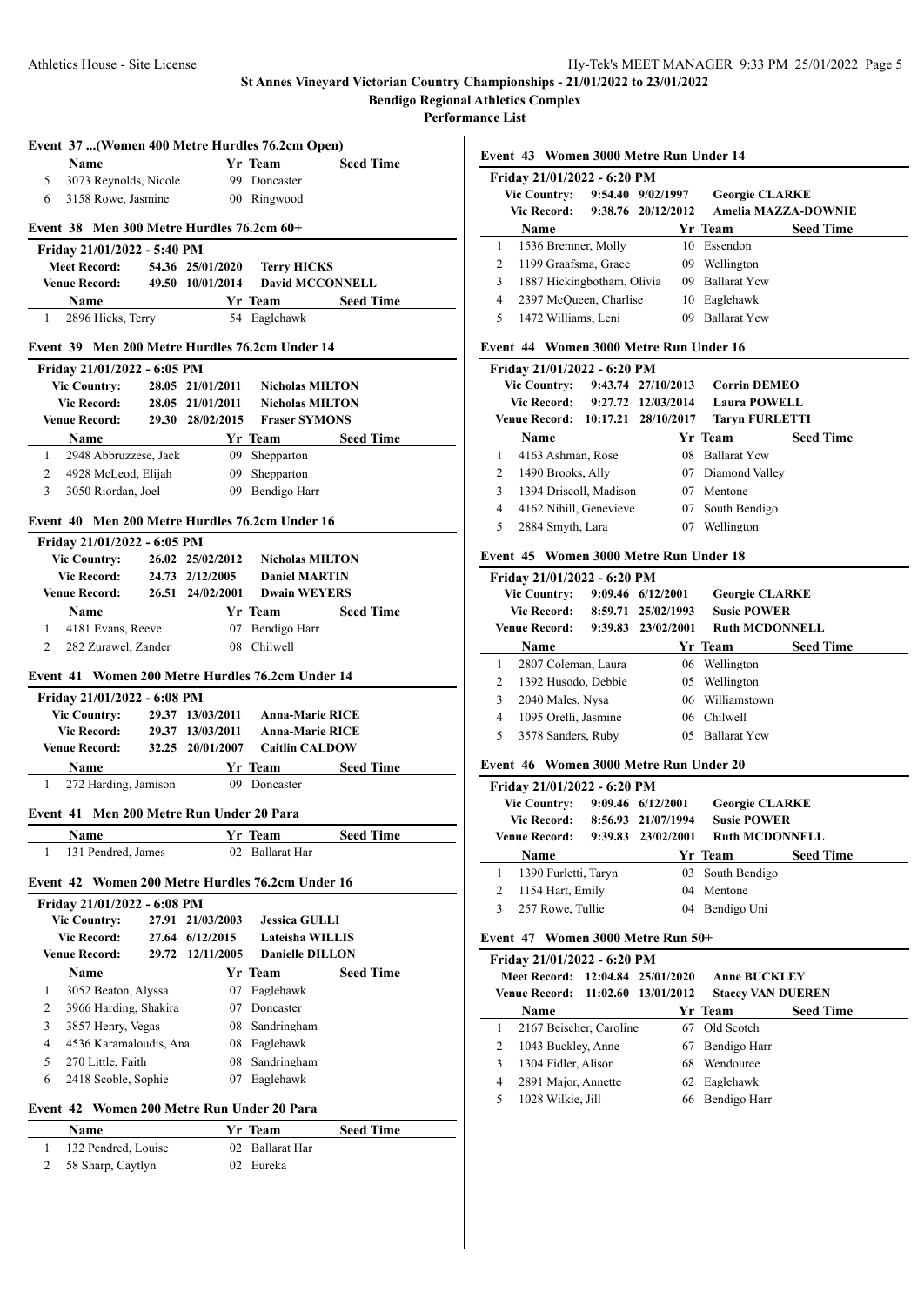**Performance List**

 $\overline{a}$ 

 $\overline{a}$ 

| Event 48 Women 3000 Metre Run 60+ |  |  |  |
|-----------------------------------|--|--|--|
|-----------------------------------|--|--|--|

| Friday 21/01/2022 - 6:20 PM       |  |  |                       |                  |  |  |  |  |
|-----------------------------------|--|--|-----------------------|------------------|--|--|--|--|
| Meet Record: 13:11.54 2017        |  |  | <b>Heather FARLEY</b> |                  |  |  |  |  |
| Venue Record: 12:51.52 13/01/2012 |  |  | <b>Lavinia PETRIE</b> |                  |  |  |  |  |
| <b>Name</b>                       |  |  | Yr Team               | <b>Seed Time</b> |  |  |  |  |
| 2903 Farley, Heather              |  |  | 54 Traralgon          |                  |  |  |  |  |
| 1295 Howell, Susan                |  |  | 61 Chilwell           |                  |  |  |  |  |
| 3562 Payne, Jennifer              |  |  | 56 South Bendigo      |                  |  |  |  |  |
|                                   |  |  |                       |                  |  |  |  |  |

## **Event 49 Men 3000 Metre Run Under 14**

|   | Friday 21/01/2022 - 6:40 PM |         |                   |                       |                  |  |
|---|-----------------------------|---------|-------------------|-----------------------|------------------|--|
|   | <b>Vic Country:</b>         |         | 9:17.18 2/04/2019 | <b>Jayden PADGHAM</b> |                  |  |
|   | <b>Vic Record:</b>          | 8:58.50 | 1/04/2021         | <b>Bart LEETON</b>    |                  |  |
|   | <b>Venue Record:</b>        | 9:27.69 | 8/12/2020         | <b>Logan TICKELL</b>  |                  |  |
|   | Name                        |         |                   | Yr Team               | <b>Seed Time</b> |  |
|   | 4325 Casey, Hugh            |         | 10                | Bendigo Uni           |                  |  |
| 2 | 4597 Franzke, Eddy          |         | 10                | Albury                |                  |  |
| 3 | 4058 Korosec, Mitchell      |         | 09                | Wendouree             |                  |  |
| 4 | 4634 Lethbridge, Oscar      |         | 10                | Bendigo Uni           |                  |  |
| 5 | 4072 McInerney, Keelan      |         | 10                | Bendigo Harr          |                  |  |

#### **Event 50 Men 3000 Metre Run Under 16**

|    | Friday 21/01/2022 - 6:40 PM |         |                    |                           |                  |
|----|-----------------------------|---------|--------------------|---------------------------|------------------|
|    | <b>Vic Country:</b>         | 8:38.47 | 8/12/2000          | <b>Collis BIRMHINGHAM</b> |                  |
|    | <b>Vic Record:</b>          |         | 8:29.26 25/02/1992 | <b>Michael POWER</b>      |                  |
|    | <b>Venue Record:</b>        | 8:58.18 | 16/11/2021         | <b>Logan TICKELL</b>      |                  |
|    | Name                        |         |                    | Yr Team                   | <b>Seed Time</b> |
| 1  | 1657 Atcheson, Brodie       |         | 07                 | Mornington                |                  |
| 2  | 1082 Brennan, Rex           |         | 08                 | <b>Ballarat Ycw</b>       |                  |
| 3  | 1916 Brooks, Campbell       |         | 08                 | Box Hill                  |                  |
| 4  | 2297 Carlin, Joshua         |         | 07                 | Nunawading                |                  |
| 5  | 2521 Courts, Tristan        |         | 07                 | Geelong Guild             |                  |
| 6  | 4648 Dwyer, Luke            |         | 07                 | Wellington                |                  |
| 7  | 3423 Franzke, Alec          |         | 08                 | Albury                    |                  |
| 8  | 2442 Kinley, Tom            |         | 07                 | Wendouree                 |                  |
| 9  | 2855 McDermid, Avery        |         | 08                 | Bendigo Uni               |                  |
| 10 | 3657 Provan, Cooper         |         | 07                 | <b>St Kevins</b>          |                  |
| 11 | 2278 Sontag, Isaac          |         | 08                 | Williamstown              |                  |

## **Event 51 Men 3000 Metre Run Under 18**

|    | Friday 21/01/2022 - 6:55 PM |         |                   |                        |                  |
|----|-----------------------------|---------|-------------------|------------------------|------------------|
|    | <b>Vic Country:</b>         | 8:17.20 | 1/11/1981         | <b>Malcolm NORWOOD</b> |                  |
|    | <b>Vic Record:</b>          | 8:08.63 | 8/12/2012         | <b>Zak PATTERSON</b>   |                  |
|    | Venue Record:               |         | 8:21.30 3/12/2004 | <b>Tshamano SETONE</b> |                  |
|    | Name                        |         |                   | Yr Team                | <b>Seed Time</b> |
| 1  | 196 Boyd, Harrison          |         | 05                | Bendigo Harr           |                  |
| 2  | 3507 Burke, Jack            |         | 05                | Chilwell               |                  |
| 3  | 214 Caldow, Archie          |         | 06                | Wendouree              |                  |
| 4  | 1241 Chandler, Charles      |         | 06                | Eureka                 |                  |
| 5  | 1718 Cheesman, Jacob        |         | 06                | Wendouree              |                  |
| 6  | 2073 Childs, James          |         | 05                | <b>Ballarat Ycw</b>    |                  |
| 7  | 4649 Dwyer, Christopher     |         | 05                | Wellington             |                  |
| 8  | 2233 Grodski, Asher         |         | 05                | Maccabi                |                  |
| 9  | 4372 Lovett, Will           |         | 05                | Old Xaverian           |                  |
| 10 | 2902 Macafee, Angus         |         | 05                | Bendigo Uni            |                  |
| 11 | 1838 Meade, Billy           |         | 05                | Bendigo Uni            |                  |
| 12 | 1027 Mornane, Ben           |         | 05                | Eureka                 |                  |
| 13 | 1244 Murphy, Tyler          |         | 05                | Diamond Valley         |                  |
| 14 | 1786 Padgham, Jayden        |         | 05                | Bendigo Uni            |                  |
|    |                             |         |                   |                        |                  |

| 15 | 4183 Ryan, Thomas    | 05 Shepparton    |
|----|----------------------|------------------|
| 16 | 2499 Sprunt, Jacob   | 06 Chilwell      |
| 17 | 1021 Taggart, Kody   | 06 Eureka        |
| 18 | 1489 Tickell, Logan  | 06 South Bendigo |
| 19 | 2823 Woodward, Mason | 06 Bendigo Uni   |

# **Event 52 Men 3000 Metre Run 50+**

|   | Friday 21/01/2022 - 7:25 PM |                        |                        |                  |
|---|-----------------------------|------------------------|------------------------|------------------|
|   | <b>Meet Record:</b>         | $9:25.08$ $25/01/2020$ | <b>Grant SIMPSON</b>   |                  |
|   | Venue Record:               | 9:37.94 16/03/2013     | <b>Michael BIELENY</b> |                  |
|   | Name                        |                        | Yr Team                | <b>Seed Time</b> |
| 1 | 1351 Bieleny, Mike          | 62                     | Bendigo Uni            |                  |
| 2 | 2199 Bramley, Craig         | 68                     | Athletics SW           |                  |
| 3 | 3963 Carey, Mark            | 63                     | Essendon               |                  |
| 4 | 3023 Colquhoun, Steve       |                        | 70 Chilwell            |                  |
| 5 | 1091 Heislers, David        | 65                     | Bendigo Uni            |                  |
| 6 | 3750 Hilson, Gregory        | 69.                    | South Bendigo          |                  |
| 7 | 1125 McLennan, Stephen      | 64.                    | Wendouree              |                  |
| 8 | 1643 Simpson, Grant         | 69                     | <b>Bellarine</b>       |                  |
|   |                             |                        |                        |                  |

## **Event 53 Men 3000 Metre Run 60+**

| Friday 21/01/2022 - 7:25 PM |                                  |  |  |                         |                  |  |  |
|-----------------------------|----------------------------------|--|--|-------------------------|------------------|--|--|
|                             | Meet Record: 10:53.40 2014       |  |  | <b>Charles CHAMBERS</b> |                  |  |  |
|                             | Venue Record: 10:45.31 1/03/2014 |  |  | <b>Charles CHAMBERS</b> |                  |  |  |
|                             | <b>Name</b>                      |  |  | Yr Team                 | <b>Seed Time</b> |  |  |
|                             | 4624 Dainton, Mark               |  |  | 61 Ballarat Yew         |                  |  |  |
|                             | 4044 Evans, Simon                |  |  | 60 Box Hill             |                  |  |  |
|                             |                                  |  |  |                         |                  |  |  |

## **Event 54 Women 5000 Metre Run Open**

|    | Friday 21/01/2022 - 7:40 PM       |    |                         |                  |
|----|-----------------------------------|----|-------------------------|------------------|
|    | Vic Country: 15:27.41 31/05/2008  |    | <b>Georgie CLARKE</b>   |                  |
|    | Vic Record: 14:41.02 25/09/2002   |    | <b>Sonia O'SULLIVAN</b> |                  |
|    | Venue Record: 16:08.63 15/01/2021 |    | <b>Ellie PASHLEY</b>    |                  |
|    | Name                              |    | Yr Team                 | <b>Seed Time</b> |
|    | 68 Byrt, Eliesha                  |    | 88 Geelong Guild        |                  |
| 2  | 2039 Heahleah, Juliet             |    | 94 Eaglehawk            |                  |
| 3  | 3032 Humphrey, Brigitte           |    | 90 St Stephens          |                  |
| 4  | 1571 Wilkinson, Alice             |    | 86 Bendigo Harr         |                  |
| 5. | 2301 Williams, Brooke             | 90 | Albury                  |                  |
|    |                                   |    |                         |                  |

## **Event 55 Women 5000 Metre Run 40+**

| Friday 21/01/2022 - 7:40 PM |                                   |  |  |                     |                  |  |  |
|-----------------------------|-----------------------------------|--|--|---------------------|------------------|--|--|
|                             | Meet Record: 18:34.13 22/01/2021  |  |  | Angela WILLIAMS     |                  |  |  |
|                             | Venue Record: 19:21.43 15/01/2021 |  |  | <b>Julie NORNEY</b> |                  |  |  |
|                             | <b>Name</b>                       |  |  | Yr Team             | <b>Seed Time</b> |  |  |
|                             | 1056 Hawkes, Michelle             |  |  | 74 Wendouree        |                  |  |  |
|                             | 1956 Williams, Angela             |  |  | 72 Wendouree        |                  |  |  |

#### **Event 56 Men 5000 Metre Run Under 20**

| Friday 21/01/2022 - 8:05 PM<br>Vic Country: 13:40.48 29/11/1999<br>Vic Record: 13:40.48 29/11/1999<br>Venue Record: 14:59.02 15/01/2021 |                    |  | <b>Craig MOTTRAM</b><br><b>Craig MOTTRAM</b><br><b>Archie REID</b> |                 |                  |
|-----------------------------------------------------------------------------------------------------------------------------------------|--------------------|--|--------------------------------------------------------------------|-----------------|------------------|
|                                                                                                                                         | <b>Name</b>        |  |                                                                    | Yr Team         | <b>Seed Time</b> |
|                                                                                                                                         | 3703 Bail, Joshua  |  |                                                                    | 04 Athletics SW |                  |
|                                                                                                                                         | 1018 Duff, Lawson  |  |                                                                    | 04 Mornington   |                  |
| 3                                                                                                                                       | 1456 Ludbrook, Ben |  | 03                                                                 | Eureka          |                  |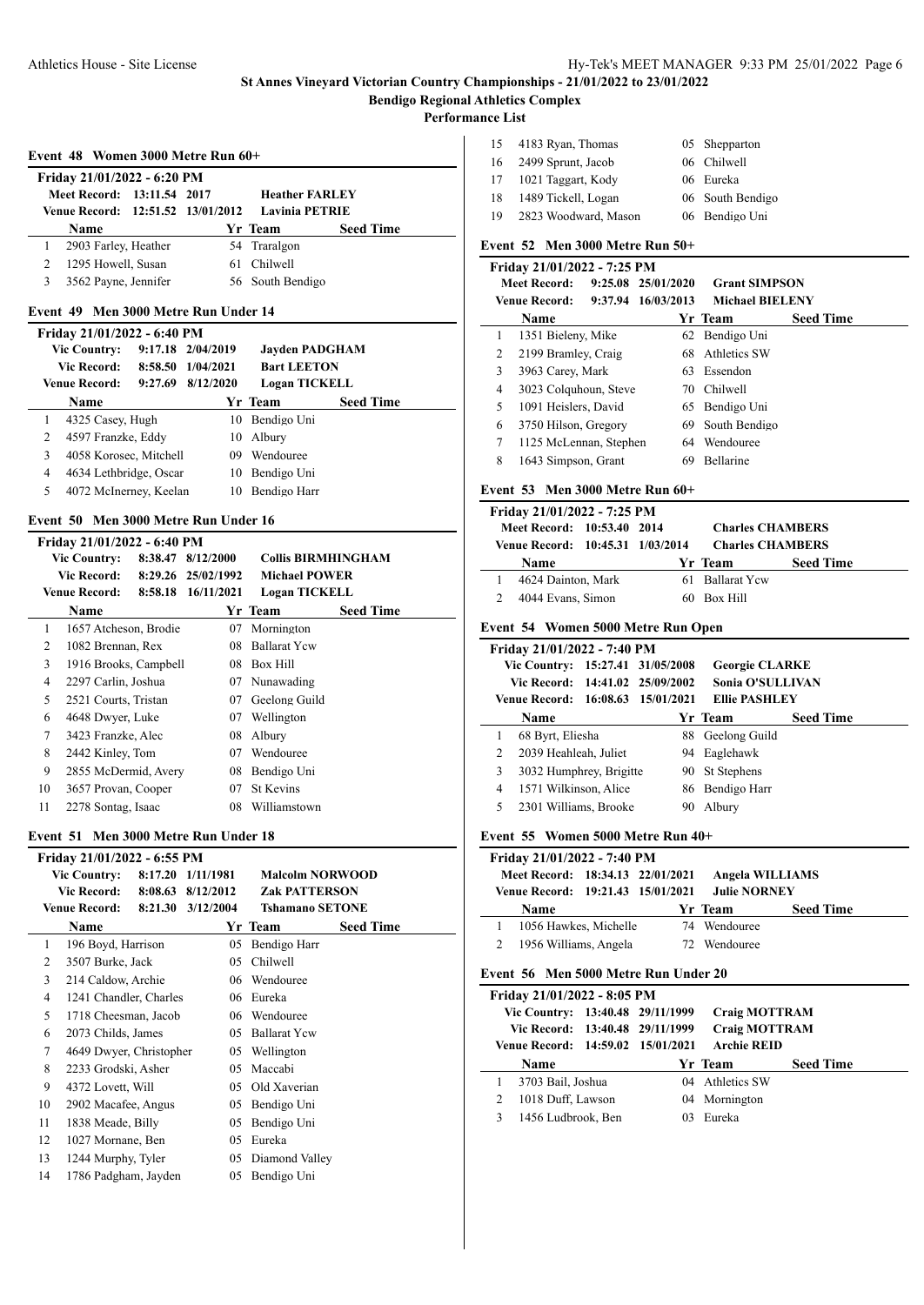$\overline{\phantom{a}}$ 

 $\overline{a}$ 

**Performance List**

| 9  | 3361 Marsh, Lily     | 06 Eaglehawk |
|----|----------------------|--------------|
| 10 | 3362 Marsh, Rosy     | 06 Eaglehawk |
| 11 | 3258 Morrison, Jorja | 06 Eaglehawk |
| 12 | 3413 Sheens, Liv     | 06 Box Hill  |
| 13 | 233 Zurawel, Teagan  | 06 Chilwell  |

# **Event 62 Men Shot Put 5kg Under 18**

|   | Saturday 22/01/2022 - 9:00 AM |                      |                           |                  |  |
|---|-------------------------------|----------------------|---------------------------|------------------|--|
|   | <b>Vic Country:</b>           | 21.31m 7/11/2010     | <b>Damien BIRKINHEAD</b>  |                  |  |
|   | Vic Record:                   | $21.31m$ $7/11/2010$ | <b>Damien BIRKINHEAD</b>  |                  |  |
|   | <b>Venue Record:</b>          | 18.88m 19/03/2016    | <b>Christopher BROWNE</b> |                  |  |
|   | Name                          |                      | Yr Team                   | <b>Seed Mark</b> |  |
|   | 3761 Gavriliadis, Jake        |                      | 06 Bendigo Harr           |                  |  |
| 2 | 190 Giddings, Darcy           |                      | 05 Corio                  |                  |  |
| 3 | 3533 Locke, Ben               |                      | 05 Eureka                 |                  |  |
| 4 | 236 Pitt, Xavier              |                      | 06 Albury                 |                  |  |
| 5 | 226 Sandland, Logan           |                      | 06 Albury                 |                  |  |
| 6 | 9636 Schoepf, Lachlan         |                      | 05 SA                     |                  |  |

#### **Event 63 Men Hammer 3kg Under 14**

|   | Saturday 22/01/2022 - 9:00 AM |  |                      |                        |                  |  |  |  |
|---|-------------------------------|--|----------------------|------------------------|------------------|--|--|--|
|   | <b>Vic Country:</b>           |  | 61.05m 3/11/2019     | <b>Logan SANDLANDS</b> |                  |  |  |  |
|   | Vic Record:                   |  | $61.90m$ $6/02/2016$ | <b>Benjamin VOOGD</b>  |                  |  |  |  |
|   | <b>Venue Record:</b>          |  | 57.26m 27/09/2019    | <b>Logan SANDLAND</b>  |                  |  |  |  |
|   | <b>Name</b>                   |  |                      | Yr Team                | <b>Seed Mark</b> |  |  |  |
| 1 | 3376 Benbow, Leigh            |  | 10                   | Eureka                 |                  |  |  |  |
|   | 4153 Berry, Jack              |  | 09                   | Geelong Guild          |                  |  |  |  |
| 3 | 3567 Norton, Kai              |  |                      | South Bendigo          |                  |  |  |  |
|   |                               |  |                      |                        |                  |  |  |  |

#### **Event 64 Men Hammer 4kg Under 16**

| Saturday 22/01/2022 - 9:00 AM |  |                   |                       |                  |  |  |  |
|-------------------------------|--|-------------------|-----------------------|------------------|--|--|--|
| <b>Vic Country:</b>           |  | 75.17m 2/11/2012  | <b>Ned WEATHERLEY</b> |                  |  |  |  |
| Vic Record:                   |  | 75.17m 2/11/2012  | <b>Ned WEATHERLEY</b> |                  |  |  |  |
| <b>Venue Record:</b>          |  | 74.33m 11/01/2000 | <b>Tim DRIESEN</b>    |                  |  |  |  |
|                               |  |                   |                       |                  |  |  |  |
| <b>Name</b>                   |  |                   | Yr Team               | <b>Seed Mark</b> |  |  |  |
| 3653 McGowan, Lachlan         |  |                   | 07 Nunawading         |                  |  |  |  |
| 9637 Schoepf, Noah            |  | 07                | - SA                  |                  |  |  |  |

#### **Event 65 Men Pole Vault 1.60m 40+**

| Saturday 22/01/2022 - 9:45 AM |              |                       |                       |                  |  |  |  |
|-------------------------------|--------------|-----------------------|-----------------------|------------------|--|--|--|
| <b>Meet Record:</b>           | $4.00m$ 2018 |                       | <b>Brett GILLIGAN</b> |                  |  |  |  |
| Venue Record:                 |              | $4.00$ m $21/10/2017$ | <b>Brett GILLIGAN</b> |                  |  |  |  |
|                               |              |                       |                       |                  |  |  |  |
| <b>Name</b>                   |              |                       | Yr Team               | <b>Seed Mark</b> |  |  |  |
| 3387 Baker, Cameron           |              |                       | Box Hill              |                  |  |  |  |

## **Event 66 Men Pole Vault 2.60m Under 20**

| Saturday 22/01/2022 - 9:45 AM |  |                     |                         |                  |  |  |
|-------------------------------|--|---------------------|-------------------------|------------------|--|--|
| <b>Vic Country:</b>           |  | 4.80m 18/04/2021    | <b>James WOODS</b>      |                  |  |  |
| <b>Vic Record:</b>            |  | 5.55m 28/03/2009    | <b>Blake LUCAS</b>      |                  |  |  |
| <b>Venue Record:</b>          |  | $5.00m$ $3/12/2004$ | <b>Joel POCKLINGTON</b> |                  |  |  |
| <b>Name</b>                   |  |                     | Yr Team                 | <b>Seed Mark</b> |  |  |
| 3316 Jarman, Will             |  | 03                  | Chilwell                |                  |  |  |
| 3747 Smerdon, Corey           |  |                     | 04 Casey Cardinia       |                  |  |  |

| Event 57 Men 5000 Metre Run Open |  |  |  |
|----------------------------------|--|--|--|
|                                  |  |  |  |

| Name |                                                                                                                                 |                                                                                                                                                                                                                                                  | <b>Seed Time</b>                                                   |                                                                                                                                                                            |
|------|---------------------------------------------------------------------------------------------------------------------------------|--------------------------------------------------------------------------------------------------------------------------------------------------------------------------------------------------------------------------------------------------|--------------------------------------------------------------------|----------------------------------------------------------------------------------------------------------------------------------------------------------------------------|
|      | 02                                                                                                                              |                                                                                                                                                                                                                                                  |                                                                    |                                                                                                                                                                            |
|      |                                                                                                                                 |                                                                                                                                                                                                                                                  |                                                                    |                                                                                                                                                                            |
|      | 06                                                                                                                              | Eureka                                                                                                                                                                                                                                           |                                                                    |                                                                                                                                                                            |
|      | 88                                                                                                                              |                                                                                                                                                                                                                                                  |                                                                    |                                                                                                                                                                            |
|      | 00 <sup>1</sup>                                                                                                                 | Essendon                                                                                                                                                                                                                                         |                                                                    |                                                                                                                                                                            |
|      | 95                                                                                                                              | <b>Chilwell</b>                                                                                                                                                                                                                                  |                                                                    |                                                                                                                                                                            |
|      | 83                                                                                                                              |                                                                                                                                                                                                                                                  |                                                                    |                                                                                                                                                                            |
|      | 01                                                                                                                              |                                                                                                                                                                                                                                                  |                                                                    |                                                                                                                                                                            |
|      | 87                                                                                                                              |                                                                                                                                                                                                                                                  |                                                                    |                                                                                                                                                                            |
|      | 81                                                                                                                              |                                                                                                                                                                                                                                                  |                                                                    |                                                                                                                                                                            |
|      | 1267 Buckell, Ned<br>1243 Ford, Will<br>3003 Peart, Reagan<br>1530 Preston, Nigel<br>1225 Scott, Keith<br>1450 Threlfall, Brady | Friday 21/01/2022 - 8:05 PM<br>Vic Country: 12:55.76 30/07/2004<br>Vic Record: 12:55.76 30/07/2004<br>Venue Record: 14:21.86 15/01/2021<br>1159 Catterson, Matthew<br>1241 Chandler, Charles<br>4385 Martello, Michael<br>1092 Van Rees, Stephen | елене <i>эт</i> элен эдди мене кин Орен<br>Yr Team<br>02 Wendouree | <b>Craig MOTTRAM</b><br><b>Craig MOTTRAM</b><br><b>Andrew BUCHANAN</b><br>Bendigo Uni<br><b>Ballarat Ycw</b><br>Bendigo Uni<br>Ballarat Har<br>Bendigo Harr<br>Bendigo Uni |

#### **Event 58 Men 5000 Metre Run 40+**

|   | Friday 21/01/2022 - 8:05 PM       |  |                      |                  |
|---|-----------------------------------|--|----------------------|------------------|
|   | Meet Record: 16:02.83 2006        |  | <b>Dennis BOYLE</b>  |                  |
|   | Venue Record: 16:12.32 15/01/2021 |  | <b>Grant SIMPSON</b> |                  |
|   | <b>Name</b>                       |  | Yr Team              | <b>Seed Time</b> |
|   | 1007 Browell, Leigh               |  | 74 South Bendigo     |                  |
|   | 4624 Dainton, Mark                |  | 61 Ballarat Yew      |                  |
| 3 | 1754 Knight, Gordon               |  | 70 Traralgon         |                  |

#### **Event 59 Men High Jump 1.25m 40+**

|   | Saturday 22/01/2022 - 8:45 AM |                      |  |                       |                  |  |
|---|-------------------------------|----------------------|--|-----------------------|------------------|--|
|   | Meet Record:                  | $1.71m$ 2018         |  | <b>Brett GILLIGAN</b> |                  |  |
|   | <b>Venue Record:</b>          | $1.72m$ $12/01/2019$ |  | <b>Brett GILLIGAN</b> |                  |  |
|   | <b>Name</b>                   |                      |  | Yr Team               | <b>Seed Mark</b> |  |
|   | 3723 Birk, Hans               |                      |  | 78 Wyndham            |                  |  |
|   | 2125 McCulloch, Stephen       |                      |  | 73 Ballarat Har       |                  |  |
| 3 | 2953 Van Baalen, Simon        |                      |  | 73 Gippsland          |                  |  |
|   |                               |                      |  |                       |                  |  |

## **Event 60 Men High Jump 1.10m 50+**

|   | Saturday 22/01/2022 - 8:45 AM<br>Meet Record:<br><b>Venue Record:</b> | $1.60$ m $26/01/2020$<br>$1.61m$ $12/01/2019$ | <b>Gregory HILSON</b><br><b>Shawn HENNIG</b> |                  |
|---|-----------------------------------------------------------------------|-----------------------------------------------|----------------------------------------------|------------------|
|   | <b>Name</b>                                                           |                                               | Yr Team                                      | <b>Seed Mark</b> |
|   | 2829 Chisholm, David                                                  |                                               | 68 Eaglehawk                                 |                  |
| 2 | 3023 Colquhoun, Steve                                                 |                                               | 70 Chilwell                                  |                  |
| 3 | 2288 Douglas, Ross                                                    |                                               | 66 Bendigo Uni                               |                  |
| 4 | 3750 Hilson, Gregory                                                  | 69                                            | South Bendigo                                |                  |

#### **Event 61 Women Triple Jump Under 18**

|   | Saturday 22/01/2022 - 9:00 AM |                      |                       |                  |
|---|-------------------------------|----------------------|-----------------------|------------------|
|   | <b>Vic Country:</b>           | 13.07m 1/03/2020     | <b>Tiana BORAS</b>    |                  |
|   | <b>Vic Record:</b>            | $13.07m$ $9/02/1992$ | <b>Leanne WICKHAM</b> |                  |
|   | <b>Venue Record:</b>          | $12.80m$ $2/12/2004$ | <b>Alyshia HOUSE</b>  |                  |
|   | Name                          |                      | Yr Team               | <b>Seed Mark</b> |
| 1 | 3105 Baynes, Katherine        |                      | 05 Essendon           |                  |
| 2 | 3715 Birk, Ella               |                      | 06 Wyndham            |                  |
| 3 | 207 Boras, Tiana              |                      | 05 Chilwell           |                  |
| 4 | 4450 Carter, Grace            |                      | 06 Athletics SW       |                  |
| 5 | 1381 Fleming, Elly            |                      | 06 Wellington         |                  |
| 6 | 4193 Fraser, Molly            |                      | 06 Ballarat Har       |                  |
| 7 | 3847 Haggai, Tesia            |                      | 06 Essendon           |                  |
| 8 | 3177 Hattingh, Julia          | 06                   | Eaglehawk             |                  |
|   |                               |                      |                       |                  |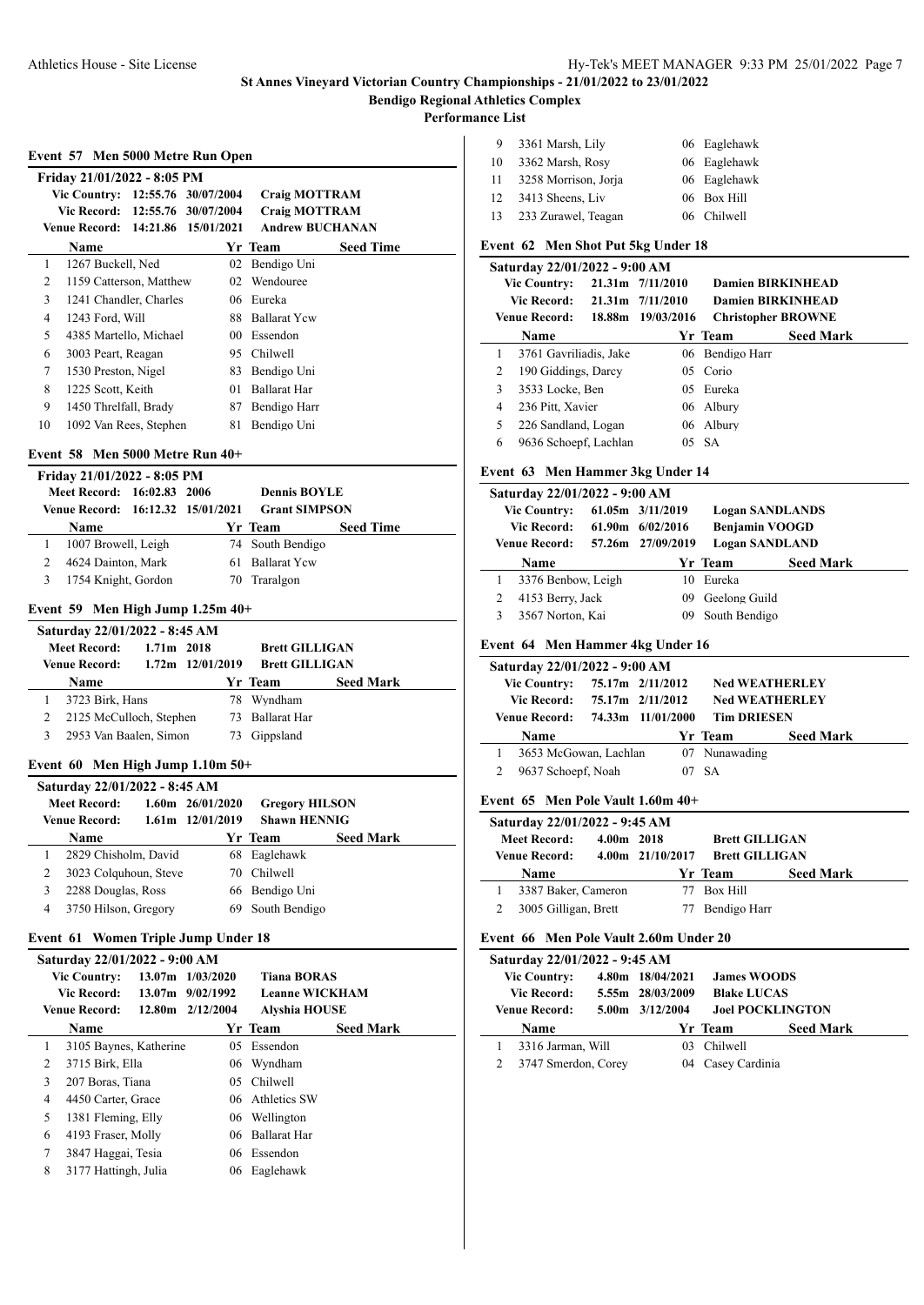**Performance List**

#### **Event 67 Women Shot Put 3kg 60+**

|    | Saturday 22/01/2022 - 9:45 AM |            |                   |                          |                  |
|----|-------------------------------|------------|-------------------|--------------------------|------------------|
|    | Meet Record:                  | 9.16m 2018 |                   | <b>Karen KIRBY</b>       |                  |
|    | <b>Venue Record:</b>          |            | $9.79m$ 6/01/2014 | <b>Christine SCHULTZ</b> |                  |
|    | Name                          |            |                   | Yr Team                  | <b>Seed Mark</b> |
| 1  | 3382 Cornell, Barbara         |            |                   | 54 Eaglehawk             |                  |
| 2  | 3049 Curtis, Annette          |            |                   | 56 South Bendigo         |                  |
| 3  | 1029 Dawe, Peta               |            |                   | 60 South Bendigo         |                  |
| 4  | 2933 Ennor, Wendy             |            | 57                | Eaglehawk                |                  |
| 5  | 2736 Haritos, Victoria        |            | 60                | Glenhuntly               |                  |
| 6  | 3378 Kirby, Karen             |            | 55.               | Chilwell                 |                  |
| 7  | 2727 Messerle, Narelle        |            |                   | 58 Ringwood              |                  |
| 8  | 3648 Robinson, Christine      |            |                   | 59 Vic Masters           |                  |
| 9  | 3291 Talbot, Wendy            |            | 60                | Corio                    |                  |
| 10 | 3009 Verga, Julie             |            | 59                | Eaglehawk                |                  |

#### **Event 67 Men 400 Metre Run Under 20 Para**

| Name               | Yr Team         | <b>Seed Time</b> |
|--------------------|-----------------|------------------|
| 131 Pendred, James | 02 Ballarat Har |                  |

#### **Event 68 Men Hammer 6kg Under 20**

|   | Saturday 22/01/2022 - 9:45 AM |  |                   |                        |                  |  |  |  |  |
|---|-------------------------------|--|-------------------|------------------------|------------------|--|--|--|--|
|   | <b>Vic Country:</b>           |  | 62.46m 22/03/2003 | <b>Timothy DRIESEN</b> |                  |  |  |  |  |
|   | <b>Vic Record:</b>            |  | 69.48m 21/02/1987 | <b>Peter BAXEVANIS</b> |                  |  |  |  |  |
|   | Venue Record:                 |  | 70.45m 2/12/2004  | <b>Alexander SMITH</b> |                  |  |  |  |  |
|   | <b>Name</b>                   |  |                   | Yr Team                | <b>Seed Mark</b> |  |  |  |  |
|   | 3377 Benbow, Lachlan          |  |                   | 03 Eureka              |                  |  |  |  |  |
|   | 129 Eastwood, Jacob           |  |                   | 03 Geelong Guild       |                  |  |  |  |  |
| 3 | 2733 Hawkes, Lachlan          |  | $03 -$            | Wendouree              |                  |  |  |  |  |
| 4 | 2981 Saltmarsh-Milne, Aaron   |  | 04                | Gippsland              |                  |  |  |  |  |

## **Event 69 Women Hammer 4kg Under 20**

|                      | Saturday 22/01/2022 - 9:45 AM |  |                   |              |                            |                  |  |  |  |
|----------------------|-------------------------------|--|-------------------|--------------|----------------------------|------------------|--|--|--|
| <b>Vic Country:</b>  |                               |  | 55.40m 31/01/2008 |              | <b>Natalie DEBELJUH</b>    |                  |  |  |  |
| <b>Vic Record:</b>   |                               |  | 62.48m 29/03/2003 |              | <b>Gabrielle NEIGHBOUR</b> |                  |  |  |  |
| <b>Venue Record:</b> |                               |  | 54.07m 3/12/2004  |              | <b>Samantha HYNES</b>      |                  |  |  |  |
|                      | Name                          |  |                   |              | Yr Team                    | <b>Seed Mark</b> |  |  |  |
| 1                    | 4203 Greenman, Hannah         |  |                   | 03           | Bendigo Harr               |                  |  |  |  |
| 2                    | 4201 Greenman, Haylee         |  |                   | 04           | Bendigo Harr               |                  |  |  |  |
| 3                    | 4428 Nigido-Scott, Olivia     |  |                   |              | 04 Old Scotch              |                  |  |  |  |
| 4                    | 3529 Noonan, Claire           |  |                   | $04^{\circ}$ | Eaglehawk                  |                  |  |  |  |
| 5                    | 3100 Sharp, Ella              |  |                   | 03           | Eureka                     |                  |  |  |  |
| 6                    | 155 Tarr, Georgia             |  |                   | 04           | Geelong Guild              |                  |  |  |  |
| 7                    | 3617 Wooding, Alyssa          |  |                   | 03           | Frankston                  |                  |  |  |  |
|                      |                               |  |                   |              |                            |                  |  |  |  |

## **Event 70 Women Triple Jump Under 14**

|                     | Saturday 22/01/2022 - 10:00 AM |                  |                      |                      |                  |  |  |  |  |
|---------------------|--------------------------------|------------------|----------------------|----------------------|------------------|--|--|--|--|
| <b>Vic Country:</b> |                                | 11.50m 8/11/2008 | <b>Sophie TAYLOR</b> |                      |                  |  |  |  |  |
| <b>Vic Record:</b>  |                                |                  | $11.99m$ $1/03/2020$ | <b>Siena FARRELL</b> |                  |  |  |  |  |
|                     | <b>Venue Record:</b>           | 11.48m           | 14/03/2009           | <b>Sophie TAYLOR</b> |                  |  |  |  |  |
|                     | <b>Name</b>                    |                  |                      | Yr Team              | <b>Seed Mark</b> |  |  |  |  |
| 1                   | 3543 Beaton, Madelyn           |                  | 10                   | Eaglehawk            |                  |  |  |  |  |
| 2                   | 4405 Orchard, Kaitlin          |                  | 09                   | Wendouree            |                  |  |  |  |  |
| 3                   | 3094 Sharp, Lynley             |                  | 09                   | Eureka               |                  |  |  |  |  |
| 4                   | 3010 Van Ramselaar, Indiana    |                  | 09                   | Shepparton           |                  |  |  |  |  |
|                     |                                |                  |                      |                      |                  |  |  |  |  |

**Event 71 Men Triple Jump Under 14**

|                     | Saturday 22/01/2022 - 10:00 AM |                                         |                       |                       |                        |                  |  |  |
|---------------------|--------------------------------|-----------------------------------------|-----------------------|-----------------------|------------------------|------------------|--|--|
| <b>Vic Country:</b> |                                | 12.73m 31/03/2017<br><b>Finn MURPHY</b> |                       |                       |                        |                  |  |  |
| <b>Vic Record:</b>  |                                | 13.26m 30/10/1999                       | <b>Matthew COOTER</b> |                       |                        |                  |  |  |
|                     |                                | <b>Venue Record:</b>                    |                       | $11.42m$ $27/01/2019$ | <b>Sebastyn ANDREA</b> |                  |  |  |
|                     |                                | Name                                    |                       |                       | Yr Team                | <b>Seed Mark</b> |  |  |
|                     |                                | 2948 Abbruzzese, Jack                   |                       | 09                    | Shepparton             |                  |  |  |
|                     | 2                              | 4109 Mathews, Jordan                    |                       | 09                    | Bendigo Harr           |                  |  |  |
|                     | 3                              | 4928 McLeod, Elijah                     |                       | 09                    | Shepparton             |                  |  |  |
|                     | 4                              | 3050 Riordan, Joel                      |                       | 09                    | Bendigo Harr           |                  |  |  |
|                     | 5                              | 2318 Smith, Nate                        |                       | 10                    | Eaglehawk              |                  |  |  |
|                     |                                |                                         |                       |                       |                        |                  |  |  |

## **Event 72 Women High Jump 1.25m Under 16**

|                      | Saturday 22/01/2022 - 10:45 AM |                     |                          |                          |                  |  |  |  |
|----------------------|--------------------------------|---------------------|--------------------------|--------------------------|------------------|--|--|--|
|                      | <b>Vic Country:</b>            |                     | 1.84m 18/03/2012         | <b>Eleanor PATTERSON</b> |                  |  |  |  |
| <b>Vic Record:</b>   |                                | 1.84m 18/03/2012    | <b>Eleanor PATTERSON</b> |                          |                  |  |  |  |
| <b>Venue Record:</b> |                                | $1.75m$ $3/11/2007$ | <b>Denise SNYDER</b>     |                          |                  |  |  |  |
|                      | Name                           |                     |                          | Yr Team                  | <b>Seed Mark</b> |  |  |  |
| 1                    | 1033 Chivers, Eliza            |                     | 07                       | Doncaster                |                  |  |  |  |
| 2                    | 3943 Fraser, Lucy              |                     | 08                       | <b>Ballarat Har</b>      |                  |  |  |  |
| 3                    | 3932 Henderson, Naomi          |                     | 08                       | South Bendigo            |                  |  |  |  |
| 4                    | 3718 Jonus, Natasha            |                     | 07                       | Wyndham                  |                  |  |  |  |
| 5                    | 4536 Karamaloudis, Ana         |                     | 08                       | Eaglehawk                |                  |  |  |  |
| 6                    | 275 McCowan, Kijana            |                     | 08                       | Albury                   |                  |  |  |  |
| 7                    | 4094 Orchard, Bridie           |                     | 07                       | Wendouree                |                  |  |  |  |
| 8                    | 2422 Orme, Emma                |                     | 07                       | South Bendigo            |                  |  |  |  |
| 9                    | 4328 Sposato, Hayley           |                     | 07                       | Diamond Valley           |                  |  |  |  |
| 10                   | 3693 Stevens, Addison          |                     | 07                       | South Coast              |                  |  |  |  |

## **Event 73 Women High Jump 1.35m Under 18**

|                                              | Saturday 22/01/2022 - 10:45 AM |                     |                                                 |                      |                          |                  |  |  |  |  |
|----------------------------------------------|--------------------------------|---------------------|-------------------------------------------------|----------------------|--------------------------|------------------|--|--|--|--|
|                                              | <b>Vic Country:</b>            | $1.96m$ $7/12/2013$ |                                                 |                      | <b>Eleanor PATTERSON</b> |                  |  |  |  |  |
| <b>Vic Record:</b>                           |                                |                     | $1.96m$ $7/12/2013$<br><b>Eleanor PATTERSON</b> |                      |                          |                  |  |  |  |  |
| <b>Venue Record:</b><br>$1.81m$ $25/02/2001$ |                                |                     |                                                 | <b>Petrina PRICE</b> |                          |                  |  |  |  |  |
|                                              | Name                           |                     |                                                 |                      | Yr Team                  | <b>Seed Mark</b> |  |  |  |  |
| 1                                            | 3285 Coutts, Eliza             |                     |                                                 |                      | 06 Bendigo Harr          |                  |  |  |  |  |
| 2                                            | 3930 Leach, Frances            |                     |                                                 |                      | 05 Bendigo Harr          |                  |  |  |  |  |
| 3                                            | 4090 Mutton, Chloe             |                     |                                                 |                      | 06 Athletics SW          |                  |  |  |  |  |
| 4                                            | 2546 Petrovic, Anna-Marie      |                     |                                                 |                      | 06 Chilwell              |                  |  |  |  |  |
| 5                                            | 203 Wright, Madison            |                     |                                                 | 05                   | Wendouree                |                  |  |  |  |  |
| 6                                            | 233 Zurawel, Teagan            |                     |                                                 | 06                   | <b>Chilwell</b>          |                  |  |  |  |  |

#### **Event 74 Women Shot Put 4kg Open**

| 15.03m 21/06/1986<br><b>Yvette YKEMA</b><br><b>Vic Country:</b><br>Vic Record:<br>14/07/1984<br><b>Gael MARTIN</b><br>19.74m<br><b>Venue Record:</b><br>Dani SAMUELS<br>15.50m 2/12/2004<br><b>Seed Mark</b><br>Name<br>Yr Team<br>1<br>237 Beale, Xylavene<br>Albury<br>06 |  | Saturday 22/01/2022 - 10:45 AM |  |  |  |  |  |  |  |  |
|-----------------------------------------------------------------------------------------------------------------------------------------------------------------------------------------------------------------------------------------------------------------------------|--|--------------------------------|--|--|--|--|--|--|--|--|
|                                                                                                                                                                                                                                                                             |  |                                |  |  |  |  |  |  |  |  |
|                                                                                                                                                                                                                                                                             |  |                                |  |  |  |  |  |  |  |  |
|                                                                                                                                                                                                                                                                             |  |                                |  |  |  |  |  |  |  |  |
|                                                                                                                                                                                                                                                                             |  |                                |  |  |  |  |  |  |  |  |
|                                                                                                                                                                                                                                                                             |  |                                |  |  |  |  |  |  |  |  |
| 2<br>71 Berg, Emma<br>South Bendigo<br>01                                                                                                                                                                                                                                   |  |                                |  |  |  |  |  |  |  |  |
| 3<br>Mornington<br>3692 Dawe, Freya<br>02                                                                                                                                                                                                                                   |  |                                |  |  |  |  |  |  |  |  |
| Frankston<br>4<br>143 Ferguson, Tahlee<br>03                                                                                                                                                                                                                                |  |                                |  |  |  |  |  |  |  |  |
| 5<br>3312 Graham, Olivia<br>Eaglehawk<br>00                                                                                                                                                                                                                                 |  |                                |  |  |  |  |  |  |  |  |
| South Bendigo<br>110 Hromenko, Abbey<br>6<br>02                                                                                                                                                                                                                             |  |                                |  |  |  |  |  |  |  |  |
| 7<br>2996 Kadri, Laura<br>Eaglehawk<br>02                                                                                                                                                                                                                                   |  |                                |  |  |  |  |  |  |  |  |
| 8<br>Eaglehawk<br>3529 Noonan, Claire<br>$^{04}$                                                                                                                                                                                                                            |  |                                |  |  |  |  |  |  |  |  |
| 9<br>Chilwell<br>3806 Peters, Emma<br>00                                                                                                                                                                                                                                    |  |                                |  |  |  |  |  |  |  |  |
| 10<br>Eureka<br>3935 Sharp, Jorja<br>00                                                                                                                                                                                                                                     |  |                                |  |  |  |  |  |  |  |  |
| 11<br>3148 Thompson, Siobhan<br>Eaglehawk<br>97                                                                                                                                                                                                                             |  |                                |  |  |  |  |  |  |  |  |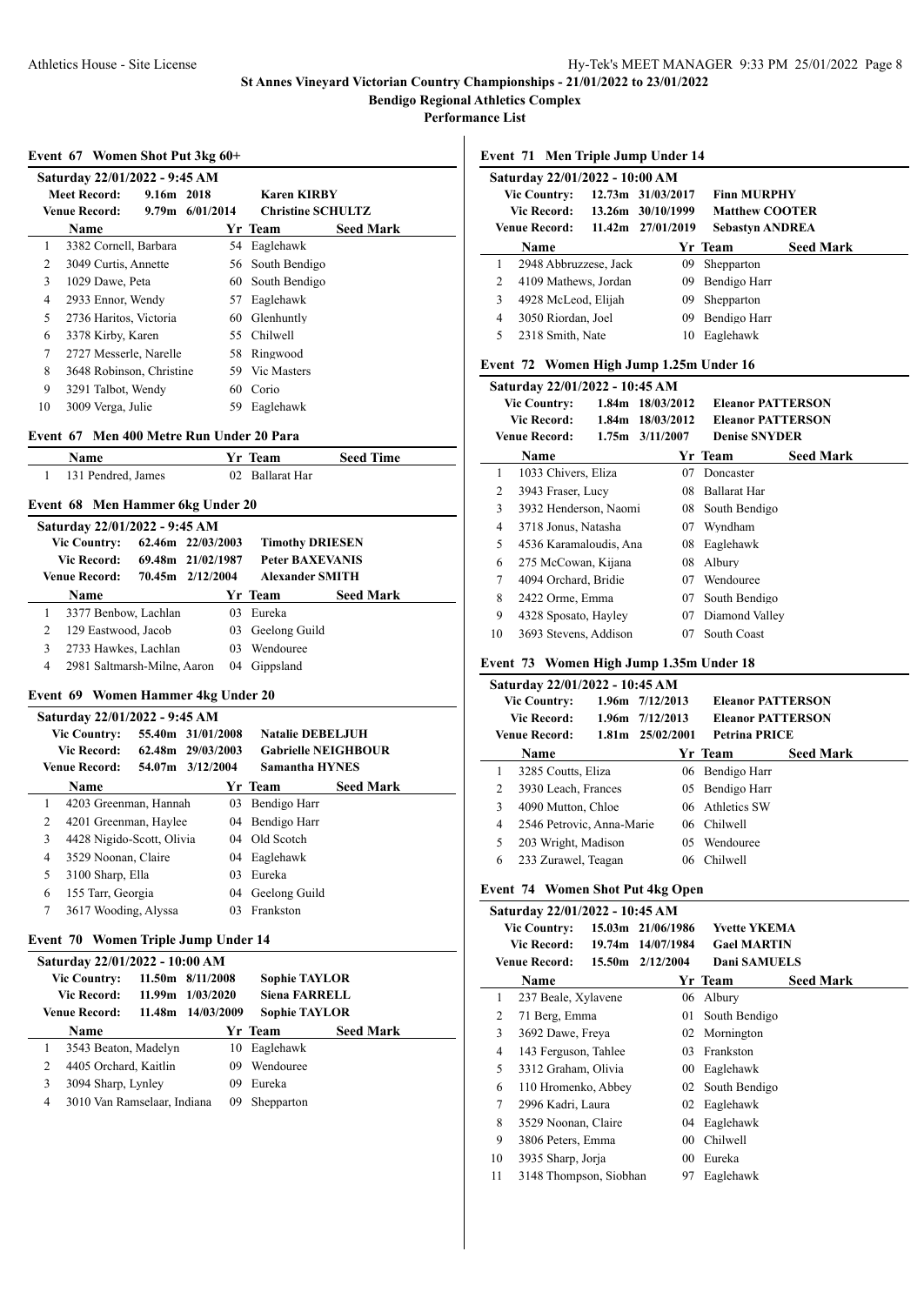# **Bendigo Regional Athletics Complex**

**Performance List**

|          | Name                                         |                    |                                        | Yr Team                                         | <b>Seed Mark</b> |
|----------|----------------------------------------------|--------------------|----------------------------------------|-------------------------------------------------|------------------|
| 12       | 3528 Werner, Emma                            |                    |                                        | 92 Eureka                                       |                  |
|          | Event 75 Men Triple Jump Open                |                    |                                        |                                                 |                  |
|          | Saturday 22/01/2022 - 11:00 AM               |                    |                                        |                                                 |                  |
|          | Vic Country: 17.07m 8/03/1996                |                    |                                        | <b>Andrew MURPHY</b>                            |                  |
|          | <b>Vic Record:</b>                           |                    | 17.18m 26/11/1989                      | <b>Andrew MURPHY</b>                            |                  |
|          | <b>Venue Record:</b>                         |                    | 17.06m 12/03/2006                      | <b>Phillips IDOWU</b>                           |                  |
|          | <b>Name</b>                                  |                    |                                        | Yr Team                                         | <b>Seed Mark</b> |
| 1        | 4106 Anderson, Alan                          |                    |                                        | 91 Eaglehawk                                    |                  |
| 2        | 3758 Carr, Lachlan                           |                    |                                        | 96 Bendigo Harr                                 |                  |
| 3        | 3987 Start, Lachlan                          |                    |                                        | 00 Eaglehawk                                    |                  |
| 4        | 2953 Van Baalen, Simon                       |                    |                                        | 73 Gippsland                                    |                  |
|          | Event 76 Men Javelin Open Seated             |                    |                                        |                                                 |                  |
|          | Saturday 22/01/2022 - 11:15 AM               |                    |                                        |                                                 |                  |
|          | Name                                         |                    |                                        | Yr Team                                         | <b>Seed Mark</b> |
| 1        | 83 Fawkner, Kate                             |                    |                                        | 58 Malvern                                      |                  |
|          | Event 77 Women Javelin Open Seated           |                    |                                        |                                                 |                  |
|          | Saturday 22/01/2022 - 11:15 AM               |                    |                                        |                                                 |                  |
|          | Name                                         |                    |                                        | Yr Team                                         | <b>Seed Mark</b> |
| 1        | 66 Crees, Dayna                              |                    |                                        | 02 Casey Cardinia                               |                  |
|          |                                              |                    |                                        |                                                 |                  |
|          | Event 78 Women Javelin Under 17 Para         |                    |                                        |                                                 |                  |
|          | Saturday 22/01/2022 - 11:15 AM               |                    |                                        |                                                 |                  |
|          | <b>Name</b>                                  |                    |                                        | Yr Team                                         | <b>Seed Mark</b> |
| 1        | 240 Brotto-Janson, Aniela                    |                    |                                        | 07 Waverley                                     |                  |
|          | Event 79 Women Javelin Open Ambulant         |                    |                                        |                                                 |                  |
|          | Saturday 22/01/2022 - 11:15 AM               |                    |                                        |                                                 |                  |
|          | Name                                         |                    |                                        | Yr Team                                         | <b>Seed Mark</b> |
| 1        | 68 Byrt, Eliesha                             |                    |                                        | 88 Geelong Guild                                |                  |
| 2        | 132 Pendred, Louise                          |                    |                                        | 02 Ballarat Har                                 |                  |
| 3        | 58 Sharp, Caytlyn                            |                    |                                        | 02 Eureka                                       |                  |
|          | 4108 Spehar, Nicole                          |                    |                                        | 80 Geelong Guild                                |                  |
| 4        |                                              |                    |                                        |                                                 |                  |
| 5        | 9640 Wakefield, Lillee                       |                    |                                        | 99 SA                                           |                  |
|          |                                              |                    |                                        |                                                 |                  |
|          | Event 80 Men Javelin Open Ambulant           |                    |                                        |                                                 |                  |
|          | Saturday 22/01/2022 - 11:15 AM               |                    |                                        |                                                 |                  |
| 1        | Name<br>81 Crees, Mark                       |                    |                                        | Yr Team<br>71 Casey Cardinia                    | <b>Seed Mark</b> |
| 2        | 131 Pendred, James                           |                    |                                        | 02 Ballarat Har                                 |                  |
|          |                                              |                    |                                        |                                                 |                  |
| Event 81 |                                              | Men Discus 1kg 60+ |                                        |                                                 |                  |
|          | Saturday 22/01/2022 - 11:15 AM               |                    |                                        |                                                 |                  |
|          | <b>Meet Record:</b><br><b>Venue Record:</b>  |                    | 32.83m 23/01/2021<br>39.93m 10/01/2014 | <b>Peter WRZUSZCZAK</b><br><b>Mark JOHNSTON</b> |                  |
|          |                                              |                    |                                        |                                                 |                  |
| 1        | Name                                         |                    | 53                                     | Yr Team<br>Albury                               | <b>Seed Mark</b> |
| 2        | 9621 Barrot, Wesley                          |                    | 49                                     | Mentone                                         |                  |
| 3        | 3281 Barrow, Geoffrey<br>3383 Cornell, Brian |                    | 53                                     | Eaglehawk                                       |                  |
| 4        |                                              |                    |                                        |                                                 |                  |
| 5        | 2585 Curtain, Phil                           |                    |                                        | 54 Coburg                                       |                  |
| 6        | 3311 Fryer, Martin                           |                    |                                        | 44 Eaglehawk<br>56 Collingwood                  |                  |
| 7        | 3173 Galea, Marty<br>2896 Hicks, Terry       |                    |                                        | 54 Eaglehawk                                    |                  |
| 8        | 1150 Newling, Rob                            |                    |                                        | 59 Mornington                                   |                  |

9 3724 Ryan, Stephen 56 Eaglehawk 10 2936 Savage, Peter 54 Eaglehawk

| 11                                       | 2955 Shaw, Geoff     |                                    |                  |                     | 48 Bendigo Harr          |                             |  |
|------------------------------------------|----------------------|------------------------------------|------------------|---------------------|--------------------------|-----------------------------|--|
| 12                                       |                      | 3493 Wrzuszczak, Peter             |                  |                     | 60 Corio                 |                             |  |
|                                          |                      | Event 82 Men Triple Jump Under 18  |                  |                     |                          |                             |  |
|                                          |                      | Saturday 22/01/2022 - 11:45 AM     |                  |                     |                          |                             |  |
| 15.06m 19/01/1969<br><b>Vic Country:</b> |                      |                                    |                  |                     | <b>Don COMMONS</b>       |                             |  |
| Vic Record: 16.08m 2/11/1974             |                      |                                    |                  | <b>Ian CAMPBELL</b> |                          |                             |  |
|                                          | <b>Venue Record:</b> |                                    | 15.09m 2/12/2004 |                     |                          | <b>Scott MCLEOD-ROBERTS</b> |  |
|                                          | Name                 |                                    |                  |                     | Yr Team                  | <b>Seed Mark</b>            |  |
| 1                                        |                      | 3051 Beaton, William               |                  | 05                  | Eaglehawk                |                             |  |
| 2                                        | 3419 Fraser, Luke    |                                    |                  | 0.5                 | Chilwell                 |                             |  |
| 3                                        | 3096 Hovey, Ryan     |                                    |                  | 05                  | Ballarat Har             |                             |  |
| 4                                        | 3729 Kelly, Dude     |                                    |                  |                     | 05 Eaglehawk             |                             |  |
| 5                                        |                      | 3504 McCleish, Seth                |                  | 06                  | Chilwell                 |                             |  |
| 6                                        |                      | 3569 Naylor, Thomas                |                  |                     | 05 Eureka                |                             |  |
| 7                                        | 3763 Sanchez, Zev    |                                    |                  | 05                  | Glenhuntly               |                             |  |
| 8                                        |                      | 4643 Smith, Cameron                |                  | 05                  | Eaglehawk                |                             |  |
| 9                                        |                      | 191 Sri Deenathayalan, Deves       |                  |                     | 05 Wyndham               |                             |  |
| 10                                       |                      | 3716 Weickhardt, Sebastian         |                  |                     | 06 Essendon              |                             |  |
|                                          |                      | Event 83 Men Shot Put 4kg Under 16 |                  |                     |                          |                             |  |
|                                          |                      | Saturday 22/01/2022 - 12:00 PM     |                  |                     |                          |                             |  |
|                                          | <b>Vic Country:</b>  |                                    | 20.64m 4/12/2008 |                     | <b>Damien BIRKINHEAD</b> |                             |  |
|                                          | <b>Vic Record:</b>   |                                    | 20.64m 4/12/2008 |                     | <b>Damien BIRKINHEAD</b> |                             |  |
|                                          | <b>Venue Record:</b> | 19.27m 11/01/2000                  |                  |                     | <b>Tim DRIESEN</b>       |                             |  |
|                                          | <b>BT</b>            |                                    |                  | $\mathbf{v}$        | m                        | $\sim$ 135                  |  |

|              | Name                  | Yr Team         | <b>Seed Mark</b> |
|--------------|-----------------------|-----------------|------------------|
| $\mathbf{1}$ | 3436 Psaila, Charlie  | 07 Box Hill     |                  |
|              | 2 4415 Ray, Nash      | 08 Ballarat Har |                  |
|              | 3 9637 Schoepf, Noah  | 07 SA           |                  |
|              | 4 282 Zurawel, Zander | 08 Chilwell     |                  |
|              |                       |                 |                  |

# **Event 84 Men Shot Put 7.26kg 40+**

|               | Saturday 22/01/2022 - 12:00 PM     |                    |                         |                  |                  |  |  |  |
|---------------|------------------------------------|--------------------|-------------------------|------------------|------------------|--|--|--|
|               | 11.09m 2016<br><b>Meet Record:</b> |                    | <b>Matthew COURTNAY</b> |                  |                  |  |  |  |
| Venue Record: |                                    | $12.79m$ 6/01/2014 | <b>Aaron GRAY</b>       |                  |                  |  |  |  |
|               | <b>Name</b>                        |                    |                         | Yr Team          | <b>Seed Mark</b> |  |  |  |
| 1             | 3723 Birk, Hans                    |                    | 78                      | Wyndham          |                  |  |  |  |
| 2             | 1007 Browell, Leigh                |                    |                         | 74 South Bendigo |                  |  |  |  |
| 3             | 4499 Dixon, Jeremy                 |                    | 80                      | Athletics SW     |                  |  |  |  |
| 4             | 3416 Hambling, Mark                |                    | 79.                     | Essendon         |                  |  |  |  |
| 5             | 2732 Hawkes, Brendan               |                    |                         | 74 Wendouree     |                  |  |  |  |
| 6             | 3347 Makin, Matthew                |                    |                         | 75 Essendon      |                  |  |  |  |
| 7             | 3698 Shaw, Neil                    |                    | 73                      | Bendigo Harr     |                  |  |  |  |
| 8             | 2953 Van Baalen, Simon             |                    | 73                      | Gippsland        |                  |  |  |  |
|               |                                    |                    |                         |                  |                  |  |  |  |

# **Event 85 Men Discus 1.5kg 50+**

| $\mathbf{u}$ , ent ov $\mathbf{u}$ in $\mathbf{u}$ is not in $\mathbf{v}$ . |                                |                   |                       |                 |                  |  |  |  |
|-----------------------------------------------------------------------------|--------------------------------|-------------------|-----------------------|-----------------|------------------|--|--|--|
|                                                                             | Saturday 22/01/2022 - 12:15 PM |                   |                       |                 |                  |  |  |  |
| 36.01m 2014<br><b>Meet Record:</b>                                          |                                |                   | <b>Nick MILANOVIC</b> |                 |                  |  |  |  |
| Venue Record:                                                               |                                | 49.65m 10/01/2014 | <b>Stuart GYNGELL</b> |                 |                  |  |  |  |
|                                                                             | Name                           |                   |                       | Yr Team         | <b>Seed Mark</b> |  |  |  |
| 1                                                                           | 4457 Baker, Eric               |                   |                       | 62 Bendigo Harr |                  |  |  |  |
| 2                                                                           | 2829 Chisholm, David           |                   | 68                    | Eaglehawk       |                  |  |  |  |
| 3                                                                           | 3760 Clarke, Peter             |                   | 71                    | Bendigo Harr    |                  |  |  |  |
| 4                                                                           | 1146 Dawe, Richard             |                   |                       | 68 Mornington   |                  |  |  |  |
| 5                                                                           | 1093 Dell, Tony                |                   |                       | 63 Collingwood  |                  |  |  |  |
| 6                                                                           | 2288 Douglas, Ross             |                   |                       | 66 Bendigo Uni  |                  |  |  |  |
| 7                                                                           | 3586 Graham, Craig             |                   | 65                    | Eaglehawk       |                  |  |  |  |
| 8                                                                           | 3641 Holohan, Anthony          |                   | 63                    | Sandringham     |                  |  |  |  |
| 9                                                                           | 2835 Jordan, Geoff             |                   | 69                    | Bendigo Harr    |                  |  |  |  |
| 10                                                                          | 2998 Kadri, Christopher        |                   | 69                    | Eaglehawk       |                  |  |  |  |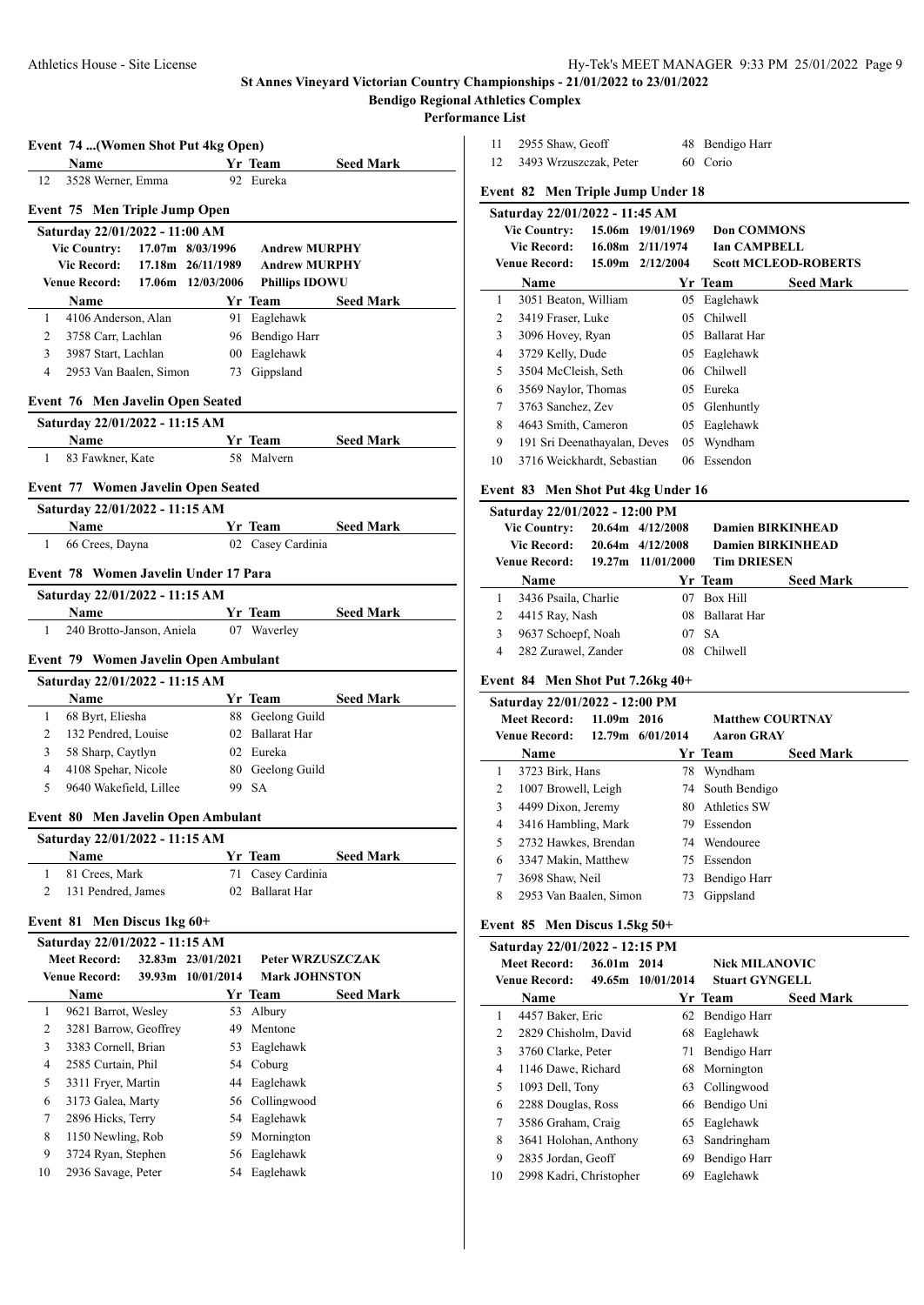**Performance List**

 $\overline{a}$ 

## **Event 85 ...(Men Discus 1.5kg 50+)**

|    | <b>Name</b>          | Yr Team        | <b>Seed Mark</b> |
|----|----------------------|----------------|------------------|
| 11 | 3108 Lovell, Scott   | 65 Collingwood |                  |
| 12 | 9632 Miller, Graeme  | 70 SA          |                  |
| 13 | 2681 Nelson, Scott   | 69 Wyndham     |                  |
| 14 | 3757 Whitehand, Leon | Wendouree      |                  |

#### **Event 86 Women Triple Jump Open**

| Saturday 22/01/2022 - 12:45 PM |                      |  |                   |                       |                  |  |
|--------------------------------|----------------------|--|-------------------|-----------------------|------------------|--|
|                                | <b>Vic Country:</b>  |  | 13.07m 1/03/2020  | <b>Tiana BORAS</b>    |                  |  |
|                                | <b>Vic Record:</b>   |  | 13.82m 29/05/2011 | <b>Linda ALLEN</b>    |                  |  |
|                                | <b>Venue Record:</b> |  | 13.65m 12/03/2006 | <b>Otonye IWORIMA</b> |                  |  |
|                                | <b>Name</b>          |  |                   | Yr Team               | <b>Seed Mark</b> |  |
|                                | 2991 Elvish, Kaelah  |  | 00                | Ringwood              |                  |  |
| 2                              | 3398 Gordon, Brooke  |  |                   | 92 St Kevins          |                  |  |
| 3                              | 3594 Lang, Gabrielle |  | 99                | Wendouree             |                  |  |
| 4                              | 3497 Patsouras, Aris |  | 01                | Preston               |                  |  |
| 5                              | 3806 Peters, Emma    |  | 00                | Chilwell              |                  |  |
| 6                              | 103 Snyder, Denise   |  |                   | 92 Eaglehawk          |                  |  |
|                                | 4127 Sobh, Taylor    |  |                   | 02 Geelong Guild      |                  |  |
|                                |                      |  |                   |                       |                  |  |

#### **Event 87 Women Triple Jump Under 20**

|                                                      | Saturday 22/01/2022 - 12:45 PM |  |                      |                        |                  |  |  |  |
|------------------------------------------------------|--------------------------------|--|----------------------|------------------------|------------------|--|--|--|
| <b>Vic Country:</b><br>Vic Record: 13.34m 15/03/2012 |                                |  | $13.07m$ $1/03/2020$ | <b>Tiana BORAS</b>     |                  |  |  |  |
|                                                      |                                |  |                      | <b>Brooke STRATTON</b> |                  |  |  |  |
|                                                      | Venue Record: 12.80m 2/12/2004 |  |                      | <b>Alyshia HOUSE</b>   |                  |  |  |  |
|                                                      |                                |  |                      |                        |                  |  |  |  |
|                                                      | <b>Name</b>                    |  |                      | Yr Team                | <b>Seed Mark</b> |  |  |  |
|                                                      | 4493 Edwards, Zoe              |  |                      | 04 Essendon            |                  |  |  |  |

#### **Event 88 Women Javelin 500g Under 16**

|                      | Saturday 22/01/2022 - 12:45 PM |                   |                       |                             |                             |
|----------------------|--------------------------------|-------------------|-----------------------|-----------------------------|-----------------------------|
|                      | <b>Vic Country:</b>            |                   | 46.26m 1/04/2017      |                             | <b>Mackenzie MIELCZAREK</b> |
| Vic Record:          |                                | 46.26m 1/04/2017  |                       | <b>Mackenzie MIELCZAREK</b> |                             |
| <b>Venue Record:</b> |                                | 42.11m 24/02/2001 | <b>Ashleigh PAYNE</b> |                             |                             |
|                      | Name                           |                   |                       | <b>Yr Team</b>              | <b>Seed Mark</b>            |
| 1                    | 239 Benbow, Alyssa             |                   | 07                    | Eureka                      |                             |
| 2                    | 4273 Fox, Amber                |                   | 07                    | South Bendigo               |                             |
| 3                    | 3176 Hattingh, Justine         |                   | 07                    | Eaglehawk                   |                             |
| 4                    | 4594 Nolan, Jessica            |                   | 08.                   | Doncaster                   |                             |
| 5                    | 4094 Orchard, Bridie           |                   | 07                    | Wendouree                   |                             |
| 6                    | 3288 Rangi, Sukhnoor           |                   | 07                    | Essendon                    |                             |
| 7                    | 280 Ropeti, Manofo             |                   | 08                    | Eureka                      |                             |
| 8                    | 3334 Sprunt, Sophie            |                   |                       | 08 Chilwell                 |                             |
|                      |                                |                   |                       |                             |                             |

## **Event 89 Men High Jump 1.10m 60+**

| Saturday 22/01/2022 - 1:00 PM |                   |              |                 |                    |                  |  |
|-------------------------------|-------------------|--------------|-----------------|--------------------|------------------|--|
|                               | Meet Record:      | $1.40m$ 2018 |                 | <b>Geoff SHAW</b>  |                  |  |
|                               | Venue Record:     |              | 1.46m 4/01/2014 | <b>Greg WILSON</b> |                  |  |
|                               | <b>Name</b>       |              |                 | Yr Team            | <b>Seed Mark</b> |  |
|                               | 3173 Galea, Marty |              |                 | 56 Collingwood     |                  |  |
|                               | 2896 Hicks, Terry |              |                 | 54 Eaglehawk       |                  |  |
|                               | 2955 Shaw, Geoff  |              |                 | 48 Bendigo Harr    |                  |  |
|                               |                   |              |                 |                    |                  |  |

**Event 90 Men High Jump 1.10m Under 14**

|              | Saturday 22/01/2022 - 1:00 PM                               |                     |                        |                  |
|--------------|-------------------------------------------------------------|---------------------|------------------------|------------------|
|              | <b>Vic Country:</b>                                         | 1.87m 13/04/2021    | <b>Liam SHADBOLT</b>   |                  |
|              | Vic Record:                                                 | $1.90m$ $4/03/2017$ | <b>Lochlan CURRY</b>   |                  |
|              | Venue Record:                                               | $1.83m$ $5/02/2021$ | <b>Liam SHADBOLT</b>   |                  |
|              | Name                                                        |                     | Yr Team                | <b>Seed Mark</b> |
| 1            | 2948 Abbruzzese, Jack                                       | 09                  | Shepparton             |                  |
| 2            | 4109 Mathews, Jordan                                        |                     | 09 Bendigo Harr        |                  |
| $\mathbf{3}$ | 4928 McLeod, Elijah                                         | 09                  | Shepparton             |                  |
| 4            | 3567 Norton, Kai                                            | 09                  | South Bendigo          |                  |
|              |                                                             |                     |                        |                  |
|              | Event 91 Men Discus 1.5kg Under 18                          |                     |                        |                  |
|              | Saturday 22/01/2022 - 1:15 PM                               |                     |                        |                  |
|              | <b>Vic Country:</b>                                         | 63.69m 29/06/2001   | <b>Timothy DRIESEN</b> |                  |
|              | Vic Record: 68.44m 2/11/1985                                |                     | <b>Werner REITERER</b> |                  |
|              | <b>Venue Record:</b>                                        | 61.95m 17/03/2001   | <b>Tim DRIESEN</b>     |                  |
|              | Name                                                        |                     | Yr Team                | <b>Seed Mark</b> |
|              |                                                             |                     |                        |                  |
| 1            | 3231 Eastwood, Shaye                                        | 0.5                 | Geelong Guild          |                  |
| 2            | 3684 Foley, Declan                                          | 0.5                 | <b>Bellarine</b>       |                  |
| 3            | 3761 Gavriliadis, Jake                                      |                     | 06 Bendigo Harr        |                  |
| 4            | 190 Giddings, Darcy                                         | 0.5                 | Corio                  |                  |
| 5            | 3533 Locke, Ben                                             |                     | 05 Eureka              |                  |
| 6            | 3451 Murrant, Grady                                         |                     | 05 Bellarine           |                  |
| 7            | 236 Pitt, Xavier                                            | 06                  | Albury                 |                  |
| 8            | 9636 Schoepf, Lachlan                                       |                     | $05$ SA                |                  |
|              | Event 92 Women 5000 Metre Race Walk 40+                     |                     |                        |                  |
|              | Saturday 22/01/2022 - 9:00 AM<br>Meet Record: 26:35.41 2005 |                     | <b>Annette MAJOR</b>   |                  |

|  | Meet Record: 26:35.41 2005 |                                                 | <b>Annette MAJOR</b> |                  |  |
|--|----------------------------|-------------------------------------------------|----------------------|------------------|--|
|  |                            | Venue Record: 22:24.39 23/01/2015 Kelly RUDDICK |                      |                  |  |
|  | <b>Name</b>                |                                                 | Yr Team              | <b>Seed Time</b> |  |
|  | 2741 Brennan, Sarah        |                                                 | 76 Ballarat Yew      |                  |  |
|  | 4452 Szirom, Megan         |                                                 | 77 Albury            |                  |  |

#### **Event 93 Women 5000 Metre Race Walk Under 20**

| Saturday 22/01/2022 - 9:00 AM     |                     |  |                         |                         |                  |  |  |  |
|-----------------------------------|---------------------|--|-------------------------|-------------------------|------------------|--|--|--|
| Vic Country: 21:03.33 20/02/2009  |                     |  | <b>Jessica ROTHWELL</b> |                         |                  |  |  |  |
| Vic Record: 21:03.33 20/02/2009   |                     |  |                         | <b>Jessica ROTHWELL</b> |                  |  |  |  |
| Venue Record: 24:00.73 27/01/2019 |                     |  | <b>Alana PEART</b>      |                         |                  |  |  |  |
|                                   |                     |  |                         |                         |                  |  |  |  |
|                                   | <b>Name</b>         |  |                         | Yr Team                 | <b>Seed Time</b> |  |  |  |
|                                   | 3529 Noonan, Claire |  |                         | 04 Eaglehawk            |                  |  |  |  |
|                                   | 9639 Smith, Casey   |  |                         | 04 NSW                  |                  |  |  |  |

## **Event 93 Men 800 Metre Run Under 20 Para**

| Name               | Yr Team         | <b>Seed Time</b> |
|--------------------|-----------------|------------------|
| 131 Pendred, James | 02 Ballarat Har |                  |

#### **Event 94 Women 5000 Metre Race Walk Open**

| Saturday 22/01/2022 - 9:00 AM |                                   |  |  |    |                                              |                  |  |
|-------------------------------|-----------------------------------|--|--|----|----------------------------------------------|------------------|--|
|                               | Vic Country: 21:03.33 20/02/2009  |  |  |    | <b>Jessica ROTHWELL</b>                      |                  |  |
|                               | Vic Record: 21:03.33 20/02/2009   |  |  |    | <b>Jessica ROTHWELL</b>                      |                  |  |
|                               | Venue Record: 22:24.39 23/01/2015 |  |  |    | <b>Kelly RUDDICK</b>                         |                  |  |
|                               | <b>Name</b>                       |  |  |    | Yr Team                                      | <b>Seed Time</b> |  |
|                               |                                   |  |  |    | 2094 Bussem Jorgensen, Tiffa 01 Bendigo Harr |                  |  |
|                               | 2847 Peart, Jemma                 |  |  |    | 01 Ballarat Yew                              |                  |  |
| 3                             | 52 Ruddick, Kelly                 |  |  | 73 | <b>Ballarat Har</b>                          |                  |  |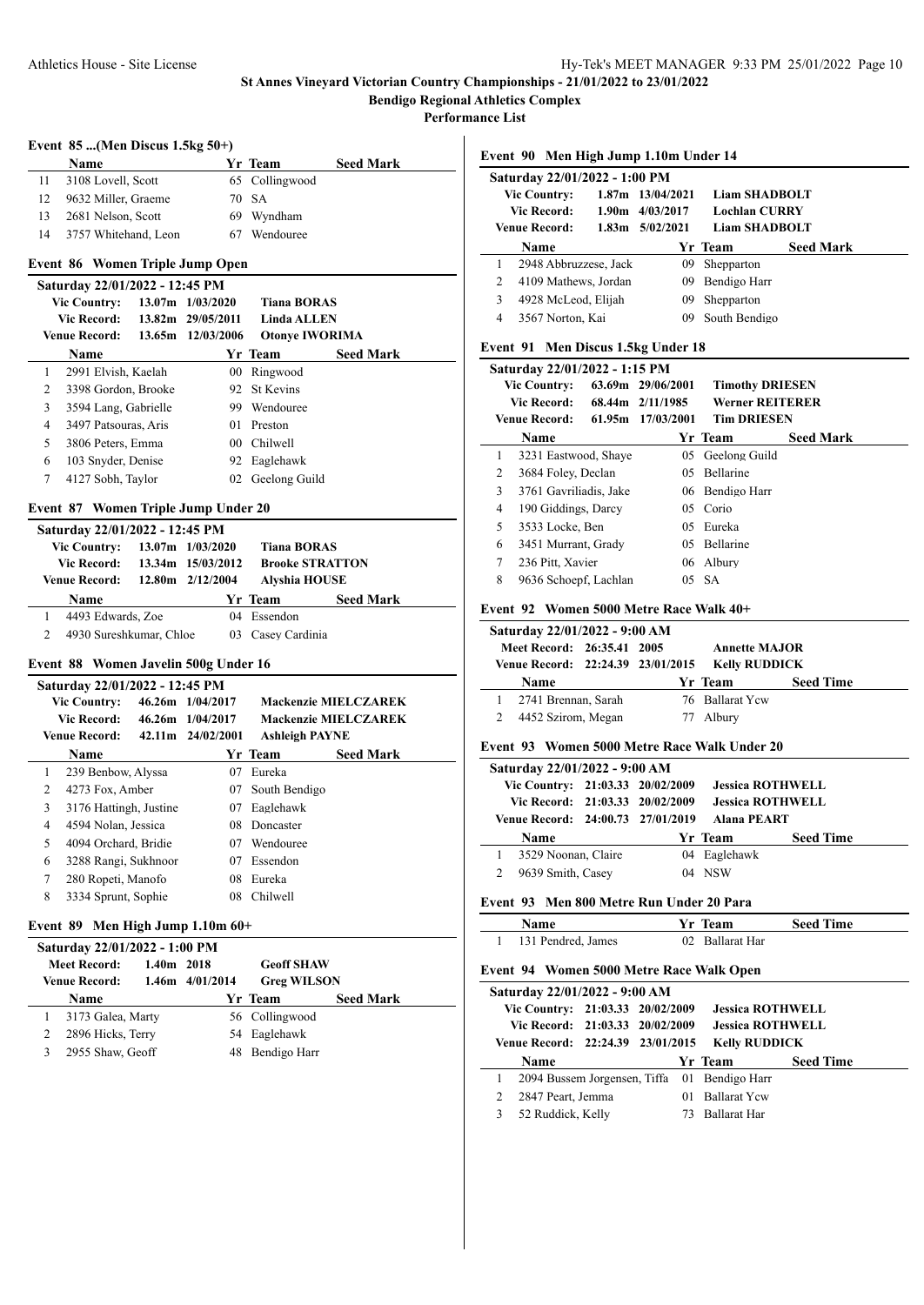**Performance List**

|                               |                                                  |              |                                          | Event 101 Women 2000 Metre Steeplechase 76.2cm 50+      |                  |  |  |
|-------------------------------|--------------------------------------------------|--------------|------------------------------------------|---------------------------------------------------------|------------------|--|--|
|                               | Saturday 22/01/2022 - 9:40 AM                    |              |                                          |                                                         |                  |  |  |
|                               | <b>Meet Record:</b>                              | 9:28.48 2015 |                                          | <b>Kate SCHLICHT</b>                                    |                  |  |  |
|                               | <b>Venue Record:</b>                             |              | 9:28.48 24/01/2015                       | <b>Kate SCHLICHT</b>                                    |                  |  |  |
|                               | Name                                             |              |                                          | Yr Team                                                 | <b>Seed Time</b> |  |  |
| 1                             | 4105 Anderson, Helen                             |              |                                          | 62 Eaglehawk                                            |                  |  |  |
| $\overline{2}$                | 1043 Buckley, Anne                               |              |                                          | 67 Bendigo Harr                                         |                  |  |  |
| 3                             | 2997 Kadri, Sandra                               |              |                                          | 70 Eaglehawk                                            |                  |  |  |
|                               | Event 102                                        |              |                                          | Women 2000 Metre Steeplechase 76.2cm 60+                |                  |  |  |
| Saturday 22/01/2022 - 9:40 AM |                                                  |              |                                          |                                                         |                  |  |  |
|                               | Meet Record: 11:01.45 2016                       |              |                                          | <b>Heather CARR</b>                                     |                  |  |  |
|                               | <b>Venue Record:</b>                             |              | 9:28.99 11/01/2014                       | <b>Margaret SAUNDERS</b>                                |                  |  |  |
|                               | Name                                             |              |                                          | Yr Team                                                 | <b>Seed Time</b> |  |  |
| 1                             | 4226 Heagney, Kathryn                            |              |                                          | 50 Eaglehawk                                            |                  |  |  |
|                               |                                                  |              |                                          | Event 103 Men 2000 Metre Steeplechase 76.2cm Under 16   |                  |  |  |
|                               | Saturday 22/01/2022 - 9:55 AM                    |              |                                          |                                                         |                  |  |  |
|                               | <b>Vic Country:</b>                              |              | 5:55.67 8/12/2017                        | <b>Harry SHARP</b>                                      |                  |  |  |
|                               | <b>Vic Record:</b>                               |              | 5:55.67 8/12/2017                        | <b>Harry SHARP</b>                                      |                  |  |  |
|                               | Venue Record:                                    |              | 6:13.90 23/02/2001                       | <b>Travis PRIGG</b>                                     |                  |  |  |
|                               | Name                                             |              |                                          | Yr Team                                                 | <b>Seed Time</b> |  |  |
| 1                             | 1657 Atcheson, Brodie                            |              |                                          | 07 Mornington                                           |                  |  |  |
| $\overline{2}$                | 2297 Carlin, Joshua                              |              |                                          | 07 Nunawading                                           |                  |  |  |
| 3                             | 2277 Morden, Robert                              |              |                                          | 07 Athletics SW                                         |                  |  |  |
| 4                             | 4258 Orchard, Will                               |              |                                          | 07 Glenhuntly                                           |                  |  |  |
| 5                             | 1322 Shepheard, Ocean                            |              |                                          | 08 Mornington                                           |                  |  |  |
| 6                             | 282 Zurawel, Zander                              |              |                                          | 08 Chilwell                                             |                  |  |  |
|                               |                                                  |              |                                          |                                                         |                  |  |  |
|                               |                                                  |              |                                          | Event 104 Men 2000 Metre Steeplechase 76.2cm 60+        |                  |  |  |
| Saturday 22/01/2022 - 9:55 AM |                                                  |              |                                          |                                                         |                  |  |  |
|                               |                                                  |              |                                          |                                                         |                  |  |  |
|                               | <b>Meet Record:</b><br><b>Venue Record:</b>      |              | 8:44.05 26/01/2020<br>7:39.98 11/01/2014 | <b>Kevin RUDDICK</b><br><b>Allan MAYFIELD</b>           |                  |  |  |
|                               |                                                  |              |                                          |                                                         |                  |  |  |
|                               | Name                                             |              |                                          |                                                         | <b>Seed Time</b> |  |  |
| 1                             | 1362 Russell, James                              |              |                                          | 61 Bendigo Uni                                          |                  |  |  |
| 2                             | 3363 Shanahan, Kevin                             |              |                                          | 56 Eaglehawk                                            |                  |  |  |
|                               |                                                  |              |                                          | Event 105 Women 3000 Metre Steeplechase 76.2cm Under 20 |                  |  |  |
|                               | Saturday 22/01/2022 - 10:10 AM                   |              |                                          |                                                         |                  |  |  |
|                               | Vic Country: 10:09.53 3/03/2002                  |              |                                          | <b>Victoria MITCHELL</b>                                |                  |  |  |
|                               | <b>Vic Record:</b>                               |              | 10:09.53 3/03/2002                       | Victoria MITCHELL                                       |                  |  |  |
|                               | <b>Venue Record:</b>                             | 11:20.88     | 16/01/2021                               | <b>Taryn FURLETTI</b>                                   |                  |  |  |
|                               | Name                                             |              |                                          | Yr Team                                                 | <b>Seed Time</b> |  |  |
| 1                             | 1154 Hart, Emily                                 |              | 04                                       | Mentone                                                 |                  |  |  |
| 2                             | 1318 Mees, Georgina                              |              | 04                                       | <b>Ballarat Yew</b>                                     |                  |  |  |
| 3                             | 126 Morden, Emily                                |              | 03                                       | Athletics SW                                            |                  |  |  |
| 4                             | 1721 Thomas, Abigail                             |              | 03                                       | Western Aths                                            |                  |  |  |
|                               |                                                  |              |                                          | Event 106 Women 3000 Metre Steeplechase 76.2cm Open     |                  |  |  |
|                               | Saturday 22/01/2022 - 10:10 AM                   |              |                                          |                                                         |                  |  |  |
|                               | <b>Vic Country:</b>                              |              | 9:30.84 3/07/2006                        | Victoria MITCHELL                                       |                  |  |  |
|                               | <b>Vic Record:</b>                               |              | 9:14.28 27/08/2016                       | <b>Genevieve LACAZE</b>                                 |                  |  |  |
|                               | <b>Venue Record:</b>                             |              | 11:20.88 16/01/2021                      | <b>Taryn FURLETTI</b>                                   |                  |  |  |
|                               | Name                                             |              |                                          | Yr Team                                                 | <b>Seed Time</b> |  |  |
| 1                             | 142 Coughlin, Sophie                             |              | 02                                       | Sandringham                                             |                  |  |  |
| 2                             | 2039 Heahleah, Juliet                            |              | 94                                       | Eaglehawk                                               |                  |  |  |
| 3                             |                                                  |              | 82                                       |                                                         |                  |  |  |
| 4                             | 4939 Mitchell, Victoria<br>2301 Williams, Brooke |              | 90                                       | Albury<br>Albury                                        |                  |  |  |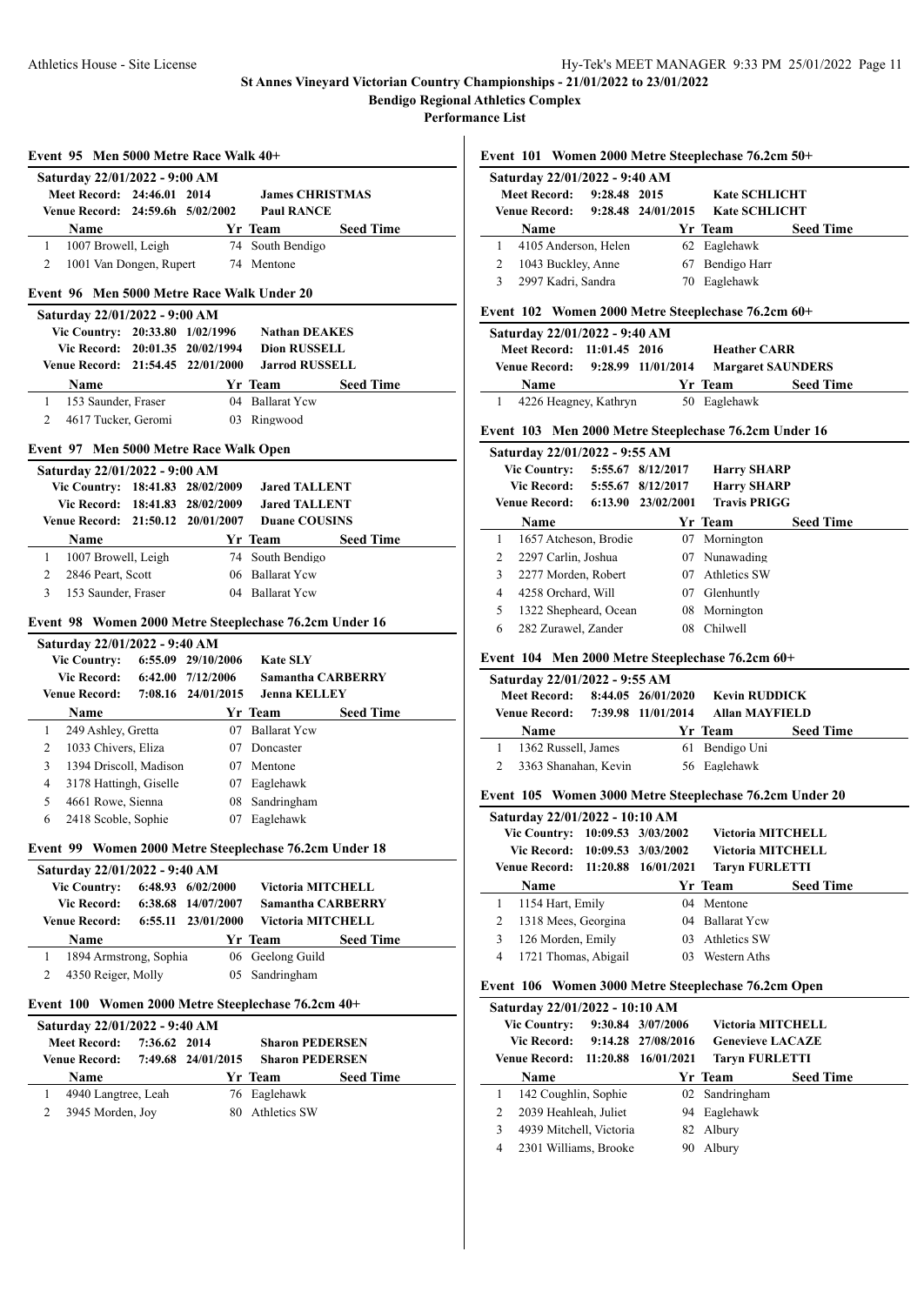**Event 112 Women 3000 Metre Race Walk 50+**

**Saturday 22/01/2022 - 11:20 AM**

#### **St Annes Vineyard Victorian Country Championships - 21/01/2022 to 23/01/2022 Bendigo Regional Athletics Complex**

**Performance List**

|                                                  |                                                                  |          |                                   | Event 107 Men 2000 Metre Steeplechase 84cm Under 18   |                             |  |  |  |
|--------------------------------------------------|------------------------------------------------------------------|----------|-----------------------------------|-------------------------------------------------------|-----------------------------|--|--|--|
|                                                  | Saturday 22/01/2022 - 10:30 AM                                   |          |                                   |                                                       |                             |  |  |  |
|                                                  | <b>Vic Country:</b>                                              |          | 5:48.77 8/10/2000                 | <b>Richard JEREMIAH</b>                               |                             |  |  |  |
|                                                  | <b>Vic Record:</b>                                               |          | 5:48.10 15/07/1987                | <b>Greg COLLIER</b>                                   |                             |  |  |  |
|                                                  | Venue Record:                                                    |          | 5:57.11 27/01/2019                | <b>Harry SHARP</b>                                    |                             |  |  |  |
|                                                  | Name                                                             |          |                                   | Yr Team                                               | <b>Seed Time</b>            |  |  |  |
| 1                                                | 4936 Bradshaw, Oliver                                            |          |                                   | 06 Deakin                                             |                             |  |  |  |
| 2                                                | 3526 Ellis, Jack                                                 |          |                                   | 05 Chilwell                                           |                             |  |  |  |
| 3                                                | 1959 Grainger, Zac                                               |          |                                   | 06 Wendouree                                          |                             |  |  |  |
| 4                                                | 4615 Woods, Magnus                                               |          |                                   | 06 Chilwell                                           |                             |  |  |  |
|                                                  |                                                                  |          |                                   | Event 108 Men 3000 Metre Steeplechase 91.4cm Under 20 |                             |  |  |  |
|                                                  | Saturday 22/01/2022 - 10:45 AM<br>Vic Country: 8:41.55 9/03/2002 |          |                                   | <b>Richard JEREMIAH</b>                               |                             |  |  |  |
|                                                  | Vic Record: 8:41.55 9/03/2002                                    |          |                                   | <b>Richard JEREMIAH</b>                               |                             |  |  |  |
|                                                  | <b>Venue Record:</b>                                             |          | 9:48.84 23/01/2000                |                                                       | <b>Scottanthony RANTALL</b> |  |  |  |
|                                                  | <b>Name</b>                                                      |          |                                   | Yr Team                                               | <b>Seed Time</b>            |  |  |  |
| 1                                                | 1143 Dyer, Zachery                                               |          |                                   | 03 Mornington                                         |                             |  |  |  |
| 2                                                | 3572 Grills, Ethan                                               |          |                                   | 04 Geelong Guild                                      |                             |  |  |  |
| 3                                                | 4645 Lawrence, Archibald                                         |          |                                   | 03 Deakin                                             |                             |  |  |  |
| $\overline{4}$                                   | 150 Noakes, Archie                                               |          |                                   | 04 Essendon                                           |                             |  |  |  |
|                                                  |                                                                  |          |                                   |                                                       |                             |  |  |  |
|                                                  |                                                                  |          |                                   | Event 109 Men 3000 Metre Steeplechase 91.4cm Open     |                             |  |  |  |
|                                                  | Saturday 22/01/2022 - 10:45 AM<br><b>Vic Country:</b>            |          | 8:16.22 2/07/1993                 | <b>Shaun CREIGHTON</b>                                |                             |  |  |  |
|                                                  | <b>Vic Record:</b>                                               |          | 8:16.22 2/07/1993                 | <b>Shaun CREIGHTON</b>                                |                             |  |  |  |
|                                                  | Venue Record: 9:13.24 23/01/2000                                 |          |                                   | <b>Luke YEATMAN</b>                                   |                             |  |  |  |
|                                                  | Name                                                             |          |                                   | Yr Team                                               | <b>Seed Time</b>            |  |  |  |
| 1                                                | 9620 Atkinson, Will                                              |          |                                   | 99 NSW                                                |                             |  |  |  |
| 2                                                | 3758 Carr, Lachlan                                               |          |                                   | 96 Bendigo Harr                                       |                             |  |  |  |
| 3                                                | 1024 Cashin, Liam                                                |          |                                   | 97 Western Aths                                       |                             |  |  |  |
| 4                                                | 9628 Kelly, Daniel                                               |          |                                   | 03 NSW                                                |                             |  |  |  |
| 5                                                | 1271 Mitchell, David                                             |          |                                   | 91 Doncaster                                          |                             |  |  |  |
| 6                                                | 1896 O'Leary (jr), Patrick                                       |          |                                   | 00 Ballarat Yew                                       |                             |  |  |  |
| 7                                                | 1389 Pearce, Nathan                                              |          |                                   | 96 Western Aths                                       |                             |  |  |  |
| 8                                                | 3003 Peart, Reagan                                               |          |                                   | 95 Chilwell                                           |                             |  |  |  |
| 9                                                | 1003 Stevens, Benjamin                                           |          |                                   | 02 Eureka                                             |                             |  |  |  |
|                                                  |                                                                  |          |                                   |                                                       |                             |  |  |  |
| Event 110 Men 3000 Metre Steeplechase 91.4cm 40+ |                                                                  |          |                                   |                                                       |                             |  |  |  |
|                                                  |                                                                  |          |                                   |                                                       |                             |  |  |  |
|                                                  | Saturday 22/01/2022 - 10:45 AM                                   |          | 2015                              |                                                       |                             |  |  |  |
|                                                  | <b>Meet Record:</b><br><b>Venue Record:</b>                      | 10:39.78 | 10:39.78 24/01/2015               | <b>Grant SIMPSON</b><br><b>Grant SIMPSON</b>          |                             |  |  |  |
|                                                  | Name                                                             |          |                                   | Yr Team                                               | <b>Seed Time</b>            |  |  |  |
| 1                                                |                                                                  |          |                                   |                                                       |                             |  |  |  |
| 2                                                | 1007 Browell, Leigh                                              |          |                                   | 74 South Bendigo<br>73 Bellarine                      |                             |  |  |  |
| 3                                                | 3298 Payne, Matthew<br>2289 Timewell, Christopher                |          |                                   |                                                       |                             |  |  |  |
|                                                  |                                                                  |          |                                   | 74 South Bendigo                                      |                             |  |  |  |
|                                                  | Event 111                                                        |          |                                   | Men 3000 Metre Steeplechase 91.4cm 50+                |                             |  |  |  |
|                                                  | Saturday 22/01/2022 - 10:45 AM                                   |          |                                   |                                                       |                             |  |  |  |
|                                                  | <b>Meet Record:</b><br><b>Venue Record:</b>                      | 11:17.51 | 10:25.42 26/01/2020<br>20/01/2007 | <b>Grant SIMPSON</b><br><b>Vincent DUFFY</b>          |                             |  |  |  |
|                                                  |                                                                  |          |                                   |                                                       |                             |  |  |  |
|                                                  | Name                                                             |          |                                   | Yr Team                                               | <b>Seed Time</b>            |  |  |  |
| $\mathbf{1}$                                     | 2199 Bramley, Craig                                              |          |                                   | 68 Athletics SW                                       |                             |  |  |  |
| 2<br>3                                           | 1125 McLennan, Stephen<br>1643 Simpson, Grant                    |          |                                   | 64 Wendouree<br>69 Bellarine                          |                             |  |  |  |

**Meet Record: 15:21.90 2010 Heather CARR Venue Record: 15:41.80 8/01/2014 Ann STAUNTON-JUGOVIC Name Yr Team Seed Time** 1 4247 Colbert, Tracy 69 Preston 2 3608 Holohan, Dee 65 Sandringham 3 4294 Irshad, Kylie 71 Glenhuntly 4 2891 Major, Annette 62 Eaglehawk **Event 113 Women 3000 Metre Race Walk Under 16 Saturday 22/01/2022 - 11:20 AM Vic Country: 13:48.33 27/01/2019 Alanna PEART Vic Record: 13:13.32 27/10/2013 Jemima MONTAG Venue Record: 13:48.33 27/01/2019 Alana PEART Name Yr Team Seed Time** 1 9630 Lynch, Emily 07 SA 2 238 Pashutina, Ariana 07 Knox **Event 114 Women 3000 Metre Race Walk Under 18 Saturday 22/01/2022 - 11:20 AM Vic Country: 13:12.60 6/01/1986 Gabrielle BLYTHE Vic Record: 13:12.60 6/01/1986 Gabrielle BLYTHE Venue Record: 13:48.33 27/01/2019 Alanna PEART Name Yr Team Seed Time** 1 2853 Smith, Emily 06 Knox **Event 115 Men 3000 Metre Race Walk 50+ Saturday 22/01/2022 - 11:20 AM Meet Record: 14:57.21 2013 Paul RANCE Venue Record: 14:33.79 21/01/2007 Ross REID Name Yr Team Seed Time** 1 3227 Smyth, David 69 Collingwood **Event 116 Men 3000 Metre Race Walk Under 16 Saturday 22/01/2022 - 11:20 AM Vic Country: 12:53.79 13/01/2000 Jared TALLENT Vic Record: 12:32.06 27/02/2011 Nathan BRILL Venue Record: 12:59.35 22/01/2000 Jared TALLENT Name Yr Team Seed Time** 1 269 Pashutin, Daniel 09 Knox **Event 117 Men 3000 Metre Race Walk Under 18 Saturday 22/01/2022 - 11:20 AM Vic Country: 12:03.90 15/02/2001 Jared TALLENT Vic Record: 11:52.80 28/11/1991 Dion RUSSELL Venue Record: 12:59.35 22/01/2000 Jared TALLENT Name Yr Team Seed Time** 1 2846 Peart, Scott 06 Ballarat Ycw **Event 118 Women 100 Metre Run Under 14 Saturday 22/01/2022 - 12:00 PM Vic Country: 12.27 7/12/2019 Grace KELLY Vic Record: 12.16 10/12/2000 Nicole GLAVAS Venue Record: 12.46 26/01/2002 Julia NATION Name Yr Team Seed Time** 1 3543 Beaton, Madelyn 10 Eaglehawk 2 4282 Berry, Leah 09 Deakin 3 3658 Limpens, Erin 09 Frankston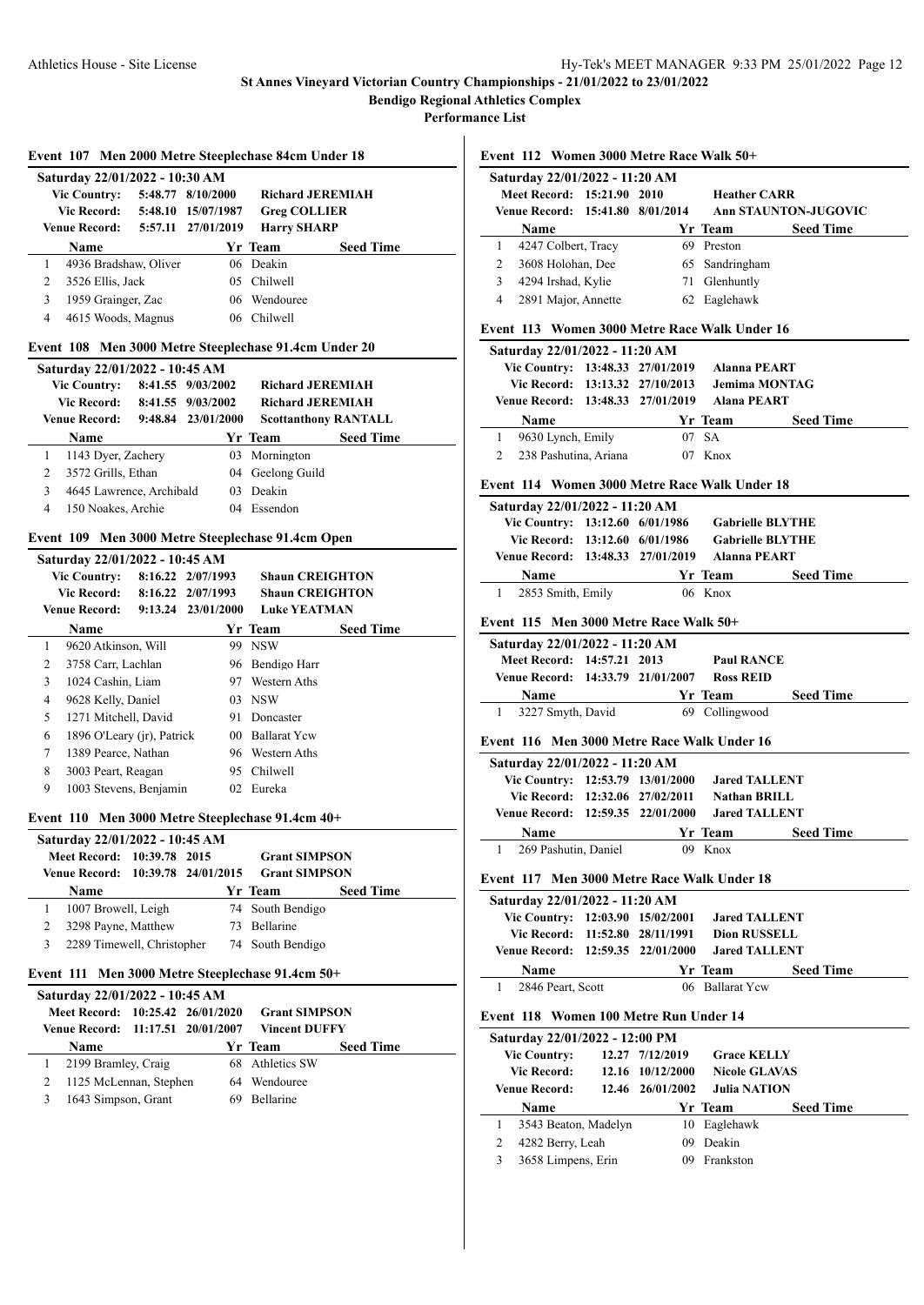**Performance List**

 $\overline{a}$ 

## **Event 118 ...(Women 100 Metre Run Under 14)**

| Name                        | Yr Team       | <b>Seed Time</b> |
|-----------------------------|---------------|------------------|
| 4 4405 Orchard, Kaitlin     | 09 Wendouree  |                  |
| 5 3261 Southern, Amalie     | 10 Eaglehawk  |                  |
| 3010 Van Ramselaar. Indiana | 09 Shepparton |                  |

# **Event 119 Men 100 Metre Run Under 14**

|                        | Saturday 22/01/2022 - 12:03 PM |            |                        |                      |                  |  |  |  |
|------------------------|--------------------------------|------------|------------------------|----------------------|------------------|--|--|--|
|                        | <b>Vic Country:</b>            | 11.40      | 18/03/2018             | <b>Jack BOULTON</b>  |                  |  |  |  |
|                        | Vic Record:<br>11.29           |            | 6/12/2015              | <b>Melvin MONLEH</b> |                  |  |  |  |
| Venue Record:<br>11.97 |                                | 27/01/2019 | <b>Patrick POULTER</b> |                      |                  |  |  |  |
|                        | <b>Name</b>                    |            |                        | Yr Team              | <b>Seed Time</b> |  |  |  |
| 1                      | 3732 Eliadis, Theodore         |            | 09                     | Casey Cardinia       |                  |  |  |  |
| 2                      | 3219 Gumley, Lachlan           |            | 09                     | Old Scotch           |                  |  |  |  |
| 3                      | 4109 Mathews, Jordan           |            | 09                     | Bendigo Harr         |                  |  |  |  |
| 4                      | 4928 McLeod, Elijah            |            | 09                     | Shepparton           |                  |  |  |  |
|                        | 2318 Smith, Nate               |            | 10                     | Eaglehawk            |                  |  |  |  |

#### **Event 120 Women 100 Metre Run Under 16**

| Saturday 22/01/2022 - 12:06 PM |                          |       |            |                     |                  |  |  |  |  |
|--------------------------------|--------------------------|-------|------------|---------------------|------------------|--|--|--|--|
|                                | <b>Vic Country:</b>      | 11.71 | 20/02/2017 | <b>Mia GROSS</b>    |                  |  |  |  |  |
|                                | <b>Vic Record:</b>       | 11.71 | 20/02/2017 | <b>Mia GROSS</b>    |                  |  |  |  |  |
|                                | <b>Venue Record:</b>     | 12.01 | 25/02/2001 | <b>Kylie BENT</b>   |                  |  |  |  |  |
|                                | Name                     |       |            | Yr Team             | <b>Seed Time</b> |  |  |  |  |
| 1                              | 3875 Anderson, Armani    |       | 07         | <b>Ballarat Har</b> |                  |  |  |  |  |
| 2                              | 3052 Beaton, Alyssa      |       | 07         | Eaglehawk           |                  |  |  |  |  |
| 3                              | 4593 Blair, Elisha       |       | 08         | Diamond Valley      |                  |  |  |  |  |
| 4                              | 3389 Boras, Karla        |       | 08         | Chilwell            |                  |  |  |  |  |
| 5                              | 3933 Crowe, Grace        |       | 08         | <b>Ballarat Har</b> |                  |  |  |  |  |
| 6                              | 3245 Culvenor, Mackayla  |       | 08         | Wendouree           |                  |  |  |  |  |
| 7                              | 4239 Gillson, Tess       |       | 07         | Diamond Valley      |                  |  |  |  |  |
| 8                              | 3997 Harrison, Charlotte |       | 07         | South Bendigo       |                  |  |  |  |  |
| 9                              | 3176 Hattingh, Justine   |       | 07         | Eaglehawk           |                  |  |  |  |  |
| 10                             | 3932 Henderson, Naomi    |       | 08         | South Bendigo       |                  |  |  |  |  |
| 11                             | 9626 Jagger, Jena        |       | 07         | <b>SA</b>           |                  |  |  |  |  |
| 12                             | 270 Little, Faith        |       | 08         | Sandringham         |                  |  |  |  |  |
| 13                             | 275 McCowan, Kijana      |       | 08         | Albury              |                  |  |  |  |  |
| 14                             | 4094 Orchard, Bridie     |       | 07         | Wendouree           |                  |  |  |  |  |
| 15                             | 4039 Pither, Edie        |       | 08         | <b>Ballarat Ycw</b> |                  |  |  |  |  |
| 16                             | 280 Ropeti, Manofo       |       | 08         | Eureka              |                  |  |  |  |  |
| 17                             | 3260 Southern, Montanah  |       | 08         | Eaglehawk           |                  |  |  |  |  |
| 18                             | 3259 Southern, Scarlett  |       | 07         | Eaglehawk           |                  |  |  |  |  |
| 19                             | 4570 Talbot, Mikayla     |       | 07         | Albury              |                  |  |  |  |  |
|                                |                          |       |            |                     |                  |  |  |  |  |

#### **Event 121 Men 100 Metre Run Under 16**

|   | Saturday 22/01/2022 - 12:12 PM |       |                  |    |                        |                  |  |  |  |
|---|--------------------------------|-------|------------------|----|------------------------|------------------|--|--|--|
|   | <b>Vic Country:</b>            | 10.83 | 8/12/2019        |    | <b>Jack BOULTON</b>    |                  |  |  |  |
|   | <b>Vic Record:</b>             | 10.83 | 8/12/2019        |    | <b>Jack BOULTON</b>    |                  |  |  |  |
|   | <b>Venue Record:</b>           |       | 10.96 23/03/2019 |    | <b>Antonio VAITOHI</b> |                  |  |  |  |
|   | <b>Name</b>                    |       |                  |    | Yr Team                | <b>Seed Time</b> |  |  |  |
| 1 | 3272 Bott, Callum              |       |                  | 08 | Albury                 |                  |  |  |  |
| 2 | 274 Djatschenko, Joshua        |       |                  | 08 | Essendon               |                  |  |  |  |
| 3 | 4181 Evans, Reeve              |       |                  | 07 | Bendigo Harr           |                  |  |  |  |
| 4 | 4376 Goodman, Nicholas         |       |                  | 07 | Glenhuntly             |                  |  |  |  |
| 5 | 2445 Moorfoot, Nathan          |       |                  | 08 | Wendouree              |                  |  |  |  |
| 6 | 2575 Petrovic, Aleksandar      |       |                  | 07 | Chilwell               |                  |  |  |  |
| 7 | 3629 Pierce, Lukas             |       |                  | 07 | Corio                  |                  |  |  |  |
| 8 | 3475 Seymour, Keenan           |       |                  | 07 | South Bendigo          |                  |  |  |  |
| 9 | 271 Williams, Guy              |       |                  | 08 | Chilwell               |                  |  |  |  |
|   |                                |       |                  |    |                        |                  |  |  |  |

**Event 122 Women 100 Metre Run 60+**

|                                                                    | Saturday 22/01/2022 - 12:18 PM |  |  |  |  |  |  |  |  |
|--------------------------------------------------------------------|--------------------------------|--|--|--|--|--|--|--|--|
| 15.25 2012<br><b>Meet Record:</b><br><b>Kathryn HEAGNEY</b>        |                                |  |  |  |  |  |  |  |  |
| 15.25 14/01/2012<br><b>Venue Record:</b><br><b>Kathryn HEAGNEY</b> |                                |  |  |  |  |  |  |  |  |
| <b>Seed Time</b><br>Yr Team<br><b>Name</b>                         |                                |  |  |  |  |  |  |  |  |
| 2717 Coad, Carol<br>South Bendigo<br>61                            |                                |  |  |  |  |  |  |  |  |
| 2<br>60 South Bendigo<br>1029 Dawe, Peta                           |                                |  |  |  |  |  |  |  |  |
| 3<br>2736 Haritos, Victoria<br>60 Glenhuntly                       |                                |  |  |  |  |  |  |  |  |
| 50 Eaglehawk<br>4226 Heagney, Kathryn<br>4                         |                                |  |  |  |  |  |  |  |  |
| 55 Chilwell<br>3378 Kirby, Karen<br>5                              |                                |  |  |  |  |  |  |  |  |
| 3648 Robinson, Christine<br>59 Vic Masters<br>6                    |                                |  |  |  |  |  |  |  |  |
| 7<br>3845 Self, Joan<br>South Bendigo                              |                                |  |  |  |  |  |  |  |  |

#### **Event 123 Women 100 Metre Run 50+**

| Saturday 22/01/2022 - 12:21 PM |                        |       |                  |                         |                  |  |  |
|--------------------------------|------------------------|-------|------------------|-------------------------|------------------|--|--|
|                                | <b>Meet Record:</b>    |       | 14.22 27/01/2019 | <b>Jacinta BURNS</b>    |                  |  |  |
|                                | <b>Venue Record:</b>   | 13.29 | 8/01/2014        | <b>Gianna MOGENTALE</b> |                  |  |  |
|                                | Name                   |       |                  | Yr Team                 | <b>Seed Time</b> |  |  |
| 1                              | 4105 Anderson, Helen   |       |                  | 62 Eaglehawk            |                  |  |  |
| 2                              | 2722 Armstrong, Maggie |       |                  | 62 Essendon             |                  |  |  |
| 3                              | 3486 Burns, Jacinta    |       |                  | 68 Chilwell             |                  |  |  |
| 4                              | 1250 Gilbert, Kara     |       | 69               | Glenhuntly              |                  |  |  |
| 5                              | 3185 Guillou, Jackie   |       | 69.              | South Bendigo           |                  |  |  |
| 6                              | 4549 Hovey, Julie      |       | 62               | Wodonga                 |                  |  |  |
| 7                              | 3074 Pendred, Julie    |       | 68               | <b>Ballarat Har</b>     |                  |  |  |

## **Event 124 Women 100 Metre Run 40+**

| Saturday 22/01/2022 - 12:24 PM |                                   |                  |                        |                  |  |  |  |
|--------------------------------|-----------------------------------|------------------|------------------------|------------------|--|--|--|
|                                | <b>Meet Record:</b><br>13.09 2014 |                  | <b>Narelle LEHMANN</b> |                  |  |  |  |
| <b>Venue Record:</b>           |                                   | 13.12 24/01/2015 | <b>Narelle LEHMANN</b> |                  |  |  |  |
|                                | <b>Name</b>                       |                  | Yr Team                | <b>Seed Time</b> |  |  |  |
|                                | 3465 Braden, Donna                |                  | 76 Chilwell            |                  |  |  |  |
| 2                              | 4004 Evans, Katrina               |                  | 73 Bendigo Harr        |                  |  |  |  |
| 3                              | 3237 Lester, Rhiannon             |                  | 79 Mornington          |                  |  |  |  |
| 4                              | 4585 McCowan, Caroline            |                  | 74 Albury              |                  |  |  |  |
| 5.                             | 4074 Soulsby, Rebecca             |                  | 73 Bendigo Harr        |                  |  |  |  |
|                                |                                   |                  |                        |                  |  |  |  |

#### **Event 125 Women 100 Metre Run Under 18**

|                | Saturday 22/01/2022 - 12:27 PM |       |            |                      |                  |
|----------------|--------------------------------|-------|------------|----------------------|------------------|
|                | <b>Vic Country:</b>            | 11.71 | 20/02/2017 | <b>Mia GROSS</b>     |                  |
|                | <b>Vic Record:</b>             | 11.20 | 15/10/1968 | <b>Raelene BOYLE</b> |                  |
|                | <b>Venue Record:</b>           | 11.97 | 27/01/2019 | <b>Mia GROSS</b>     |                  |
|                | Name                           |       |            | Yr Team              | <b>Seed Time</b> |
| 1              | 3221 Archibald, Andrea         |       | 05         | Eaglehawk            |                  |
| $\overline{c}$ | 3105 Baynes, Katherine         |       | 05         | Essendon             |                  |
| 3              | 207 Boras, Tiana               |       | 05         | Chilwell             |                  |
| 4              | 213 Butcher, Amali             |       | 06         | Chilwell             |                  |
| 5              | 4450 Carter, Grace             |       | 06         | Athletics SW         |                  |
| 6              | 3740 Elliott, Indi             |       | 06         | Deakin               |                  |
| 7              | 4193 Fraser, Molly             |       | 06         | <b>Ballarat Har</b>  |                  |
| 8              | 3247 Grigson, Jessica          |       | 06         | South Bendigo        |                  |
| 9              | 3184 Guillou, Allie            |       | 06         | South Bendigo        |                  |
| 10             | 3183 Guillou, Belle            |       | 06         | South Bendigo        |                  |
| 11             | 3177 Hattingh, Julia           |       | 06         | Eaglehawk            |                  |
| 12             | 220 Kelly, Grace               |       | 06         | <b>Ballarat Har</b>  |                  |
| 13             | 3191 Laherty, Ida              |       | 06         | Geelong Guild        |                  |
| 14             | 3509 Marescuk, Lucy            |       | 06         | Geelong Guild        |                  |
| 15             | 3361 Marsh, Lily               |       | 06         | Eaglehawk            |                  |
| 16             | 3362 Marsh, Rosy               |       | 06         | Eaglehawk            |                  |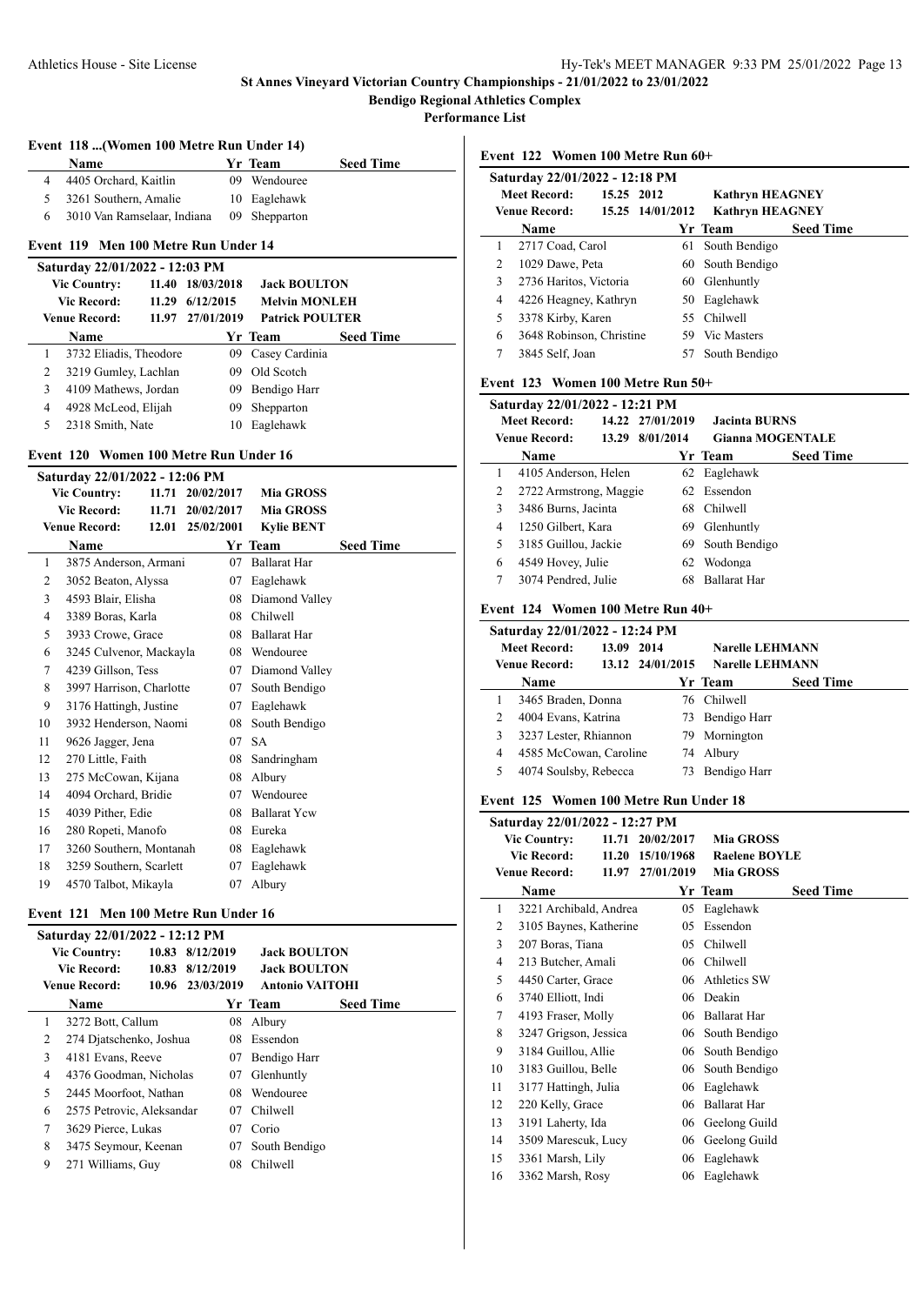**Performance List**

## **Event 125 ...(Women 100 Metre Run Under 18)**

|    | <b>Name</b>          |     | Yr Team           | <b>Seed Time</b> |
|----|----------------------|-----|-------------------|------------------|
| 17 | 3258 Morrison, Jorja |     | 06 Eaglehawk      |                  |
| 18 | 2530 Oliver, Katie   |     | 06 Diamond Valley |                  |
| 19 | 3413 Sheens, Liv     |     | 06 Box Hill       |                  |
| 20 | 3371 Wise, Inala     |     | 06 Wendouree      |                  |
| 21 | 3595 Wrench, Sienna  |     | 05 Geelong Guild  |                  |
| 22 | 203 Wright, Madison  | 05. | Wendouree         |                  |

## **Event 126 Men 100 Metre Run Under 18**

#### **Saturday 22/01/2022 - 12:36 PM**

| <b>Vic Country:</b> |                    | 10.78                      | 10/12/2000 | <b>Jarrem PEARCE</b> |                       |                  |
|---------------------|--------------------|----------------------------|------------|----------------------|-----------------------|------------------|
|                     | <b>Vic Record:</b> |                            | 10.46      | 13/12/1991           | <b>Phil CHIODO</b>    |                  |
|                     |                    | <b>Venue Record:</b>       | 10.27      | 12/03/2006           | <b>Peter EMELIEZE</b> |                  |
|                     |                    | Name                       |            |                      | Yr Team               | <b>Seed Time</b> |
|                     | 1                  | 3051 Beaton, William       |            | 05                   | Eaglehawk             |                  |
|                     | 2                  | 232 Burns, Noah            |            | 06                   | Chilwell              |                  |
|                     | 3                  | 230 Busuttil, Max          |            | 06                   | Keilor St B           |                  |
|                     | 4                  | 3759 Clarke, Connor        |            | 05                   | Bendigo Harr          |                  |
|                     | 5                  | 3231 Eastwood, Shaye       |            | 05                   | Geelong Guild         |                  |
|                     | 6                  | 4003 Evans, Joshua         |            | 05                   | Bendigo Harr          |                  |
|                     | 7                  | 3419 Fraser, Luke          |            | 05                   | Chilwell              |                  |
|                     | 8                  | 3761 Gavriliadis, Jake     |            | 06                   | Bendigo Harr          |                  |
|                     | 9                  | 3607 Gilbert, Jordan       |            | 06                   | Nunawading            |                  |
|                     | 10                 | 4104 Hansen, Ryan          |            | 05                   | Corio                 |                  |
|                     | 11                 | 4465 Harris, Connor        |            | 05                   | <b>Box Hill</b>       |                  |
|                     | 12                 | 3096 Hovey, Ryan           |            | 05                   | Ballarat Har          |                  |
|                     | 13                 | 4520 Jackley, Vicson       |            | 05                   | Diamond Valley        |                  |
|                     | 14                 | 3807 Kariuki, Jeremy       |            | 06                   | Casey Cardinia        |                  |
|                     | 15                 | 3504 McCleish, Seth        |            | 06                   | Chilwell              |                  |
|                     | 16                 | 3569 Naylor, Thomas        |            | 05                   | Eureka                |                  |
|                     | 17                 | 3299 Payne, Joshua         |            | 05                   | Bellarine             |                  |
|                     | 18                 | 3577 Pillay, Givash        |            | 05                   | <b>Box Hill</b>       |                  |
|                     | 19                 | 3940 Pitt, Ace             |            | 05                   | Bellarine             |                  |
|                     | 20                 | 236 Pitt, Xavier           |            | 06                   | Albury                |                  |
|                     | 21                 | 4502 Poulter, Patrick      |            | 05                   | Geelong Guild         |                  |
|                     | 22                 | 3748 Smerdon, Nicholas     |            | 05                   | Casey Cardinia        |                  |
|                     | 23                 | 4643 Smith, Cameron        |            | 05                   | Eaglehawk             |                  |
|                     | 24                 | 3466 Stott, Fraser         |            | 06                   | <b>Ballarat Yew</b>   |                  |
|                     | 25                 | 3716 Weickhardt, Sebastian |            | 06                   | Essendon              |                  |
|                     | 26                 | 3861 Yermias, Ferdinand    |            |                      | 06 Casey Cardinia     |                  |
|                     |                    |                            |            |                      |                       |                  |

## **Event 127 Women 100 Metre Run Under 20**

|    | Saturday 22/01/2022 - 12:48 PM |       |                  |                      |                  |
|----|--------------------------------|-------|------------------|----------------------|------------------|
|    | <b>Vic Country:</b>            |       | 11.70 22/02/2020 | <b>Mia GROSS</b>     |                  |
|    | <b>Vic Record:</b>             | 11.20 | 15/10/1968       | <b>Raelene BOYLE</b> |                  |
|    | <b>Venue Record:</b>           |       | 11.7h 20/01/2007 | <b>Julia NATION</b>  |                  |
|    | Name                           |       |                  | Yr Team              | <b>Seed Time</b> |
| 1  | 2721 Bain, Rebecca             |       | 03               | Keilor St B          |                  |
| 2  | 3256 Burmeister, Scarlett      |       | 03               | Wendouree            |                  |
| 3  | 163 Calvert, Jess              |       | 04               | Albury               |                  |
| 4  | 2949 Chapman, Alana            |       | 04               | Box Hill             |                  |
| 5  | 3322 Conquer, Abbey            |       |                  | 04 Bendigo Harr      |                  |
| 6  | 147 Francis, Abbey             |       |                  | 04 Sandringham       |                  |
| 7  | 3762 Gavriliadis, Monique      |       |                  | 04 Bendigo Harr      |                  |
| 8  | 2972 Male, Lavinia             |       | $04^{\circ}$     | Ballarat Har         |                  |
| 9  | 3521 Meade, Ashlee             |       |                  | 04 Geelong Guild     |                  |
| 10 | 4321 Van Den Berg, Jorja       |       | 03               | Eaglehawk            |                  |
| 11 | 3745 Ventura, Sarah            |       |                  | 04 Casey Cardinia    |                  |
| 12 | 3859 Wilcock, Katherine        |       | 03               | Sandringham          |                  |

**Event 128 Men 100 Metre Run Under 20**

|                              | Saturday 22/01/2022 - 12:54 PM |            |                                     |                        |                  |  |  |  |
|------------------------------|--------------------------------|------------|-------------------------------------|------------------------|------------------|--|--|--|
| <b>Vic Country:</b><br>10.33 |                                |            | 4/10/1982<br><b>Gerrard KEATING</b> |                        |                  |  |  |  |
|                              | <b>Vic Record:</b><br>10.33    | 4/10/1982  |                                     | <b>Gerrard KEATING</b> |                  |  |  |  |
|                              | <b>Venue Record:</b><br>10.27  | 12/03/2006 |                                     | <b>Peter EMELIEZE</b>  |                  |  |  |  |
|                              | Name                           |            |                                     | Yr Team                | <b>Seed Time</b> |  |  |  |
| 1                            | 3478 Colgan, Alexander         |            |                                     | 04 Albury              |                  |  |  |  |
| 2                            | 9622 Crowe, Hayden             |            |                                     | $04$ SA                |                  |  |  |  |
| 3                            | 3343 Griffin, Billy            |            |                                     | 04 Chilwell            |                  |  |  |  |
| 4                            | 3341 Heagney, Corey            |            | 03                                  | Eaglehawk              |                  |  |  |  |
| 5                            | 3517 McKindlay, Angus          |            | 03                                  | Eaglehawk              |                  |  |  |  |
| 6                            | 3853 Read-Spinks, Eugene       |            | 03                                  | Wendouree              |                  |  |  |  |
| 7                            | 3756 Sager, Patrick            |            | 04                                  | Corio                  |                  |  |  |  |
| 8                            | 2981 Saltmarsh-Milne, Aaron    |            | 04                                  | Gippsland              |                  |  |  |  |
| 9                            | 3739 Schwuch, Lachlan          |            |                                     | 04 Corio               |                  |  |  |  |
| 10                           | 3836 Seebah, Kenan             |            | 03                                  | Eaglehawk              |                  |  |  |  |
| 11                           | 3380 Sherman, Cooper           |            | 04                                  | <b>Ballarat Har</b>    |                  |  |  |  |
| 12                           | 3747 Smerdon, Corey            |            |                                     | 04 Casey Cardinia      |                  |  |  |  |
| 13                           | 4527 Talbot, Ethan             |            | 03                                  | Albury                 |                  |  |  |  |
| 14                           | 118 Vaitohi, Antonio           |            | 03                                  | Shepparton             |                  |  |  |  |
| 15                           | 3374 Woolfson, Haydn           |            | 03                                  | Geelong Guild          |                  |  |  |  |
|                              |                                |            |                                     |                        |                  |  |  |  |

#### **Event 129 Women 100 Metre Run Open Ambulant**

| Saturday 22/01/2022 - 1:00 PM |                 |                  |
|-------------------------------|-----------------|------------------|
| <b>Name</b>                   | Yr Team         | <b>Seed Time</b> |
| 73 Garbler, Erin              | 00 Old Xaverian |                  |
| 132 Pendred, Louise           | 02 Ballarat Har |                  |
| 58 Sharp, Caytlyn             | 02 Eureka       |                  |

## **Event 130 Men 100 Metre Run Open Ambulant**

|   | Saturday 22/01/2022 - 1:00 PM         |     |                 |                  |
|---|---------------------------------------|-----|-----------------|------------------|
|   | <b>Name</b>                           |     | Yr Team         | <b>Seed Time</b> |
|   | 131 Pendred, James                    |     | 02 Ballarat Har |                  |
|   | 4042 Singh, Ashwin                    | 90. | Chilwell        |                  |
| 3 | 3446 Sullivan, Timothy                |     | 75 Eaglehawk    |                  |
|   | Event $131$ Men $100$ Metre Run $60+$ |     |                 |                  |
|   | Saturday 22/01/2022 - 1:03 PM         |     |                 |                  |

|                                                           | Saturday 22/01/2022 - 1:03 PM |                                        |                    |                  |
|-----------------------------------------------------------|-------------------------------|----------------------------------------|--------------------|------------------|
| <b>Meet Record:</b><br>12.77 2014<br><b>Venue Record:</b> |                               |                                        | <b>Paul TURNER</b> |                  |
|                                                           |                               | 13.03 24/01/2015<br><b>Paul TURNER</b> |                    |                  |
|                                                           | Name                          |                                        | Yr Team            | <b>Seed Time</b> |
|                                                           | 3690 Bruce, Ken               |                                        | 52 Athletics SW    |                  |
| 2                                                         | 2896 Hicks, Terry             |                                        | 54 Eaglehawk       |                  |
| 3                                                         | 3724 Ryan, Stephen            |                                        | 56 Eaglehawk       |                  |
| 4                                                         | 2936 Savage, Peter            |                                        | 54 Eaglehawk       |                  |
| 5.                                                        | 3363 Shanahan, Kevin          |                                        | 56 Eaglehawk       |                  |
| 6                                                         | 4539 Turner, Paul             | 53                                     | Corio              |                  |

## **Event 132 Men 100 Metre Run 50+**

|   | Saturday 22/01/2022 - 1:06 PM |            |                  |                    |                  |  |  |  |
|---|-------------------------------|------------|------------------|--------------------|------------------|--|--|--|
|   | <b>Meet Record:</b>           | 12.13 2018 |                  | Peter O'DWYER      |                  |  |  |  |
|   | Venue Record:                 |            | 12.43 20/01/2007 | <b>Paul TURNER</b> |                  |  |  |  |
|   | Name                          |            |                  | Yr Team            | <b>Seed Time</b> |  |  |  |
|   | 2829 Chisholm, David          |            | 68               | Eaglehawk          |                  |  |  |  |
| 2 | 2835 Jordan, Geoff            |            | 69               | Bendigo Harr       |                  |  |  |  |
| 3 | 2998 Kadri, Christopher       |            | 69               | Eaglehawk          |                  |  |  |  |
| 4 | 3593 Lang, Chris              |            |                  | 62 Wendouree       |                  |  |  |  |
| 5 | 2711 Langdon, Antony          |            | 68               | Eaglehawk          |                  |  |  |  |
| 6 | 3108 Lovell, Scott            |            |                  | Collingwood        |                  |  |  |  |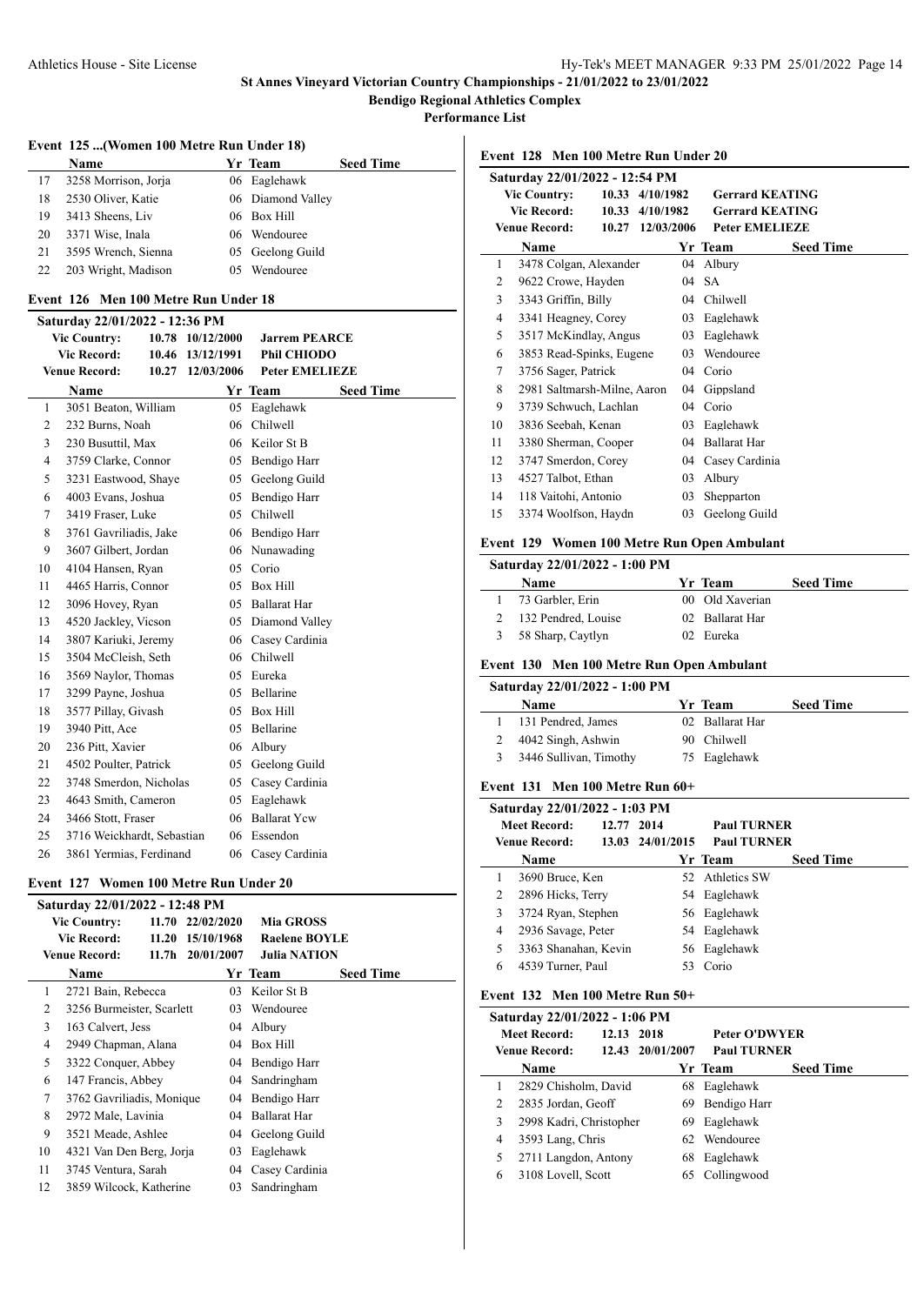**Bendigo Regional Athletics Complex**

**Performance List**

#### **Event 133 Men 100 Metre Run 40+**

| Saturday 22/01/2022 - 1:09 PM |                         |            |                  |                      |                  |  |  |
|-------------------------------|-------------------------|------------|------------------|----------------------|------------------|--|--|
|                               | Meet Record:            | 11.52 2014 |                  | <b>Peter O'DWYER</b> |                  |  |  |
|                               | <b>Venue Record:</b>    |            | 11.69 24/01/2015 | <b>Peter O'DWYER</b> |                  |  |  |
|                               | <b>Name</b>             |            |                  | Yr Team              | <b>Seed Time</b> |  |  |
| 1                             | 1007 Browell, Leigh     |            |                  | 74 South Bendigo     |                  |  |  |
| 2                             | 4499 Dixon, Jeremy      |            | 80.              | Athletics SW         |                  |  |  |
| 3                             | 3005 Gilligan, Brett    |            | 77               | Bendigo Harr         |                  |  |  |
| 4                             | 1638 Maurer, Brett      |            |                  | 76 Essendon          |                  |  |  |
| 5                             | 2125 McCulloch, Stephen |            | 73.              | <b>Ballarat Har</b>  |                  |  |  |
| 6                             | 3305 McLeod, Alistair   |            | 79.              | Shepparton           |                  |  |  |
| 7                             | 2782 Mierisch, Paul     |            |                  | 76 Doncaster         |                  |  |  |
| 8                             | 3698 Shaw, Neil         |            | 73               | Bendigo Harr         |                  |  |  |

#### **Event 134 Women 100 Metre Run Open**

|                              | Saturday 22/01/2022 - 1:12 PM |            |                  |                      |                  |  |  |  |  |
|------------------------------|-------------------------------|------------|------------------|----------------------|------------------|--|--|--|--|
| <b>Vic Country:</b><br>11.70 |                               | 22/02/2020 | <b>Mia GROSS</b> |                      |                  |  |  |  |  |
|                              | <b>Vic Record:</b>            |            | 11.20 15/10/1968 | <b>Raelene BOYLE</b> |                  |  |  |  |  |
|                              | <b>Venue Record:</b>          | 11.54      | 12/03/2006       | <b>Anna BOYLE</b>    |                  |  |  |  |  |
|                              | <b>Name</b>                   |            |                  | Yr Team              | <b>Seed Time</b> |  |  |  |  |
| 1                            | 3098 Boyne, Keely             |            | 02               | Diamond Valley       |                  |  |  |  |  |
| 2                            | 4577 Dobbyn, Holly            |            | 96               | Eureka               |                  |  |  |  |  |
| 3                            | 4238 Gillson, Georgia         |            | 02               | Diamond Valley       |                  |  |  |  |  |
| $\overline{4}$               | 3701 Grogan, Clodagh          |            | 97               | Sandringham          |                  |  |  |  |  |
| 5                            | 2039 Heahleah, Juliet         |            | 94               | Eaglehawk            |                  |  |  |  |  |
| 6                            | 4635 Herbst, Shauna           |            | 96               | Collingwood          |                  |  |  |  |  |
| 7                            | 3125 Hubbard, Kendra          |            | 89               | Collingwood          |                  |  |  |  |  |
| 8                            | 3885 Jock, Nyajima            |            | 02               | Wendouree            |                  |  |  |  |  |
| 9                            | 2996 Kadri, Laura             |            | 02               | Eaglehawk            |                  |  |  |  |  |
| 10                           | 4658 Keratianos, Ellie        |            | 99.              | Keilor St B          |                  |  |  |  |  |
| 11                           | 3594 Lang, Gabrielle          |            |                  | 99 Wendouree         |                  |  |  |  |  |
| 12                           | 3497 Patsouras, Aris          |            | 01               | Preston              |                  |  |  |  |  |
| 13                           | 3633 Pompei, Stephanie        |            | 95               | Eaglehawk            |                  |  |  |  |  |
| 14                           | 3502 Powers, Sophia           |            | 02               | Geelong Guild        |                  |  |  |  |  |
| 15                           | 3410 Robinson, Bella          |            | 02               | Geelong Guild        |                  |  |  |  |  |
| 16                           | 3412 Ruddell, Sarah           |            | 99               | Geelong Guild        |                  |  |  |  |  |
| 17                           | 103 Snyder, Denise            |            | 92               | Eaglehawk            |                  |  |  |  |  |
| 18                           | 3099 Solah, Emily             |            | 93               | Geelong Guild        |                  |  |  |  |  |
| 19                           | 3432 Tarr, Alexandra          |            | 02               | Geelong Guild        |                  |  |  |  |  |

## **Event 135 Men 100 Metre Run Open**

|                               | Saturday 22/01/2022 - 1:21 PM |            |                       |                           |                  |
|-------------------------------|-------------------------------|------------|-----------------------|---------------------------|------------------|
| <b>Vic Country:</b>           |                               |            | 10.33 4/10/1982       | <b>Gerrard KEATING</b>    |                  |
|                               | Vic Record:                   | 10.17      | 5/03/2010             | <b>Aaron ROUGE-SERRET</b> |                  |
| <b>Venue Record:</b><br>10.27 |                               | 12/03/2006 | <b>Peter EMELIEZE</b> |                           |                  |
|                               | Name                          |            |                       | Yr Team                   | <b>Seed Time</b> |
| 1                             | 4106 Anderson, Alan           |            | 91                    | Eaglehawk                 |                  |
| 2                             | 3878 Browne, Spencer          |            |                       | 96 Collingwood            |                  |
| 3                             | 3758 Carr, Lachlan            |            | 96                    | Bendigo Harr              |                  |
| 4                             | 3168 Humphrey, Jordan         |            | 00                    | Gippsland                 |                  |
| 5                             | 3773 Lutui, Sami              |            |                       | 02 Nunawading             |                  |
| 6                             | 2926 Mason, Kye               |            | 02                    | Eaglehawk                 |                  |
| 7                             | 4047 Muggleton, Oliver        |            | 02                    | South Bendigo             |                  |
| 8                             | 4353 Mullen, Liam             |            | 01                    | Chilwell                  |                  |
| 9                             | 4228 Parker, Paul             |            | 95                    | Wyndham                   |                  |
| 10                            | 2974 Paynter, Christian       |            | 97                    | Geelong Guild             |                  |
| 11                            | 3568 Sesar, Jacob             |            | 99                    | Corio                     |                  |
| 12                            | 4411 Spiller, John            |            | 99                    | South Bendigo             |                  |
| 13                            | 4255 Tanojevic, Tom           |            | 98                    | Sandringham               |                  |
|                               |                               |            |                       |                           |                  |

#### **Event 136 Women Triple Jump 40+**

|                                     | Saturday 22/01/2022 - 2:45 PM |                  |                         |                 |                  |  |  |  |
|-------------------------------------|-------------------------------|------------------|-------------------------|-----------------|------------------|--|--|--|
| <b>Meet Record:</b><br>$9.57m$ 2005 |                               |                  | <b>Carol COAD</b>       |                 |                  |  |  |  |
| <b>Venue Record:</b>                |                               | 9.46m 24/01/2015 | <b>Gaelyne KENSHOLE</b> |                 |                  |  |  |  |
|                                     | <b>Name</b>                   |                  |                         | Yr Team         | <b>Seed Mark</b> |  |  |  |
|                                     | 4004 Evans, Katrina           |                  |                         | 73 Bendigo Harr |                  |  |  |  |
|                                     | 4940 Langtree, Leah           |                  |                         | 76 Eaglehawk    |                  |  |  |  |
| 3                                   | 3237 Lester, Rhiannon         |                  | 79.                     | Mornington      |                  |  |  |  |
| 4                                   | 4585 McCowan, Caroline        |                  | 74                      | Albury          |                  |  |  |  |

## **Event 137 Women Triple Jump 50+**

|                     | Saturday 22/01/2022 - 2:45 PM |  |                                 |  |                     |                            |  |  |  |
|---------------------|-------------------------------|--|---------------------------------|--|---------------------|----------------------------|--|--|--|
| <b>Meet Record:</b> |                               |  | 8.74m 2013<br><b>Carol COAD</b> |  |                     |                            |  |  |  |
|                     | <b>Venue Record:</b>          |  | 8.73m 10/01/2014                |  |                     | <b>Catherine MCCLOSKEY</b> |  |  |  |
|                     | <b>Name</b>                   |  |                                 |  | Yr Team             | <b>Seed Mark</b>           |  |  |  |
|                     | 3697 Gathercole, Sherry       |  |                                 |  | 70 Corio            |                            |  |  |  |
| 2                   | 4482 Kenshole, Gaelyne        |  |                                 |  | 70 Diamond Valley   |                            |  |  |  |
|                     | 1822 Matthews, Catherine      |  |                                 |  | 66 Keilor St B      |                            |  |  |  |
|                     | 3074 Pendred, Julie           |  |                                 |  | <b>Ballarat Har</b> |                            |  |  |  |

## **Event 138 Women Triple Jump 60+**

| Saturday 22/01/2022 - 2:45 PM |                  |                  |                  |  |  |  |  |  |  |
|-------------------------------|------------------|------------------|------------------|--|--|--|--|--|--|
| Meet Record:                  | 7.74m 24/01/2021 | <b>Joan SELF</b> |                  |  |  |  |  |  |  |
| Venue Record:                 | 7.81m 19/12/2020 | <b>Joan SELF</b> |                  |  |  |  |  |  |  |
| Name                          |                  | Yr Team          | <b>Seed Mark</b> |  |  |  |  |  |  |
| 2717 Coad, Carol              |                  | 61 South Bendigo |                  |  |  |  |  |  |  |
| 3845 Self, Joan               |                  | 57 South Bendigo |                  |  |  |  |  |  |  |

#### **Event 139 Men Discus 2kg Open**

J.

|                | Saturday 22/01/2022 - 2:45 PM |                   |                   |                        |                  |  |  |  |  |
|----------------|-------------------------------|-------------------|-------------------|------------------------|------------------|--|--|--|--|
|                | <b>Vic Country:</b>           |                   | 57.55m 6/03/2005  | <b>Timothy DRIESEN</b> |                  |  |  |  |  |
|                | Vic Record:                   |                   | 68.20m 10/05/2013 | <b>Benn HARRADINE</b>  |                  |  |  |  |  |
| Venue Record:  |                               | 59.92m 12/03/2006 | Emeka UDECHUKU    |                        |                  |  |  |  |  |
|                | Name                          |                   |                   | Yr Team                | <b>Seed Mark</b> |  |  |  |  |
| 1              | 4429 Carman, Declan           |                   | 01                | Doncaster              |                  |  |  |  |  |
| 2              | 4497 Cooper, Bailey           |                   | 97                | Bendigo Harr           |                  |  |  |  |  |
| 3              | 129 Eastwood, Jacob           |                   | 03                | Geelong Guild          |                  |  |  |  |  |
| $\overline{4}$ | 190 Giddings, Darcy           |                   | 05.               | Corio                  |                  |  |  |  |  |
| 5              | 3181 Messerle, Anthony        |                   | 94                | Ringwood               |                  |  |  |  |  |
| 6              | 9631 Miller, Darcy            |                   |                   | $04$ SA                |                  |  |  |  |  |
| 7              | 3451 Murrant, Grady           |                   | 05                | <b>Bellarine</b>       |                  |  |  |  |  |
| 8              | 3987 Start, Lachlan           |                   | 00                | Eaglehawk              |                  |  |  |  |  |
| 9              | 1547 Stubbs, Scott            |                   | 83                | Bendigo Harr           |                  |  |  |  |  |
| 10             | 4255 Tanojevic, Tom           |                   | 98                | Sandringham            |                  |  |  |  |  |
| 11             | 2953 Van Baalen, Simon        |                   | 73                | Gippsland              |                  |  |  |  |  |
|                |                               |                   |                   |                        |                  |  |  |  |  |

## **Event 140 Men Shot Put 5kg 60+**

|   | Saturday 22/01/2022 - 2:45 PM |  |                               |                   |                  |  |  |  |  |
|---|-------------------------------|--|-------------------------------|-------------------|------------------|--|--|--|--|
|   | <b>Meet Record:</b>           |  | 10.38m 23/01/2021             | Peter WRZUSZCZAK  |                  |  |  |  |  |
|   | Venue Record:                 |  | $11.63 \text{m}$ $27/01/2019$ | <b>Stan PESKA</b> |                  |  |  |  |  |
|   | Name                          |  |                               | Yr Team           | <b>Seed Mark</b> |  |  |  |  |
| 1 | 9621 Barrot, Wesley           |  |                               | 53 Albury         |                  |  |  |  |  |
| 2 | 3281 Barrow, Geoffrey         |  | 49.                           | Mentone           |                  |  |  |  |  |
| 3 | 3383 Cornell, Brian           |  | 53                            | Eaglehawk         |                  |  |  |  |  |
| 4 | 3311 Fryer, Martin            |  |                               | 44 Eaglehawk      |                  |  |  |  |  |
| 5 | 3173 Galea, Marty             |  |                               | 56 Collingwood    |                  |  |  |  |  |
| 6 | 2896 Hicks, Terry             |  |                               | 54 Eaglehawk      |                  |  |  |  |  |
| 7 | 3724 Ryan, Stephen            |  |                               | 56 Eaglehawk      |                  |  |  |  |  |
| 8 | 2936 Savage, Peter            |  | 54                            | Eaglehawk         |                  |  |  |  |  |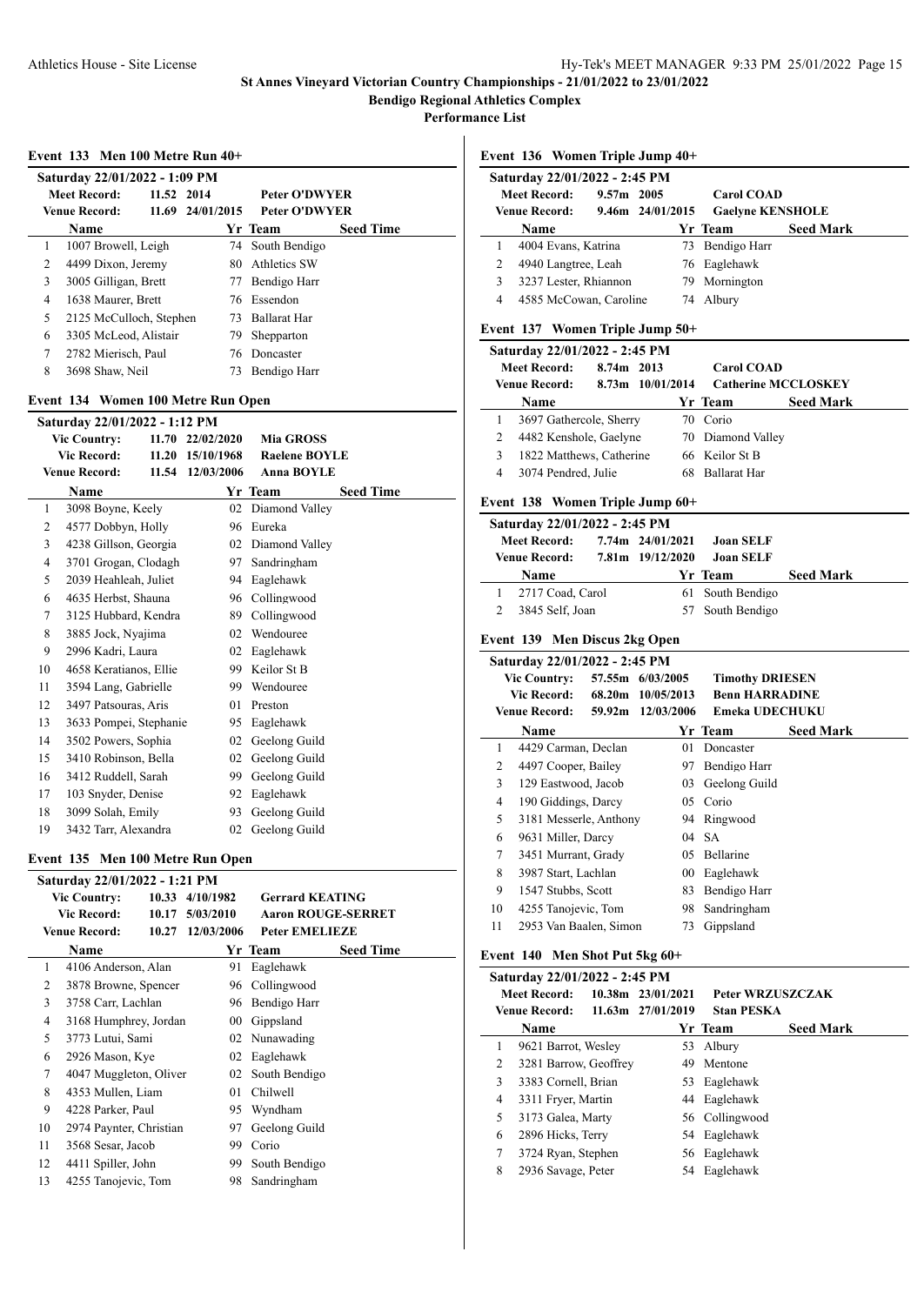# **Bendigo Regional Athletics Complex**

#### **Performance List**

|                | Event $140$ (Men Shot Put 5kg $60+)$<br>Name         |             |                          | Yr Team                 |                  |
|----------------|------------------------------------------------------|-------------|--------------------------|-------------------------|------------------|
| 9              | 3493 Wrzuszczak, Peter                               |             |                          | 60 Corio                | <b>Seed Mark</b> |
|                |                                                      |             |                          |                         |                  |
|                | Event 141                                            |             | Men High Jump 1.45m Open |                         |                  |
|                | Saturday 22/01/2022 - 3:00 PM<br><b>Vic Country:</b> |             | 2.33m 8/03/1992          | <b>Tim FORSYTH</b>      |                  |
|                | <b>Vic Record:</b>                                   |             | 2.36m 2/03/1997          | <b>Tim FORSYTH</b>      |                  |
|                | <b>Venue Record:</b>                                 |             | 2.19m 12/03/2006         | <b>Mark TAYLOR</b>      |                  |
|                | Name                                                 |             |                          | Yr Team                 | <b>Seed Mark</b> |
| 1              | 23 Baden, Joel                                       |             |                          | 96 Melbourne Uni        |                  |
| 2              | 134 Merrilees, Matthew                               |             | 03.                      | South Coast             |                  |
| 3              | 201 O'Keefe, Lachlan                                 |             |                          | 05 Wendouree            |                  |
| $\overline{4}$ | 2974 Paynter, Christian                              |             |                          | 97 Geelong Guild        |                  |
| 5              | 4136 Reath, Yual                                     |             |                          | 00 Ballarat Yew         |                  |
| 6              | 3228 Schreck, Liam                                   |             |                          | 99 Box Hill             |                  |
| 7              | 3987 Start, Lachlan                                  |             |                          | 00 Eaglehawk            |                  |
| 8              | 3985 Tully, Liam                                     |             |                          | 01 Melbourne Uni        |                  |
|                | Event 142 Men High Jump 1.45m Under 20               |             |                          |                         |                  |
|                | Saturday 22/01/2022 - 3:00 PM                        |             |                          |                         |                  |
|                | <b>Vic Country:</b>                                  |             | 2.33m 8/03/1992          | <b>Tim FORSYTH</b>      |                  |
|                | <b>Vic Record:</b>                                   |             | 2.35m 25/01/1993         | <b>Tim FORSYTH</b>      |                  |
|                | <b>Venue Record:</b>                                 |             | 2.18m 16/02/2017         | <b>Joseph BALDWIN</b>   |                  |
|                | Name                                                 |             |                          | Yr Team                 | <b>Seed Mark</b> |
| 1              | 3290 Braun, Jeffrey                                  |             |                          | 04 Casey Cardinia       |                  |
| 2              | 3912 Curry, Lochlan                                  |             |                          | 03 Glenhuntly           |                  |
| 3              | 4575 Furze, Joshua                                   |             |                          | 03 Albury               |                  |
| $\overline{4}$ | 3316 Jarman, Will                                    |             |                          | 03 Chilwell             |                  |
| 5              | 134 Merrilees, Matthew                               |             |                          | 03 South Coast          |                  |
| 6              | 3739 Schwuch, Lachlan                                |             |                          | 04 Corio                |                  |
|                | Event 143 Women Pole Vault 2.20m Open                |             |                          |                         |                  |
|                | Saturday 22/01/2022 - 3:00 PM                        |             |                          |                         |                  |
|                | <b>Vic Country:</b>                                  |             | $4.15m$ $4/04/2019$      | <b>Cassidy BRADSHAW</b> |                  |
|                | <b>Vic Record:</b>                                   |             | 4.59m 21/03/1998         | <b>Emma GEORGE</b>      |                  |
|                | <b>Venue Record:</b>                                 |             | 4.10m 12/03/2006         | <b>Melina HAMILTON</b>  |                  |
|                | <b>Name</b>                                          |             |                          | Yr Team                 | <b>Seed Mark</b> |
| 1              | 1724 Abfalter, Kate                                  |             |                          | 99 Melbourne Uni        |                  |
| 2              | 3736 Bath, Grace                                     |             |                          | 97 Corio                |                  |
| 3              | 3782 Martin, Amie                                    |             | 95                       | Melbourne Uni           |                  |
| 4              | 234 Paape-Silva, Victoria                            |             |                          | 06 Geelong Guild        |                  |
| 5              | 107 Tayler, Georgia                                  |             |                          | 04 Box Hill             |                  |
|                | Event 144 Men Triple Jump 50+                        |             |                          |                         |                  |
|                | Saturday 22/01/2022 - 3:45 PM                        |             |                          |                         |                  |
|                | <b>Meet Record:</b>                                  | 13.11m 2015 |                          | <b>Nick HODGSON</b>     |                  |
|                | <b>Venue Record:</b>                                 |             | 13.11m 24/01/2015        | Nick HODGSON            |                  |
|                | Name                                                 |             |                          | Yr Team                 | <b>Seed Mark</b> |
| 1              | 2829 Chisholm, David                                 |             |                          | 68 Eaglehawk            |                  |
| 2              | 3023 Colquhoun, Steve                                |             |                          | 70 Chilwell             |                  |
| 3              | 3420 Hodgson, Nick                                   |             |                          | 63 Geelong Guild        |                  |
| 4              | 2835 Jordan, Geoff                                   |             | 69                       | Bendigo Harr            |                  |
|                | Event 145 Men Triple Jump 60+                        |             |                          |                         |                  |
|                | Saturday 22/01/2022 - 3:45 PM                        |             |                          |                         |                  |
|                | <b>Meet Record:</b>                                  | 9.90m 2010  |                          | Peter LAMB              |                  |
|                | <b>Venue Record:</b>                                 |             | 9.73m 14/11/2020         | <b>Geoff SHAW</b>       |                  |
|                | Name                                                 |             |                          | Yr Team                 | <b>Seed Mark</b> |
| 1              | 3690 Bruce, Ken                                      |             |                          | 52 Athletics SW         |                  |

| 2<br>3              |                                           | 3173 Galea, Marty<br>2955 Shaw, Geoff      |                                             |                                        | 56 Collingwood<br>48 Bendigo Harr                |                  |
|---------------------|-------------------------------------------|--------------------------------------------|---------------------------------------------|----------------------------------------|--------------------------------------------------|------------------|
|                     |                                           |                                            |                                             |                                        |                                                  |                  |
|                     |                                           |                                            |                                             | Event 146 Women Shot Put 4kg 40+       |                                                  |                  |
|                     | <b>Meet Record:</b>                       |                                            | Saturday 22/01/2022 - 3:45 PM               | 9.85m 24/01/2021                       | <b>Kim GLEESON</b>                               |                  |
|                     |                                           | <b>Venue Record:</b>                       |                                             | 10.04m 6/01/2014                       | <b>Samantha LATANIS</b>                          |                  |
|                     | Name                                      |                                            |                                             |                                        | Yr Team                                          | <b>Seed Mark</b> |
| 1                   |                                           |                                            | 2821 Doering, Kellie                        |                                        | 75 South Bendigo                                 |                  |
| $\overline{2}$      |                                           |                                            | 4940 Langtree, Leah                         |                                        | 76 Eaglehawk                                     |                  |
| 3                   |                                           |                                            | 3237 Lester, Rhiannon                       |                                        | 79 Mornington                                    |                  |
| 4                   |                                           |                                            | 4074 Soulsby, Rebecca                       |                                        | 73 Bendigo Harr                                  |                  |
|                     |                                           |                                            |                                             | Event 147 Women Shot Put 3kg 50+       |                                                  |                  |
|                     |                                           |                                            | Saturday 22/01/2022 - 3:45 PM               |                                        |                                                  |                  |
|                     |                                           | <b>Meet Record:</b>                        | 9.71m 2013                                  |                                        | <b>Donna BURGESS</b>                             |                  |
|                     | <b>Venue Record:</b>                      |                                            |                                             | 11.48m 6/01/2014                       | <b>Marie KAY</b>                                 |                  |
|                     | Name                                      |                                            |                                             |                                        | Yr Team                                          | <b>Seed Mark</b> |
| 1                   |                                           |                                            | 4202 Greenman, Keryn                        |                                        | 72 Bendigo Harr                                  |                  |
| 2                   |                                           |                                            | 3844 Haines, Trudy                          |                                        | 70 South Bendigo                                 |                  |
| 3                   |                                           |                                            | 2997 Kadri, Sandra                          |                                        | 70 Eaglehawk                                     |                  |
| $\overline{4}$      |                                           |                                            | 4482 Kenshole, Gaelyne                      |                                        | 70 Diamond Valley                                |                  |
| 5                   |                                           |                                            | 3469 Lamb, Heather                          |                                        | 64 Brunswick                                     |                  |
| 6                   |                                           |                                            | 2891 Major, Annette                         |                                        | 62 Eaglehawk<br>68 Ballarat Har                  |                  |
| 7<br>8              |                                           |                                            | 3074 Pendred, Julie<br>9634 Peters, Lorinda |                                        | 68 Albury                                        |                  |
| 9                   |                                           |                                            | 2980 Saltmarsh, Fiona                       |                                        | 66 Gippsland                                     |                  |
|                     |                                           |                                            |                                             |                                        |                                                  |                  |
|                     |                                           |                                            |                                             | Event 148 Men Shot Put 3kg Under 14    |                                                  |                  |
|                     |                                           |                                            | Saturday 22/01/2022 - 3:45 PM               |                                        |                                                  |                  |
|                     |                                           | <b>Vic Country:</b>                        |                                             | 18.02m 7/11/2015                       | <b>Oliver COURTNAY</b>                           |                  |
|                     |                                           | <b>Vic Record:</b><br><b>Venue Record:</b> |                                             | 18.02m 7/11/2015<br>14.54m 24/01/2015  | <b>Oliver COURTNAY</b><br><b>Oliver COURTNAY</b> |                  |
|                     |                                           |                                            |                                             |                                        |                                                  | <b>Seed Mark</b> |
| 1                   | Name                                      | 4153 Berry, Jack                           |                                             |                                        | Yr Team<br>09 Geelong Guild                      |                  |
| 2                   |                                           |                                            | 3732 Eliadis, Theodore                      |                                        | 09 Casey Cardinia                                |                  |
|                     |                                           |                                            |                                             |                                        | 09 South Bendigo                                 |                  |
|                     |                                           |                                            |                                             |                                        |                                                  |                  |
| 3<br>$\overline{4}$ |                                           | 3567 Norton, Kai                           |                                             |                                        | 09 South Bendigo                                 |                  |
|                     |                                           |                                            | 3476 Seymour, Jasper                        |                                        |                                                  |                  |
|                     |                                           |                                            |                                             | Event 149 Women Discus 1kg Open        |                                                  |                  |
|                     |                                           |                                            | Saturday 22/01/2022 - 4:00 PM               |                                        |                                                  |                  |
|                     | <b>Vic Country:</b><br><b>Vic Record:</b> |                                            |                                             | 50.84m 20/07/1986<br>63.00m 11/01/1979 | <b>Yvette YKEMA</b><br><b>Gael MULHALL</b>       |                  |
|                     | <b>Venue Record:</b>                      |                                            | 61.58m                                      | 12/03/2006                             | <b>Beatrice FAUMUINA</b>                         |                  |
|                     | Name                                      |                                            |                                             |                                        | Yr Team                                          | <b>Seed Mark</b> |
| $\mathbf{1}$        |                                           |                                            | 237 Beale, Xylavene                         | 06                                     | Albury                                           |                  |
| $\mathbf{2}$        |                                           | 71 Berg, Emma                              |                                             | 01                                     | South Bendigo                                    |                  |
| 3                   |                                           | 3692 Dawe, Freya                           |                                             | 02                                     | Mornington                                       |                  |
| $\overline{4}$      |                                           |                                            | 4596 Debeljuh, Natalie                      |                                        | 88 Corio                                         |                  |
| 5                   |                                           |                                            | 3573 Entwistle-Hardeman, Vi                 |                                        | 03 Essendon                                      |                  |
| 6                   |                                           |                                            | 143 Ferguson, Tahlee                        |                                        | 03 Frankston                                     |                  |
| 7                   |                                           |                                            | 3312 Graham, Olivia                         |                                        | 00 Eaglehawk                                     |                  |
| 8                   |                                           | 192 Keeghan, Elise                         |                                             |                                        | 05 Nunawading                                    |                  |
| 9                   |                                           |                                            | 3726 Mirarchi, Josephine                    |                                        | 94 Corio                                         |                  |
| 10                  |                                           |                                            | 3529 Noonan, Claire                         |                                        | 04 Eaglehawk                                     |                  |
| 11                  |                                           |                                            | 3806 Peters, Emma                           |                                        | 00 Chilwell                                      |                  |
| 12                  |                                           |                                            | 9635 Raikiwasa, Marley                      | 05                                     | SA                                               |                  |
| 13                  |                                           | 3935 Sharp, Jorja                          |                                             |                                        | 00 Eureka                                        |                  |
| 14<br>15            |                                           |                                            | 3148 Thompson, Siobhan<br>3528 Werner, Emma | 97<br>92                               | Eaglehawk<br>Eureka                              |                  |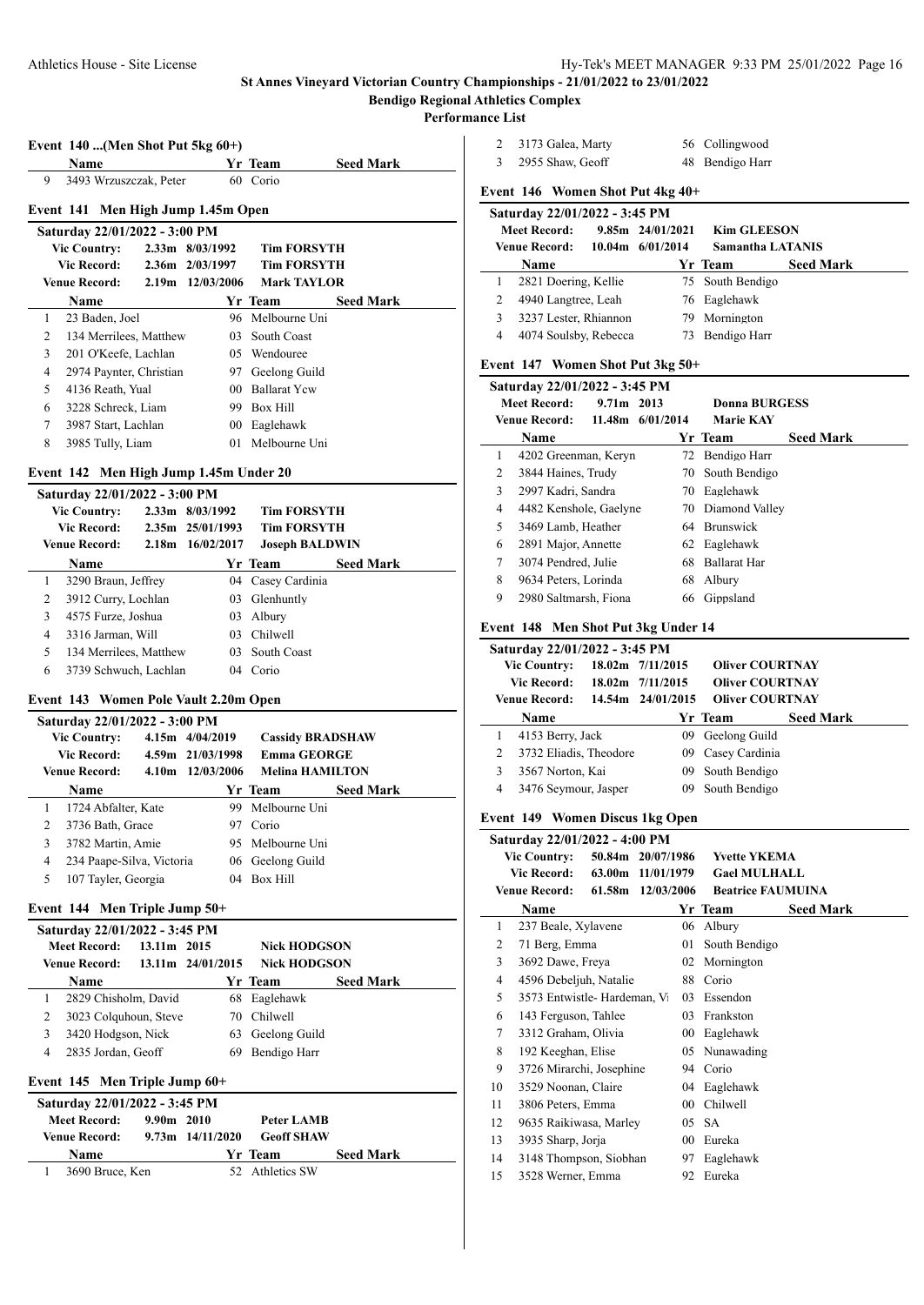**Performance List**

|  | Event 150 Women Triple Jump Under 16 |  |
|--|--------------------------------------|--|
|  |                                      |  |

|    | Saturday 22/01/2022 - 4:30 PM |                    |                   |                       |                  |  |  |  |  |
|----|-------------------------------|--------------------|-------------------|-----------------------|------------------|--|--|--|--|
|    | <b>Vic Country:</b>           |                    | 13.07m 1/03/2020  | <b>Tiana BORAS</b>    |                  |  |  |  |  |
|    | <b>Vic Record:</b>            | 13.07 <sub>m</sub> | 1/03/2020         | <b>Tiana BORAS</b>    |                  |  |  |  |  |
|    | <b>Venue Record:</b>          |                    | 11.87m 23/02/2001 | <b>Tabitha DUDLEY</b> |                  |  |  |  |  |
|    | Name                          |                    |                   | Yr Team               | <b>Seed Mark</b> |  |  |  |  |
| 1  | 3052 Beaton, Alyssa           |                    | 07                | Eaglehawk             |                  |  |  |  |  |
| 2  | 3389 Boras, Karla             |                    | 08                | Chilwell              |                  |  |  |  |  |
| 3  | 3245 Culvenor, Mackayla       |                    | 08                | Wendouree             |                  |  |  |  |  |
| 4  | 3238 Fitzgerald, Amy          |                    | 08                | Sandringham           |                  |  |  |  |  |
| 5  | 3943 Fraser, Lucy             |                    | 08                | <b>Ballarat Har</b>   |                  |  |  |  |  |
| 6  | 3997 Harrison, Charlotte      |                    | 07                | South Bendigo         |                  |  |  |  |  |
| 7  | 3178 Hattingh, Giselle        |                    | 07                | Eaglehawk             |                  |  |  |  |  |
| 8  | 3176 Hattingh, Justine        |                    | 07                | Eaglehawk             |                  |  |  |  |  |
| 9  | 3932 Henderson, Naomi         |                    | 08                | South Bendigo         |                  |  |  |  |  |
| 10 | 3379 Hughes, Sarai            |                    | 07                | Mornington            |                  |  |  |  |  |
| 11 | 3718 Jonus, Natasha           |                    | 07                | Wyndham               |                  |  |  |  |  |
| 12 | 275 McCowan, Kijana           |                    | 08                | Albury                |                  |  |  |  |  |
| 13 | 4073 McInerney, Charli        |                    | 08                | Bendigo Harr          |                  |  |  |  |  |
| 14 | 4094 Orchard, Bridie          |                    | 07                | Wendouree             |                  |  |  |  |  |
| 15 | 3289 Rangi, Khushnoor         |                    | 07                | Essendon              |                  |  |  |  |  |
| 16 | 3260 Southern, Montanah       |                    | 08                | Eaglehawk             |                  |  |  |  |  |
| 17 | 4570 Talbot, Mikayla          |                    | 07                | Albury                |                  |  |  |  |  |
|    |                               |                    |                   |                       |                  |  |  |  |  |

## **Event 151 Women High Jump 1.05m 40+**

| Saturday 22/01/2022 - 4:45 PM |                       |                      |                      |                  |  |  |  |  |  |
|-------------------------------|-----------------------|----------------------|----------------------|------------------|--|--|--|--|--|
| <b>Meet Record:</b>           | $1.35m$ 2011          |                      | Rachel LITTLE        |                  |  |  |  |  |  |
| Venue Record:                 |                       | $1.53m$ $11/01/2014$ | <b>Lynette SMITH</b> |                  |  |  |  |  |  |
| <b>Name</b>                   |                       |                      | <b>Yr Team</b>       | <b>Seed Mark</b> |  |  |  |  |  |
|                               | 3237 Lester, Rhiannon |                      | 79 Mornington        |                  |  |  |  |  |  |

#### **Event 152 Women High Jump 1.05m 50+**

| Saturday 22/01/2022 - 4:45 PM |  |                      |                     |                  |  |  |  |  |
|-------------------------------|--|----------------------|---------------------|------------------|--|--|--|--|
| <b>Meet Record:</b>           |  | $1.30m$ $22/01/2021$ | <b>Trudy HAINES</b> |                  |  |  |  |  |
| <b>Venue Record:</b>          |  | $1.36m$ $4/01/2014$  | Michele HOSSACK     |                  |  |  |  |  |
| <b>Name</b>                   |  |                      | Yr Team             | <b>Seed Mark</b> |  |  |  |  |
| 3844 Haines, Trudy            |  |                      | 70 South Bendigo    |                  |  |  |  |  |

#### **Event 153 Women High Jump 1.00m 60+**

|                                     | Saturday 22/01/2022 - 4:45 PM |                        |                       |                         |               |                  |  |  |  |  |
|-------------------------------------|-------------------------------|------------------------|-----------------------|-------------------------|---------------|------------------|--|--|--|--|
| <b>Meet Record:</b><br>$1.15m$ 2018 |                               |                        | <b>Janet CROCOS</b>   |                         |               |                  |  |  |  |  |
|                                     | <b>Venue Record:</b>          |                        | $1.24$ m $12/01/2019$ | <b>Christine BRIDLE</b> |               |                  |  |  |  |  |
|                                     |                               | <b>Name</b>            |                       |                         | Yr Team       | <b>Seed Mark</b> |  |  |  |  |
|                                     |                               | 2736 Haritos, Victoria |                       |                         | 60 Glenhuntly |                  |  |  |  |  |
|                                     |                               | 2727 Messerle, Narelle |                       |                         | 58 Ringwood   |                  |  |  |  |  |
|                                     |                               |                        |                       |                         |               |                  |  |  |  |  |

#### **Event 154 Women High Jump 1.05m Under 14**

|               | Saturday 22/01/2022 - 4:45 PM |              |                      |                           |                  |  |  |  |
|---------------|-------------------------------|--------------|----------------------|---------------------------|------------------|--|--|--|
|               | <b>Vic Country:</b>           | $1.70m$ 1981 |                      | <b>Michelle RICHMOND</b>  |                  |  |  |  |
|               | <b>Vic Record:</b>            |              | $1.77m$ $26/03/1995$ | <b>Katherine SPALDING</b> |                  |  |  |  |
|               | <b>Venue Record:</b>          |              | $1.63m$ $26/01/2002$ | <b>Hannah ALDERTON</b>    |                  |  |  |  |
|               | <b>Name</b>                   |              |                      | Yr Team                   | <b>Seed Mark</b> |  |  |  |
|               | 3543 Beaton, Madelyn          |              | 10                   | Eaglehawk                 |                  |  |  |  |
| 2             | 3252 Dziurek, Eve             |              | 09                   | Box Hill                  |                  |  |  |  |
| $\mathcal{F}$ | 4440 Jenkins, Summer          |              | 09                   | <b>Ballarat Har</b>       |                  |  |  |  |
| 4             | 4405 Orchard, Kaitlin         |              | 09                   | Wendouree                 |                  |  |  |  |
| 5             | 3094 Sharp, Lynley            |              | 09                   | Eureka                    |                  |  |  |  |
| 6             | 3261 Southern, Amalie         |              | 10                   | Eaglehawk                 |                  |  |  |  |
|               |                               |              |                      |                           |                  |  |  |  |

#### **Event 155 Men Pole Vault 2.60m Open**

|    | Saturday 22/01/2022 - 5:15 PM |  |                  |                    |                      |  |  |  |  |
|----|-------------------------------|--|------------------|--------------------|----------------------|--|--|--|--|
|    | <b>Vic Country:</b>           |  | 5.00m 3/03/2019  |                    | <b>Lachlan BURNS</b> |  |  |  |  |
|    | Vic Record:                   |  | 5.96m 3/09/2006  |                    | <b>Steven HOOKER</b> |  |  |  |  |
|    | Venue Record:                 |  | 5.10m 25/01/2015 | <b>Blake LUCAS</b> |                      |  |  |  |  |
|    | Name                          |  |                  | Yr Team            | <b>Seed Mark</b>     |  |  |  |  |
| 1  | 3387 Baker, Cameron           |  | 77               | Box Hill           |                      |  |  |  |  |
| 2  | 3464 Braden, Campbell         |  | 05               | Chilwell           |                      |  |  |  |  |
| 3  | 232 Burns, Noah               |  |                  | 06 Chilwell        |                      |  |  |  |  |
| 4  | 146 Cram, Wilson              |  |                  | 03 Keilor St B     |                      |  |  |  |  |
| 5  | 148 Di Medio, Andre           |  | 04               | Box Hill           |                      |  |  |  |  |
| 6  | 65 Di Medio, Dalton           |  | 00 <sup>°</sup>  | Box Hill           |                      |  |  |  |  |
| 7  | 4218 Guglielmino, Jade        |  | 02               | Essendon           |                      |  |  |  |  |
| 8  | 3926 Harris, Liam             |  | 97               | Box Hill           |                      |  |  |  |  |
| 9  | 2960 McDonald, Samuel         |  | 99               | Box Hill           |                      |  |  |  |  |
| 10 | 2974 Paynter, Christian       |  | 97               | Geelong Guild      |                      |  |  |  |  |
| 11 | 3228 Schreck, Liam            |  | 99               | <b>Box Hill</b>    |                      |  |  |  |  |
|    |                               |  |                  |                    |                      |  |  |  |  |

#### **Event 156 Men Shot Put Open Seated**

| Saturday 22/01/2022 - 5:15 PM |  |                |                  |  |  |
|-------------------------------|--|----------------|------------------|--|--|
| <b>Name</b>                   |  | <b>Yr</b> Team | <b>Seed Mark</b> |  |  |
| 83 Fawkner, Kate              |  | 58 Malvern     |                  |  |  |

## **Event 157 Women Shot Put Under 17 Para**

| Saturday 22/01/2022 - 5:15 PM |                |                  |
|-------------------------------|----------------|------------------|
| <b>Name</b>                   | <b>Yr</b> Team | <b>Seed Mark</b> |
| 240 Brotto-Janson, Aniela     | 07 Waverley    |                  |

#### **Event 158 Women Shot Put Open Ambulant**

#### **Saturday 22/01/2022 - 5:15 PM**

 $\overline{a}$ 

| <b>Name</b>            | Yr Team          | <b>Seed Mark</b> |
|------------------------|------------------|------------------|
| 58 Sharp, Caytlyn      | 02 Eureka        |                  |
| 4108 Spehar, Nicole    | 80 Geelong Guild |                  |
| 9640 Wakefield, Lillee | 99 SA            |                  |

#### **Event 159 Men Shot Put Open Ambulant**

| Saturday 22/01/2022 - 5:15 PM |  |  |
|-------------------------------|--|--|
|-------------------------------|--|--|

| <b>Name</b>         | Yr Team         | <b>Seed Mark</b> |
|---------------------|-----------------|------------------|
| 1 4189 Gray, Nelson | 00 Old Xaverian |                  |
| 2 7 Jackson, Marty  | 78 Chilwell     |                  |
| 4068 Smith, Michael | 97 Chilwell     |                  |

#### **Event 160 Women Discus 1kg Under 18**

|    | Saturday 22/01/2022 - 5:30 PM |                   |    |                          |                  |
|----|-------------------------------|-------------------|----|--------------------------|------------------|
|    | <b>Vic Country:</b>           | 50.84m 20/07/1986 |    | <b>Yvette YKEMA</b>      |                  |
|    | Vic Record:                   | 52.78m 15/11/2008 |    | <b>Kimberley MULHALL</b> |                  |
|    | Venue Record:                 | 49.92m 2/12/2004  |    | Dani SAMUELS             |                  |
|    | Name                          |                   |    | Yr Team                  | <b>Seed Mark</b> |
| 1  | 237 Beale, Xylavene           |                   | 06 | Albury                   |                  |
| 2  | 3301 Bolmat, Abi              |                   |    | 06 Sandringham           |                  |
| 3  | 217 Cooper, Dakira            |                   | 06 | Albury                   |                  |
| 4  | 192 Keeghan, Elise            |                   |    | 05 Nunawading            |                  |
| 5  | 9629 Larsson, Taylor          |                   |    | 06 SA                    |                  |
| 6  | 3627 Ortega Aguilar, Alejandr |                   |    | 06 Wyndham               |                  |
| 7  | 9635 Raikiwasa, Marley        |                   |    | 05 SA                    |                  |
| 8  | 3579 Rooke, Ashleigh          |                   |    | 05 Yarra Ranges          |                  |
| 9  | 3208 Shanahan, Bridie         |                   | 06 | Wendouree                |                  |
| 10 | 211 Soukaseun, Yifen          |                   | 05 | Coburg                   |                  |
| 11 | 3720 Sri Deenathayalan, Thus  |                   | 07 | Wyndham                  |                  |
|    |                               |                   |    |                          |                  |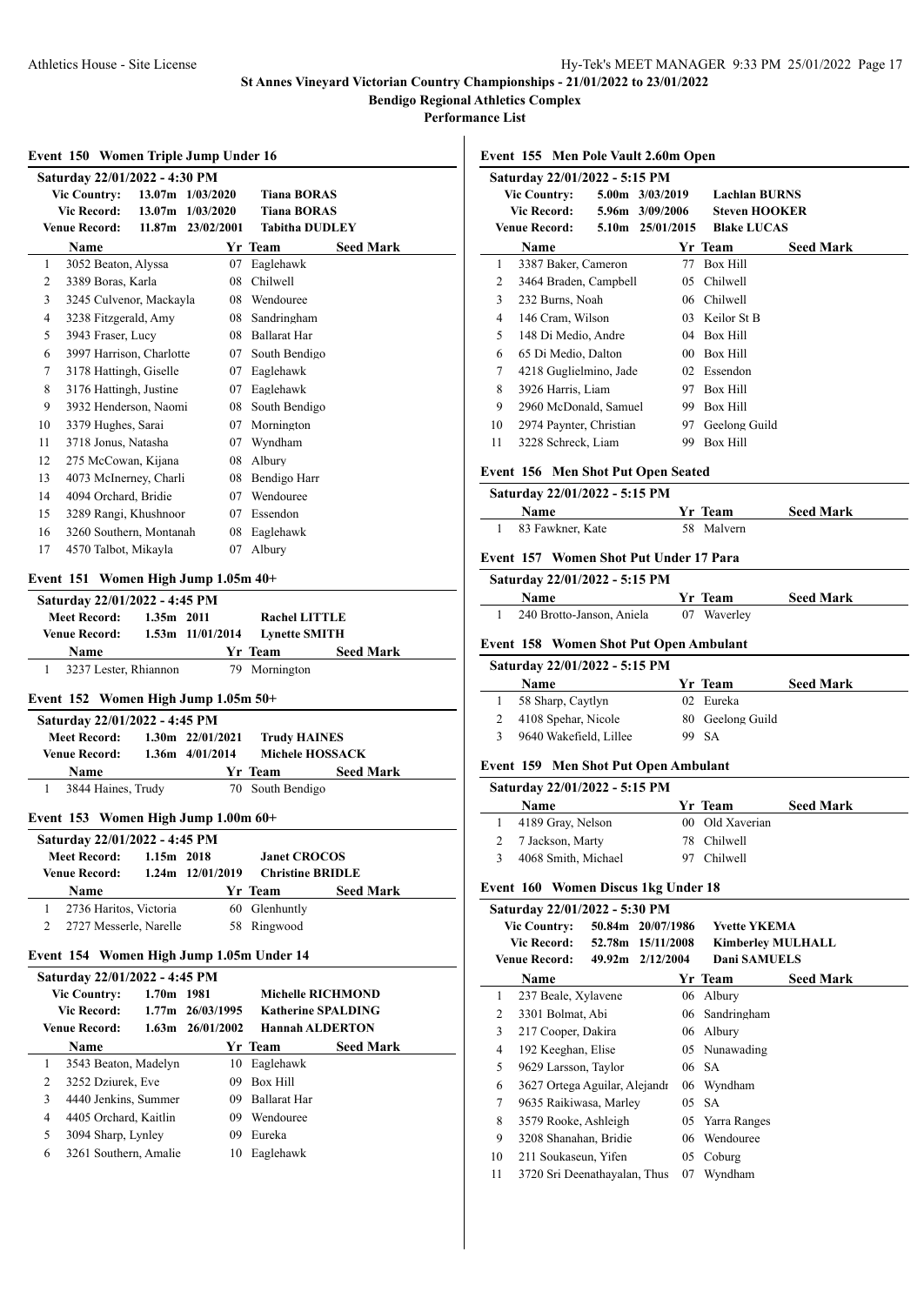**Performance List**

|  |  | Event 160  (Women Discus 1kg Under 18) |  |  |  |  |  |
|--|--|----------------------------------------|--|--|--|--|--|
|--|--|----------------------------------------|--|--|--|--|--|

|    | <b>Name</b>         | <b>Yr Team</b>  | <b>Seed Mark</b> |
|----|---------------------|-----------------|------------------|
|    | 12 4150 Treble, Sky | 06 Athletics SW |                  |
| 13 | 3014 Wilson, Eva    | 06 Box Hill     |                  |

# **Event 161 Men Javelin 600g 60+**

|    | Saturday 22/01/2022 - 5:30 PM |                   |                    |                  |
|----|-------------------------------|-------------------|--------------------|------------------|
|    | Meet Record:                  | 38.80m 26/01/2020 | <b>Terry HICKS</b> |                  |
|    | Venue Record:                 | 40.01m 7/01/2014  | <b>Bob BANENS</b>  |                  |
|    | <b>Name</b>                   |                   | Yr Team            | <b>Seed Mark</b> |
| 1  | 9621 Barrot, Wesley           | 53                | Albury             |                  |
| 2  | 3383 Cornell, Brian           |                   | 53 Eaglehawk       |                  |
| 3  | 2585 Curtain, Phil            |                   | 54 Coburg          |                  |
| 4  | 3311 Fryer, Martin            |                   | 44 Eaglehawk       |                  |
| 5. | 2896 Hicks, Terry             |                   | 54 Eaglehawk       |                  |
| 6  | 3411 Holzer, Robert           |                   | 48 Geelong Guild   |                  |
| 7  | 1150 Newling, Rob             | 59.               | Mornington         |                  |
| 8  | 4378 Randall, Bretton         | 59.               | Box Hill           |                  |
| 9  | 3724 Ryan, Stephen            |                   | 56 Eaglehawk       |                  |
| 10 | 2936 Savage, Peter            |                   | 54 Eaglehawk       |                  |
| 11 | 3363 Shanahan, Kevin          |                   | 56 Eaglehawk       |                  |
| 12 | 2955 Shaw, Geoff              | 48                | Bendigo Harr       |                  |
|    |                               |                   |                    |                  |

# **Event 162 Men Triple Jump Under 16**

|   | Name |                                                                   |                                                             |                                                                                                                        | <b>Seed Mark</b> |                                                                      |
|---|------|-------------------------------------------------------------------|-------------------------------------------------------------|------------------------------------------------------------------------------------------------------------------------|------------------|----------------------------------------------------------------------|
|   |      |                                                                   | 07                                                          | Wendouree                                                                                                              |                  |                                                                      |
| 2 |      |                                                                   | 08                                                          | Wyndham                                                                                                                |                  |                                                                      |
| 3 |      |                                                                   | 07                                                          | Essendon                                                                                                               |                  |                                                                      |
| 4 |      |                                                                   | 08.                                                         | <b>Chilwell</b>                                                                                                        |                  |                                                                      |
|   |      | <b>Vic Country:</b><br><b>Vic Record:</b><br><b>Venue Record:</b> | 2442 Kinley, Tom<br>241 Stevens, Arden<br>271 Williams, Guy | Saturday 22/01/2022 - 6:00 PM<br>14.50m 25/02/1989<br>14.76m 24/02/2012<br>14.27m 25/02/2001<br>3714 Panakkal, Francis | Yr Team          | <b>Haami WILLIAMS</b><br><b>Henry SMITH</b><br><b>Matthew COOTER</b> |

#### **Event 163 Women High Jump 1.35m Open**

|   | Saturday 22/01/2022 - 6:15 PM |                      |              |                          |                  |
|---|-------------------------------|----------------------|--------------|--------------------------|------------------|
|   | <b>Vic Country:</b>           | 1.99m 28/02/2020     |              | <b>Eleanor PATTERSON</b> |                  |
|   | Vic Record:                   | 1.99m 28/02/2020     |              | <b>Eleanor PATTERSON</b> |                  |
|   | <b>Venue Record:</b>          | $1.91m$ $24/01/2015$ |              | <b>Eleanor PATTERSON</b> |                  |
|   | <b>Name</b>                   |                      |              | Yr Team                  | <b>Seed Mark</b> |
|   | 2702 Christie, Caitlin        |                      | 91           | Wendouree                |                  |
| 2 | 110 Hromenko, Abbey           |                      |              | 02 South Bendigo         |                  |
| 3 | 2546 Petrovic, Anna-Marie     |                      | 06           | Chilwell                 |                  |
| 4 | 103 Snyder, Denise            |                      |              | 92 Eaglehawk             |                  |
| 5 | 233 Zurawel, Teagan           |                      | $06^{\circ}$ | Chilwell                 |                  |
|   |                               |                      |              |                          |                  |

## **Event 164 Women High Jump 1.35m Under 20**

|   | Saturday 22/01/2022 - 6:15 PM |                      |                          |                  |
|---|-------------------------------|----------------------|--------------------------|------------------|
|   | <b>Vic Country:</b>           | 1.96m 15/03/2015     | <b>Eleanor PATTERSON</b> |                  |
|   | <b>Vic Record:</b>            | 1.96m 15/03/2015     | <b>Eleanor PATTERSON</b> |                  |
|   | <b>Venue Record:</b>          | $1.91m$ $24/01/2015$ | <b>Eleanor PATTERSON</b> |                  |
|   | <b>Name</b>                   |                      | Yr Team                  | <b>Seed Mark</b> |
|   | 175 Deane-Johns, Polly        |                      | 04 Glenhuntly            |                  |
| 2 | 199 Dyer, Kobi-Lee            |                      | 05 Mornington            |                  |
| 3 | 3731 Kino, Noa                | 03 <sup>2</sup>      | Glenhuntly               |                  |
| 4 | 3745 Ventura, Sarah           |                      | 04 Casey Cardinia        |                  |
| 5 | 3911 Wood, Mackenzie          |                      | 04 Essendon              |                  |
|   |                               |                      |                          |                  |

**Event 165 Men Discus 1kg Under 14**

|                | Saturday 22/01/2022 - 6:30 PM                                    |                   |                                            |                  |
|----------------|------------------------------------------------------------------|-------------------|--------------------------------------------|------------------|
|                | <b>Vic Country:</b>                                              | 59.37m 7/05/1999  | <b>Raffael LAURINS</b>                     |                  |
|                | Vic Record: 60.20m 7/11/1992                                     |                   | <b>Stevie PARTSANIS</b>                    |                  |
|                | Venue Record: 47.77m 18/01/2020                                  |                   | <b>Logan SANDLAND</b>                      |                  |
|                | Name                                                             |                   | Yr Team                                    | <b>Seed Mark</b> |
| $\mathbf{1}$   | 2948 Abbruzzese, Jack                                            | 09                | Shepparton                                 |                  |
| 2              | 4153 Berry, Jack                                                 | 09                | Geelong Guild                              |                  |
| 3              | 3732 Eliadis, Theodore                                           | 09                | Casev Cardinia                             |                  |
| $\overline{4}$ | 3567 Norton, Kai                                                 | 09                | South Bendigo                              |                  |
| 5              | 3476 Seymour, Jasper                                             | 09                | South Bendigo                              |                  |
|                | Event 166 Women Discus 1kg Under 14                              |                   |                                            |                  |
|                |                                                                  |                   |                                            |                  |
|                | Saturday 22/01/2022 - 6:30 PM                                    |                   |                                            |                  |
|                | <b>Vic Country:</b>                                              | 45.40m 11/12/1982 | <b>Yvette KKEMA</b><br><b>Yvette KKEMA</b> |                  |
|                | Vic Record: 45.40m 11/12/1982<br>Venue Record: 38.34m 26/01/2002 |                   | <b>Kylie MACKELLIN</b>                     |                  |
|                | Name                                                             |                   | <b>Yr Team</b>                             | <b>Seed Mark</b> |
| 1              | 3971 Bennett, Matilda                                            | 09                | Wendouree                                  |                  |
| 2              | 4005 Evans, Eliza                                                | 09                | Bendigo Harr                               |                  |
| 3              | 2877 Macdonell, Charlotte                                        | 09                | <b>Ballarat Yew</b>                        |                  |
| $\overline{4}$ | 2397 McQueen, Charlise                                           |                   | 10 Eaglehawk                               |                  |
| 5              | 4405 Orchard, Kaitlin                                            |                   | 09 Wendouree                               |                  |
| 6              | 3621 Price, Lilly                                                |                   | 09 Williamstown                            |                  |
| 7              | 3095 Sharp, Jackenzie                                            | 10                | Eureka                                     |                  |

# **Event 167 Men Javelin 700g 50+**

|                | Saturday 22/01/2022 - 6:30 PM            |    |                       |                  |
|----------------|------------------------------------------|----|-----------------------|------------------|
|                | 44.43m 2016<br><b>Meet Record:</b>       |    | <b>Alan HAWKINS</b>   |                  |
|                | <b>Venue Record:</b><br>52.17m 7/01/2014 |    | <b>Nigel STAINTON</b> |                  |
|                | Name                                     |    | Yr Team               | <b>Seed Mark</b> |
| 1              | 4457 Baker, Eric                         |    | 62 Bendigo Harr       |                  |
| 2              | 2829 Chisholm, David                     | 68 | Eaglehawk             |                  |
| 3              | 3760 Clarke, Peter                       | 71 | Bendigo Harr          |                  |
| $\overline{4}$ | 3282 Cobbledick, Doug                    | 68 | Shepparton            |                  |
| 5              | 1093 Dell, Tony                          | 63 | Collingwood           |                  |
| 6              | 2288 Douglas, Ross                       |    | 66 Bendigo Uni        |                  |
| $\tau$         | 3641 Holohan, Anthony                    | 63 | Sandringham           |                  |
| 8              | 2998 Kadri, Christopher                  | 69 | Eaglehawk             |                  |
| 9              | 3108 Lovell, Scott                       | 65 | Collingwood           |                  |
| 10             | 3757 Whitehand, Leon                     | 67 | Wendouree             |                  |
|                |                                          |    |                       |                  |

#### **Event 168 Men Triple Jump 40+**

|                                    | Saturday 22/01/2022 - 6:45 PM |  |                    |                     |                  |  |  |  |  |
|------------------------------------|-------------------------------|--|--------------------|---------------------|------------------|--|--|--|--|
| <b>Meet Record:</b><br>11.94m 2014 |                               |  | <b>Rob LEHMANN</b> |                     |                  |  |  |  |  |
|                                    | <b>Venue Record:</b>          |  | 13.11m 24/01/2015  | <b>Nick HODGSON</b> |                  |  |  |  |  |
|                                    | <b>Name</b>                   |  |                    | Yr Team             | <b>Seed Mark</b> |  |  |  |  |
|                                    | 1007 Browell, Leigh           |  |                    | 74 South Bendigo    |                  |  |  |  |  |
|                                    | 4241 Fernando, Jude           |  | 78                 | Gippsland           |                  |  |  |  |  |
|                                    | 3305 McLeod, Alistair         |  | 79                 | Shepparton          |                  |  |  |  |  |
|                                    | 2953 Van Baalen, Simon        |  |                    | Gippsland           |                  |  |  |  |  |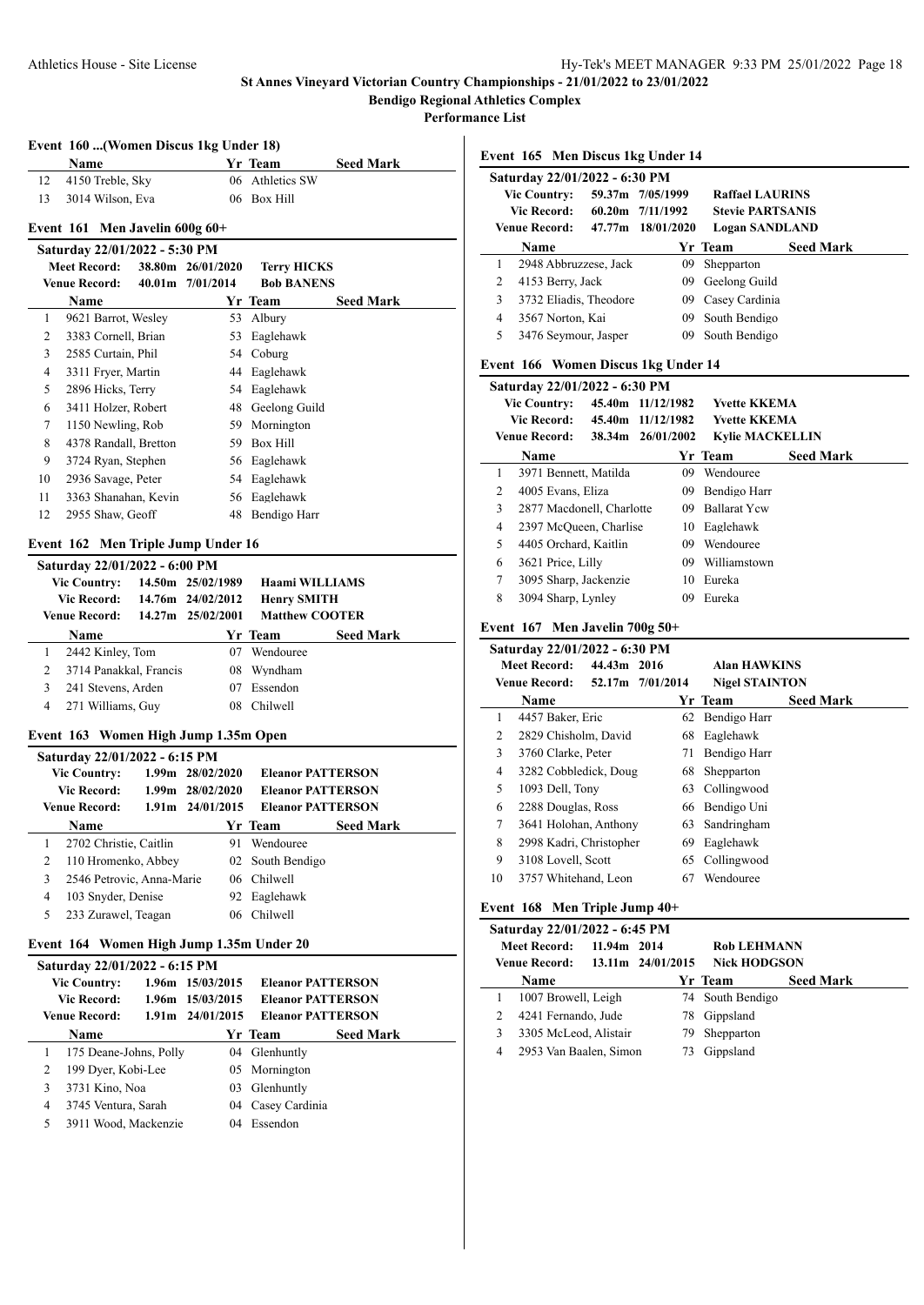**Performance List**

÷,

 $\overline{a}$ 

 $\overline{a}$ 

|                                                                                                       | Event 169 Men Triple Jump Under 20 |                   |                              |                          |                  |  |
|-------------------------------------------------------------------------------------------------------|------------------------------------|-------------------|------------------------------|--------------------------|------------------|--|
|                                                                                                       | Saturday 22/01/2022 - 6:45 PM      |                   |                              |                          |                  |  |
| <b>Vic Country:</b><br>15.64m 1/12/1965<br><b>Michael MCGRATH</b>                                     |                                    |                   |                              |                          |                  |  |
|                                                                                                       | <b>Vic Record:</b>                 | 17.18m            | 26/11/1989                   | <b>Andrew MURPHY</b>     |                  |  |
|                                                                                                       | <b>Venue Record:</b>               |                   | 15.13m 2/12/2004             | <b>Graeme MATTHEWS</b>   |                  |  |
|                                                                                                       | Name                               |                   |                              | Yr Team                  | <b>Seed Mark</b> |  |
| 1                                                                                                     | 4430 Blake, Daniel                 |                   |                              | 03 South Bendigo         |                  |  |
| 2                                                                                                     | 3341 Heagney, Corey                |                   | 03                           | Eaglehawk                |                  |  |
| 3                                                                                                     | 3447 Reed-Broekman, D'Arta         |                   | 03                           | Chilwell                 |                  |  |
| 4                                                                                                     | 4527 Talbot, Ethan                 |                   | 03                           | Albury                   |                  |  |
| 5                                                                                                     | 3438 Tollinton, Alister            |                   |                              | 04 Collingwood           |                  |  |
|                                                                                                       | Event 170                          |                   | Men Shot Put 7.26kg Open     |                          |                  |  |
|                                                                                                       |                                    |                   |                              |                          |                  |  |
| Saturday 22/01/2022 - 7:00 PM<br><b>Vic Country:</b><br>21.35m 28/08/2017<br><b>Damien BIRKINHEAD</b> |                                    |                   |                              |                          |                  |  |
|                                                                                                       | <b>Vic Record:</b>                 |                   | 21.35m 28/08/2017            | <b>Damien BIRKINHEAD</b> |                  |  |
| <b>Venue Record:</b><br>17.36m 12/03/2006<br><b>Joe STEVENS</b>                                       |                                    |                   |                              |                          |                  |  |
|                                                                                                       | Name                               |                   |                              | Yr Team                  | <b>Seed Mark</b> |  |
| 1                                                                                                     | 64 Birkinhead, Damien              |                   |                              | 93 Corio                 |                  |  |
| 2                                                                                                     | 4497 Cooper, Bailey                |                   |                              | 97 Bendigo Harr          |                  |  |
| 3                                                                                                     | 129 Eastwood, Jacob                |                   |                              | 03 Geelong Guild         |                  |  |
| 4                                                                                                     | 4487 Harvey, Aiden                 |                   |                              | 99 St Stephens           |                  |  |
| 5                                                                                                     | 29 Hodgetts, Todd                  |                   |                              | 88 Ringwood              |                  |  |
| 6                                                                                                     | 2926 Mason, Kye                    |                   |                              | 02 Eaglehawk             |                  |  |
| 7                                                                                                     | 3181 Messerle, Anthony             |                   |                              | 94 Ringwood              |                  |  |
| 8                                                                                                     | 2974 Paynter, Christian            |                   |                              | 97 Geelong Guild         |                  |  |
| 9                                                                                                     | 3987 Start, Lachlan                |                   |                              | 00 Eaglehawk             |                  |  |
| 10                                                                                                    | 1547 Stubbs, Scott                 |                   |                              | 83 Bendigo Harr          |                  |  |
| 11                                                                                                    | 4255 Tanojevic, Tom                |                   |                              | 98 Sandringham           |                  |  |
| 12                                                                                                    | 2953 Van Baalen, Simon             |                   | 73                           | Gippsland                |                  |  |
|                                                                                                       | Event 171                          |                   | Men High Jump 1.30m Under 16 |                          |                  |  |
|                                                                                                       | Saturday 22/01/2022 - 7:15 PM      |                   |                              |                          |                  |  |
|                                                                                                       | <b>Vic Country:</b>                |                   | 2.03m 14/01/2012             | <b>Joel BADEN</b>        |                  |  |
|                                                                                                       | <b>Vic Record:</b>                 | 2.14 <sub>m</sub> | 15/12/1979                   | <b>David HOYLE</b>       |                  |  |
|                                                                                                       | <b>Venue Record:</b>               | 2.07 <sub>m</sub> | 4/12/2004                    | <b>Brendan SUTCLIFFE</b> |                  |  |

|   | venue Kecora:         | $2.0/\text{m}$ 4/12/2004 | - Brendan SUTULITER |                  |
|---|-----------------------|--------------------------|---------------------|------------------|
|   | <b>Name</b>           |                          | Yr Team             | <b>Seed Mark</b> |
|   | 4618 Hansen, Rhys     |                          | 08 South Bendigo    |                  |
| 2 | 2445 Moorfoot, Nathan | 08                       | Wendouree           |                  |
| 3 | 4415 Ray, Nash        |                          | 08 Ballarat Har     |                  |
| 4 | 255 Shadbolt, Liam    | 07.                      | Bendigo Harr        |                  |
| 5 | 271 Williams, Guy     | 08.                      | Chilwell            |                  |
| 6 | 282 Zurawel, Zander   |                          | <b>Chilwell</b>     |                  |
|   |                       |                          |                     |                  |

## **Event 172 Men High Jump 1.45m Under 18**

|             | Saturday 22/01/2022 - 7:15 PM |                         |                    |                      |                     |                  |  |  |
|-------------|-------------------------------|-------------------------|--------------------|----------------------|---------------------|------------------|--|--|
|             |                               | <b>Vic Country:</b>     |                    | 2.29m 12/08/1990     | <b>Tim FORSYTH</b>  |                  |  |  |
| Vic Record: |                               | 2.29m 12/08/1990        | <b>Tim FORSYTH</b> |                      |                     |                  |  |  |
|             |                               | <b>Venue Record:</b>    |                    | $2.10m$ $24/02/2001$ | <b>James WATSON</b> |                  |  |  |
|             |                               | Name                    |                    |                      | Yr Team             | <b>Seed Mark</b> |  |  |
|             | 1                             | 3264 Burmeister, Floyd  |                    | 06                   | Wendouree           |                  |  |  |
|             | 2                             | 3684 Foley, Declan      |                    | $0.5^{\circ}$        | Bellarine           |                  |  |  |
|             | 3                             | 201 O'Keefe, Lachlan    |                    |                      | 05 Wendouree        |                  |  |  |
|             | 4                             | 236 Pitt, Xavier        |                    |                      | 06 Albury           |                  |  |  |
|             | 5                             | 3748 Smerdon, Nicholas  |                    |                      | 05 Casey Cardinia   |                  |  |  |
|             | 6                             | 4473 Stefanec, Sam      |                    |                      | 06 Mentone          |                  |  |  |
|             | 7                             | 3861 Yermias, Ferdinand |                    |                      | 06 Casey Cardinia   |                  |  |  |
|             |                               |                         |                    |                      |                     |                  |  |  |

**Event 173 Women Javelin 500g Under 18**

|    | Saturday 22/01/2022 - 7:30 PM |                   |           |     |                        |                             |  |  |
|----|-------------------------------|-------------------|-----------|-----|------------------------|-----------------------------|--|--|
|    | <b>Vic Country:</b>           | 50.74m 11/01/2020 |           |     |                        | <b>Mackenzie MIELCZAREK</b> |  |  |
|    | Vic Record:                   | 58.28m            | 4/12/2011 |     | <b>Monique CILIONE</b> |                             |  |  |
|    | <b>Venue Record:</b>          | 51.99m 3/12/2004  |           |     | <b>Annabel THOMSON</b> |                             |  |  |
|    | Name                          |                   |           |     | Yr Team                | <b>Seed Mark</b>            |  |  |
| 1  | 3983 Birtchnell, Daisy        |                   |           | 05  | Yarra Ranges           |                             |  |  |
| 2  | 3301 Bolmat, Abi              |                   |           | 06  | Sandringham            |                             |  |  |
| 3  | 3742 Charles, Caitlin         |                   |           | 06  | Corio                  |                             |  |  |
| 4  | 217 Cooper, Dakira            |                   |           | 06  | Albury                 |                             |  |  |
| 5  | 9625 Ginger-Ryan, Shaylea     |                   |           | 05  | Albury                 |                             |  |  |
| 6  | 4230 Hill, Jorja              |                   |           | 05. | Bendigo Harr           |                             |  |  |
| 7  | 192 Keeghan, Elise            |                   |           | 05. | Nunawading             |                             |  |  |
| 8  | 3565 Norton, Jemma            |                   |           |     | 06 South Bendigo       |                             |  |  |
| 9  | 3627 Ortega Aguilar, Alejandr |                   |           | 06  | Wyndham                |                             |  |  |
| 10 | 3579 Rooke, Ashleigh          |                   |           | 05  | Yarra Ranges           |                             |  |  |
| 11 | 211 Soukaseun, Yifen          |                   |           | 05  | Coburg                 |                             |  |  |
| 12 | 4150 Treble, Sky              |                   |           | 06  | Athletics SW           |                             |  |  |
| 13 | 4063 Wilcock, Sophie          |                   |           | 06  | Sandringham            |                             |  |  |
| 14 | 233 Zurawel, Teagan           |                   |           | 06  | Chilwell               |                             |  |  |
|    |                               |                   |           |     |                        |                             |  |  |

# **Event 174 Men Discus 1kg Under 16**

|                | Saturday 22/01/2022 - 7:45 PM |  |                   |                        |                  |  |  |  |  |
|----------------|-------------------------------|--|-------------------|------------------------|------------------|--|--|--|--|
|                | <b>Vic Country:</b>           |  | 77.68m 17/03/2001 | <b>Raffael LAURINS</b> |                  |  |  |  |  |
|                | Vic Record:                   |  | 77.68m 17/03/2001 | <b>Raffael LAURINS</b> |                  |  |  |  |  |
|                | Venue Record:                 |  | 66.94m 20/11/1999 | <b>Tim DRIESEN</b>     |                  |  |  |  |  |
|                | Name                          |  |                   | Yr Team                | <b>Seed Mark</b> |  |  |  |  |
| 1              | 3207 Denton, Benjamin         |  | 07                | Casey Cardinia         |                  |  |  |  |  |
| 2              | 4181 Evans, Reeve             |  | 07                | Bendigo Harr           |                  |  |  |  |  |
| 3              | 9637 Schoepf, Noah            |  | 07                | <b>SA</b>              |                  |  |  |  |  |
| $\overline{4}$ | 3695 Schreck, Aden            |  |                   | Shepparton             |                  |  |  |  |  |

## **Event 175 Men Discus 1.75kg Under 20**

|                     | Saturday 22/01/2022 - 7:45 PM |                   |                        |                        |                  |  |  |
|---------------------|-------------------------------|-------------------|------------------------|------------------------|------------------|--|--|
| <b>Vic Country:</b> |                               | 56.07m 27/02/2004 | <b>Timothy DRIESEN</b> |                        |                  |  |  |
|                     | Vic Record:                   |                   | 65.62m 15/12/1987      | <b>Werner REITERER</b> |                  |  |  |
|                     | Venue Record:                 |                   | 56.45m 3/12/2004       | <b>Ronnie BUCKLEY</b>  |                  |  |  |
|                     | Name                          |                   |                        | Yr Team                | <b>Seed Mark</b> |  |  |
| 1                   | 4631 Blair, Ryan              |                   |                        | 03 Diamond Valley      |                  |  |  |
| 2                   | 129 Eastwood, Jacob           |                   |                        | 03 Geelong Guild       |                  |  |  |
| 3                   | 9624 Evans, William           |                   |                        | 04 SA                  |                  |  |  |
| 4                   | 4575 Furze, Joshua            |                   | 03                     | Alburv                 |                  |  |  |
| 5                   | 2733 Hawkes, Lachlan          |                   |                        | 03 Wendouree           |                  |  |  |
| 6                   | 9631 Miller, Darcy            |                   |                        | $04$ SA                |                  |  |  |
| 7                   | 3328 Pitt, Alex               |                   | $^{04}$                | Alburv                 |                  |  |  |
| 8                   | 2981 Saltmarsh-Milne, Aaron   |                   | 04                     | Gippsland              |                  |  |  |

## **Event 176 Women 400 Metre Run Under 14**

|   | Saturday 22/01/2022 - 3:15 PM<br><b>Vic Country:</b><br>Vic Record:<br><b>Venue Record:</b> | 57.83 | 13/03/2015<br>56.3h 16/12/1979<br>57.22 2/12/2004 | <b>Mia GROSS</b><br><b>Vivian MILLS</b> | <b>Rosemary SWIRSKI</b> |
|---|---------------------------------------------------------------------------------------------|-------|---------------------------------------------------|-----------------------------------------|-------------------------|
|   | <b>Name</b>                                                                                 |       |                                                   | Yr Team                                 | <b>Seed Time</b>        |
| 1 | 1382 Fleming, Kaydence                                                                      |       | 09                                                | Wellington                              |                         |
| 2 | 3658 Limpens, Erin                                                                          |       | 09.                                               | Frankston                               |                         |
| 3 | 3261 Southern, Amalie                                                                       |       | 10                                                | Eaglehawk                               |                         |
| 4 | 2245 Williams, Lacey                                                                        |       | 09                                                | Box Hill                                |                         |
| 5 | 2246 Williams, Monique                                                                      |       | 09                                                | Box Hill                                |                         |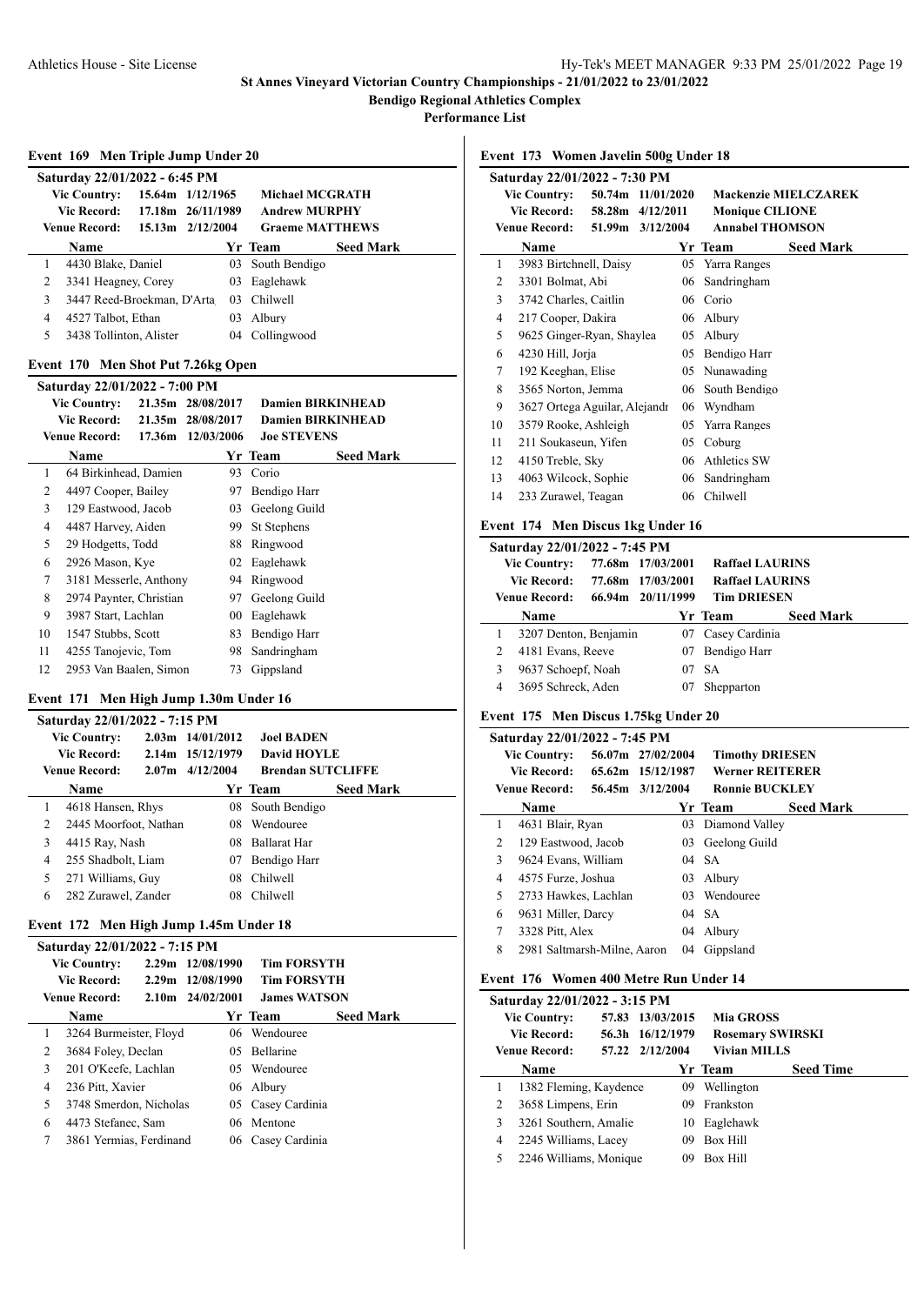**Performance List**

l.

| 10 | 1644 Kempff, Antie     | 06 Wellington    |
|----|------------------------|------------------|
| 11 | 3191 Laherty, Ida      | 06 Geelong Guild |
| 12 | 3509 Marescuk, Lucy    | 06 Geelong Guild |
| 13 | 215 Pasquali, Bella    | 06 Albury        |
| 14 | 2228 Warmington, Chloe | 05 Ballarat Har  |
| 15 | 233 Zurawel, Teagan    | Chilwell         |

#### **Event 181 Men 400 Metre Run Under 18**

|              | Saturday 22/01/2022 - 3:43 PM |  |                  |                      |                  |  |  |
|--------------|-------------------------------|--|------------------|----------------------|------------------|--|--|
|              | <b>Vic Country:</b>           |  | 46.97 10/07/2013 | <b>Samual BAIRD</b>  |                  |  |  |
|              | Vic Record:                   |  | 46.20 9/02/1997  | <b>Casey VINCENT</b> |                  |  |  |
|              | <b>Venue Record:</b>          |  | 48.07 2/12/2004  | <b>Ruaan GROBLER</b> |                  |  |  |
|              | Name                          |  |                  | Yr Team              | <b>Seed Time</b> |  |  |
| $\mathbf{1}$ | 1646 Caldow, Axel             |  | 06               | Wendouree            |                  |  |  |
| 2            | 3085 Costin, Ryan             |  | 05               | Bellarine            |                  |  |  |
| 3            | 3179 Elvey, Samuel            |  | 05               | Frankston            |                  |  |  |
| 4            | 3419 Fraser, Luke             |  | 05               | Chilwell             |                  |  |  |
| 5            | 3607 Gilbert, Jordan          |  |                  | 06 Nunawading        |                  |  |  |
| 6            | 3480 Hijazi, Noah             |  | 06               | Essendon             |                  |  |  |
| 7            | 3807 Kariuki, Jeremy          |  | 06               | Casey Cardinia       |                  |  |  |
| 8            | 3504 McCleish, Seth           |  | 06               | Chilwell             |                  |  |  |
| 9            | 3299 Payne, Joshua            |  | 05               | Bellarine            |                  |  |  |
| 10           | 3940 Pitt, Ace                |  | 05               | <b>Bellarine</b>     |                  |  |  |
| 11           | 4643 Smith, Cameron           |  | 05               | Eaglehawk            |                  |  |  |
| 12           | 3893 Staple, Finn             |  | 05               | Wellington           |                  |  |  |
| 13           | 3466 Stott, Fraser            |  | 06               | <b>Ballarat Ycw</b>  |                  |  |  |
| 14           | 3351 Tickell, Zackery         |  | 05               | South Bendigo        |                  |  |  |
| 15           | 3426 Warelow, Jack            |  | 05               | Corio                |                  |  |  |
| 16           | 3861 Yermias, Ferdinand       |  | 06               | Casey Cardinia       |                  |  |  |

#### **Event 182 Women 400 Metre Run Under 20**

|   | Saturday 22/01/2022 - 3:51 PM |                  |                          |                  |
|---|-------------------------------|------------------|--------------------------|------------------|
|   | <b>Vic Country:</b>           | 52.90 31/03/1985 | <b>Sharon STEWART</b>    |                  |
|   | <b>Vic Record:</b>            | 51.14 28/06/1992 | <b>Catherine FREEMAN</b> |                  |
|   | <b>Venue Record:</b>          | 55.46 25/02/2001 | <b>Morgan WHILEY</b>     |                  |
|   | <b>Name</b>                   |                  | Yr Team                  | <b>Seed Time</b> |
| 1 | 3256 Burmeister, Scarlett     | 03               | Wendouree                |                  |
| 2 | 163 Calvert, Jess             | 04               | Albury                   |                  |
| 3 | 4131 Campbell, Caitlin        | 03               | South Bendigo            |                  |
| 4 | 3527 Ellis, Skye              | 03               | <b>Chilwell</b>          |                  |
| 5 | 138 Elvey, Paige              | 03               | Frankston                |                  |
| 6 | 3521 Meade, Ashlee            |                  | 04 Geelong Guild         |                  |
| 7 | 3800 Rayson, Ella             | $04^{\circ}$     | Corio                    |                  |
| 8 | 4139 Sherry, Briana           | 03               | Casey Cardinia           |                  |

#### **Event 183 Men 400 Metre Run Under 20**

|        | Saturday 22/01/2022 - 3:55 PM |  |                  |                       |                  |  |
|--------|-------------------------------|--|------------------|-----------------------|------------------|--|
|        | <b>Vic Country:</b>           |  | 46.95 26/02/2015 | <b>Samual BAIRD</b>   |                  |  |
|        | Vic Record:                   |  | 45.55 31/07/1998 | <b>Casey VINCENT</b>  |                  |  |
|        | Venue Record:                 |  | 47.06 2/12/2004  | <b>Tristan THOMAS</b> |                  |  |
|        | Name                          |  |                  | Yr Team               | <b>Seed Time</b> |  |
| 1      | 3295 Anderson, Joseph         |  |                  | 04 Collingwood        |                  |  |
| 2      | 9622 Crowe, Hayden            |  | 04               | <b>SA</b>             |                  |  |
| 3      | 4678 Dinan, Matt              |  |                  | 03 St Kevins          |                  |  |
| 4      | 4526 Dinan, Michael           |  |                  | 04 St Kevins          |                  |  |
| 5      | 1143 Dyer, Zachery            |  | 03               | Mornington            |                  |  |
| 6      | 3343 Griffin, Billy           |  | 04               | Chilwell              |                  |  |
| $\tau$ | 3479 Hijazi, Zachary          |  | 03               | Essendon              |                  |  |
| 8      | 3316 Jarman, Will             |  | 03               | Chilwell              |                  |  |
| 9      | 3517 McKindlay, Angus         |  | 03               | Eaglehawk             |                  |  |

#### **Event 178 Women 400 Metre Run Under 16**

**Event 177 Men 400 Metre Run Under 14**

**Vic Country: 50.22 13/04/2021 Caleb KILPATRICK Vic Record: 50.22 13/04/2021 Caleb KILPATRICK Venue Record: 53.83 27/01/2019 Wil BARBARY**

 3205 Denton, James 09 Casey Cardinia 4072 McInerney, Keelan 10 Bendigo Harr 3050 Riordan, Joel 09 Bendigo Harr 2318 Smith, Nate 10 Eaglehawk

**Name Yr Team Seed Time**

**Saturday 22/01/2022 - 3:19 PM**

|    | Saturday 22/01/2022 - 3:23 PM |       |                 |                     |                  |  |  |
|----|-------------------------------|-------|-----------------|---------------------|------------------|--|--|
|    | <b>Vic Country:</b>           | 54.08 | 26/02/2017      | <b>Mia GROSS</b>    |                  |  |  |
|    | Vic Record:                   | 52.90 | 20/02/1994      | <b>Tamsyn LEWIS</b> |                  |  |  |
|    | <b>Venue Record:</b>          |       | 57.22 2/12/2004 | <b>Vivian MILLS</b> |                  |  |  |
|    | Name                          |       |                 | Yr Team             | <b>Seed Time</b> |  |  |
| 1  | 4275 Barbanti, Rosa           |       | 08              | Essendon            |                  |  |  |
| 2  | 2022 Childs, Erin             |       | 07              | <b>Ballarat Ycw</b> |                  |  |  |
| 3  | 1394 Driscoll, Madison        |       | 07              | Mentone             |                  |  |  |
| 4  | 3178 Hattingh, Giselle        |       | 07              | Eaglehawk           |                  |  |  |
| 5  | 9626 Jagger, Jena             |       | 07              | <b>SA</b>           |                  |  |  |
| 6  | 2109 Jones, Lucy              |       | 08              | Eureka              |                  |  |  |
| 7  | 4423 Jurson, Sasha            |       | 08              | Essendon            |                  |  |  |
| 8  | 4536 Karamaloudis, Ana        |       | 08              | Eaglehawk           |                  |  |  |
| 9  | 4039 Pither, Edie             |       | 08              | <b>Ballarat Ycw</b> |                  |  |  |
| 10 | 2418 Scoble, Sophie           |       | 07              | Eaglehawk           |                  |  |  |
| 11 | 3259 Southern, Scarlett       |       | 07              | Eaglehawk           |                  |  |  |
| 12 | 245 Tanner, Declyn            |       | 07              | Mornington          |                  |  |  |

#### **Event 179 Men 400 Metre Run Under 16**

|   | Saturday 22/01/2022 - 3:31 PM |  |                  |                          |                  |  |
|---|-------------------------------|--|------------------|--------------------------|------------------|--|
|   | <b>Vic Country:</b>           |  | 47.99 13/12/2019 | <b>Jack BOULTON</b>      |                  |  |
|   | <b>Vic Record:</b>            |  | 47.99 13/12/2019 | <b>Jack BOULTON</b>      |                  |  |
|   | <b>Venue Record:</b>          |  | 50.58 24/02/2001 | <b>Adham EL-ZBAIDIEH</b> |                  |  |
|   | Name                          |  |                  | Yr Team                  | <b>Seed Time</b> |  |
| 1 | 3272 Bott, Callum             |  | 08               | Albury                   |                  |  |
| 2 | 4618 Hansen, Rhys             |  |                  | 08 South Bendigo         |                  |  |
| 3 | 4076 McIntosh, Lewis          |  | 08               | Eaglehawk                |                  |  |
| 4 | 2277 Morden, Robert           |  | 07               | <b>Athletics SW</b>      |                  |  |
| 5 | 4415 Ray, Nash                |  | 08               | <b>Ballarat Har</b>      |                  |  |
| 6 | 3475 Seymour, Keenan          |  | 07               | South Bendigo            |                  |  |
| 7 | 282 Zurawel, Zander           |  | 08               | Chilwell                 |                  |  |
|   |                               |  |                  |                          |                  |  |

## **Event 180 Women 400 Metre Run Under 18**

|   | Saturday 22/01/2022 - 3:35 PM |                       |       |                  |                      |                  |
|---|-------------------------------|-----------------------|-------|------------------|----------------------|------------------|
|   |                               | <b>Vic Country:</b>   |       | 53.63 14/03/1992 | Donna ADAMSON        |                  |
|   |                               | <b>Vic Record:</b>    | 52.90 | 20/02/1994       | <b>Tamsyn LEWIS</b>  |                  |
|   |                               | Venue Record:         |       | 55.46 25/02/2001 | <b>Morgan WHILEY</b> |                  |
|   |                               | <b>Name</b>           |       |                  | Yr Team              | <b>Seed Time</b> |
| 1 |                               | 4450 Carter, Grace    |       |                  | 06 Athletics SW      |                  |
|   | 2                             | 3090 Chapman, Kyla    |       |                  | 05 Nunawading        |                  |
| 3 |                               | 3742 Charles, Caitlin |       |                  | 06 Corio             |                  |
| 4 |                               | 4002 Evans, Caitlin   |       |                  | 05 Bendigo Harr      |                  |
| 5 |                               | 1381 Fleming, Elly    |       |                  | 06 Wellington        |                  |
| 6 |                               | 3184 Guillou, Allie   |       |                  | 06 South Bendigo     |                  |
| 7 |                               | 3183 Guillou, Belle   |       |                  | 06 South Bendigo     |                  |
| 8 |                               | 3177 Hattingh, Julia  |       |                  | 06 Eaglehawk         |                  |
| 9 |                               | 105 Holah, Amelie     |       | 05               | Box Hill             |                  |
|   |                               |                       |       |                  |                      |                  |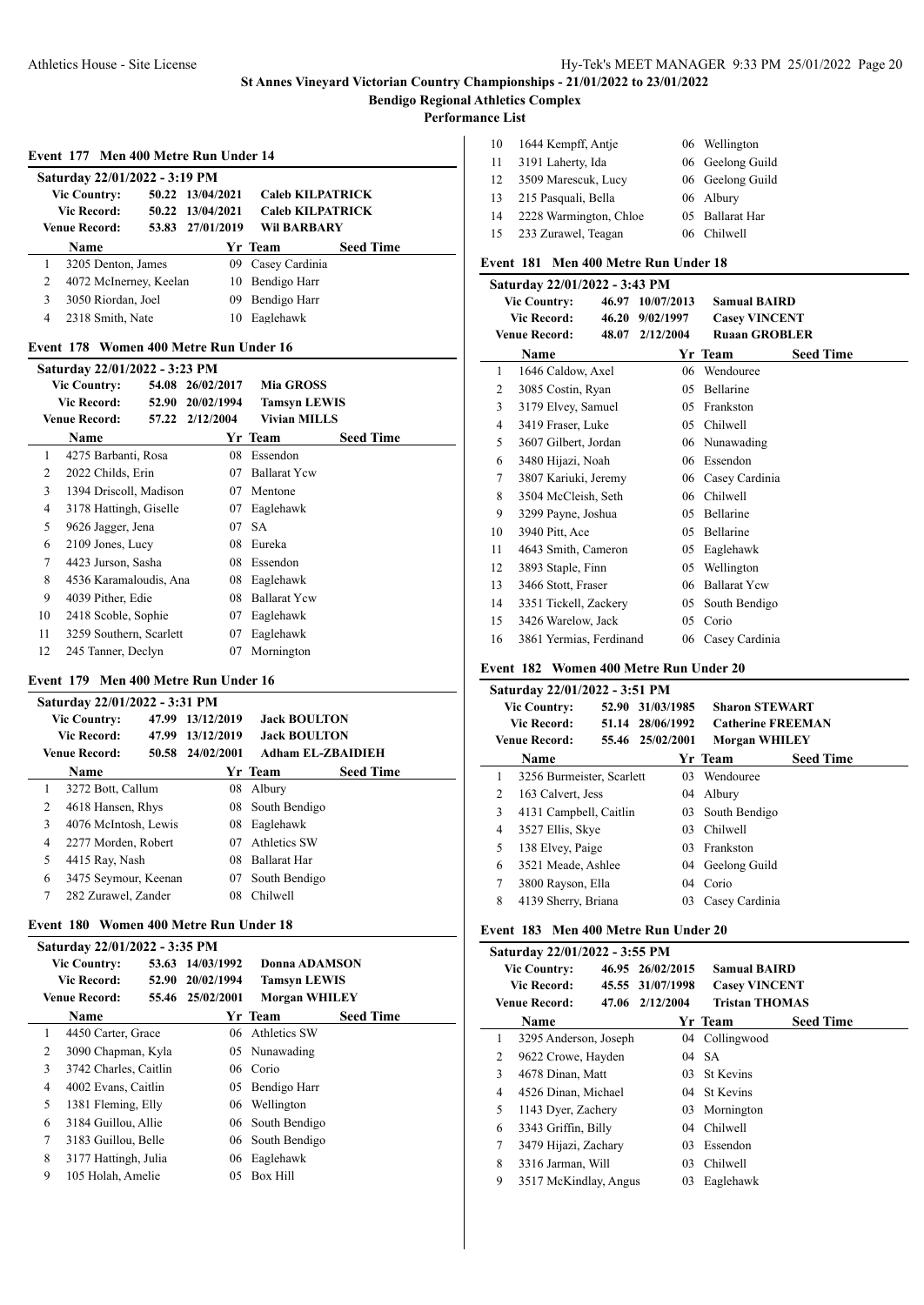**Performance List**

| Event 183 (Men 400 Metre Run Under 20) |
|----------------------------------------|
|----------------------------------------|

|    | <b>Name</b>              |         | Yr Team             | <b>Seed Time</b> |
|----|--------------------------|---------|---------------------|------------------|
| 10 | 9633 Peters, Kelvin      | 03      | Albury              |                  |
| 11 | 3853 Read-Spinks, Eugene | 03      | Wendouree           |                  |
| 12 | 3571 Reynolds, Thomas    | 04      | Doncaster           |                  |
| 13 | 1226 Rossato, Isaac      |         | 04 Eureka           |                  |
| 14 | 3756 Sager, Patrick      |         | 04 Corio            |                  |
| 15 | 3836 Seebah, Kenan       | 03      | Eaglehawk           |                  |
| 16 | 3380 Sherman, Cooper     | $^{04}$ | <b>Ballarat Har</b> |                  |
| 17 | 3499 Steward, Patrick    | 04      | Essendon            |                  |
| 18 | 1148 Tram, Joshua        | 04      | Collingwood         |                  |

#### **Event 184 Women 400 Metre Run 60+**

|   | Saturday 22/01/2022 - 4:07 PM |              |                        |                        |                  |  |  |
|---|-------------------------------|--------------|------------------------|------------------------|------------------|--|--|
|   | <b>Meet Record:</b>           | 1:09.83 2012 |                        | <b>Kathryn HEAGNEY</b> |                  |  |  |
|   | <b>Venue Record:</b>          |              | $1:08.15$ $26/11/2011$ | <b>Kathryn HEAGNEY</b> |                  |  |  |
|   | Name                          |              |                        | Yr Team                | <b>Seed Time</b> |  |  |
|   | 1029 Dawe, Peta               |              |                        | 60 South Bendigo       |                  |  |  |
| 2 | 2903 Farley, Heather          |              |                        | 54 Traralgon           |                  |  |  |
| 3 | 4226 Heagney, Kathryn         |              | 50.                    | Eaglehawk              |                  |  |  |
| 4 | 1723 Orelli, Cathy            |              |                        | 62 Chilwell            |                  |  |  |
| 5 | 3648 Robinson, Christine      |              |                        | 59 Vic Masters         |                  |  |  |
| 6 | 3530 Rusbridge, Jennifer      |              | 61                     | Eaglehawk              |                  |  |  |
|   | 3009 Verga, Julie             |              | 59                     | Eaglehawk              |                  |  |  |

#### **Event 185 Women 400 Metre Run 50+**

|   | Saturday 22/01/2022 - 4:11 PM                                      |         |      |               |                  |  |
|---|--------------------------------------------------------------------|---------|------|---------------|------------------|--|
|   | <b>Meet Record:</b>                                                | 1:05.90 | 2016 | Donna BURGESS |                  |  |
|   | $1:02.62$ $10/01/2014$<br><b>Gianna MOGENTALE</b><br>Venue Record: |         |      |               |                  |  |
|   | Name                                                               |         |      | Yr Team       | <b>Seed Time</b> |  |
|   | 4105 Anderson, Helen                                               |         |      | 62 Eaglehawk  |                  |  |
| 2 | 2722 Armstrong, Maggie                                             |         |      | 62 Essendon   |                  |  |
| 3 | 1250 Gilbert, Kara                                                 |         | 69   | Glenhuntly    |                  |  |
| 4 | 2997 Kadri, Sandra                                                 |         | 70   | Eaglehawk     |                  |  |
| 5 | 2088 Kirne, Debby                                                  |         | 65   | South Bendigo |                  |  |
| 6 | 2891 Major, Annette                                                |         | 62   | Eaglehawk     |                  |  |
| 7 | 3074 Pendred, Julie                                                |         | 68   | Ballarat Har  |                  |  |

#### **Event 186 Women 400 Metre Run 40+**

| Saturday 22/01/2022 - 4:15 PM |                       |                |                 |                      |                  |  |  |
|-------------------------------|-----------------------|----------------|-----------------|----------------------|------------------|--|--|
|                               | <b>Meet Record:</b>   | $1:01.05$ 2014 |                 | <b>Rachel LITTLE</b> |                  |  |  |
|                               | <b>Venue Record:</b>  |                | 59.37 1/10/2014 | <b>Rachel LITTLE</b> |                  |  |  |
|                               | <b>Name</b>           |                |                 | Yr Team              | <b>Seed Time</b> |  |  |
|                               | 3465 Braden, Donna    |                |                 | 76 Chilwell          |                  |  |  |
|                               | 3237 Lester, Rhiannon |                |                 | 79 Mornington        |                  |  |  |
|                               | 4074 Soulsby, Rebecca |                | 73              | Bendigo Harr         |                  |  |  |
|                               |                       |                |                 |                      |                  |  |  |

## **Event 187 Women 400 Metre Run Open Ambulant**

| Saturday 22/01/2022 - 4:15 PM |                 |                  |
|-------------------------------|-----------------|------------------|
| <b>Name</b>                   | Yr Team         | <b>Seed Time</b> |
| 1 2710 Newcombe, Kirstie      | 94 Ballarat Har |                  |

#### **Event 188 Men 400 Metre Run 60+**

| Saturday 22/01/2022 - 4:19 PM |                  |                    |                  |                |                      |  |  |
|-------------------------------|------------------|--------------------|------------------|----------------|----------------------|--|--|
|                               |                  | Peter LAMB         |                  | $1:01.79$ 2010 | <b>Meet Record:</b>  |  |  |
|                               |                  | <b>Terry HICKS</b> | 59.69 29/10/2016 |                | <b>Venue Record:</b> |  |  |
|                               | <b>Seed Time</b> | Yr Team            |                  |                | <b>Name</b>          |  |  |
|                               |                  | 53 Albury          |                  |                | 9621 Barrot, Wesley  |  |  |
|                               |                  | 53 Eaglehawk       |                  |                | 3383 Cornell, Brian  |  |  |
|                               |                  | 60 Box Hill        |                  |                | 4044 Evans, Simon    |  |  |
|                               |                  |                    |                  |                |                      |  |  |

| 4  | 2896 Hicks, Terry    | 54 Eaglehawk |
|----|----------------------|--------------|
|    | 3724 Ryan, Stephen   | 56 Eaglehawk |
| 6. | 2936 Savage, Peter   | 54 Eaglehawk |
|    | 3363 Shanahan, Kevin | 56 Eaglehawk |

## **Event 189 Men 400 Metre Run 50+**

| Saturday 22/01/2022 - 4:23 PM |                                   |                 |                      |                  |  |  |  |
|-------------------------------|-----------------------------------|-----------------|----------------------|------------------|--|--|--|
|                               | <b>Meet Record:</b><br>55.65 2018 |                 | <b>Peter O'DWYER</b> |                  |  |  |  |
|                               | <b>Venue Record:</b>              | 55.65 7/01/2006 | <b>Terry HICKS</b>   |                  |  |  |  |
|                               | Name                              |                 | Yr Team              | <b>Seed Time</b> |  |  |  |
|                               | 2829 Chisholm, David              |                 | 68 Eaglehawk         |                  |  |  |  |
| 2                             | 2835 Jordan, Geoff                |                 | 69 Bendigo Harr      |                  |  |  |  |
| 3                             | 2711 Langdon, Antony              |                 | 68 Eaglehawk         |                  |  |  |  |
| 4                             | 3108 Lovell, Scott                |                 | 65 Collingwood       |                  |  |  |  |
|                               | 1777 Sayer, Jim                   |                 | 66 Collingwood       |                  |  |  |  |

#### **Event 190 Men 400 Metre Run 40+**

| Saturday 22/01/2022 - 4:27 PM |                         |            |                  |                     |                  |  |  |
|-------------------------------|-------------------------|------------|------------------|---------------------|------------------|--|--|
|                               | <b>Meet Record:</b>     | 52.69 2014 |                  | Peter O'DONNELL     |                  |  |  |
|                               | <b>Venue Record:</b>    |            | 52.69 26/01/2002 | Peter O'DONNELL     |                  |  |  |
|                               | Name                    |            |                  | Yr Team             | <b>Seed Time</b> |  |  |
|                               | 3327 Bailey, Benjamin   |            |                  | 76 South Bendigo    |                  |  |  |
|                               | 1007 Browell, Leigh     |            |                  | 74 South Bendigo    |                  |  |  |
| 3                             | 2851 Matthews, Luke     |            | 81.              | Bendigo Harr        |                  |  |  |
| 4                             | 2125 McCulloch, Stephen |            | 73.              | <b>Ballarat Har</b> |                  |  |  |
| 5                             | 4143 Morrissey, David   |            | 81               | Bendigo Harr        |                  |  |  |
| 6                             | 3566 Norton, Aaron      |            | 79.              | South Bendigo       |                  |  |  |

## **Event 191 Men 400 Metre Run Open Ambulant**

## **Saturday 22/01/2022 - 4:27 PM**

| <b>Name</b>            | Yr Team         | <b>Seed Time</b> |
|------------------------|-----------------|------------------|
| 131 Pendred, James     | 02 Ballarat Har |                  |
| 3544 Semmens, Andrew   | 93 Bellarine    |                  |
| 3446 Sullivan, Timothy | 75 Eaglehawk    |                  |

## **Event 192 Women 400 Metre Run Open**

|                      | Saturday 22/01/2022 - 4:31 PM |            |                          |                       |                  |
|----------------------|-------------------------------|------------|--------------------------|-----------------------|------------------|
|                      | <b>Vic Country:</b>           |            | 51.32 7/03/1992          | <b>Sharon STEWART</b> |                  |
| Vic Record:<br>48.63 |                               | 29/07/1996 | <b>Catherine FREEMAN</b> |                       |                  |
|                      | <b>Venue Record:</b>          |            | 54.24 24/01/2015         | Morgan MITCHELL       |                  |
|                      | Name                          |            |                          | Yr Team               | <b>Seed Time</b> |
| 1                    | 4087 Badrock, Abbey           |            | 99                       | Chilwell              |                  |
| 2                    | 3315 Connors, Eliza           |            | 02                       | Essendon              |                  |
| 3                    | 4577 Dobbyn, Holly            |            | 96                       | Eureka                |                  |
| 4                    | 2039 Heahleah, Juliet         |            | 94                       | Eaglehawk             |                  |
| 5                    | 3125 Hubbard, Kendra          |            | 89                       | Collingwood           |                  |
| 6                    | 3885 Jock, Nyajima            |            | 02                       | Wendouree             |                  |
| 7                    | 2996 Kadri, Laura             |            | 02                       | Eaglehawk             |                  |
| 8                    | 3071 Michels, Mikayla         |            | 02                       | Geelong Guild         |                  |
| 9                    | 3633 Pompei, Stephanie        |            | 95                       | Eaglehawk             |                  |
| 10                   | 3412 Ruddell, Sarah           |            | 99                       | Geelong Guild         |                  |
| 11                   | 3970 Rusbridge, Gabrielle     |            | 00                       | Eaglehawk             |                  |
| 12                   | 3432 Tarr, Alexandra          |            | 02                       | Geelong Guild         |                  |
| 13                   | 3321 Trew, Keely              |            | 92                       | South Bendigo         |                  |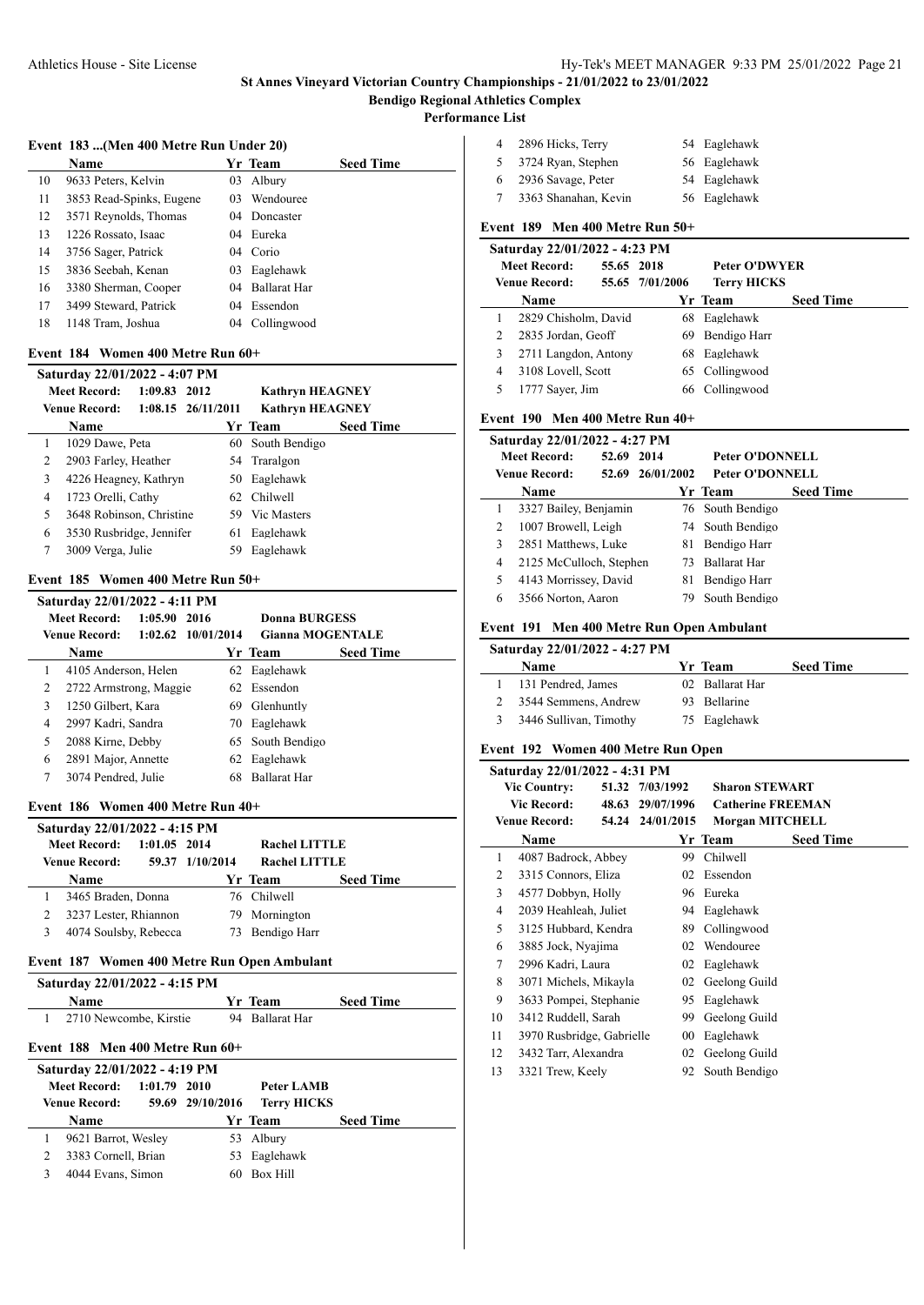**Performance List**

|  |  | Event 193 Men 400 Metre Run Open |  |
|--|--|----------------------------------|--|
|  |  |                                  |  |

| Saturday 22/01/2022 - 4:39 PM |                           |  |                  |                              |  |  |  |
|-------------------------------|---------------------------|--|------------------|------------------------------|--|--|--|
| <b>Vic Country:</b>           |                           |  | 45.70 18/02/1996 | <b>Mark LADBROOK</b>         |  |  |  |
|                               | Vic Record:               |  | 44.84 30/07/1980 | <b>Rick MITCHELL</b>         |  |  |  |
|                               | <b>Venue Record:</b>      |  | 47.05 12/03/2006 | <b>Gakologelwang MASHETO</b> |  |  |  |
|                               | Name                      |  |                  | <b>Seed Time</b><br>Yr Team  |  |  |  |
| 1                             | 4106 Anderson, Alan       |  | 91               | Eaglehawk                    |  |  |  |
| 2                             | 3758 Carr, Lachlan        |  | 96               | Bendigo Harr                 |  |  |  |
| 3                             | 3602 Davis, Christian     |  | 99               | Corio                        |  |  |  |
| 4                             | 3941 Kirsopp-Cole, Finlay |  | 01               | Geelong Guild                |  |  |  |
| 5                             | 4229 Lias, Rhys           |  | 97               | South Bendigo                |  |  |  |
| 6                             | 3773 Lutui, Sami          |  |                  | 02 Nunawading                |  |  |  |
| 7                             | 2926 Mason, Kye           |  | 02               | Eaglehawk                    |  |  |  |
| 8                             | 1638 Maurer, Brett        |  | 76               | Essendon                     |  |  |  |
| 9                             | 4047 Muggleton, Oliver    |  | 02               | South Bendigo                |  |  |  |
| 10                            | 2974 Paynter, Christian   |  | 97               | Geelong Guild                |  |  |  |
| 11                            | 4677 Schofield, Jett      |  | 99               | Wellington                   |  |  |  |
| 12                            | 4293 Stevens, Luke        |  |                  | 94 Western Aths              |  |  |  |
| 13                            | 4438 Tinker, Jackson      |  | 01               | Chilwell                     |  |  |  |
| 14                            | 4237 Wilson, Brian        |  | 96               | Melbourne Uni                |  |  |  |

#### **Event 194 Women 1500 Metre Run Under 14**

|   | Saturday 22/01/2022 - 5:00 PM |                    |                         |                  |  |
|---|-------------------------------|--------------------|-------------------------|------------------|--|
|   | <b>Vic Country:</b>           | 4:22.74 15/03/1998 | <b>Georgie CLARKE</b>   |                  |  |
|   | Vic Record:                   | 4:22.74 15/03/1998 | <b>Georgie CLARKE</b>   |                  |  |
|   | Venue Record:                 | 4:43.63 24/02/2001 | <b>Hayley TOMLINSON</b> |                  |  |
|   | Name                          |                    | Yr Team                 | <b>Seed Time</b> |  |
| 1 | 1536 Bremner, Molly           | 10                 | Essendon                |                  |  |
| 2 | 1616 Farley, Cassie           | 09.                | Wellington              |                  |  |
| 3 | 1199 Graafsma, Grace          | 09                 | Wellington              |                  |  |
| 4 | 1540 Johnston, Olivia         | 09                 | Eureka                  |                  |  |
| 5 | 1383 Kanavan, Emily           | 09                 | Wellington              |                  |  |
| 6 | 1488 Tickell, Chelsea         | 09.                | South Bendigo           |                  |  |
| 7 | 1472 Williams, Leni           | 09                 | <b>Ballarat Yew</b>     |                  |  |
| 8 | 2246 Williams, Monique        | 09                 | Box Hill                |                  |  |

#### **Event 195 Women 1500 Metre Run Under 16**

|                | Saturday 22/01/2022 - 5:07 PM |         |                    |                         |                  |
|----------------|-------------------------------|---------|--------------------|-------------------------|------------------|
|                | <b>Vic Country:</b>           | 4:06.77 | 30/01/2000         | <b>Georgie CLARKE</b>   |                  |
|                | <b>Vic Record:</b>            |         | 4:06.77 30/01/2000 | <b>Georgie CLARKE</b>   |                  |
|                | Venue Record:                 |         | 4:43.63 24/02/2001 | <b>Hayley TOMLINSON</b> |                  |
|                | Name                          |         |                    | Yr Team                 | <b>Seed Time</b> |
| 1              | 249 Ashley, Gretta            |         | 07                 | <b>Ballarat Yew</b>     |                  |
| $\mathfrak{D}$ | 4163 Ashman, Rose             |         | 08                 | <b>Ballarat Yew</b>     |                  |
| 3              | 1617 Farley, Matilda          |         | 08                 | Wellington              |                  |
| 4              | 2109 Jones, Lucy              |         | 08                 | Eureka                  |                  |
| 5              | 2082 Knowles, Darcy           |         | 07                 | Wellington              |                  |
| 6              | 4162 Nihill, Genevieve        |         | 07                 | South Bendigo           |                  |
| 7              | 2884 Smyth, Lara              |         | 07                 | Wellington              |                  |
| 8              | 2822 Woodward, Ebony          |         | 08                 | Bendigo Uni             |                  |
|                |                               |         |                    |                         |                  |

## **Event 196 Men 1500 Metre Run Under 14**

| Saturday 22/01/2022 - 5:14 PM |                    |                      |                  |
|-------------------------------|--------------------|----------------------|------------------|
| <b>Vic Country:</b>           | 4:11.40 27/03/1976 | <b>Paul SCHNYDER</b> |                  |
| Vic Record:                   | 4:11.40 27/03/1976 | <b>Paul SCHNYDER</b> |                  |
| <b>Venue Record:</b>          | 4:24.72 22/01/2000 | <b>Tyson MAHON</b>   |                  |
|                               |                    |                      |                  |
| <b>Name</b>                   |                    | Yr Team              | <b>Seed Time</b> |
| 4325 Casey, Hugh              | 10                 | Bendigo Uni          |                  |
| 4597 Franzke, Eddy            | 10                 | Albury               |                  |

| 3 | 9627 Jagger, Leslie    | 09 SA           |
|---|------------------------|-----------------|
|   | 4058 Korosec, Mitchell | 09 Wendouree    |
|   | 4634 Lethbridge, Oscar | 10 Bendigo Uni  |
| 6 | 4072 McInerney, Keelan | 10 Bendigo Harr |

## **Event 197 Men 1500 Metre Run Under 16**

|                | Saturday 22/01/2022 - 5:21 PM |         |                        |                     |                  |
|----------------|-------------------------------|---------|------------------------|---------------------|------------------|
|                | <b>Vic Country:</b>           |         | $3:53.7h$ $15/11/2001$ | <b>Tyson MAHON</b>  |                  |
|                | <b>Vic Record:</b>            | 3:51.90 | 11/01/1979             | <b>Peter HYETT</b>  |                  |
|                | <b>Venue Record:</b>          | 4:01.50 | 26/01/2002             | <b>Tyson MAHON</b>  |                  |
|                | Name                          |         |                        | Yr Team             | <b>Seed Time</b> |
| 1              | 1657 Atcheson, Brodie         |         | 07                     | Mornington          |                  |
| 2              | 1082 Brennan, Rex             |         | 08                     | <b>Ballarat Yew</b> |                  |
| 3              | 1916 Brooks, Campbell         |         | 08                     | <b>Box Hill</b>     |                  |
| $\overline{4}$ | 1659 Burge, Oaklee            |         | 08                     | <b>Ballarat Har</b> |                  |
| 5              | 2297 Carlin, Joshua           |         | 07                     | Nunawading          |                  |
| 6              | 2521 Courts, Tristan          |         | 07                     | Geelong Guild       |                  |
| 7              | 261 Farrelly, Sebastian       |         | 07                     | Mornington          |                  |
| 8              | 3423 Franzke, Alec            |         | 08                     | Albury              |                  |
| 9              | 2442 Kinley, Tom              |         | 07                     | Wendouree           |                  |
| 10             | 2855 McDermid, Avery          |         | 08                     | Bendigo Uni         |                  |
| 11             | 2046 Neethling, Jonathan      |         | 08                     | Essendon            |                  |
| 12             | 2431 Shillito, Riley          |         | 08                     | <b>Ballarat Yew</b> |                  |
| 13             | 1516 Stewart, Rhylee          |         | 08                     | Wellington          |                  |
| 14             | 3686 Unthank, Jackson         |         | 07                     | Bellarine           |                  |
| 15             | 3654 Unthank, Joshua          |         | 07                     | Bellarine           |                  |
| 16             | 3405 Williams, Danny          |         | 07                     | Shepparton          |                  |
| 17             | 282 Zurawel, Zander           |         | 08                     | Chilwell            |                  |

#### **Event 198 Men 1500 Metre Run Under 18**

| Saturday 22/01/2022 - 5:35 PM |                               |  |                        |                      |                  |  |  |
|-------------------------------|-------------------------------|--|------------------------|----------------------|------------------|--|--|
|                               | <b>Vic Country:</b>           |  | $3:48.5h$ $20/01/2015$ | <b>Isaac HOCKEY</b>  |                  |  |  |
|                               | Vic Record: 3:45.51 2/02/2013 |  |                        | <b>Zak PATTERSON</b> |                  |  |  |
|                               | <b>Venue Record:</b>          |  | 4:00.08 2/12/2004      | <b>Dane FREY</b>     |                  |  |  |
|                               | Name                          |  |                        | Yr Team              | <b>Seed Time</b> |  |  |
| 1                             | 3507 Burke, Jack              |  | 05                     | Chilwell             |                  |  |  |
| 2                             | 214 Caldow, Archie            |  | 06                     | Wendouree            |                  |  |  |
| 3                             | 1241 Chandler, Charles        |  | 06                     | Eureka               |                  |  |  |
| $\overline{4}$                | 1718 Cheesman, Jacob          |  |                        | 06 Wendouree         |                  |  |  |
| 5                             | 4418 Donohue, Max             |  |                        | 06 Wellington        |                  |  |  |
| 6                             | 1741 Egodawatte, Dilan        |  | 06                     | Keilor St B          |                  |  |  |
| 7                             | 3526 Ellis, Jack              |  | 05                     | Chilwell             |                  |  |  |
| 8                             | 1959 Grainger, Zac            |  |                        | 06 Wendouree         |                  |  |  |
| 9                             | 2233 Grodski, Asher           |  | 05                     | Maccabi              |                  |  |  |
| 10                            | 1539 Johnston, Joshua         |  | 05                     | Eureka               |                  |  |  |
| 11                            | 1438 McArthur, Thomas         |  | 06                     | South Bendigo        |                  |  |  |
| 12                            | 1027 Mornane, Ben             |  | 05                     | Eureka               |                  |  |  |
| 13                            | 1546 Noden, Daniel            |  | 06                     | Bendigo Harr         |                  |  |  |
| 14                            | 1862 Scott, Evander           |  | 05                     | Chilwell             |                  |  |  |
| 15                            | 2499 Sprunt, Jacob            |  |                        | 06 Chilwell          |                  |  |  |
| 16                            | 1489 Tickell, Logan           |  | 06                     | South Bendigo        |                  |  |  |
| 17                            | 4615 Woods, Magnus            |  | 06                     | Chilwell             |                  |  |  |
| 18                            | 2823 Woodward, Mason          |  |                        | 06 Bendigo Uni       |                  |  |  |
|                               |                               |  |                        |                      |                  |  |  |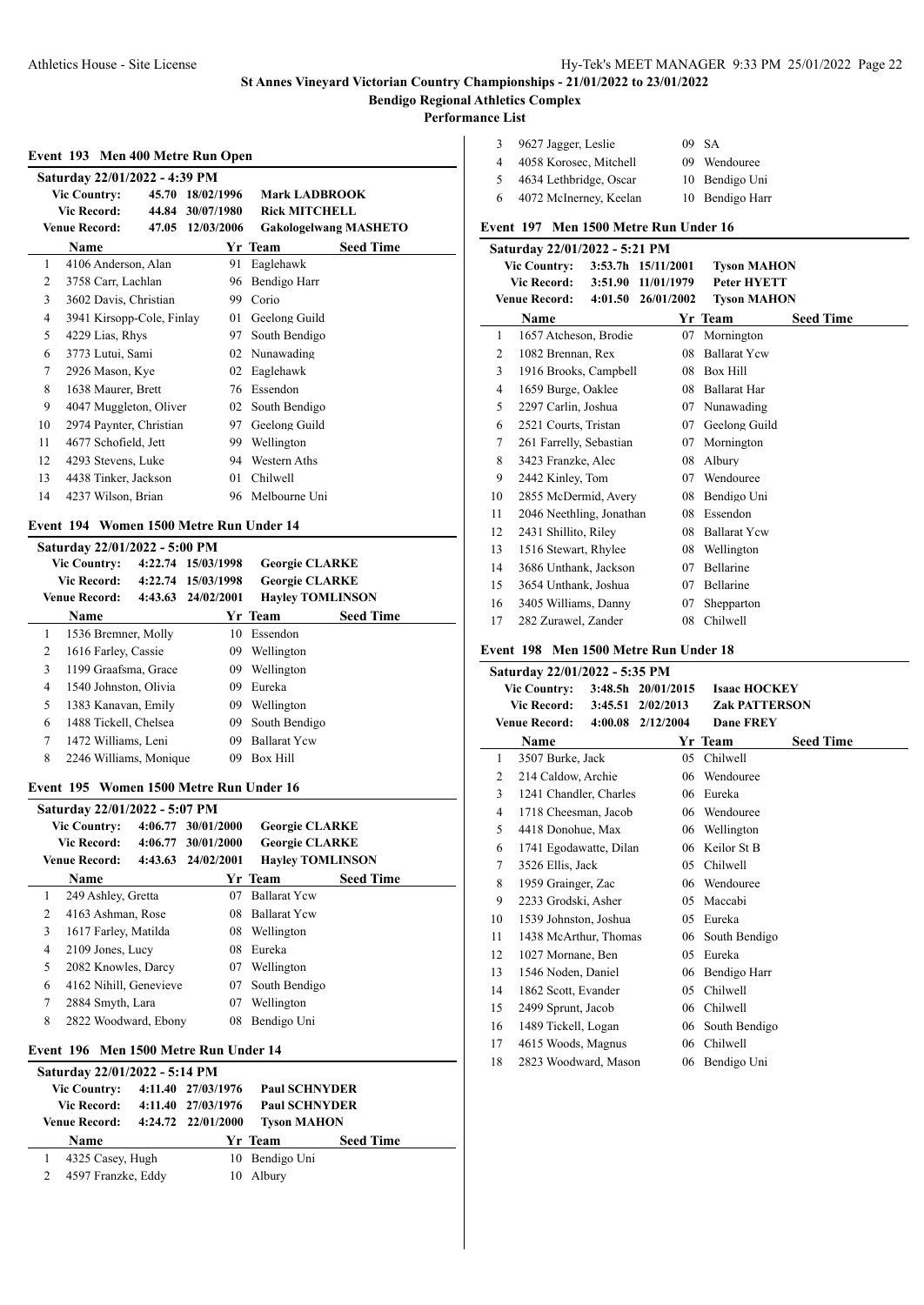**Performance List**

|                | Saturday 22/01/2022 - 5:49 PM                        |              |                    |                                               |                  |
|----------------|------------------------------------------------------|--------------|--------------------|-----------------------------------------------|------------------|
|                | <b>Vic Country:</b>                                  |              | 4:06.77 30/01/2000 | <b>Georgie CLARKE</b>                         |                  |
|                | <b>Vic Record:</b>                                   |              | 4:06.77 30/01/2000 | <b>Georgie CLARKE</b><br><b>Heidi RIORDAN</b> |                  |
|                | Venue Record:                                        |              | 4:22.70 25/02/2001 |                                               |                  |
| 1              | Name<br>3696 Coltish, Sophie                         |              |                    | Yr Team<br>05 Geelong Guild                   | <b>Seed Time</b> |
| 2              | 1592 Hill, Ada                                       |              |                    |                                               |                  |
| 3              |                                                      |              |                    | 05 Wellington<br>05 Wellington                |                  |
| 4              | 1392 Husodo, Debbie<br>1079 Jackson, Charlotte       |              |                    | 06 Essendon                                   |                  |
| 5              | 1788 Lonsdale, Phoebe                                |              |                    | 05 Bendigo Uni                                |                  |
| 6              | 1095 Orelli, Jasmine                                 |              |                    | 06 Chilwell                                   |                  |
| 7              | 4374 Ostik-Smith, Ysmene                             |              |                    | 06 St Stephens                                |                  |
| 8              | 3578 Sanders, Ruby                                   |              |                    | 05 Ballarat Ycw                               |                  |
| 9              | 2626 Streat, Charlotte                               |              |                    | 06 Eureka                                     |                  |
|                | Event 200 Women 1500 Metre Run Under 20              |              |                    |                                               |                  |
|                | Saturday 22/01/2022 - 5:56 PM                        |              |                    |                                               |                  |
|                | <b>Vic Country:</b>                                  |              | 4:06.77 30/01/2000 | <b>Georgie CLARKE</b>                         |                  |
|                | <b>Vic Record:</b>                                   |              | 4:06.77 30/01/2000 | <b>Georgie CLARKE</b>                         |                  |
|                | <b>Venue Record:</b>                                 |              | 4:22.70 25/02/2001 | <b>Heidi RIORDAN</b>                          |                  |
|                | Name                                                 |              |                    | Yr Team                                       | <b>Seed Time</b> |
| 1              | 3230 Bolmat, Sophie                                  |              |                    | 03 Sandringham                                |                  |
| 2              | 3527 Ellis, Skye                                     |              |                    | 03 Chilwell                                   |                  |
| 3              | 1154 Hart, Emily                                     |              |                    | 04 Mentone                                    |                  |
| 4              | 126 Morden, Emily                                    |              |                    | 03 Athletics SW                               |                  |
|                | Event 201 Men 1500 Metre Run Under 20                |              |                    |                                               |                  |
|                | Saturday 22/01/2022 - 6:03 PM                        |              |                    |                                               |                  |
|                | <b>Vic Country:</b>                                  |              | 3:39.98 28/02/2009 | <b>Craig HUFFER</b>                           |                  |
|                |                                                      |              |                    |                                               |                  |
|                | <b>Vic Record:</b>                                   |              | 3:38.39 11/02/1996 | <b>Paul CLEARY</b>                            |                  |
|                | <b>Venue Record:</b>                                 |              | 3:58.60 2/12/2004  | <b>Isaac MBOYAZA</b>                          |                  |
|                | Name                                                 |              |                    | Yr Team                                       | <b>Seed Time</b> |
| 1              | 3703 Bail, Joshua                                    |              |                    | 04 Athletics SW                               |                  |
| $\overline{2}$ | 2119 Blood, Samuel                                   |              |                    | 04 Ballarat Yew                               |                  |
| 3              | 172 Langborne, Mitchel                               |              |                    | 04 Keilor St B                                |                  |
| 4              | 4645 Lawrence, Archibald                             |              | 03                 | Deakin                                        |                  |
| 5              | 2435 Morrell, Bailley                                |              |                    | 04 Knox                                       |                  |
|                |                                                      |              |                    | Event 202 Women 1500 Metre Run Open Ambulant  |                  |
|                | Saturday 22/01/2022 - 6:10 PM                        |              |                    |                                               |                  |
|                | Name                                                 |              |                    | Yr Team                                       | <b>Seed Time</b> |
| 1<br>2         | 68 Byrt, Eliesha                                     |              |                    | 88 Geelong Guild<br>94 Ballarat Har           |                  |
|                | 2710 Newcombe, Kirstie                               |              |                    |                                               |                  |
|                | Event 203 Women 1500 Metre Run 60+                   |              |                    |                                               |                  |
|                | Saturday 22/01/2022 - 6:17 PM<br><b>Meet Record:</b> |              |                    | <b>Heather FARLEY</b>                         |                  |
|                | <b>Venue Record:</b>                                 | 6:11.69 2017 | 6:02.12 14/01/2012 | <b>Lavinia PETRIE</b>                         |                  |
|                | Name                                                 |              |                    | Yr Team                                       | <b>Seed Time</b> |
| 1              | 2903 Farley, Heather                                 |              |                    | 54 Traralgon                                  |                  |
| 2              | 3814 Holmes, Janet                                   |              |                    | 53 Vic Masters                                |                  |
| 3              | 3562 Payne, Jennifer                                 |              |                    | 56 South Bendigo                              |                  |

**Event 204 Women 1500 Metre Run 50+**

|                                     | Saturday 22/01/2022 - 6:17 PM |               |                    |                  |                  |
|-------------------------------------|-------------------------------|---------------|--------------------|------------------|------------------|
| 5:28.32 2013<br><b>Meet Record:</b> |                               | Donna BURGESS |                    |                  |                  |
|                                     | Venue Record:                 |               | 5:24.57 20/11/2021 | Jill WILKIE      |                  |
|                                     | Name                          |               |                    | Yr Team          | <b>Seed Time</b> |
| 1                                   | 1043 Buckley, Anne            |               | 67                 | Bendigo Harr     |                  |
| 2                                   | 4247 Colbert, Tracy           |               | 69                 | Preston          |                  |
| 3                                   | 1304 Fidler, Alison           |               | 68                 | Wendouree        |                  |
| 4                                   | 2088 Kirne, Debby             |               |                    | 65 South Bendigo |                  |
| 5                                   | 2891 Major, Annette           |               | 62                 | Eaglehawk        |                  |
| 6                                   | 1028 Wilkie, Jill             |               | 66                 | Bendigo Harr     |                  |
|                                     |                               |               |                    |                  |                  |

## **Event 205 Women 1500 Metre Run 40+**

|   | Saturday 22/01/2022 - 6:17 PM    |              |                         |                  |
|---|----------------------------------|--------------|-------------------------|------------------|
|   | <b>Meet Record:</b>              | 4:53.26 2014 | <b>Angela WILLIAMS</b>  |                  |
|   | Venue Record: 5:04.17 10/01/2014 |              | <b>Talitha CRAWFORD</b> |                  |
|   | Name                             |              | Yr Team                 | <b>Seed Time</b> |
| 1 | 4079 Douglas, Melissa            |              | 74 Bendigo Uni          |                  |
| 2 | 3914 Hawken, Sophie              |              | 81 South Bendigo        |                  |
| 3 | 1056 Hawkes, Michelle            |              | 74 Wendouree            |                  |
| 4 | 1573 Mervin, Georgina            |              | 74 Chilwell             |                  |
| 5 | 1956 Williams, Angela            |              | 72 Wendouree            |                  |

#### **Event 206 Men 1500 Metre Run 60+**

| Saturday 22/01/2022 - 6:24 PM |              |                   |                         |                  |
|-------------------------------|--------------|-------------------|-------------------------|------------------|
| <b>Meet Record:</b>           | 5:11.43 2014 |                   | <b>Charles CHAMBERS</b> |                  |
| Venue Record:                 |              | 4:53.1h 3/01/2004 | <b>Neil MACDONALD</b>   |                  |
| Name                          |              |                   | Yr Team                 | <b>Seed Time</b> |
|                               |              |                   |                         |                  |
| 1150 Newling, Rob             |              |                   | 59 Mornington           |                  |

## **Event 207 Men 1500 Metre Run 50+**

|   | Saturday 22/01/2022 - 6:24 PM |                   |                       |                  |
|---|-------------------------------|-------------------|-----------------------|------------------|
|   | <b>Meet Record:</b>           | 4:28.87 2013      | <b>Matthew GIBNEY</b> |                  |
|   | <b>Venue Record:</b>          | 4:20.35 4/12/2004 | <b>Terry HICKS</b>    |                  |
|   | Name                          |                   | Yr Team               | <b>Seed Time</b> |
| 1 | 1351 Bieleny, Mike            |                   | 62 Bendigo Uni        |                  |
| 2 | 2199 Bramley, Craig           |                   | 68 Athletics SW       |                  |
| 3 | 1146 Dawe, Richard            |                   | 68 Mornington         |                  |
| 4 | 1091 Heislers, David          |                   | 65 Bendigo Uni        |                  |
| 5 | 3750 Hilson, Gregory          | 69.               | South Bendigo         |                  |
| 6 | 4283 Jones, Robert            | 70                | Deakin                |                  |
| 7 | 1754 Knight, Gordon           |                   | 70 Traralgon          |                  |
| 8 | 1643 Simpson, Grant           | 69                | <b>Bellarine</b>      |                  |

## **Event 208 Men 1500 Metre Run 40+**

|   | Saturday 22/01/2022 - 6:24 PM    |              |     |                       |                  |  |  |
|---|----------------------------------|--------------|-----|-----------------------|------------------|--|--|
|   | <b>Meet Record:</b>              | 4:19.71 2004 |     | <b>Matthew GIBNEY</b> |                  |  |  |
|   | Venue Record: 4:13.25 19/01/2013 |              |     | <b>Phil NODEN</b>     |                  |  |  |
|   | Name                             |              |     | Yr Team               | <b>Seed Time</b> |  |  |
| 1 | 3327 Bailey, Benjamin            |              |     | 76 South Bendigo      |                  |  |  |
| 2 | 1007 Browell, Leigh              |              |     | 74 South Bendigo      |                  |  |  |
| 3 | 2851 Matthews, Luke              |              | 81. | Bendigo Harr          |                  |  |  |
| 4 | 4243 Palmer, David               |              |     | <b>Bellarine</b>      |                  |  |  |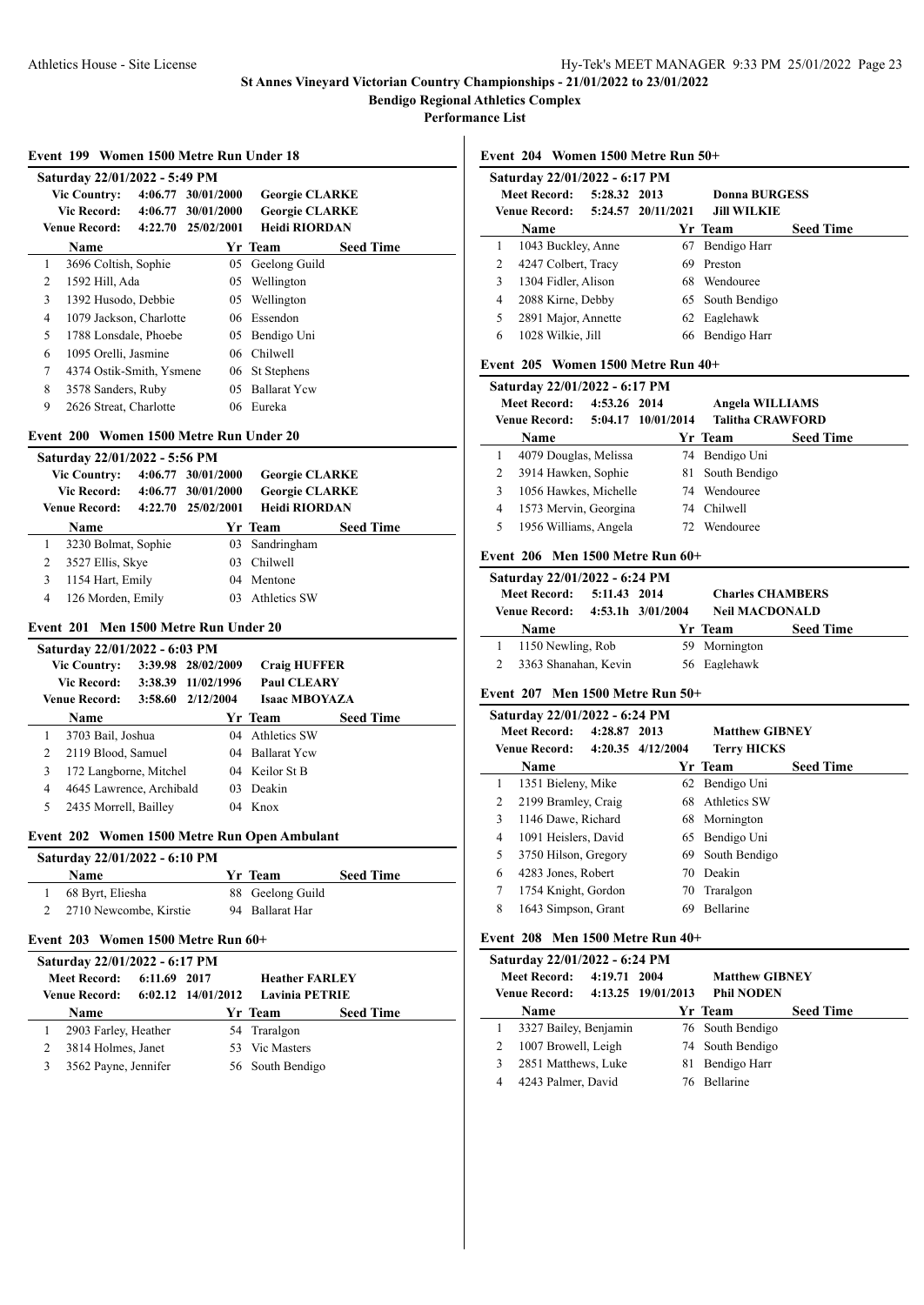**Bendigo Regional Athletics Complex**

**Performance List**

|  | Event 209 Women 1500 Metre Run Open |  |  |
|--|-------------------------------------|--|--|
|  |                                     |  |  |

|   | Saturday 22/01/2022 - 6:31 PM |         |                    |                       |                  |  |
|---|-------------------------------|---------|--------------------|-----------------------|------------------|--|
|   | <b>Vic Country:</b>           |         | 4:06.50 8/07/2005  | <b>Georgie CLARKE</b> |                  |  |
|   | <b>Vic Record:</b>            |         | 4:00.86 26/05/2018 | <b>Linden HALL</b>    |                  |  |
|   | Venue Record:                 | 4:22.70 | 25/02/2001         | Heidi RIORDAN         |                  |  |
|   | <b>Name</b>                   |         |                    | Yr Team               | <b>Seed Time</b> |  |
| 1 | 1068 Canavan, Amy             |         |                    | 02 Eureka             |                  |  |
| 2 | 4654 Donegan, Rosie           |         |                    | 93 Melbourne Uni      |                  |  |
| 3 | 2039 Heahleah, Juliet         |         |                    | 94 Eaglehawk          |                  |  |
| 4 | 3032 Humphrey, Brigitte       |         | 90.                | St Stephens           |                  |  |
| 5 | 3523 Mundy, Stephanie         |         | 96.                | Wendouree             |                  |  |
| 6 | 4214 Palmer, Yvette           |         | 90                 | Bendigo Harr          |                  |  |

#### **Event 210 Men 1500 Metre Run Open**

|    | Saturday 22/01/2022 - 6:38 PM |         |                    |                        |                  |
|----|-------------------------------|---------|--------------------|------------------------|------------------|
|    | <b>Vic Country:</b>           |         | 3:33.68 28/08/2005 | <b>Mark FOUNTAIN</b>   |                  |
|    | Vic Record:                   | 3:29.51 | 9/07/2021          | <b>Stewart MCSWEYN</b> |                  |
|    | <b>Venue Record:</b>          | 3:53.83 | 19/11/2016         | <b>Andrew BUCHANAN</b> |                  |
|    | Name                          |         |                    | Yr Team                | <b>Seed Time</b> |
| 1  | 1159 Catterson, Matthew       |         | 02                 | Wendouree              |                  |
| 2  | 2038 Cripps, Jarryd           |         | 02                 | Diamond Valley         |                  |
| 3  | 1055 Hawkes, Joshua           |         | 00                 | Wendouree              |                  |
| 4  | 4604 Humphrey, Ashley         |         | 87                 | Deakin                 |                  |
| 5  | 4385 Martello, Michael        |         | 00                 | Essendon               |                  |
| 6  | 4626 Mayston, Jordan          |         | 89                 | Eureka                 |                  |
| 7  | 1526 McMillan, Glenn          |         | 92                 | Shepparton             |                  |
| 8  | 1003 Stevens, Benjamin        |         | 02                 | Eureka                 |                  |
| 9  | 1450 Threlfall, Brady         |         | 87                 | Bendigo Harr           |                  |
| 10 | 4646 Williams, Sam            |         | 00                 | Melbourne Uni          |                  |
|    |                               |         |                    |                        |                  |

## **Event 211 Women 1500 Metre Race Walk 60+**

|   | Saturday 22/01/2022 - 6:55 PM |              |                    |                     |                  |  |  |  |  |
|---|-------------------------------|--------------|--------------------|---------------------|------------------|--|--|--|--|
|   | <b>Meet Record:</b>           | 7:46.08 2013 |                    | <b>Heather CARR</b> |                  |  |  |  |  |
|   | <b>Venue Record:</b>          |              | 7:52.15 14/01/2012 | <b>Heather CARR</b> |                  |  |  |  |  |
|   | <b>Name</b>                   |              |                    | Yr Team             | <b>Seed Time</b> |  |  |  |  |
|   | 3049 Curtis, Annette          |              |                    | 56 South Bendigo    |                  |  |  |  |  |
| 2 | 2814 Elms, Donna-Marie        |              | 61.                | Preston             |                  |  |  |  |  |
| 3 | 2933 Ennor, Wendy             |              | 57.                | Eaglehawk           |                  |  |  |  |  |
| 4 | 3562 Payne, Jennifer          |              |                    | 56 South Bendigo    |                  |  |  |  |  |
|   | 3222 Steed, Gwen              |              |                    | 42 Glenhuntly       |                  |  |  |  |  |
|   |                               |              |                    |                     |                  |  |  |  |  |

## **Event 212 Men 1500 Metre Race Walk 60+**

| Saturday 22/01/2022 - 6:55 PM |                       |              |                   |                          |                  |  |  |  |  |
|-------------------------------|-----------------------|--------------|-------------------|--------------------------|------------------|--|--|--|--|
|                               | <b>Meet Record:</b>   | 8:08.65 2014 |                   | <b>Russell DICKINSON</b> |                  |  |  |  |  |
|                               | Venue Record:         |              | 8:02.0h 4/03/2000 | <b>Geoffrey MAJOR</b>    |                  |  |  |  |  |
|                               | <b>Name</b>           |              |                   | Yr Team                  | <b>Seed Time</b> |  |  |  |  |
|                               | 3281 Barrow, Geoffrey |              |                   | Mentone                  |                  |  |  |  |  |
|                               | 4044 Evans, Simon     |              | 60.               | Box Hill                 |                  |  |  |  |  |
|                               | 2936 Savage, Peter    |              | 54                | Eaglehawk                |                  |  |  |  |  |
|                               |                       |              |                   |                          |                  |  |  |  |  |

#### **Event 213 Women 1500 Metre Race Walk Under 14**

Ĭ.

| Saturday 22/01/2022 - 6:55 PM |                           |  |  |                                             |                  |  |  |  |  |
|-------------------------------|---------------------------|--|--|---------------------------------------------|------------------|--|--|--|--|
|                               |                           |  |  | Venue Record: 7:28.98 22/01/2000 Tyne BODDY |                  |  |  |  |  |
|                               | <b>Name</b>               |  |  | Yr Team                                     | <b>Seed Time</b> |  |  |  |  |
|                               | 2877 Macdonell, Charlotte |  |  | 09 Ballarat Yew                             |                  |  |  |  |  |
|                               | 2397 McQueen, Charlise    |  |  | 10 Eaglehawk                                |                  |  |  |  |  |

## **Event 214 Men 1500 Metre Race Walk Under 14**

| Saturday 22/01/2022 - 6:55 PM |                        |  |                    |                     |                  |  |  |  |  |
|-------------------------------|------------------------|--|--------------------|---------------------|------------------|--|--|--|--|
|                               | Venue Record:          |  | 7:36.43 22/01/2000 | <b>Jamie BARNES</b> |                  |  |  |  |  |
|                               | Name                   |  |                    | Yr Team             | <b>Seed Time</b> |  |  |  |  |
|                               | 9627 Jagger, Leslie    |  |                    | 09 SA               |                  |  |  |  |  |
|                               | 4072 McInerney, Keelan |  |                    | 10 Bendigo Harr     |                  |  |  |  |  |

# **Event 216 Women 4x100 Metre Relay Under 16**

|                      | Saturday 22/01/2022 - 7:30 PM  |       |                  |                       |  |
|----------------------|--------------------------------|-------|------------------|-----------------------|--|
|                      | <b>Vic Country:</b>            |       | 49.0h 17/02/1985 | <b>EUREKA</b>         |  |
| Vic Record:          |                                |       | 48.62 26/11/2016 | <b>DIAMOND VALLEY</b> |  |
|                      | Grillson; Dicker; Boyne; Rouch |       |                  |                       |  |
| <b>Venue Record:</b> |                                |       | 49.04 23/02/2001 | <b>VICTORIA</b>       |  |
| Team                 |                                | Relay |                  | <b>Seed Time</b>      |  |
| L                    | Bendigo Harr                   |       |                  | А                     |  |
| $\overline{2}$       | Eaglehawk                      |       | A                |                       |  |
| 3                    | Eaglehawk                      |       | в                |                       |  |
| 4                    | South Bendigo                  |       |                  | А                     |  |
|                      |                                |       |                  |                       |  |

## **Event 217 Women 4x100 Metre Relay Under 18**

|                              | Saturday 22/01/2022 - 7:35 PM               |       |                 |                |                      |  |  |  |  |  |
|------------------------------|---------------------------------------------|-------|-----------------|----------------|----------------------|--|--|--|--|--|
|                              | <b>Vic Country:</b>                         | 48.1h |                 |                | <b>GEELONG GUILD</b> |  |  |  |  |  |
| Vic Record: 47.88 24/11/2017 |                                             |       |                 |                | <b>SANDRINGHAM</b>   |  |  |  |  |  |
|                              | Cole; Sydnor; Bodey; Holohan                |       |                 |                |                      |  |  |  |  |  |
| Venue Record:                |                                             |       | 45.63 2/12/2004 | <b>ENGLAND</b> |                      |  |  |  |  |  |
|                              | J. Hopeson; J. Gibbons; J. Duck; L. Sargent |       |                 |                |                      |  |  |  |  |  |
|                              | <b>Team</b>                                 |       |                 | Relav          | <b>Seed Time</b>     |  |  |  |  |  |
|                              | <b>Ballarat Har</b>                         |       |                 | A              |                      |  |  |  |  |  |
| 2                            | Eaglehawk                                   |       |                 | A              |                      |  |  |  |  |  |
| 3                            | South Bendigo                               |       |                 | A              |                      |  |  |  |  |  |
|                              | Wendouree                                   |       |                 | А              |                      |  |  |  |  |  |

## **Event 218 Women 4x100 Metre Relay Under 20**

|                                                              | Saturday 22/01/2022 - 7:40 PM               |                    |                      |       |                  |
|--------------------------------------------------------------|---------------------------------------------|--------------------|----------------------|-------|------------------|
| <b>Vic Country:</b><br>48.1h<br>Vic Record: 47.88 24/11/2017 |                                             |                    | <b>GEELONG GUILD</b> |       |                  |
|                                                              |                                             | <b>SANDRINGHAM</b> |                      |       |                  |
|                                                              | Cole; Sydnor; Bodey; Holohan                |                    |                      |       |                  |
| Venue Record:                                                |                                             | 45.63 2/12/2004    | <b>ENGLAND</b>       |       |                  |
|                                                              | J. Hopeson; J. Gibbons; J. Duck; L. Sargent |                    |                      |       |                  |
|                                                              | Team                                        |                    |                      | Relay | <b>Seed Time</b> |
| 1                                                            | Bendigo Harr                                |                    |                      | A     |                  |
| 2                                                            | Eaglehawk                                   |                    |                      | A     |                  |
| 3                                                            | Geelong Guild                               |                    |                      | A     |                  |
| 4                                                            | South Bendigo                               |                    |                      | A     |                  |
|                                                              | Event 220 Men 4x100 Metre Relay Under 16    |                    |                      |       |                  |
|                                                              | Saturday 22/01/2022 - 7:45 PM               |                    |                      |       |                  |

|                      | $D$ <b>attai dav</b> EE(01)E0EE (1.70 1.111 |  |                  |       |                                     |  |  |  |  |  |
|----------------------|---------------------------------------------|--|------------------|-------|-------------------------------------|--|--|--|--|--|
| <b>Vic Country:</b>  |                                             |  | 44.33 24/11/2018 |       | <b>GEELONG GUILD</b>                |  |  |  |  |  |
|                      | Ha; Poulter; Blyton; Potter                 |  |                  |       |                                     |  |  |  |  |  |
| Vic Record:          |                                             |  |                  |       | 43.10 29/11/2014 ATHLETICS ESSENDON |  |  |  |  |  |
|                      | Kontech; Hogs; Martin; Searle               |  |                  |       |                                     |  |  |  |  |  |
| <b>Venue Record:</b> |                                             |  | 44.46 23/02/2001 |       | <b>NEW SOUTH WALES</b>              |  |  |  |  |  |
| Team                 |                                             |  |                  | Relay | <b>Seed Time</b>                    |  |  |  |  |  |
|                      | Bendigo Harr                                |  |                  | A     |                                     |  |  |  |  |  |
|                      | South Bendigo                               |  |                  | А     |                                     |  |  |  |  |  |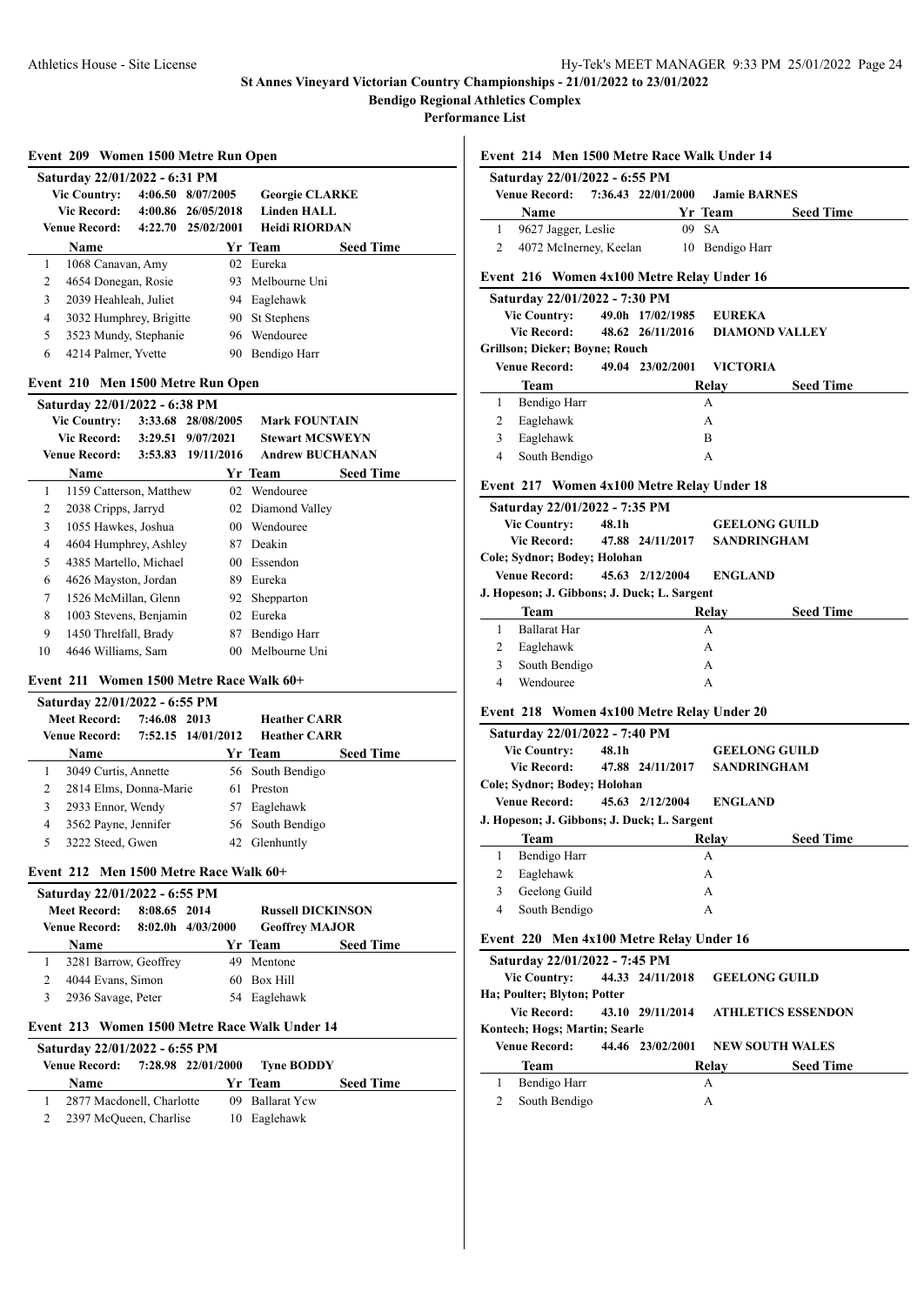**Bendigo Regional Athletics Complex**

**Performance List**

|                     |                                             | Event 221 Men 4x100 Metre Relay Under 18              |                           |                             |
|---------------------|---------------------------------------------|-------------------------------------------------------|---------------------------|-----------------------------|
|                     | Saturday 22/01/2022 - 7:50 PM               |                                                       |                           |                             |
|                     | <b>Vic Country:</b>                         | 43.35 26/11/2016                                      | <b>GEELONG GUILD</b>      |                             |
|                     |                                             | Richmond-Cole; Pavill; Murrant; Perdrisat             |                           |                             |
|                     | <b>Vic Record:</b>                          | 42.20 28/11/2015                                      | <b>ATHLETICS ESSENDON</b> |                             |
|                     | Searle; Kontech; Martin; Searle             |                                                       |                           |                             |
|                     | <b>Venue Record:</b>                        | 42.63 23/02/2001                                      | WESTERN AUSTRALIA         |                             |
|                     | <b>Team</b>                                 |                                                       | Relav                     | <b>Seed Time</b>            |
| 1                   | Bellarine                                   |                                                       | A                         |                             |
| 2                   | Bendigo Harr                                |                                                       | А                         |                             |
| 3                   | Eaglehawk                                   |                                                       | A                         |                             |
| $\overline{4}$      | South Bendigo                               |                                                       | A                         |                             |
| 5                   | Wendouree                                   |                                                       | A                         |                             |
| 6                   | Wendouree                                   |                                                       | B                         |                             |
|                     |                                             | Event 222 Men 4x100 Metre Relay Under 20              |                           |                             |
|                     | Saturday 22/01/2022 - 7:55 PM               |                                                       |                           |                             |
|                     | <b>Vic Country:</b>                         | 43.22 21/12/1997                                      | <b>GEELONG GUILD</b>      |                             |
|                     |                                             | Hambling; Barnwell; Tomkins; Hubbard                  |                           |                             |
|                     | <b>Vic Record:</b>                          | 41.6h 12/12/1992                                      |                           | <b>MELBOURNE UNIVERSITY</b> |
|                     | <b>Bolton; Kingston; Gallagher; Goldie</b>  |                                                       |                           |                             |
|                     | <b>Venue Record:</b>                        | 40.90 2/12/2004                                       | <b>ENGLAND</b>            |                             |
|                     |                                             | B.Yeboah; J.Thomas; H.Aikines-Aryeetey; W.Bennett-Jac |                           |                             |
|                     | Team                                        |                                                       | Relay                     | <b>Seed Time</b>            |
| 1                   | Chilwell                                    |                                                       | A                         |                             |
| $\overline{c}$      | Corio                                       |                                                       | A                         |                             |
| 3                   | South Bendigo                               |                                                       | A                         |                             |
|                     |                                             | Event 223 Women 4x100 Metre Relay 60+                 |                           |                             |
|                     | Saturday 22/01/2022 - 8:00 PM               |                                                       |                           |                             |
|                     | <b>Meet Record:</b>                         | $1:16.92$ $24/01/2021$                                | <b>SOUTH BENDIGO</b>      |                             |
|                     | J Self; P Dawe; A Curtis; J Payne           |                                                       |                           |                             |
|                     |                                             |                                                       |                           |                             |
|                     |                                             |                                                       |                           |                             |
|                     |                                             | Venue Record: 1:27.91 16/12/2017                      | <b>EAGLEHAWK</b>          |                             |
|                     |                                             | W. Ennor; B. Bryant; B. Cornell; K. Heagney           |                           |                             |
|                     | Team                                        |                                                       | Relav                     | <b>Seed Time</b>            |
| 1<br>2              | Eaglehawk                                   |                                                       | A<br>A                    |                             |
|                     | South Bendigo                               |                                                       |                           |                             |
|                     |                                             | Event 224 Women 4x100 Metre Relay 50+                 |                           |                             |
|                     | Saturday 22/01/2022 - 8:00 PM               |                                                       |                           |                             |
|                     | <b>Meet Record:</b>                         | 1:04.88 24/01/2021                                    | <b>SOUTH BENDIGO</b>      |                             |
|                     | J Coad; J Guillou; D Kirne; T Haines        |                                                       |                           |                             |
|                     | <b>Venue Record:</b>                        | 1:06.99 16/01/2021                                    | <b>SOUTH BENDIGO</b>      |                             |
|                     |                                             | J. Guillou, D. Kirne, T. Haines, C. Coad              |                           |                             |
|                     | Team                                        |                                                       | <b>Relay</b>              | <b>Seed Time</b>            |
| 1                   | Bendigo Harr                                |                                                       | А                         |                             |
| 2                   | South Bendigo                               |                                                       | А                         |                             |
|                     |                                             |                                                       |                           |                             |
|                     |                                             | Event 225 Women 4x100 Metre Relay 40+                 |                           |                             |
|                     | Saturday 22/01/2022 - 8:00 PM               |                                                       |                           |                             |
|                     | <b>Meet Record:</b><br><b>Venue Record:</b> | $1:00.23$ 2012                                        | WODONGA                   |                             |
|                     |                                             | 1:00.23 15/01/2012                                    | WODONGA                   |                             |
|                     |                                             | T. Howse; R. Little; J. Crocos; D. Burgess            |                           |                             |
|                     | Team                                        |                                                       | Relay                     | <b>Seed Time</b>            |
| 1                   | Chilwell                                    |                                                       | А                         |                             |
| $\overline{c}$<br>3 | Eaglehawk<br>South Bendigo                  |                                                       | А<br>А                    |                             |

|                     | Event $226$ Men $4x100$ Metre Relay $60+$                |                     |                  |                             |
|---------------------|----------------------------------------------------------|---------------------|------------------|-----------------------------|
|                     | Saturday 22/01/2022 - 8:05 PM                            |                     |                  |                             |
|                     | <b>Meet Record:</b>                                      | 1:12.98 24/01/2021  | <b>EAGLEHAWK</b> |                             |
|                     | K Shanahan; P Savage; S Ryan; T Hicks                    |                     |                  |                             |
|                     | Venue Record: 1:01.63 25/01/2015                         |                     | <b>EAGLEHAWK</b> |                             |
|                     | T. Hicks; G. Whitehall; P. Savage; G. Flack              |                     |                  |                             |
|                     | <b>Team</b>                                              |                     | Relay            | <b>Seed Time</b>            |
| 1                   | Eaglehawk                                                |                     | A                |                             |
|                     | Event $227$ Men $4x100$ Metre Relay $50+$                |                     |                  |                             |
|                     | Saturday 22/01/2022 - 8:05 PM                            |                     |                  |                             |
|                     | <b>Meet Record:</b>                                      | 55.37 26/01/2020    | <b>EAGLEHAWK</b> |                             |
|                     | C Kadri; D Chisholm; C Graham; A Langdon                 |                     |                  |                             |
|                     | <b>Venue Record:</b>                                     | 54.27 18/12/2021    | <b>EAGLEHAWK</b> |                             |
|                     | C. Kadri; D. Chisholm; T. Hicks; A. Langdon              |                     |                  |                             |
|                     | Team                                                     |                     | Relay            | <b>Seed Time</b>            |
| 1                   | Bendigo Harr                                             |                     | A                |                             |
| 2                   | Bendigo Uni                                              |                     | A                |                             |
| 3                   | Eaglehawk                                                |                     | A                |                             |
| $\overline{4}$      | Wendouree                                                |                     | A                |                             |
|                     | Event 228 Men 4x100 Metre Relay 40+                      |                     |                  |                             |
|                     | Saturday 22/01/2022 - 8:05 PM                            |                     |                  |                             |
|                     | <b>Meet Record:</b>                                      | 47.86 2016          |                  | <b>BALLARAT HARRIERS</b>    |
|                     | S McCulloch; A Drummond; D Martin; P O'Dwyer             |                     |                  |                             |
|                     | Venue Record:                                            | 49.32 27/01/2002    |                  | <b>BALLARAT HARRIERS</b>    |
|                     | P. O'Donnell; P. McKenna; J. Sargent; C. McCurry         |                     |                  |                             |
|                     | Team                                                     |                     | Relay            | <b>Seed Time</b>            |
| 1                   | Bendigo Harr                                             |                     | A                |                             |
| 2                   | South Bendigo                                            |                     | A                |                             |
|                     | Event 229 Women 4x100 Metre Relay Open                   |                     |                  |                             |
|                     | Saturday 22/01/2022 - 8:10 PM                            |                     |                  |                             |
|                     | <b>Vic Country:</b>                                      | 48.1h               |                  | <b>GEELONG GUILD</b>        |
|                     | <b>Vic Record:</b>                                       | 44.4h 12/12/1992    |                  | <b>MELBOURNE UNIVERSITY</b> |
|                     | <b>Stewart; Naylor; Wilson; Dixon</b>                    |                     |                  |                             |
|                     | <b>Venue Record:</b>                                     | 45.63 2/12/2004     | <b>ENGLAND</b>   |                             |
|                     | J. Hopeson; J. Gibbons; J. Duck; L. Sargent              |                     |                  |                             |
|                     | <b>Team</b>                                              |                     | Relav            | <b>Seed Time</b>            |
| 1<br>$\overline{c}$ | Bendigo Harr<br>Chilwell                                 |                     | А                |                             |
|                     |                                                          |                     | А                |                             |
| 3                   | Eaglehawk                                                |                     | A                |                             |
| 4<br>5              | Eaglehawk<br>Geelong Guild                               |                     | B                |                             |
|                     | Geelong Guild                                            |                     | А<br>B           |                             |
| 6<br>7              | South Bendigo                                            |                     | А                |                             |
| 8                   | Wendouree                                                |                     | А                |                             |
| 9                   | Wendouree                                                |                     | B                |                             |
|                     |                                                          |                     |                  |                             |
|                     | Event 230 Men 4x100 Metre Relay Open                     |                     |                  |                             |
|                     | Saturday 22/01/2022 - 8:15 PM                            |                     |                  |                             |
|                     | <b>Vic Country:</b>                                      | 41.16 24/11/2018    |                  | <b>GEELONG GUILD</b>        |
|                     | Perdrisat; Penny; Murrant; Mooseek<br><b>Vic Record:</b> |                     |                  |                             |
|                     | Mitrevski; Despard; Searle; Hale                         | 39.86 31/01/2021    |                  | <b>ATHLETICS ESSENDON</b>   |
|                     | <b>Venue Record:</b>                                     | 39.43<br>12/03/2006 |                  | <b>NEW ZEALAND</b>          |
|                     | Team                                                     |                     | Relay            | <b>Seed Time</b>            |
| 1                   | <b>Ballarat Har</b>                                      |                     | А                |                             |
| $\overline{c}$      | Bendigo Harr                                             |                     | А                |                             |
|                     |                                                          |                     |                  |                             |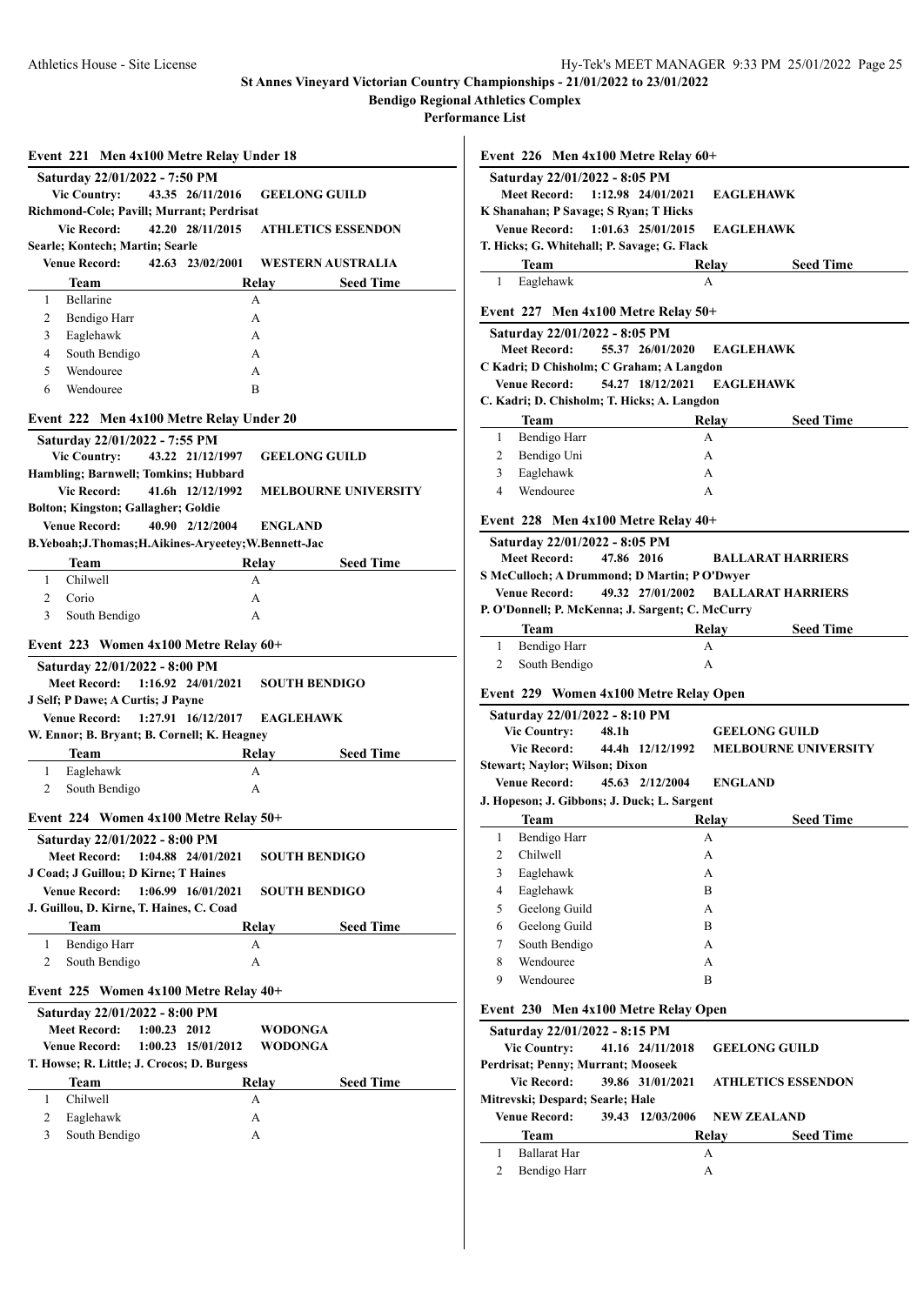**Bendigo Regional Athletics Complex**

**Performance List**

## **Event 230 ...(Men 4x100 Metre Relay Open)**

|    | <b>Team</b>   | Relay | <b>Seed Time</b> |
|----|---------------|-------|------------------|
| 3  | Corio         | А     |                  |
| 4  | Eaglehawk     | А     |                  |
| 5  | Eaglehawk     | B     |                  |
| 6  | Geelong Guild | А     |                  |
|    | Geelong Guild | B     |                  |
| 8  | South Bendigo | А     |                  |
| 9  | South Bendigo | B     |                  |
| 10 | Wendouree     | А     |                  |

#### **Event 231 Women Discus 1kg 40+**

| Sunday 23/01/2022 - 8:00 AM |                       |             |                   |                        |                  |  |  |  |  |
|-----------------------------|-----------------------|-------------|-------------------|------------------------|------------------|--|--|--|--|
|                             | <b>Meet Record:</b>   | 31.49m 2010 |                   | <b>Jodi WILLIAMS</b>   |                  |  |  |  |  |
|                             | <b>Venue Record:</b>  |             | 32.62m 28/08/2016 | <b>Nicole JOHANSEN</b> |                  |  |  |  |  |
|                             | <b>Name</b>           |             |                   | Yr Team                | <b>Seed Mark</b> |  |  |  |  |
| 1                           | 2821 Doering, Kellie  |             |                   | 75 South Bendigo       |                  |  |  |  |  |
|                             | 4576 Furze, Michelle  |             |                   | 72 Albury              |                  |  |  |  |  |
| 3                           | 4940 Langtree, Leah   |             |                   | 76 Eaglehawk           |                  |  |  |  |  |
| 4                           | 3564 Norton, Jayne    |             |                   | 75 South Bendigo       |                  |  |  |  |  |
| 5                           | 4074 Soulsby, Rebecca |             | 73                | Bendigo Harr           |                  |  |  |  |  |
|                             |                       |             |                   |                        |                  |  |  |  |  |

## **Event 232 Women Discus 1kg 50+**

| Sunday 23/01/2022 - 8:00 AM |                      |             |                   |                         |                  |  |  |  |  |  |
|-----------------------------|----------------------|-------------|-------------------|-------------------------|------------------|--|--|--|--|--|
|                             | Meet Record:         | 26.79m 2013 |                   | Donna BURGESS           |                  |  |  |  |  |  |
|                             | <b>Venue Record:</b> |             | 26.79m 27/01/2019 | <b>Glenys WHITEHEAD</b> |                  |  |  |  |  |  |
|                             | <b>Name</b>          |             |                   | Yr Team                 | <b>Seed Mark</b> |  |  |  |  |  |
|                             | 4202 Greenman, Keryn |             |                   | 72 Bendigo Harr         |                  |  |  |  |  |  |
| 2                           | 3608 Holohan, Dee    |             |                   | 65 Sandringham          |                  |  |  |  |  |  |
| 3                           | 3469 Lamb, Heather   |             |                   | 64 Brunswick            |                  |  |  |  |  |  |
| 4                           | 2891 Major, Annette  |             |                   | 62 Eaglehawk            |                  |  |  |  |  |  |
| 5                           | 3074 Pendred, Julie  |             | 68                | <b>Ballarat Har</b>     |                  |  |  |  |  |  |
| 6                           | 9634 Peters, Lorinda |             | 68                | Albury                  |                  |  |  |  |  |  |
|                             |                      |             |                   |                         |                  |  |  |  |  |  |

#### **Event 233 Men Javelin 800g Under 20**

| Sunday 23/01/2022 - 8:15 AM |                       |  |                               |                     |                       |  |  |  |  |
|-----------------------------|-----------------------|--|-------------------------------|---------------------|-----------------------|--|--|--|--|
|                             | <b>Vic Country:</b>   |  | 69.24m 3/04/2003              | <b>Brett CASTLE</b> |                       |  |  |  |  |
|                             | Vic Record:           |  | 76.58m 23/03/2013             | <b>Luke CANN</b>    |                       |  |  |  |  |
|                             | Venue Record:         |  | $67.21 \text{ m}$ $2/12/2004$ |                     | <b>James CAMPBELL</b> |  |  |  |  |
|                             | <b>Name</b>           |  |                               | Yr Team             | <b>Seed Mark</b>      |  |  |  |  |
|                             | 4575 Furze, Joshua    |  |                               | 03 Albury           |                       |  |  |  |  |
| 2                           | 3316 Jarman, Will     |  |                               | 03 Chilwell         |                       |  |  |  |  |
| 3                           | 3517 McKindlay, Angus |  | 03.                           | Eaglehawk           |                       |  |  |  |  |
| 4                           | 3328 Pitt, Alex       |  | 04                            | Albury              |                       |  |  |  |  |
|                             |                       |  |                               |                     |                       |  |  |  |  |

## **Event 234 Women Javelin 600g Under 20**

|   | Sunday 23/01/2022 - 8:15 AM |                   |  |    |                        |                  |  |  |  |
|---|-----------------------------|-------------------|--|----|------------------------|------------------|--|--|--|
|   | <b>Vic Country:</b>         | 56.01m 15/07/2004 |  |    | <b>Annabel THOMSON</b> |                  |  |  |  |
|   | Vic Record:                 | 56.01m 15/07/2004 |  |    | <b>Annabel THOMSON</b> |                  |  |  |  |
|   | <b>Venue Record:</b>        | 51.99m 3/12/2004  |  |    | <b>Annabel THOMSON</b> |                  |  |  |  |
|   | Name                        |                   |  |    | Yr Team                | <b>Seed Mark</b> |  |  |  |
| 1 | 4201 Greenman, Haylee       |                   |  | 04 | Bendigo Harr           |                  |  |  |  |
| 2 | 4027 Menzies, Erin          |                   |  |    | 04 Williamstown        |                  |  |  |  |
| 3 | 4028 Menzies, Madalyn       |                   |  |    | 04 Williamstown        |                  |  |  |  |
| 4 | 80 Mielczarek, Mackenzie    |                   |  | 03 | Corio                  |                  |  |  |  |
| 5 | 3529 Noonan, Claire         |                   |  |    | 04 Eaglehawk           |                  |  |  |  |
| 6 | 3100 Sharp, Ella            |                   |  | 03 | Eureka                 |                  |  |  |  |
| 7 | 155 Tarr, Georgia           |                   |  |    | 04 Geelong Guild       |                  |  |  |  |
| 8 | 3616 Wilkins, Hayley        |                   |  |    | 03 Yarra Ranges        |                  |  |  |  |
| 9 | 3370 Wise, Taleisha         |                   |  | 04 | Wendouree              |                  |  |  |  |
|   |                             |                   |  |    |                        |                  |  |  |  |

#### **Event 235 Men Pole Vault 1.60m 50+**

| Sunday 23/01/2022 - 8:30 AM |            |                       |                       |                  |  |  |
|-----------------------------|------------|-----------------------|-----------------------|------------------|--|--|
| <b>Meet Record:</b>         | 3.80m 2014 |                       | <b>Nick MILANOVIC</b> |                  |  |  |
| Venue Record:               |            | $3.40$ m $22/03/2003$ | <b>Geoff SHAW</b>     |                  |  |  |
| <b>Name</b>                 |            |                       | Yr Team               | <b>Seed Mark</b> |  |  |
|                             |            |                       | 69 South Bendigo      |                  |  |  |
| 3750 Hilson, Gregory        |            |                       |                       |                  |  |  |
| 2835 Jordan, Geoff          |            | 69.                   | Bendigo Harr          |                  |  |  |

## **Event 236 Men Pole Vault 1.60m 60+**

|   | Sunday 23/01/2022 - 8:30 AM |  |                      |                   |                  |  |
|---|-----------------------------|--|----------------------|-------------------|------------------|--|
|   | <b>Meet Record:</b>         |  | $2.80m$ $23/01/2021$ | <b>Geoff SHAW</b> |                  |  |
|   | Venue Record:               |  | 3.10m 13/01/2019     | <b>Geoff SHAW</b> |                  |  |
|   | <b>Name</b>                 |  |                      | Yr Team           | <b>Seed Mark</b> |  |
|   | 2943 Poulter, Jim           |  | 41                   | Doncaster         |                  |  |
|   | 4378 Randall, Bretton       |  |                      | 59 Box Hill       |                  |  |
| 3 | 3705 Schillinger, George    |  |                      | 46 Box Hill       |                  |  |
|   | 2955 Shaw, Geoff            |  |                      | Bendigo Harr      |                  |  |

## **Event 237 Women Long Jump Under 18**

|    | Sunday 23/01/2022 - 8:30 AM |       |                  |    |                           |                  |  |
|----|-----------------------------|-------|------------------|----|---------------------------|------------------|--|
|    | <b>Vic Country:</b>         | 6.09m | 7/04/1992        |    | <b>Deborah MCLAUGHLIN</b> |                  |  |
|    | <b>Vic Record:</b>          |       | 6.60m 2/07/2011  |    | <b>Brooke STRATTON</b>    |                  |  |
|    | <b>Venue Record:</b>        |       | 6.27m 24/02/2001 |    | <b>Shermin OKSUZ</b>      |                  |  |
|    | Name                        |       |                  |    | Yr Team                   | <b>Seed Mark</b> |  |
| 1  | 3221 Archibald, Andrea      |       |                  | 05 | Eaglehawk                 |                  |  |
| 2  | 3105 Baynes, Katherine      |       | 05               |    | Essendon                  |                  |  |
| 3  | 3715 Birk, Ella             |       |                  | 06 | Wyndham                   |                  |  |
| 4  | 207 Boras, Tiana            |       | 05               |    | Chilwell                  |                  |  |
| 5  | 1381 Fleming, Elly          |       |                  | 06 | Wellington                |                  |  |
| 6  | 4193 Fraser, Molly          |       |                  | 06 | <b>Ballarat Har</b>       |                  |  |
| 7  | 9625 Ginger-Ryan, Shaylea   |       | 05               |    | Albury                    |                  |  |
| 8  | 3247 Grigson, Jessica       |       |                  | 06 | South Bendigo             |                  |  |
| 9  | 3847 Haggai, Tesia          |       |                  | 06 | Essendon                  |                  |  |
| 10 | 3177 Hattingh, Julia        |       |                  | 06 | Eaglehawk                 |                  |  |
| 11 | 3361 Marsh, Lily            |       |                  | 06 | Eaglehawk                 |                  |  |
| 12 | 3362 Marsh, Rosy            |       |                  | 06 | Eaglehawk                 |                  |  |
| 13 | 3258 Morrison, Jorja        |       | 06               |    | Eaglehawk                 |                  |  |
| 14 | 3413 Sheens, Liv            |       | 06               |    | <b>Box Hill</b>           |                  |  |
| 15 | 4063 Wilcock, Sophie        |       |                  | 06 | Sandringham               |                  |  |
| 16 | 203 Wright, Madison         |       | 05               |    | Wendouree                 |                  |  |

## **Event 238 Women Long Jump Under 14**

| <b>Seed Mark</b><br><b>Yr Team</b><br>Name<br>1382 Fleming, Kaydence<br>1<br>09<br>Wellington<br>2<br>4440 Jenkins, Summer<br><b>Ballarat Har</b><br>09<br>3<br><b>Ballarat Ycw</b><br>2877 Macdonell, Charlotte<br>09<br>Wendouree<br>4405 Orchard, Kaitlin<br>4<br>09.<br>5<br>3095 Sharp, Jackenzie<br>Eureka<br>10<br>Eureka<br>3094 Sharp, Lynley<br>09<br>6<br>7<br>Box Hill<br>2245 Williams, Lacey<br>09<br>8<br>Box Hill<br>2246 Williams, Monique<br>09 | <b>Vic Country:</b><br><b>Vic Record:</b><br><b>Venue Record:</b> |  | Sunday 23/01/2022 - 8:30 AM<br>5.39m 5/12/2009<br>5.64m 9/03/2019<br>5.54m 13/01/2019 |  | <b>Madeleine LAWSON</b><br><b>Mia SCERRI</b><br><b>Mia SCERRI</b> |  |  |
|-------------------------------------------------------------------------------------------------------------------------------------------------------------------------------------------------------------------------------------------------------------------------------------------------------------------------------------------------------------------------------------------------------------------------------------------------------------------|-------------------------------------------------------------------|--|---------------------------------------------------------------------------------------|--|-------------------------------------------------------------------|--|--|
|                                                                                                                                                                                                                                                                                                                                                                                                                                                                   |                                                                   |  |                                                                                       |  |                                                                   |  |  |
|                                                                                                                                                                                                                                                                                                                                                                                                                                                                   |                                                                   |  |                                                                                       |  |                                                                   |  |  |
|                                                                                                                                                                                                                                                                                                                                                                                                                                                                   |                                                                   |  |                                                                                       |  |                                                                   |  |  |
|                                                                                                                                                                                                                                                                                                                                                                                                                                                                   |                                                                   |  |                                                                                       |  |                                                                   |  |  |
|                                                                                                                                                                                                                                                                                                                                                                                                                                                                   |                                                                   |  |                                                                                       |  |                                                                   |  |  |
|                                                                                                                                                                                                                                                                                                                                                                                                                                                                   |                                                                   |  |                                                                                       |  |                                                                   |  |  |
|                                                                                                                                                                                                                                                                                                                                                                                                                                                                   |                                                                   |  |                                                                                       |  |                                                                   |  |  |
|                                                                                                                                                                                                                                                                                                                                                                                                                                                                   |                                                                   |  |                                                                                       |  |                                                                   |  |  |
|                                                                                                                                                                                                                                                                                                                                                                                                                                                                   |                                                                   |  |                                                                                       |  |                                                                   |  |  |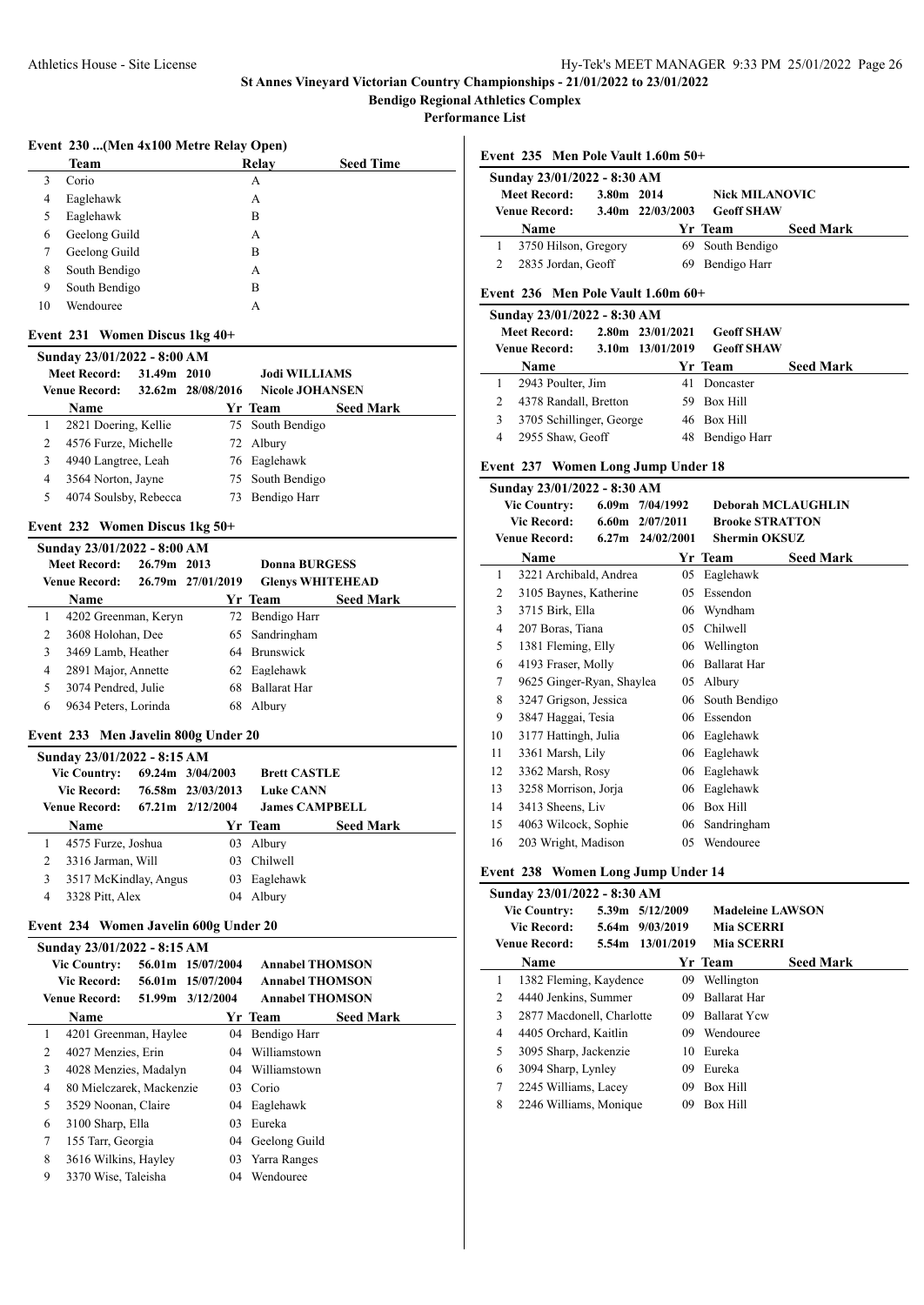**Performance List**

 $\overline{a}$ 

|   | Event 239 Men Long Jump Under 14 |                     |                          |                  |  |
|---|----------------------------------|---------------------|--------------------------|------------------|--|
|   | Sunday 23/01/2022 - 8:30 AM      |                     |                          |                  |  |
|   | <b>Vic Country:</b>              | $6.41m$ $3/11/1985$ | <b>Robert LEHMANN</b>    |                  |  |
|   | Vic Record:                      | $6.59m$ $3/03/2013$ | <b>Matthew O'CONNELL</b> |                  |  |
|   | <b>Venue Record:</b>             | 5.71 m 18/10/2003   | <b>Callum HEALEY</b>     |                  |  |
|   | <b>Name</b>                      |                     | Yr Team                  | <b>Seed Mark</b> |  |
| 1 | 2948 Abbruzzese, Jack            | 09                  | Shepparton               |                  |  |
| 2 | 4109 Mathews, Jordan             | 09                  | Bendigo Harr             |                  |  |
| 3 | 3567 Norton, Kai                 | 09                  | South Bendigo            |                  |  |
| 4 | 3050 Riordan, Joel               | 09                  | Bendigo Harr             |                  |  |
| 5 | 2318 Smith, Nate                 | 10                  | Eaglehawk                |                  |  |

#### **Event 240 Women Discus 1kg 60+**

|    | Sunday 23/01/2022 - 9:00 AM |             |                  |                          |                  |
|----|-----------------------------|-------------|------------------|--------------------------|------------------|
|    | <b>Meet Record:</b>         | 20.88m 2013 |                  | <b>Rhonda DUNDAS</b>     |                  |
|    | <b>Venue Record:</b>        |             | 25.57m 7/01/2014 | <b>Christine SCHULTZ</b> |                  |
|    | Name                        |             |                  | Yr Team                  | <b>Seed Mark</b> |
| 1  | 2717 Coad, Carol            |             | 61               | South Bendigo            |                  |
| 2  | 3382 Cornell, Barbara       |             |                  | 54 Eaglehawk             |                  |
| 3  | 3049 Curtis, Annette        |             |                  | 56 South Bendigo         |                  |
| 4  | 1029 Dawe, Peta             |             | 60               | South Bendigo            |                  |
| 5  | 2933 Ennor, Wendy           |             | 57               | Eaglehawk                |                  |
| 6  | 2736 Haritos, Victoria      |             | 60               | Glenhuntly               |                  |
| 7  | 3378 Kirby, Karen           |             | 55.              | Chilwell                 |                  |
| 8  | 2727 Messerle, Narelle      |             | 58               | Ringwood                 |                  |
| 9  | 3530 Rusbridge, Jennifer    |             | 61               | Eaglehawk                |                  |
| 10 | 3845 Self, Joan             |             | 57               | South Bendigo            |                  |
| 11 | 3291 Talbot, Wendy          |             | 60               | Corio                    |                  |
| 12 | 3009 Verga, Julie           |             | 59               | Eaglehawk                |                  |

## **Event 241 Men Long Jump Under 20**

|    | Sunday 23/01/2022 - 9:45 AM |                  |     |                     |                  |
|----|-----------------------------|------------------|-----|---------------------|------------------|
|    | <b>Vic Country:</b>         | 7.19m 25/03/2001 |     | <b>Kevin BEAMS</b>  |                  |
|    | <b>Vic Record:</b>          | 7.99m 15/02/2009 |     | <b>Henry FRAYNE</b> |                  |
|    | <b>Venue Record:</b>        | 7.64m 3/12/2004  |     | <b>Chris NOFFKE</b> |                  |
|    | <b>Name</b>                 |                  |     | Yr Team             | <b>Seed Mark</b> |
| 1  | 4430 Blake, Daniel          |                  | 03. | South Bendigo       |                  |
| 2  | 3290 Braun, Jeffrey         |                  | 04  | Casey Cardinia      |                  |
| 3  | 4575 Furze, Joshua          |                  | 03  | Albury              |                  |
| 4  | 3341 Heagney, Corey         |                  | 03  | Eaglehawk           |                  |
| 5  | 3316 Jarman, Will           |                  | 03  | Chilwell            |                  |
| 6  | 3517 McKindlay, Angus       |                  | 03  | Eaglehawk           |                  |
| 7  | 3447 Reed-Broekman, D'Arta  |                  | 03  | Chilwell            |                  |
| 8  | 2981 Saltmarsh-Milne, Aaron |                  | 04  | Gippsland           |                  |
| 9  | 3747 Smerdon, Corey         |                  | 04  | Casey Cardinia      |                  |
| 10 | 4527 Talbot, Ethan          |                  | 03  | Albury              |                  |
| 11 | 3438 Tollinton, Alister     |                  | 04  | Collingwood         |                  |
| 12 | 166 Young, Joshua           |                  |     | 04 Nunawading       |                  |

## **Event 242 Women Javelin 600g Open**

|   | Sunday 23/01/2022 - 9:45 AM |                   |                         |                  |
|---|-----------------------------|-------------------|-------------------------|------------------|
|   | <b>Vic Country:</b>         | 68.92m 11/04/2018 | <b>Kathryn MITCHELL</b> |                  |
|   | <b>Vic Record:</b>          | 68.92m 11/04/2018 | <b>Kathryn MITCHELL</b> |                  |
|   | Venue Record:               | 56.80m 15/01/2012 | <b>Kathryn MITCHELL</b> |                  |
|   | Name                        |                   | Yr Team                 | <b>Seed Mark</b> |
|   | 71 Berg, Emma               |                   | 01 South Bendigo        |                  |
| 2 | 217 Cooper, Dakira          |                   | 06 Albury               |                  |
| 3 | 110 Hromenko, Abbey         |                   | 02 South Bendigo        |                  |
| 4 | 80 Mielczarek, Mackenzie    | 03                | Corio                   |                  |
|   |                             |                   |                         |                  |

| 5  | 3529 Noonan, Claire    | 04 Eaglehawk     |
|----|------------------------|------------------|
| 6  | 3806 Peters, Emma      | 00 Chilwell      |
| 7  | 103 Snyder, Denise     | 92 Eaglehawk     |
| 8  | 4158 Song, Sonya       | 02 Sandringham   |
| 9  | 3148 Thompson, Siobhan | 97 Eaglehawk     |
| 10 | 3321 Trew, Keely       | 92 South Bendigo |
| 11 | 3528 Werner, Emma      | 92 Eureka        |

## **Event 243 Men Discus 2kg 40+**

|   | Sunday 23/01/2022 - 10:00 AM |             |                   |                      |                  |
|---|------------------------------|-------------|-------------------|----------------------|------------------|
|   | <b>Meet Record:</b>          | 36.67m 2013 |                   | <b>Steven PLIZZI</b> |                  |
|   | <b>Venue Record:</b>         |             | 43.89m 27/01/2019 | <b>Graham HICKS</b>  |                  |
|   | <b>Name</b>                  |             |                   | Yr Team              | <b>Seed Mark</b> |
| 1 | 1007 Browell, Leigh          |             |                   | 74 South Bendigo     |                  |
| 2 | 4499 Dixon, Jeremy           |             | 80.               | Athletics SW         |                  |
| 3 | 3416 Hambling, Mark          |             | 79.               | Essendon             |                  |
| 4 | 2732 Hawkes, Brendan         |             |                   | 74 Wendouree         |                  |
| 5 | 3347 Makin, Matthew          |             |                   | 75 Essendon          |                  |
| 6 | 3566 Norton, Aaron           |             |                   | 79 South Bendigo     |                  |
| 7 | 2850 Oberholzer, Conrad      |             | 75                | Ballarat Har         |                  |
| 8 | 2289 Timewell, Christopher   |             |                   | 74 South Bendigo     |                  |
| 9 | 2953 Van Baalen, Simon       |             | 73                | Gippsland            |                  |

# **Event 244 Men Shot Put 6kg 50+**

|   | Sunday 23/01/2022 - 10:00 AM |             |                  |                       |                  |  |
|---|------------------------------|-------------|------------------|-----------------------|------------------|--|
|   | <b>Meet Record:</b>          | 11.64m 2013 |                  | <b>David FOSSEY</b>   |                  |  |
|   | Venue Record:                |             | 17.57m 8/01/2014 | <b>Stuart GYNGELL</b> |                  |  |
|   | <b>Name</b>                  |             |                  | Yr Team               | <b>Seed Mark</b> |  |
| 1 | 4457 Baker, Eric             |             |                  | 62 Bendigo Harr       |                  |  |
| 2 | 2829 Chisholm, David         |             | 68               | Eaglehawk             |                  |  |
| 3 | 3760 Clarke, Peter           |             | 71               | Bendigo Harr          |                  |  |
| 4 | 1146 Dawe, Richard           |             |                  | 68 Mornington         |                  |  |
| 5 | 3641 Holohan, Anthony        |             | 63               | Sandringham           |                  |  |
| 6 | 2835 Jordan, Geoff           |             | 69               | Bendigo Harr          |                  |  |
| 7 | 2998 Kadri, Christopher      |             | 69               | Eaglehawk             |                  |  |
| 8 | 2681 Nelson, Scott           |             | 69               | Wyndham               |                  |  |
| 9 | 3757 Whitehand, Leon         |             | 67               | Wendouree             |                  |  |

#### **Event 245 Women Pole Vault 1.40m 50+**

| Sunday 23/01/2022 - 10:15 AM |                                      |  |                                      |                                              |                  |  |  |
|------------------------------|--------------------------------------|--|--------------------------------------|----------------------------------------------|------------------|--|--|
|                              | Meet Record:<br><b>Venue Record:</b> |  | 2.70m 28/01/2019<br>2.70m 28/01/2019 | <b>Jacinta BURNS</b><br><b>Jacinta BURNS</b> |                  |  |  |
|                              | Name                                 |  |                                      | <b>Yr Team</b>                               | <b>Seed Mark</b> |  |  |
|                              | 3486 Burns, Jacinta                  |  |                                      | 68 Chilwell                                  |                  |  |  |
|                              | 4482 Kenshole, Gaelyne               |  |                                      | 70 Diamond Valley                            |                  |  |  |
|                              | 3469 Lamb, Heather                   |  |                                      | 64 Brunswick                                 |                  |  |  |

## **Event 246 Women Pole Vault 1.40m Under 14**

| Sunday 23/01/2022 - 10:15 AM |  |                       |           |                         |  |  |  |
|------------------------------|--|-----------------------|-----------|-------------------------|--|--|--|
| <b>Vic Country:</b>          |  | $3.00m$ $1/04/2017$   |           | <b>Cassidy BRADSHAW</b> |  |  |  |
| <b>Vic Record:</b>           |  | $3.50m$ $4/04/2009$   |           | <b>Paris MCCATHRION</b> |  |  |  |
| <b>Venue Record:</b>         |  | $2.60$ m $21/11/2009$ |           | <b>Madeleine LAWSON</b> |  |  |  |
| <b>Name</b>                  |  |                       | Yr Team   | <b>Seed Mark</b>        |  |  |  |
| 272 Harding, Jamison         |  | 09                    | Doncaster |                         |  |  |  |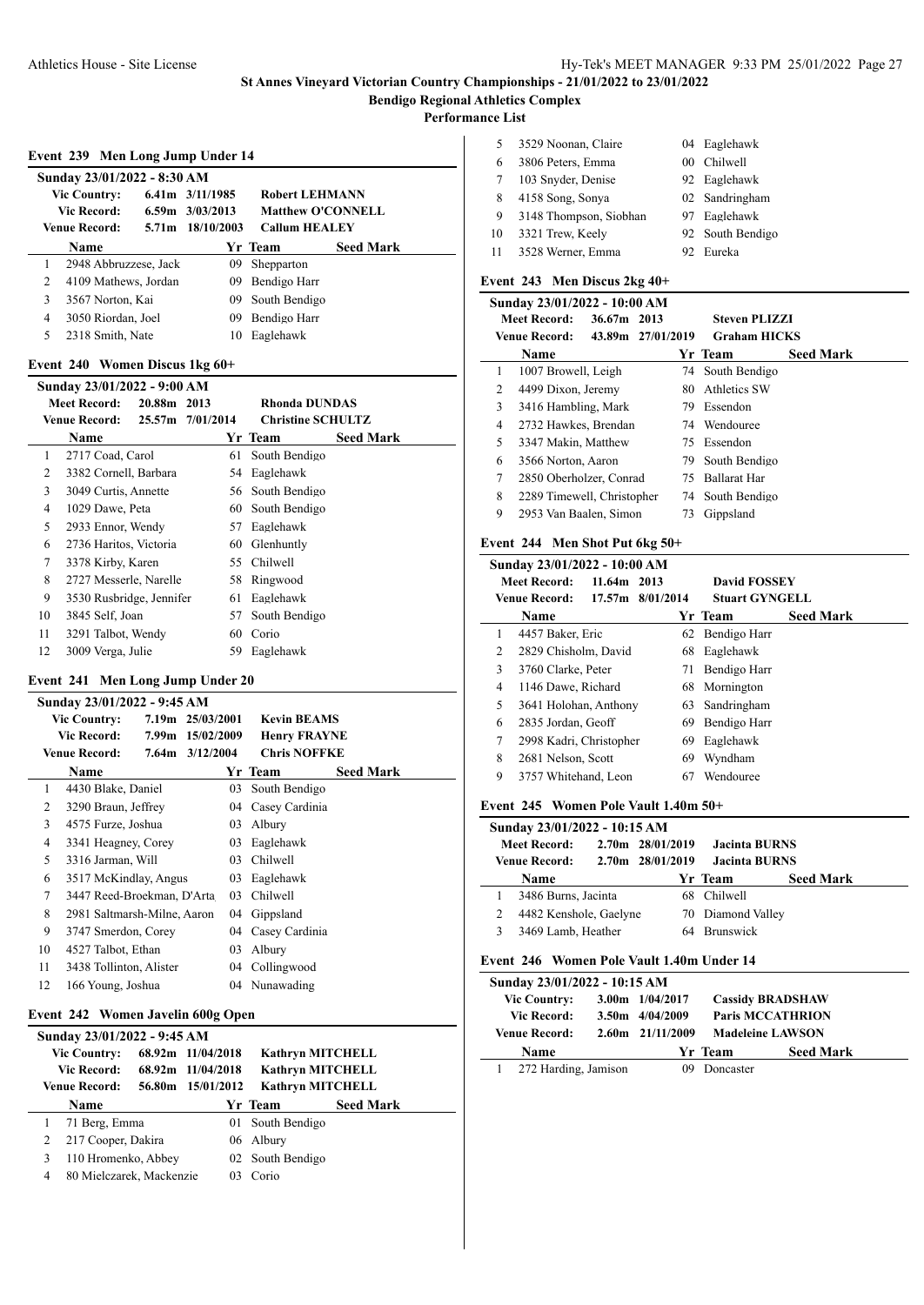**Performance List**

|  | Event 247 Women Discus 1kg Under 16 |  |  |
|--|-------------------------------------|--|--|
|  |                                     |  |  |

|   | Sunday 23/01/2022 - 11:00 AM |                   |                     |                  |
|---|------------------------------|-------------------|---------------------|------------------|
|   | <b>Vic Country:</b>          | 50.54m 23/02/1985 | <b>Yvette YKEMA</b> |                  |
|   | Vic Record:                  | 50.54m 23/02/1985 | <b>Yvette YKEMA</b> |                  |
|   | <b>Venue Record:</b>         | 42.53m 25/09/2016 | Emma BERG           |                  |
|   | Name                         |                   | Yr Team             | <b>Seed Mark</b> |
| 1 | 3895 Barnet, Ebony           | 07                | <b>Box Hill</b>     |                  |
| 2 | 4660 Beale, Xanthia          | 08                | Albury              |                  |
| 3 | 239 Benbow, Alyssa           | 07                | Eureka              |                  |
| 4 | 4273 Fox, Amber              | 07                | South Bendigo       |                  |
| 5 | 3348 Makin, Imogen           | 08                | Essendon            |                  |
| 6 | 2422 Orme, Emma              | 07                | South Bendigo       |                  |
| 7 | 280 Ropeti, Manofo           | 08                | Eureka              |                  |
| 8 | 3172 Stubbs, Hailey          | 08                | Bendigo Harr        |                  |
| 9 | 3015 Wilson, Freya           | 08                | <b>Box Hill</b>     |                  |

## **Event 248 Women Shot Put 3kg Under 14**

|   | Sunday 23/01/2022 - 11:00 AM |                   |                         |                  |  |
|---|------------------------------|-------------------|-------------------------|------------------|--|
|   | <b>Vic Country:</b>          | 12.96m 3/11/2019  | <b>Xylavene BEALE</b>   |                  |  |
|   | Vic Record:                  | 16.17m 22/10/2005 | <b>Margaret SATUPAI</b> |                  |  |
|   | <b>Venue Record:</b>         | 12.59m 12/01/2019 | <b>Mia SCERRI</b>       |                  |  |
|   | Name                         |                   | Yr Team                 | <b>Seed Mark</b> |  |
|   | 3971 Bennett, Matilda        | 09.               | Wendouree               |                  |  |
| 2 | 4005 Evans, Eliza            | 09.               | Bendigo Harr            |                  |  |
| 3 | 2877 Macdonell, Charlotte    | 09.               | <b>Ballarat Yew</b>     |                  |  |
| 4 | 2397 McQueen, Charlise       | 10                | Eaglehawk               |                  |  |
| 5 | 4405 Orchard, Kaitlin        | 09.               | Wendouree               |                  |  |
| 6 | 3621 Price, Lilly            | 09.               | Williamstown            |                  |  |
| 7 | 3094 Sharp, Lynley           | 09                | Eureka                  |                  |  |
| 8 | 3010 Van Ramselaar, Indiana  | 09                | Shepparton              |                  |  |

#### **Event 249 Women Long Jump Under 16**

|    | Sunday 23/01/2022 - 11:15 AM |                   |            |                        |                  |
|----|------------------------------|-------------------|------------|------------------------|------------------|
|    | <b>Vic Country:</b>          | 5.75m             | 8/12/1984  | <b>Rachel KOTHE</b>    |                  |
|    | <b>Vic Record:</b>           | 6.13 <sub>m</sub> | 11/07/2009 | <b>Brooke STRATTON</b> |                  |
|    | <b>Venue Record:</b>         | 6.09 <sub>m</sub> | 7/02/2021  | <b>Mia SCERRI</b>      |                  |
|    | Name                         |                   |            | Yr Team                | <b>Seed Mark</b> |
| 1  | 3052 Beaton, Alyssa          |                   | 07         | Eaglehawk              |                  |
| 2  | 3389 Boras, Karla            |                   | 08         | Chilwell               |                  |
| 3  | 3933 Crowe, Grace            |                   | 08         | Ballarat Har           |                  |
| 4  | 3245 Culvenor, Mackayla      |                   | 08         | Wendouree              |                  |
| 5  | 3238 Fitzgerald, Amy         |                   | 08         | Sandringham            |                  |
| 6  | 3176 Hattingh, Justine       |                   | 07         | Eaglehawk              |                  |
| 7  | 3932 Henderson, Naomi        |                   | 08         | South Bendigo          |                  |
| 8  | 3379 Hughes, Sarai           |                   | 07         | Mornington             |                  |
| 9  | 4536 Karamaloudis, Ana       |                   | 08         | Eaglehawk              |                  |
| 10 | 270 Little, Faith            |                   | 08         | Sandringham            |                  |
| 11 | 275 McCowan, Kijana          |                   | 08         | Albury                 |                  |
| 12 | 4073 McInerney, Charli       |                   | 08         | Bendigo Harr           |                  |
| 13 | 4094 Orchard, Bridie         |                   | 07         | Wendouree              |                  |
| 14 | 4570 Talbot, Mikayla         |                   | 07         | Albury                 |                  |

## **Event 250 Men Javelin 700g Under 18**

| Sunday 23/01/2022 - 11:15 AM   |  |  |                       |                  |  |  |  |  |
|--------------------------------|--|--|-----------------------|------------------|--|--|--|--|
| Vic Country: 71.92m 15/10/1988 |  |  | <b>Jason SELBY</b>    |                  |  |  |  |  |
| Vic Record: 77.38m 6/12/2010   |  |  | <b>Luke CANN</b>      |                  |  |  |  |  |
| Venue Record: 67.21m 2/12/2004 |  |  | <b>James CAMPBELL</b> |                  |  |  |  |  |
| <b>Name</b>                    |  |  | Yr Team               | <b>Seed Mark</b> |  |  |  |  |
| 1 3759 Clarke, Connor          |  |  | 05 Bendigo Harr       |                  |  |  |  |  |

| 2  | 3231 Eastwood, Shaye     |     | 05 Geelong Guild |
|----|--------------------------|-----|------------------|
| 3  | 4003 Evans, Joshua       |     | 05 Bendigo Harr  |
| 4  | 3761 Gavriliadis, Jake   |     | 06 Bendigo Harr  |
| 5  | 190 Giddings, Darcy      | 05. | Corio            |
| 6  | 3317 Jarman, Alexander   | 06. | Chilwell         |
| 7  | 3729 Kelly, Dude         |     | 05 Eaglehawk     |
| 8  | 3451 Murrant, Grady      |     | 05 Bellarine     |
| 9  | 3713 Panakkal, Sebastian |     | 05 Wyndham       |
| 10 | 236 Pitt, Xavier         |     | 06 Albury        |
| 11 | 3748 Smerdon, Nicholas   | 05. | Casey Cardinia   |
| 12 | 2499 Sprunt, Jacob       | 06  | Chilwell         |

#### **Event 251 Men Pole Vault 1.60m Under 16**

| Sunday 23/01/2022 - 11:45 AM |  |                      |                     |                                       |  |  |
|------------------------------|--|----------------------|---------------------|---------------------------------------|--|--|
| <b>Vic Country:</b>          |  | 4.55m 31/10/2009     | <b>Jed BEWS</b>     |                                       |  |  |
| <b>Vic Record:</b>           |  | $4.80m$ 6/02/2010    | <b>Brodie CROSS</b> |                                       |  |  |
| <b>Venue Record:</b>         |  | $4.20m$ $25/01/2015$ |                     | <b>Jemuel PRYSE &amp; James WOODS</b> |  |  |
| <b>Name</b>                  |  |                      | Yr Team             | <b>Seed Mark</b>                      |  |  |
| 4618 Hansen, Rhys            |  |                      | 08 South Bendigo    |                                       |  |  |

#### **Event 252 Men Pole Vault 2.10m Under 18**

|                | Sunday 23/01/2022 - 11:45 AM |       |                  |                     |                  |
|----------------|------------------------------|-------|------------------|---------------------|------------------|
|                | <b>Vic Country:</b>          |       | 4.80m 23/01/2021 | <b>James WOODS</b>  |                  |
|                | Vic Record:                  |       | 5.05m 12/03/2011 | <b>Brodie CROSS</b> |                  |
|                | <b>Venue Record:</b>         | 4.80m | 11/01/2020       | <b>James WOODS</b>  |                  |
|                | <b>Name</b>                  |       |                  | Yr Team             | <b>Seed Mark</b> |
| 1              | 3464 Braden, Campbell        |       | 05.              | Chilwell            |                  |
| $\mathfrak{D}$ | 232 Burns, Noah              |       |                  | 06 Chilwell         |                  |
| 3              | 3684 Foley, Declan           |       | 05               | Bellarine           |                  |
| 4              | 3317 Jarman, Alexander       |       |                  | 06 Chilwell         |                  |
| 5              | 236 Pitt, Xavier             |       |                  | 06 Albury           |                  |
| 6              | 3748 Smerdon, Nicholas       |       |                  | 05 Casey Cardinia   |                  |
| 7              | 3037 Suares, Johnny          |       | 06               | Box Hill            |                  |
| 8              | 3426 Warelow, Jack           |       | 05               | Corio               |                  |

#### **Event 253 Women Long Jump 40+**

| Sunday 23/01/2022 - 11:45 AM |                        |            |                 |                        |                           |  |  |
|------------------------------|------------------------|------------|-----------------|------------------------|---------------------------|--|--|
|                              | <b>Meet Record:</b>    | 4.84m 2013 |                 | <b>Narelle LEHMANN</b> |                           |  |  |
|                              | <b>Venue Record:</b>   |            | 4.88m 7/01/2014 |                        | <b>Lee-Anne GROSVENOR</b> |  |  |
|                              | Name                   |            |                 | Yr Team                | <b>Seed Mark</b>          |  |  |
|                              | 4576 Furze, Michelle   |            |                 | 72 Albury              |                           |  |  |
| 2                            | 4940 Langtree, Leah    |            |                 | 76 Eaglehawk           |                           |  |  |
| 3                            | 3237 Lester, Rhiannon  |            |                 | 79 Mornington          |                           |  |  |
| 4                            | 4585 McCowan, Caroline |            |                 | 74 Albury              |                           |  |  |
|                              | 3564 Norton, Jayne     |            |                 | 75 South Bendigo       |                           |  |  |

#### **Event 254 Women Long Jump 50+**

|                      | Sunday 23/01/2022 - 11:45 AM |                 |                         |                     |                     |  |  |  |
|----------------------|------------------------------|-----------------|-------------------------|---------------------|---------------------|--|--|--|
|                      | <b>Meet Record:</b>          | 4.31m 2011      |                         |                     | <b>Wendy TALBOT</b> |  |  |  |
| <b>Venue Record:</b> |                              | 4.58m 8/01/2014 | <b>Gianna MOGENTALE</b> |                     |                     |  |  |  |
|                      | Name                         |                 |                         | Yr Team             | <b>Seed Mark</b>    |  |  |  |
|                      | 3697 Gathercole, Sherry      |                 | 70.                     | Corio               |                     |  |  |  |
|                      | 3844 Haines, Trudy           |                 |                         | 70 South Bendigo    |                     |  |  |  |
|                      | 4482 Kenshole, Gaelyne       |                 |                         | 70 Diamond Valley   |                     |  |  |  |
|                      | 3074 Pendred, Julie          |                 |                         | <b>Ballarat Har</b> |                     |  |  |  |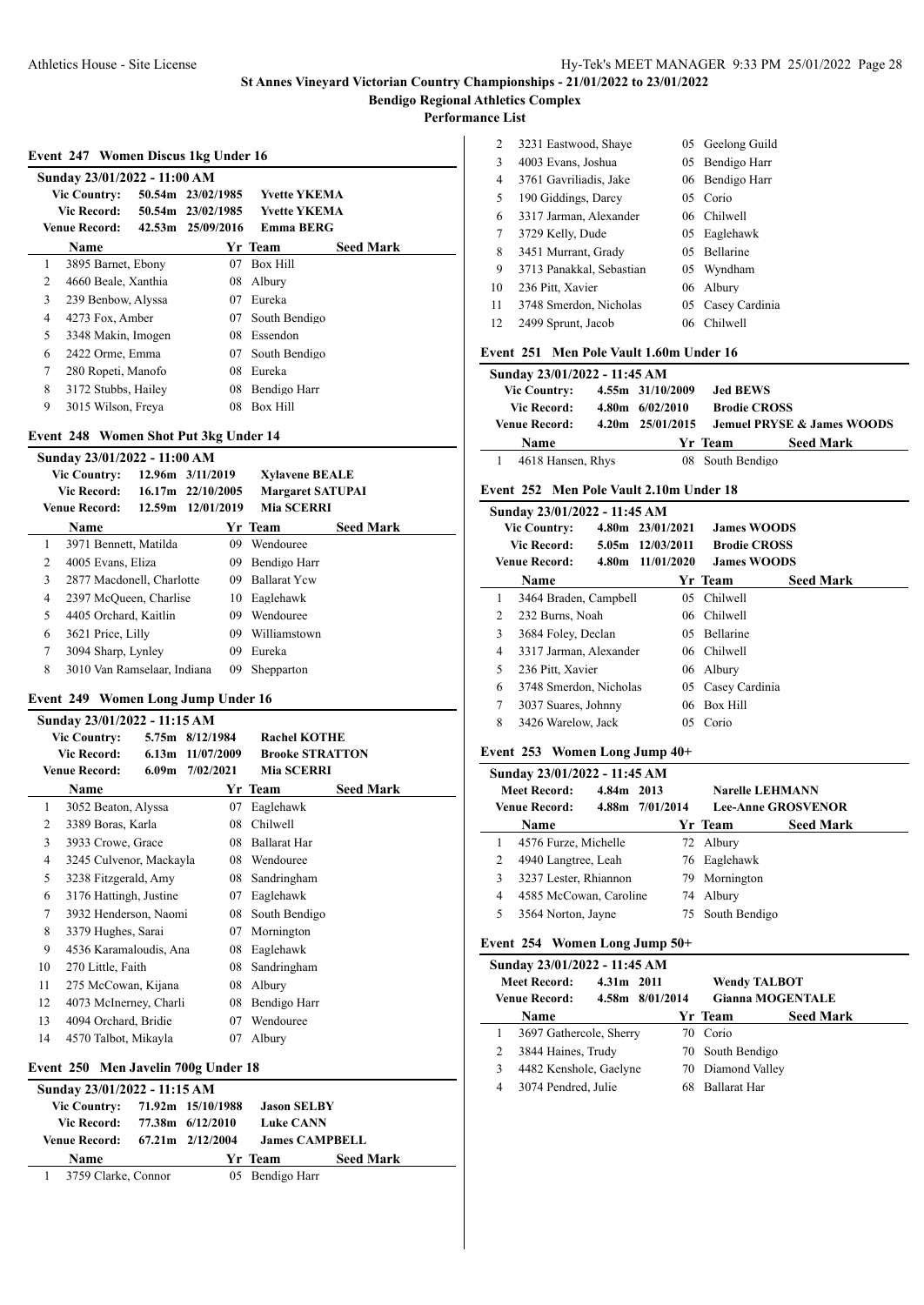**Performance List**

 $\overline{a}$ 

 $\overline{a}$ 

## **Event 255 Women Long Jump 60+**

| Sunday 23/01/2022 - 11:45 AM |                        |  |                      |                     |                  |  |  |  |
|------------------------------|------------------------|--|----------------------|---------------------|------------------|--|--|--|
|                              | <b>Meet Record:</b>    |  | $3.65m$ $23/01/2021$ | <b>Wendy TALBOT</b> |                  |  |  |  |
|                              | <b>Venue Record:</b>   |  | 3.50m 23/12/2017     | <b>Joan SELF</b>    |                  |  |  |  |
|                              | <b>Name</b>            |  |                      | Yr Team             | <b>Seed Mark</b> |  |  |  |
|                              | 2736 Haritos, Victoria |  |                      | 60 Glenhuntly       |                  |  |  |  |
|                              | 2727 Messerle, Narelle |  |                      | 58 Ringwood         |                  |  |  |  |
|                              | 3291 Talbot, Wendy     |  | 60                   | Corio               |                  |  |  |  |

#### **Event 256 Women Discus 1kg Under 20**

|    | Sunday 23/01/2022 - 12:15 PM |  |                   |     |                          |                  |  |  |
|----|------------------------------|--|-------------------|-----|--------------------------|------------------|--|--|
|    | <b>Vic Country:</b>          |  | 50.84m 20/07/1986 |     | <b>Yvette YKEMA</b>      |                  |  |  |
|    | <b>Vic Record:</b>           |  | 56.84m 7/05/2010  |     | <b>Kimberley MULHALL</b> |                  |  |  |
|    | <b>Venue Record:</b>         |  | 49.92m 2/12/2004  |     | <b>Dani SAMUELS</b>      |                  |  |  |
|    | Name                         |  |                   |     | Yr Team                  | <b>Seed Mark</b> |  |  |
| 1  | 143 Ferguson, Tahlee         |  |                   | 03  | Frankston                |                  |  |  |
| 2  | 4203 Greenman, Hannah        |  |                   | 03  | Bendigo Harr             |                  |  |  |
| 3  | 4201 Greenman, Haylee        |  |                   |     | 04 Bendigo Harr          |                  |  |  |
| 4  | 4027 Menzies, Erin           |  |                   | 04  | Williamstown             |                  |  |  |
| 5  | 4028 Menzies, Madalyn        |  |                   |     | 04 Williamstown          |                  |  |  |
| 6  | 4428 Nigido-Scott, Olivia    |  |                   | 04  | Old Scotch               |                  |  |  |
| 7  | 3529 Noonan, Claire          |  |                   | 04  | Eaglehawk                |                  |  |  |
| 8  | 3565 Norton, Jemma           |  |                   | 06. | South Bendigo            |                  |  |  |
| 9  | 3100 Sharp, Ella             |  |                   | 03  | Eureka                   |                  |  |  |
| 10 | 3616 Wilkins, Hayley         |  |                   | 03  | Yarra Ranges             |                  |  |  |

## **Event 257 Men Javelin 700g Under 16**

| Sunday 23/01/2022 - 12:15 PM |                          |  |                   |                        |                  |  |  |  |
|------------------------------|--------------------------|--|-------------------|------------------------|------------------|--|--|--|
|                              | <b>Vic Country:</b>      |  | 67.68m 22/11/1986 | <b>Jason SELBY</b>     |                  |  |  |  |
|                              | Vic Record:              |  | 72.43m 5/12/2009  | <b>Luke CANN</b>       |                  |  |  |  |
|                              | Venue Record:            |  | 64.11m 25/02/2001 | <b>Joshua ROBINSON</b> |                  |  |  |  |
|                              | <b>Name</b>              |  |                   | Yr Team                | <b>Seed Mark</b> |  |  |  |
|                              | 4181 Evans, Reeve        |  | 07                | Bendigo Harr           |                  |  |  |  |
| 2                            | 3828 Oberholzer, Matthew |  | 08.               | <b>Ballarat Har</b>    |                  |  |  |  |
| 3                            | 3714 Panakkal, Francis   |  | 08                | Wyndham                |                  |  |  |  |
| 4                            | 3695 Schreck, Aden       |  | 07                | Shepparton             |                  |  |  |  |
|                              |                          |  |                   |                        |                  |  |  |  |

#### **Event 258 Men Javelin 800g 40+**

|   | Sunday 23/01/2022 - 12:15 PM |                  |  |     |                      |                  |  |  |
|---|------------------------------|------------------|--|-----|----------------------|------------------|--|--|
|   | <b>Meet Record:</b>          | 50.50m 2013      |  |     | <b>Andrew PERRY</b>  |                  |  |  |
|   | <b>Venue Record:</b>         | 48.41m 8/01/2017 |  |     | <b>Geoff GIBBONS</b> |                  |  |  |
|   | Name                         |                  |  |     | Yr Team              | <b>Seed Mark</b> |  |  |
|   | 3723 Birk, Hans              |                  |  | 78  | Wyndham              |                  |  |  |
| 2 | 1007 Browell, Leigh          |                  |  |     | 74 South Bendigo     |                  |  |  |
| 3 | 4499 Dixon, Jeremy           |                  |  |     | 80 Athletics SW      |                  |  |  |
| 4 | 3566 Norton, Aaron           |                  |  | 79. | South Bendigo        |                  |  |  |
| 5 | 2850 Oberholzer, Conrad      |                  |  | 75  | <b>Ballarat Har</b>  |                  |  |  |
| 6 | 3698 Shaw, Neil              |                  |  | 73  | Bendigo Harr         |                  |  |  |
| 7 | 2289 Timewell, Christopher   |                  |  |     | 74 South Bendigo     |                  |  |  |
| 8 | 2953 Van Baalen, Simon       |                  |  | 73  | Gippsland            |                  |  |  |

# **Event 259 Women Long Jump Open**

| Sunday 23/01/2022 - 12:30 PM |             |                                             |                                                               |                             |  |  |  |
|------------------------------|-------------|---------------------------------------------|---------------------------------------------------------------|-----------------------------|--|--|--|
| <b>Vic Country:</b>          |             |                                             | <b>Deborah MCLAUGHLIN</b>                                     |                             |  |  |  |
| <b>Vic Record:</b>           |             |                                             | <b>Brooke STRATTON</b>                                        |                             |  |  |  |
| Venue Record:                |             |                                             | <b>Jade JOHNSON</b>                                           |                             |  |  |  |
|                              |             |                                             |                                                               | <b>Seed Mark</b>            |  |  |  |
|                              |             |                                             |                                                               |                             |  |  |  |
|                              |             |                                             | Wendouree                                                     |                             |  |  |  |
|                              | <b>Name</b> | 110 Hromenko, Abbey<br>3594 Lang, Gabrielle | $6.09m$ $7/04/1992$<br>7.05m 12/03/2016<br>$6.63m$ 12/03/2006 | Yr Team<br>02 South Bendigo |  |  |  |

| 3 | 3497 Patsouras, Aris | 01 Preston   |
|---|----------------------|--------------|
| 4 | 3806 Peters, Emma    | 00 Chilwell  |
| 5 | 58 Sharp, Caytlyn    | 02 Eureka    |
| 6 | 103 Snyder, Denise   | 92 Eaglehawk |

## **Event 260 Women Shot Put 3kg Under 18**

|    | Sunday 23/01/2022 - 1:00 PM   |                     |    |                         |                  |
|----|-------------------------------|---------------------|----|-------------------------|------------------|
|    | <b>Vic Country:</b>           | 15.79m 3/11/2018    |    | <b>Emma BERG</b>        |                  |
|    | <b>Vic Record:</b>            | $16.17m$ 22/10/2005 |    | <b>Margaret SATUPAI</b> |                  |
|    | <b>Venue Record:</b>          | 15.50m 2/12/2004    |    | Dani SAMUELS            |                  |
|    | <b>Name</b>                   |                     |    | Yr Team                 | <b>Seed Mark</b> |
| 1  | 3221 Archibald, Andrea        |                     | 05 | Eaglehawk               |                  |
| 2  | 237 Beale, Xylavene           |                     | 06 | Albury                  |                  |
| 3  | 3301 Bolmat, Abi              |                     | 06 | Sandringham             |                  |
| 4  | 217 Cooper, Dakira            |                     | 06 | Albury                  |                  |
| 5  | 192 Keeghan, Elise            |                     |    | 05 Nunawading           |                  |
| 6  | 9629 Larsson, Taylor          |                     |    | 06 SA                   |                  |
| 7  | 3565 Norton, Jemma            |                     |    | 06 South Bendigo        |                  |
| 8  | 3627 Ortega Aguilar, Alejandr |                     |    | 06 Wyndham              |                  |
| 9  | 9635 Raikiwasa, Marley        |                     | 05 | <b>SA</b>               |                  |
| 10 | 211 Soukaseun, Yifen          |                     | 05 | Coburg                  |                  |
| 11 | 4063 Wilcock, Sophie          |                     | 06 | Sandringham             |                  |
| 12 | 233 Zurawel, Teagan           |                     | 06 | <b>Chilwell</b>         |                  |
|    |                               |                     |    |                         |                  |

#### **Event 261 Men Long Jump Under 16**

|   | Sunday 23/01/2022 - 1:00 PM |  |                     |                       |                  |  |  |  |
|---|-----------------------------|--|---------------------|-----------------------|------------------|--|--|--|
|   | <b>Vic Country:</b>         |  | $6.94m$ $4/12/2016$ | <b>Liam MULLEN</b>    |                  |  |  |  |
|   | <b>Vic Record:</b>          |  | 7.17m 21/03/1982    | <b>Michael MORGAN</b> |                  |  |  |  |
|   | <b>Venue Record:</b>        |  | 7.56m 24/02/2001    | <b>John THORNELL</b>  |                  |  |  |  |
|   | Name                        |  |                     | Yr Team               | <b>Seed Mark</b> |  |  |  |
| 1 | 4181 Evans, Reeve           |  | 07                  | Bendigo Harr          |                  |  |  |  |
| 2 | 2442 Kinley, Tom            |  | 07                  | Wendouree             |                  |  |  |  |
| 3 | 3828 Oberholzer, Matthew    |  | 08                  | <b>Ballarat Har</b>   |                  |  |  |  |
| 4 | 3714 Panakkal, Francis      |  | 08                  | Wyndham               |                  |  |  |  |
| 5 | 271 Williams, Guy           |  | 08                  | <b>Chilwell</b>       |                  |  |  |  |
|   |                             |  |                     |                       |                  |  |  |  |

## **Event 262 Men Javelin 800g Open**

|   | Sunday 23/01/2022 - 1:30 PM |  |                               |                         |                  |  |  |  |
|---|-----------------------------|--|-------------------------------|-------------------------|------------------|--|--|--|
|   | <b>Vic Country:</b>         |  | 83.64m 9/02/1997              | <b>Adrian HATCHER</b>   |                  |  |  |  |
|   | Vic Record:                 |  | 83.70m 13/03/2007             | <b>Jarrod BANNISTER</b> |                  |  |  |  |
|   | Venue Record:               |  | $67.21 \text{ m}$ $2/12/2004$ | <b>James CAMPBELL</b>   |                  |  |  |  |
|   | Name                        |  |                               | Yr Team                 | <b>Seed Mark</b> |  |  |  |
|   | 4650 Almond, Ash            |  | 91.                           | Yarra Ranges            |                  |  |  |  |
| 2 | 137 Blackburn, Oliver       |  |                               | 02 Box Hill             |                  |  |  |  |
| 3 | 84 Burian, Michal           |  |                               | 92 Sandringham          |                  |  |  |  |
| 4 | 4497 Cooper, Bailey         |  | 97                            | Bendigo Harr            |                  |  |  |  |
| 5 | 4562 Eriksson, Flynn        |  |                               | 02 Wodonga              |                  |  |  |  |
| 6 | 160 Mogensen, Jack          |  | 04                            | Sandringham             |                  |  |  |  |
| 7 | 2974 Paynter, Christian     |  | 97                            | Geelong Guild           |                  |  |  |  |
| 8 | 3987 Start, Lachlan         |  | 00                            | Eaglehawk               |                  |  |  |  |

# **Event 263 Men Discus Open Seated**

| Sunday 23/01/2022 - 1:45 PM |                  |  |                |                  |
|-----------------------------|------------------|--|----------------|------------------|
|                             | <b>Name</b>      |  | <b>Yr</b> Team | <b>Seed Mark</b> |
|                             | 83 Fawkner, Kate |  | 58 Malvern     |                  |

## **Event 264 Women Discus Under 17 Para**

#### **Sunday 23/01/2022 - 1:45 PM**

| <b>Name</b>               | Yr Team     | <b>Seed Mark</b> |
|---------------------------|-------------|------------------|
| 240 Brotto-Janson, Aniela | 07 Waverley |                  |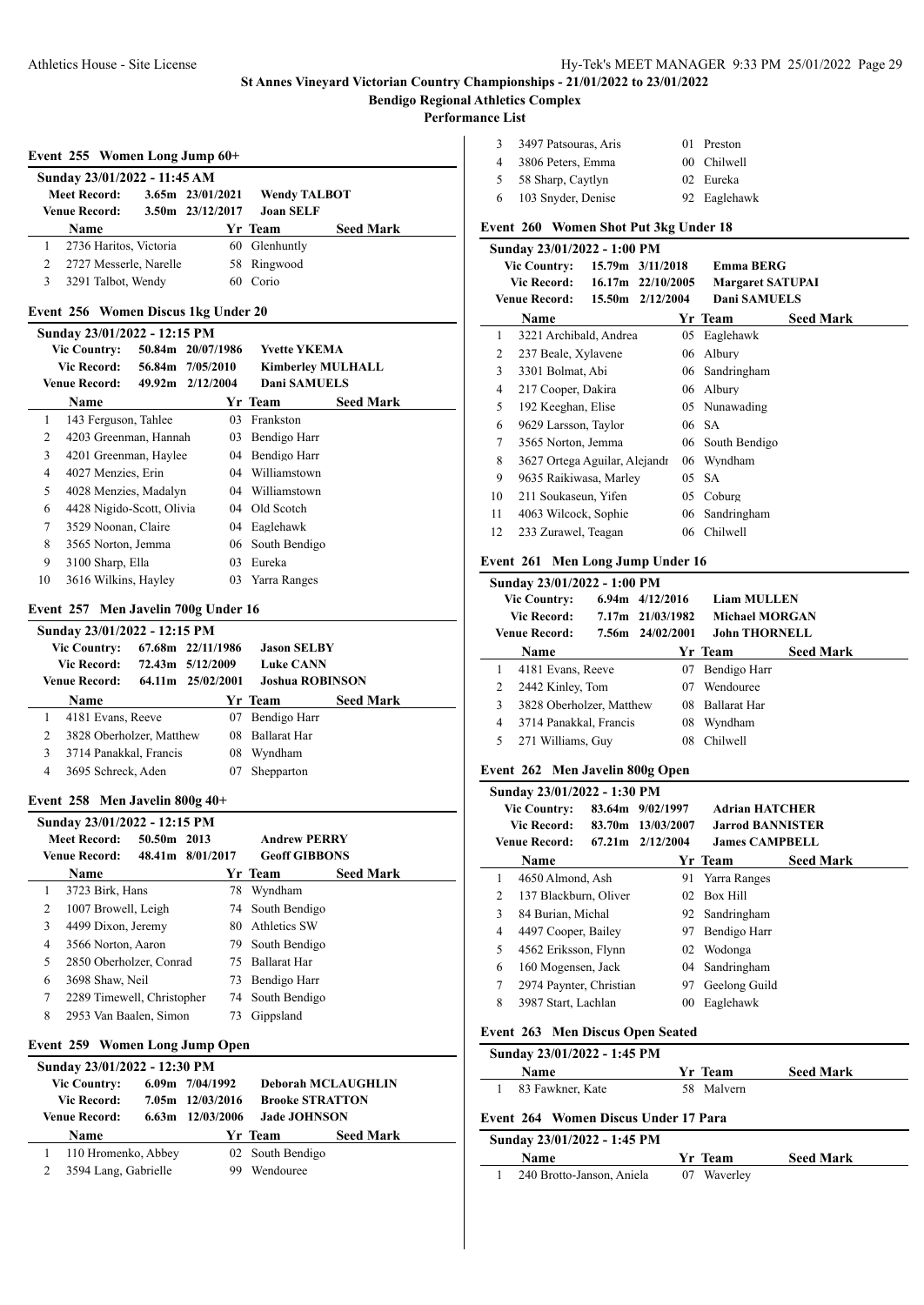**Bendigo Regional Athletics Complex**

**Performance List**

## **Event 265 Women Discus Open Ambulant**

|   | Sunday 23/01/2022 - 1:45 PM |                  |                  |
|---|-----------------------------|------------------|------------------|
|   | <b>Name</b>                 | Yr Team          | <b>Seed Mark</b> |
|   | 132 Pendred, Louise         | 02 Ballarat Har  |                  |
|   | 58 Sharp, Caytlyn           | 02 Eureka        |                  |
|   | 4108 Spehar, Nicole         | 80 Geelong Guild |                  |
| 4 | 9640 Wakefield, Lillee      | 99 SA            |                  |

#### **Event 266 Women Shot Put 3kg Under 16**

#### **Sunday 23/01/2022 - 2:00 PM**

| <b>Vic Country:</b> |                      |        | 15.27m 10/12/2017   | <b>Leia VARLEY</b>      |                  |
|---------------------|----------------------|--------|---------------------|-------------------------|------------------|
|                     | <b>Vic Record:</b>   |        | $16.17m$ 22/10/2005 | <b>Margaret SATUPAI</b> |                  |
|                     | <b>Venue Record:</b> | 14.11m | 29/10/2016          | <b>Emma BERG</b>        |                  |
|                     | Name                 |        |                     | Yr Team                 | <b>Seed Mark</b> |
| 1                   | 3895 Barnet, Ebony   |        | 07                  | <b>Box Hill</b>         |                  |
| 2                   | 4660 Beale, Xanthia  |        | 08                  | Albury                  |                  |
| 3                   | 239 Benbow, Alyssa   |        | 07                  | Eureka                  |                  |
| 4                   | 4273 Fox, Amber      |        | 07.                 | South Bendigo           |                  |
| 5                   | 3297 Ludlow, Alice   |        | 08                  | Shepparton              |                  |
| 6                   | 3348 Makin, Imogen   |        | 08.                 | Essendon                |                  |
| 7                   | 4094 Orchard, Bridie |        | 07                  | Wendouree               |                  |
| 8                   | 2422 Orme, Emma      |        | 07                  | South Bendigo           |                  |
| 9                   | 280 Ropeti, Manofo   |        | 08                  | Eureka                  |                  |
| 10                  | 3172 Stubbs, Hailey  |        | 08                  | Bendigo Harr            |                  |

#### **Event 268 Women 10000 Metre Run 40+**

| Sunday 23/01/2022 - 8:00 AM       |                            |  |  |                 |                  |  |  |
|-----------------------------------|----------------------------|--|--|-----------------|------------------|--|--|
|                                   | Meet Record: 37:26.30 2017 |  |  | Angela WILLIAMS |                  |  |  |
| Venue Record: 38:28.23 25/01/2015 |                            |  |  | Angela WILLIAMS |                  |  |  |
|                                   |                            |  |  |                 |                  |  |  |
|                                   | <b>Name</b>                |  |  | Yr Team         | <b>Seed Time</b> |  |  |
|                                   | 4079 Douglas, Melissa      |  |  | 74 Bendigo Uni  |                  |  |  |

#### **Event 269 Women 10000 Metre Run 50+**

|                                                                 | Sunday 23/01/2022 - 8:00 AM |                                           |  |                 |                  |
|-----------------------------------------------------------------|-----------------------------|-------------------------------------------|--|-----------------|------------------|
| Meet Record: 43:32.60 2013<br>Venue Record: 44:07.04 15/01/2012 |                             | <b>Patricia GALVIN</b><br>Patricia GALVIN |  |                 |                  |
|                                                                 | <b>Name</b>                 |                                           |  | Yr Team         | <b>Seed Time</b> |
|                                                                 | 1043 Buckley, Anne          |                                           |  | 67 Bendigo Harr |                  |
|                                                                 | 1028 Wilkie, Jill           |                                           |  | 66 Bendigo Harr |                  |

## **Event 270 Women 10000 Metre Run 60+**

| Sunday 23/01/2022 - 8:00 AM |                     |  |               |                  |
|-----------------------------|---------------------|--|---------------|------------------|
|                             | <b>Name</b>         |  | Yr Team       | <b>Seed Time</b> |
|                             | 1242 Deramond, Lisa |  | 61 Glenhuntly |                  |

#### **Event 271 Women 10000 Metre Run Open**

| Sunday 23/01/2022 - 8:00 AM                           |  |  |                      |                         |  |  |  |  |
|-------------------------------------------------------|--|--|----------------------|-------------------------|--|--|--|--|
| Vic Country: 31:18.89 28/09/2019                      |  |  | <b>Ellie PASHLEY</b> |                         |  |  |  |  |
| Vic Record: 30:53.37 30/09/2000                       |  |  |                      | <b>Sonia O'SULLIVAN</b> |  |  |  |  |
| Venue Record: 36:23.3h 18/12/2001     Clare MCKECHNIE |  |  |                      |                         |  |  |  |  |
| <b>Name</b>                                           |  |  | Yr Team              | <b>Seed Time</b>        |  |  |  |  |
| 2039 Heahleah, Juliet                                 |  |  | 94 Eaglehawk         |                         |  |  |  |  |

| Event 272 Men 10000 Metre Run Under 20       |                  |                             |  |
|----------------------------------------------|------------------|-----------------------------|--|
| Sunday 23/01/2022 - 8:00 AM                  |                  |                             |  |
| Vic Country: 30:41.70 31/01/1982             |                  | <b>Steve MONEGHETTI</b>     |  |
| Vic Record: 28:50.40 16/12/1976              |                  | <b>Rob DE CASTELLA</b>      |  |
| Venue Record: 32:06.41 22/12/2020            |                  | <b>Harry NORMAN</b>         |  |
| Name                                         |                  | Yr Team<br><b>Seed Time</b> |  |
| 3703 Bail, Joshua<br>1                       |                  | 04 Athletics SW             |  |
| Event 273 Men 10000 Metre Run 40+            |                  |                             |  |
| Sunday 23/01/2022 - 8:00 AM                  |                  |                             |  |
| Meet Record: 33:56.42 27/01/2020             |                  | <b>Cameron SNOWDEN</b>      |  |
| Venue Record: 35:16.30 23/01/2000            |                  | <b>Leigh PURTILL</b>        |  |
| Name                                         |                  | <b>Seed Time</b><br>Yr Team |  |
| 1007 Browell, Leigh<br>$\mathbf{1}$          |                  | 74 South Bendigo            |  |
| Event 274 Men 10000 Metre Run 50+            |                  |                             |  |
| Sunday 23/01/2022 - 8:00 AM                  |                  |                             |  |
| Meet Record: 34:12.68 27/01/2020             |                  | <b>Grant SIMPSON</b>        |  |
| Venue Record: 36:21.21 25/01/2015            |                  | <b>Michael BIELENY</b>      |  |
| Name                                         |                  | <b>Seed Time</b><br>Yr Team |  |
| 2199 Bramley, Craig<br>$\mathbf{1}$          |                  | 68 Athletics SW             |  |
| 1091 Heislers, David<br>2                    |                  | 65 Bendigo Uni              |  |
| 1754 Knight, Gordon<br>$\mathbf{3}$          |                  | 70 Traralgon                |  |
| 1125 McLennan, Stephen<br>$\overline{4}$     |                  | 64 Wendouree                |  |
| 1643 Simpson, Grant<br>5                     |                  | 69 Bellarine                |  |
| Event 275 Men 10000 Metre Run 60+            |                  |                             |  |
| Sunday 23/01/2022 - 8:00 AM                  |                  |                             |  |
| Meet Record: 39:03.92 2014                   |                  | <b>Charles CHAMBERS</b>     |  |
| Venue Record: 41:34.33 15/01/2012            |                  | <b>Leon GILBERT</b>         |  |
| <b>Name</b>                                  |                  | Yr Team<br><b>Seed Time</b> |  |
| 4624 Dainton, Mark<br>1                      |                  | 61 Ballarat Yew             |  |
| Event 276 Men 10000 Metre Run Open           |                  |                             |  |
| Sunday 23/01/2022 - 8:00 AM                  |                  |                             |  |
| Vic Country: 27:29.73 24/04/2009             |                  | <b>Collis BIRMHINGHAM</b>   |  |
| Vic Record: 27:23.80 14/12/2019              |                  | <b>Stewart MCSWEYN</b>      |  |
| Venue Record: 30:48.66 22/12/2020            |                  | <b>Jamie COOK</b>           |  |
| Name                                         |                  | <b>Seed Time</b><br>Yr Team |  |
| 4182 Baker, Mychael<br>1                     | 96               | Bendigo Harr                |  |
| 1668 Cook, Jamie<br>2                        | 91               | Bendigo Harr                |  |
| 1243 Ford, Will<br>3                         | 88               | <b>Ballarat Yew</b>         |  |
| $\overline{4}$<br>1225 Scott, Keith          | 01               | Ballarat Har                |  |
| 1513 Stoate, Nathan<br>5                     |                  | 99 Bendigo Harr             |  |
| 4662 Thompson, Mitchell<br>6                 |                  | 95 Deakin                   |  |
| Event 277 Men 110 Metre Hurdles 106.7cm Open |                  |                             |  |
| Sunday 23/01/2022 - 9:00 AM                  |                  |                             |  |
| <b>Vic Country:</b>                          | 14.14 31/03/1985 | <b>John CALIGURI</b>        |  |
| <b>Vic Record:</b>                           | 13.29 11/08/1995 | <b>Kyle VANDER-KUYP</b>     |  |

**Venue Record: 14.75 28/01/2019 Ben KHONGBUT**

1 93 Caines, Riley 99 Keilor St B 2 2974 Paynter, Christian 97 Geelong Guild 3 3228 Schreck, Liam 99 Box Hill

**Name Yr Team Seed Time**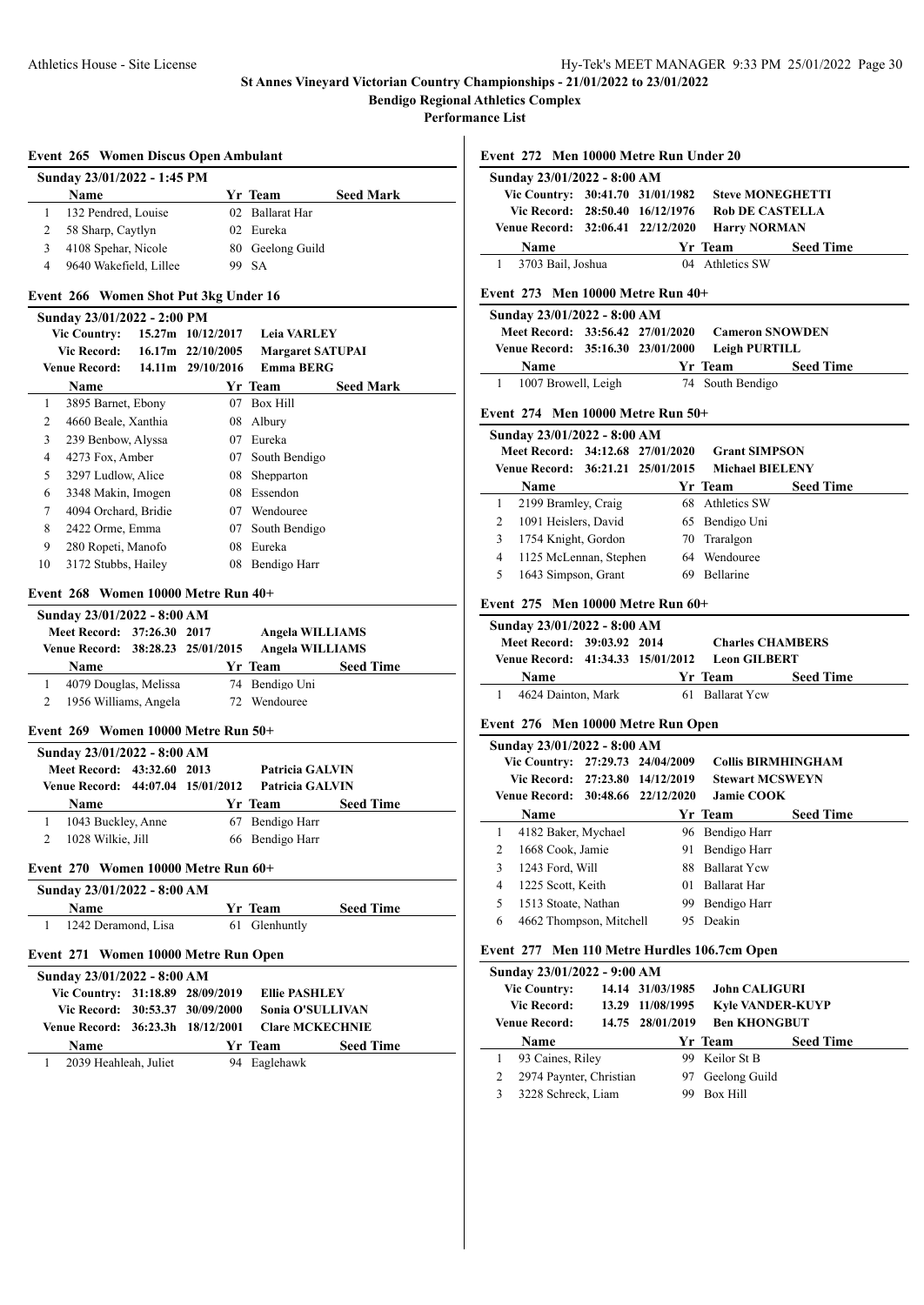**Performance List**

|   | Sunday 23/01/2022 - 9:06 AM |                  |                          |                  |
|---|-----------------------------|------------------|--------------------------|------------------|
|   | <b>Vic Country:</b>         | 15.74 18/02/1996 | <b>Benjamin LADBROOK</b> |                  |
|   | Vic Record:                 | 13.85 11/08/1990 | <b>Kyle VANDER-KUYP</b>  |                  |
|   | <b>Venue Record:</b>        | 14.44 3/12/2004  | <b>Ruan DE VRIES</b>     |                  |
|   | Name                        |                  | Yr Team                  | <b>Seed Time</b> |
| 1 | 3316 Jarman, Will           |                  | 03 Chilwell              |                  |
| 2 | 4625 Poulter, Hamish        |                  | 03 Geelong Guild         |                  |
| 3 | 2271 Shum, Jeremy           |                  | 03 Ringwood              |                  |
| 4 | 3747 Smerdon, Corey         |                  | 04 Casey Cardinia        |                  |
| 5 | 4527 Talbot, Ethan          | 03.              | Albury                   |                  |

| <b>Meet Record:</b>   | 20.26 2016 |                 | <b>David CHISHOLM</b> |                      |
|-----------------------|------------|-----------------|-----------------------|----------------------|
| <b>Venue Record:</b>  |            | 15.71 8/01/2017 |                       | <b>Geoff GIBBONS</b> |
| <b>Name</b>           |            |                 | Yr Team               | <b>Seed Time</b>     |
| 1 3535 Krawczyk, Brad |            |                 | 75 Knox               |                      |

#### **Event 280 Men 110 Metre Hurdles 91.4cm Under 18**

## **Sunday 23/01/2022 - 9:12 AM Vic Country: 14.12 12/12/1998 Sean AVERY Vic Record: 13.28 4/12/2008 Sam BAINES Venue Record: 13.48 25/02/2001 Mohamad ZEED Name Yr Team Seed Time** 1 3767 Filippis, Nicholas 05 Ringwood 2 3684 Foley, Declan 05 Bellarine 3 4652 Hoult, Max 05 Mentone 4 3729 Kelly, Dude 05 Eaglehawk 5 3884 Pantano, Massimo 06 Geelong Guild 6 205 Philactides, Nathan 05 Ringwood 7 236 Pitt, Xavier 06 Albury

#### **Event 281 Men 100 Metre Hurdles 91.4cm 50+**

| Sunday 23/01/2022 - 9:19 AM |                      |       |                  |                        |                  |  |  |
|-----------------------------|----------------------|-------|------------------|------------------------|------------------|--|--|
|                             | <b>Meet Record:</b>  |       | 16.71 24/01/2021 | <b>Nick FOLEY</b>      |                  |  |  |
|                             | <b>Venue Record:</b> | 16.21 | 7/02/2021        | <b>Justin HANRAHAN</b> |                  |  |  |
|                             | <b>Name</b>          |       |                  | Yr Team                | <b>Seed Time</b> |  |  |
|                             | 2829 Chisholm, David |       |                  | 68 Eaglehawk           |                  |  |  |
|                             | 2835 Jordan, Geoff   |       |                  | 69 Bendigo Harr        |                  |  |  |
|                             | 3593 Lang, Chris     |       | 62.              | Wendouree              |                  |  |  |
| 4                           | 2711 Langdon, Antony |       | 68               | Eaglehawk              |                  |  |  |
|                             |                      |       |                  |                        |                  |  |  |

#### **Event 282 Men 100 Metre Hurdles 84cm Under 16**

| Sunday 23/01/2022 - 9:25 AM |                     |                  |                            |                  |  |  |
|-----------------------------|---------------------|------------------|----------------------------|------------------|--|--|
| <b>Vic Country:</b>         |                     | 13.38 16/03/2012 | <b>Nicholas MILTON</b>     |                  |  |  |
| <b>Vic Record:</b>          |                     | 12.88 3/12/2016  | <b>Aiden SALUNA-KETTLE</b> |                  |  |  |
| <b>Venue Record:</b>        |                     | 14.02 25/02/2001 | <b>Mitchel WEBBER</b>      |                  |  |  |
| Name                        |                     |                  | Yr Team                    | <b>Seed Time</b> |  |  |
| 4181 Evans, Reeve           |                     | 07               | Bendigo Harr               |                  |  |  |
| 3918 Smith, Miller          |                     | 08               | <b>Bellarine</b>           |                  |  |  |
|                             | 282 Zurawel, Zander | 08               | <b>Chilwell</b>            |                  |  |  |
|                             |                     |                  |                            |                  |  |  |

## **Event 283 Men 100 Metre Hurdles 84cm 60+**

| Sunday 23/01/2022 - 9:25 AM       |  |                        |                        |                  |  |  |  |  |
|-----------------------------------|--|------------------------|------------------------|------------------|--|--|--|--|
| 20.53 2010<br><b>Meet Record:</b> |  | <b>Donald CHAMBERS</b> |                        |                  |  |  |  |  |
| <b>Venue Record:</b>              |  | 18.38 8/01/2017        | <b>David MCCONNELL</b> |                  |  |  |  |  |
| Name                              |  |                        | Yr Team                | <b>Seed Time</b> |  |  |  |  |
| 2896 Hicks, Terry                 |  |                        | 54 Eaglehawk           |                  |  |  |  |  |

|   |      |                             |       | Event 283 Men Long Jump Under 20 Para |                                             |                  |
|---|------|-----------------------------|-------|---------------------------------------|---------------------------------------------|------------------|
|   | Name |                             |       |                                       | Yr Team                                     | <b>Seed Mark</b> |
| 1 |      | 131 Pendred, James          |       |                                       | 02 Ballarat Har                             |                  |
|   |      |                             |       |                                       | Event 284 Women 100 Metre Hurdles 84cm Open |                  |
|   |      | Sunday 23/01/2022 - 9:28 AM |       |                                       |                                             |                  |
|   |      | <b>Vic Country:</b>         | 14.14 | 14/04/2013                            | <b>Nicole ANSKAITIS</b>                     |                  |
|   |      | Vic Record:                 |       | 12.5h 28/06/1972                      | Pam RYAN                                    |                  |
|   |      | Venue Record: -             |       | 13.50 12/03/2006                      | <b>Moh SIEW WEI</b>                         |                  |
|   | Name |                             |       |                                       | Yr Team                                     | <b>Seed Time</b> |
| 1 |      | 4087 Badrock, Abbey         |       | 99.                                   | Chilwell                                    |                  |
| 2 |      | 3098 Boyne, Keely           |       |                                       | 02 Diamond Valley                           |                  |
| 3 |      | 2039 Heahleah, Juliet       |       | 94.                                   | Eaglehawk                                   |                  |
| 4 |      | 4635 Herbst, Shauna         |       | 96                                    | Collingwood                                 |                  |
| 5 |      | 110 Hromenko, Abbey         |       | 02                                    | South Bendigo                               |                  |
| 6 |      | 3594 Lang, Gabrielle        |       | 99.                                   | Wendouree                                   |                  |
| 7 |      | 103 Snyder, Denise          |       |                                       | 92 Eaglehawk                                |                  |
|   |      |                             |       |                                       |                                             |                  |

#### **Event 284 Women Long Jump Under 20 Para**

| <b>Name</b>         | Yr Team         | <b>Seed Mark</b> |
|---------------------|-----------------|------------------|
| 132 Pendred, Louise | 02 Ballarat Har |                  |
| 2 58 Sharp, Caytlyn | 02 Eureka       |                  |

#### **Event 285 Women 100 Metre Hurdles 84cm Under 20**

|                     | Sunday 23/01/2022 - 9:31 AM            |                  |                      |                       |                  |  |  |  |  |  |
|---------------------|----------------------------------------|------------------|----------------------|-----------------------|------------------|--|--|--|--|--|
| <b>Vic Country:</b> |                                        | 14.17 12/03/2006 | <b>Jessica GULLI</b> |                       |                  |  |  |  |  |  |
|                     | 13.02 25/05/2019<br><b>Vic Record:</b> |                  |                      | <b>Celeste MUCCI</b>  |                  |  |  |  |  |  |
|                     | <b>Venue Record:</b>                   |                  | 14.11 3/12/2004      | <b>Sally MCLELLAN</b> |                  |  |  |  |  |  |
|                     | Name                                   |                  |                      | Yr Team               | <b>Seed Time</b> |  |  |  |  |  |
|                     | 3762 Gavriliadis, Monique              |                  |                      | 04 Bendigo Harr       |                  |  |  |  |  |  |
|                     | 3859 Wilcock, Katherine                |                  |                      | 03 Sandringham        |                  |  |  |  |  |  |

## **Event 286 Women 100 Metre Hurdles 76.2cm Under 18**

|   | Sunday 23/01/2022 - 9:37 AM   |                  |                             |  |  |  |  |  |  |
|---|-------------------------------|------------------|-----------------------------|--|--|--|--|--|--|
|   | 13.60<br><b>Vic Country:</b>  | 13/03/2005       | <b>Jessica GULLI</b>        |  |  |  |  |  |  |
|   | Vic Record:                   | 13.38 20/02/2017 | <b>Lateisha WILLIS</b>      |  |  |  |  |  |  |
|   | <b>Venue Record:</b><br>14.23 | 28/01/2019       | <b>Keelv BOYNE</b>          |  |  |  |  |  |  |
|   | Name                          |                  | <b>Seed Time</b><br>Yr Team |  |  |  |  |  |  |
| 1 | 213 Butcher, Amali            |                  | 06 Chilwell                 |  |  |  |  |  |  |
| 2 | 4310 Henham, Grace            | 05.              | Sandringham                 |  |  |  |  |  |  |
| 3 | 4260 McEvoy, Maire            |                  | 05 Keilor St B              |  |  |  |  |  |  |
| 4 | 4090 Mutton, Chloe            |                  | 06 Athletics SW             |  |  |  |  |  |  |
| 5 | 4049 Wilcock, Hannah          | 05               | Sandringham                 |  |  |  |  |  |  |
| 6 | 3595 Wrench, Sienna           | 05               | Geelong Guild               |  |  |  |  |  |  |
| 7 | 233 Zurawel, Teagan           |                  | 06 Chilwell                 |  |  |  |  |  |  |
|   |                               |                  |                             |  |  |  |  |  |  |

## **Event 287 Women 90 Metre Hurdles 76.2cm Under 16**

|   | Sunday 23/01/2022 - 9:44 AM |       |                 |                        |                  |
|---|-----------------------------|-------|-----------------|------------------------|------------------|
|   | <b>Vic Country:</b>         |       | 12.76 8/12/2006 | <b>Danielle DILLON</b> |                  |
|   | <b>Vic Record:</b>          | 12.40 | 5/12/2015       | Lateisha WILLIS        |                  |
|   | <b>Venue Record:</b>        | 13.03 | 25/02/2001      | <b>Sally MCLELLAN</b>  |                  |
|   | Name                        |       |                 | Yr Team                | <b>Seed Time</b> |
| 1 | 3238 Fitzgerald, Amy        |       | 08              | Sandringham            |                  |
| 2 | 3966 Harding, Shakira       |       | 07              | Doncaster              |                  |
| 3 | 3932 Henderson, Naomi       |       | 08              | South Bendigo          |                  |
| 4 | 270 Little, Faith           |       | 08              | Sandringham            |                  |
| 5 | 4094 Orchard, Bridie        |       | 07              | Wendouree              |                  |
| 6 | 4570 Talbot, Mikayla        |       | 07              | Albury                 |                  |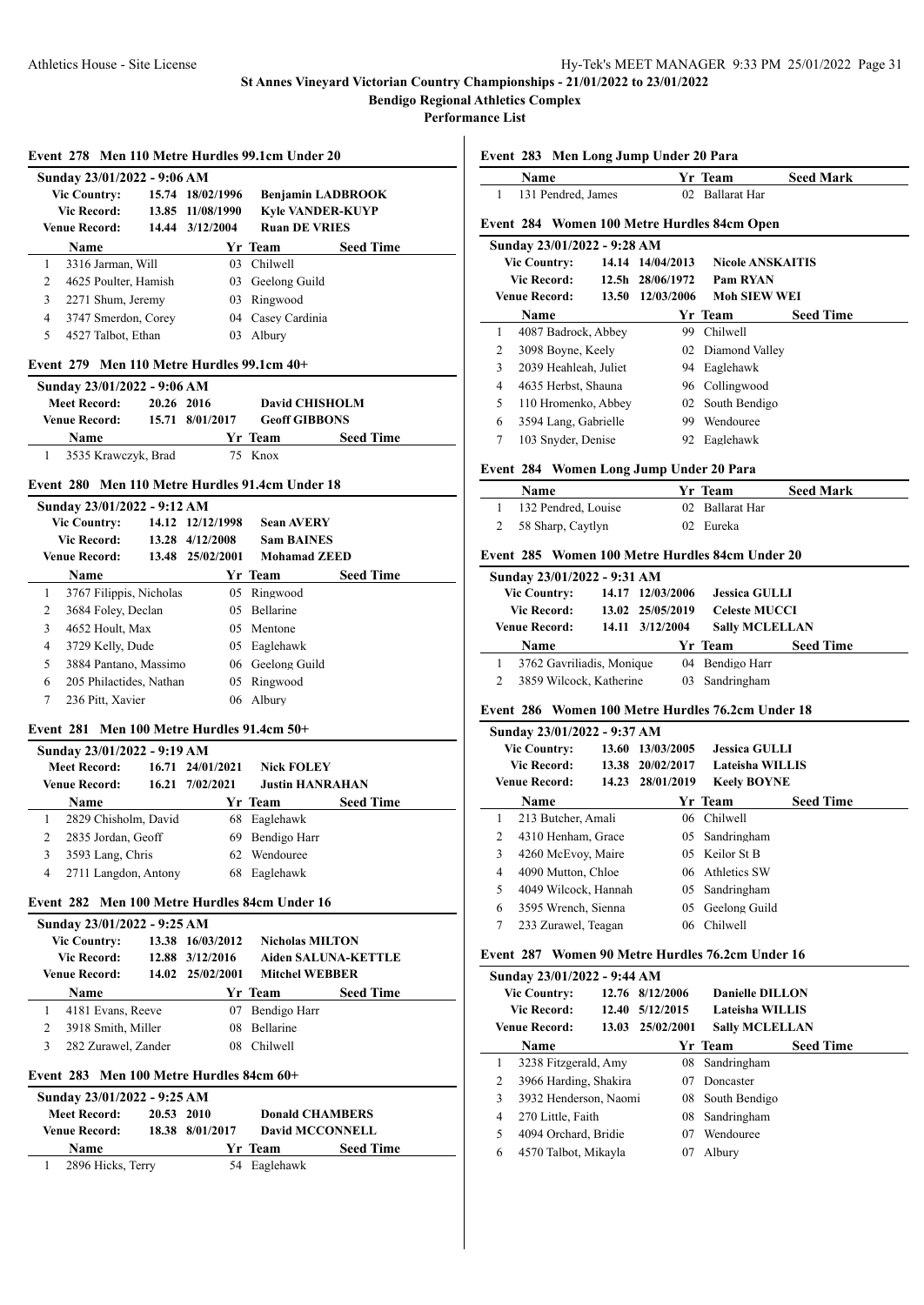**Bendigo Regional Athletics Complex**

**Performance List**

 $\overline{a}$ 

J.

|             | Event 288 Men 90 Metre Hurdles 76.2cm Under 14 |       |                         |                                                  |                  |  |  |  |  |
|-------------|------------------------------------------------|-------|-------------------------|--------------------------------------------------|------------------|--|--|--|--|
|             | Sunday 23/01/2022 - 9:47 AM                    |       |                         |                                                  |                  |  |  |  |  |
|             | <b>Vic Country:</b>                            |       | 12.68 4/12/2010         | <b>Nicholas MILTON</b>                           |                  |  |  |  |  |
| Vic Record: | William WONG                                   |       |                         |                                                  |                  |  |  |  |  |
|             | Venue Record:                                  | 13.77 | 20/03/2021              | <b>Liam SHADBOLT</b>                             |                  |  |  |  |  |
|             | Name                                           |       |                         | Yr Team                                          | <b>Seed Time</b> |  |  |  |  |
| 1           | 2948 Abbruzzese, Jack                          |       | 09                      | Shepparton                                       |                  |  |  |  |  |
| 2           | 4928 McLeod, Elijah                            |       | 09                      | Shepparton                                       |                  |  |  |  |  |
|             |                                                |       |                         | Event 289 Women 80 Metre Hurdles 76.2cm Under 14 |                  |  |  |  |  |
|             |                                                |       |                         |                                                  |                  |  |  |  |  |
|             | Sunday 23/01/2022 - 9:54 AM                    |       |                         |                                                  |                  |  |  |  |  |
|             | <b>Vic Country:</b>                            |       | $12.00 \quad 4/12/2008$ | <b>Brigette DILLON</b>                           |                  |  |  |  |  |
|             | <b>Vic Record:</b>                             |       | $12.00 \quad 4/12/2008$ | <b>Brigette DILLON</b>                           |                  |  |  |  |  |
|             | <b>Venue Record:</b>                           |       | 12.55 11/10/2008        | <b>Brigette DILLON</b>                           |                  |  |  |  |  |
|             | Name                                           |       |                         | Yr Team                                          | <b>Seed Time</b> |  |  |  |  |
|             |                                                |       |                         |                                                  |                  |  |  |  |  |
| 1           | 272 Harding, Jamison                           |       | 09                      | Doncaster                                        |                  |  |  |  |  |
| 2           | 4440 Jenkins, Summer                           |       | 09.                     | Ballarat Har                                     |                  |  |  |  |  |
| 3           | 4405 Orchard, Kaitlin                          |       |                         | 09 Wendouree                                     |                  |  |  |  |  |
| 4           | 2245 Williams, Lacey                           |       | 09.                     | <b>Box Hill</b>                                  |                  |  |  |  |  |

#### **Event 290 Women 80 Metre Hurdles 76.2cm 40+**

|                     | Sunday 23/01/2022 - 9:54 AM |                  |                      |                      |                  |  |  |  |  |  |
|---------------------|-----------------------------|------------------|----------------------|----------------------|------------------|--|--|--|--|--|
| <b>Meet Record:</b> |                             | 22.99 24/01/2021 | <b>Leah LANGTREE</b> |                      |                  |  |  |  |  |  |
|                     | <b>Venue Record:</b>        |                  | 13.58 7/01/2017      | <b>Toni PHILLIPS</b> |                  |  |  |  |  |  |
|                     |                             |                  |                      |                      |                  |  |  |  |  |  |
|                     | <b>Name</b>                 |                  |                      | Yr Team              | <b>Seed Time</b> |  |  |  |  |  |
|                     | 4940 Langtree, Leah         |                  |                      | 76 Eaglehawk         |                  |  |  |  |  |  |

#### **Event 291 Women 80 Metre Hurdles 76.2cm 50+**

| Sunday 23/01/2022 - 9:57 AM       |                        |           |                        |                   |                  |  |  |  |  |  |
|-----------------------------------|------------------------|-----------|------------------------|-------------------|------------------|--|--|--|--|--|
| 18.59 2007<br><b>Meet Record:</b> |                        |           | <b>Janet CROCOS</b>    |                   |                  |  |  |  |  |  |
| <b>Venue Record:</b><br>14.20     |                        | 4/01/2014 | <b>Michele HOSSACK</b> |                   |                  |  |  |  |  |  |
|                                   | <b>Name</b>            |           |                        | Yr Team           | <b>Seed Time</b> |  |  |  |  |  |
|                                   | 3844 Haines, Trudy     |           |                        | 70 South Bendigo  |                  |  |  |  |  |  |
|                                   | 4482 Kenshole, Gaelyne |           |                        | 70 Diamond Valley |                  |  |  |  |  |  |

## **Event 292 Women 200 Metre Run Under 14**

|   | Sunday 23/01/2022 - 10:10 AM |       |                  |                      |                          |  |  |  |
|---|------------------------------|-------|------------------|----------------------|--------------------------|--|--|--|
|   | <b>Vic Country:</b>          |       | 25.06 4/12/2008  | <b>Sophie TAYLOR</b> |                          |  |  |  |
|   | <b>Vic Record:</b>           | 24.71 | 11/11/2012       |                      | Nana-Adoma OWUSU-AFRIYIE |  |  |  |
|   | <b>Venue Record:</b>         |       | 25.7h 27/01/2002 | <b>Julia NATION</b>  |                          |  |  |  |
|   | <b>Name</b>                  |       |                  | Yr Team              | <b>Seed Time</b>         |  |  |  |
| 1 | 3543 Beaton, Madelyn         |       | 10               | Eaglehawk            |                          |  |  |  |
| 2 | 4282 Berry, Leah             |       | 09               | Deakin               |                          |  |  |  |
| 3 | 1382 Fleming, Kaydence       |       | 09.              | Wellington           |                          |  |  |  |
| 4 | 3658 Limpens, Erin           |       | 09.              | Frankston            |                          |  |  |  |
| 5 | 3010 Van Ramselaar, Indiana  |       | 09               | Shepparton           |                          |  |  |  |
| 6 | 2245 Williams, Lacey         |       | 09               | Box Hill             |                          |  |  |  |
|   |                              |       |                  |                      |                          |  |  |  |

#### **Event 293 Men 200 Metre Run Under 14**

|   | Sunday 23/01/2022 - 10:13 AM |       |                  |                        |                  |  |  |  |  |  |
|---|------------------------------|-------|------------------|------------------------|------------------|--|--|--|--|--|
|   | <b>Vic Country:</b>          |       | 22.64 17/03/2018 | <b>Jack BOULTON</b>    |                  |  |  |  |  |  |
|   | Vic Record:                  |       | 22.64 17/03/2018 | <b>Jack BOULTON</b>    |                  |  |  |  |  |  |
|   | <b>Venue Record:</b>         | 24.03 | 28/01/2019       | <b>Patrick POULTER</b> |                  |  |  |  |  |  |
|   | Name                         |       |                  | Yr Team                | <b>Seed Time</b> |  |  |  |  |  |
|   | 3205 Denton, James           |       |                  | 09 Casey Cardinia      |                  |  |  |  |  |  |
|   | 3219 Gumley, Lachlan         |       | 09.              | Old Scotch             |                  |  |  |  |  |  |
| 3 | 4109 Mathews, Jordan         |       | 09               | Bendigo Harr           |                  |  |  |  |  |  |
|   |                              |       |                  |                        |                  |  |  |  |  |  |

| 4  | 4928 McLeod, Elijah                    |       | 09         | Shepparton          |                  |  |  |  |
|----|----------------------------------------|-------|------------|---------------------|------------------|--|--|--|
| 5  | 2318 Smith, Nate                       |       | 10         | Eaglehawk           |                  |  |  |  |
|    | Event 294 Women 200 Metre Run Under 16 |       |            |                     |                  |  |  |  |
|    | Sunday 23/01/2022 - 10:16 AM           |       |            |                     |                  |  |  |  |
|    | <b>Vic Country:</b>                    | 23.83 | 20/02/2017 | <b>Mia GROSS</b>    |                  |  |  |  |
|    | <b>Vic Record:</b>                     | 23.83 | 20/02/2017 | <b>Mia GROSS</b>    |                  |  |  |  |
|    | <b>Venue Record:</b>                   | 24.50 | 3/12/2004  | <b>Joey DUCK</b>    |                  |  |  |  |
|    | Name                                   |       |            | Yr Team             | <b>Seed Time</b> |  |  |  |
| 1  | 3875 Anderson, Armani                  |       | 07         | <b>Ballarat Har</b> |                  |  |  |  |
| 2  | 3052 Beaton, Alyssa                    |       | 07         | Eaglehawk           |                  |  |  |  |
| 3  | 3933 Crowe, Grace                      |       | 08         | <b>Ballarat Har</b> |                  |  |  |  |
| 4  | 3943 Fraser, Lucy                      |       | 08         | <b>Ballarat Har</b> |                  |  |  |  |
| 5  | 4239 Gillson, Tess                     |       | 07         | Diamond Valley      |                  |  |  |  |
| 6  | 3966 Harding, Shakira                  |       | 07         | Doncaster           |                  |  |  |  |
| 7  | 3178 Hattingh, Giselle                 |       | 07         | Eaglehawk           |                  |  |  |  |
| 8  | 3176 Hattingh, Justine                 |       | 07         | Eaglehawk           |                  |  |  |  |
| 9  | 3265 Hilli, Lily-Bella                 |       | 07         | Essendon            |                  |  |  |  |
| 10 | 4423 Jurson, Sasha                     |       | 08         | Essendon            |                  |  |  |  |
| 11 | 270 Little, Faith                      |       | 08         | Sandringham         |                  |  |  |  |

#### **Event 295 Men 200 Metre Run Under 16**

12 3260 Southern, Montanah 08 Eaglehawk 13 3259 Southern, Scarlett 07 Eaglehawk 14 3334 Sprunt, Sophie 08 Chilwell

|    | Sunday 23/01/2022 - 10:22 AM |       |            |    |                     |                  |  |  |  |
|----|------------------------------|-------|------------|----|---------------------|------------------|--|--|--|
|    | <b>Vic Country:</b>          | 21.77 | 6/02/2020  |    | <b>Jack BOULTON</b> |                  |  |  |  |
|    | Vic Record:                  | 21.76 | 11/11/2012 |    | <b>Jilven DIAS</b>  |                  |  |  |  |
|    | <b>Venue Record:</b>         | 22.57 | 25/02/2001 |    | <b>Adam REMMERS</b> |                  |  |  |  |
|    | Name                         |       |            |    | Yr Team             | <b>Seed Time</b> |  |  |  |
| 1  | 3272 Bott, Callum            |       |            | 08 | Albury              |                  |  |  |  |
| 2  | 274 Djatschenko, Joshua      |       |            | 08 | Essendon            |                  |  |  |  |
| 3  | 4376 Goodman, Nicholas       |       |            | 07 | Glenhuntly          |                  |  |  |  |
| 4  | 2445 Moorfoot. Nathan        |       |            | 08 | Wendouree           |                  |  |  |  |
| 5  | 3828 Oberholzer, Matthew     |       |            | 08 | <b>Ballarat Har</b> |                  |  |  |  |
| 6  | 3629 Pierce, Lukas           |       |            | 07 | Corio               |                  |  |  |  |
| 7  | 4415 Ray, Nash               |       |            | 08 | <b>Ballarat Har</b> |                  |  |  |  |
| 8  | 3475 Seymour, Keenan         |       |            | 07 | South Bendigo       |                  |  |  |  |
| 9  | 3918 Smith, Miller           |       |            | 08 | <b>Bellarine</b>    |                  |  |  |  |
| 10 | 282 Zurawel, Zander          |       |            | 08 | Chilwell            |                  |  |  |  |

#### **Event 296 Women 200 Metre Run Under 18**

|                     | Sunday 23/01/2022 - 10:28 AM |                  |                      |                  |
|---------------------|------------------------------|------------------|----------------------|------------------|
| <b>Vic Country:</b> |                              | 23.75 27/01/2018 | <b>Mia GROSS</b>     |                  |
|                     | Vic Record:                  | 22.74 18/10/1968 | <b>Raelene BOYLE</b> |                  |
|                     | Venue Record:                | 24.36 28/01/2019 | <b>Mia GROSS</b>     |                  |
|                     | Name                         |                  | Yr Team              | <b>Seed Time</b> |
| 1                   | 3221 Archibald, Andrea       | 05               | Eaglehawk            |                  |
| 2                   | 3105 Baynes, Katherine       | 05               | Essendon             |                  |
| 3                   | 3715 Birk, Ella              |                  | 06 Wyndham           |                  |
| 4                   | 213 Butcher, Amali           | 06               | Chilwell             |                  |
| 5                   | 4450 Carter, Grace           | 06.              | Athletics SW         |                  |
| 6                   | 3742 Charles, Caitlin        | 06               | Corio                |                  |
| 7                   | 199 Dyer, Kobi-Lee           | 05               | Mornington           |                  |
| 8                   | 3740 Elliott, Indi           | 06               | Deakin               |                  |
| 9                   | 4002 Evans, Caitlin          | 05               | Bendigo Harr         |                  |
| 10                  | 4193 Fraser, Molly           | 06               | <b>Ballarat Har</b>  |                  |
| 11                  | 9625 Ginger-Ryan, Shaylea    | 05               | Albury               |                  |
| 12                  | 3184 Guillou, Allie          | 06               | South Bendigo        |                  |
| 13                  | 3183 Guillou, Belle          | 06               | South Bendigo        |                  |
|                     |                              |                  |                      |                  |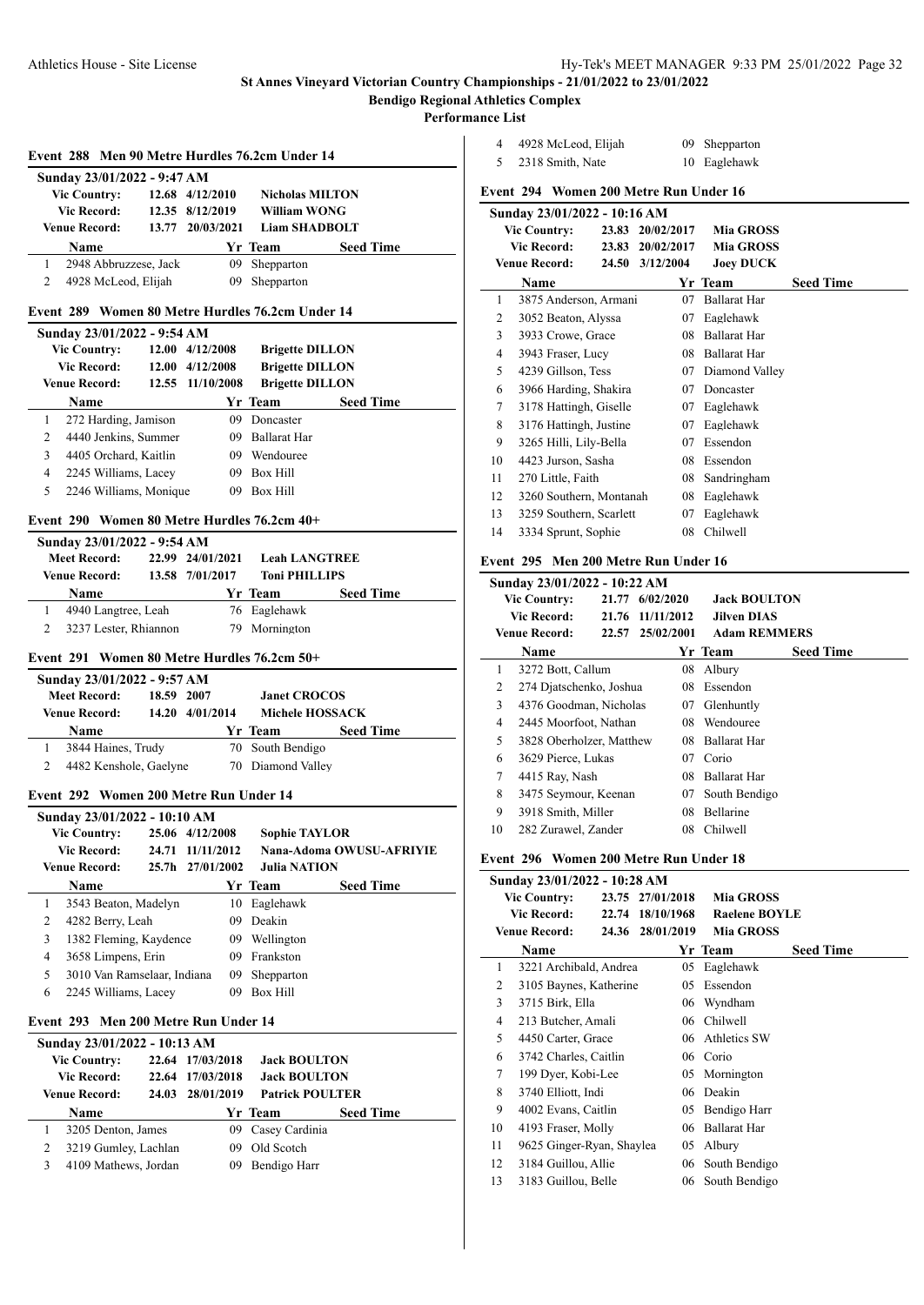**Performance List**

# **Event 296 ...(Women 200 Metre Run Under 18)**

|    | Event 290 mj women 200 metre isan enger 10) |     |                  |                  |
|----|---------------------------------------------|-----|------------------|------------------|
|    | Name                                        |     | Yr Team          | <b>Seed Time</b> |
| 14 | 3177 Hattingh, Julia                        | 06  | Eaglehawk        |                  |
| 15 | 220 Kelly, Grace                            | 06  | Ballarat Har     |                  |
| 16 | 1644 Kempff, Antje                          |     | 06 Wellington    |                  |
| 17 | 3191 Laherty, Ida                           | 06. | Geelong Guild    |                  |
| 18 | 3509 Marescuk, Lucy                         |     | 06 Geelong Guild |                  |
| 19 | 3361 Marsh, Lily                            | 06  | Eaglehawk        |                  |
| 20 | 3362 Marsh, Rosy                            | 06  | Eaglehawk        |                  |
| 21 | 3258 Morrison, Jorja                        | 06  | Eaglehawk        |                  |
| 22 | 215 Pasquali, Bella                         | 06  | Albury           |                  |
| 23 | 3579 Rooke, Ashleigh                        |     | 05 Yarra Ranges  |                  |
| 24 | 3413 Sheens, Liv                            | 06  | <b>Box Hill</b>  |                  |
| 25 | 3310 Smith, Ginger                          | 05  | Bellarine        |                  |
| 26 | 4049 Wilcock, Hannah                        | 05  | Sandringham      |                  |
| 27 | 3371 Wise, Inala                            | 06  | Wendouree        |                  |
| 28 | 233 Zurawel, Teagan                         | 06  | Chilwell         |                  |

## **Event 297 Men 200 Metre Run Under 18**

|    | Sunday 23/01/2022 - 10:40 AM |       |                  |                        |                  |  |  |  |  |
|----|------------------------------|-------|------------------|------------------------|------------------|--|--|--|--|
|    | <b>Vic Country:</b>          |       | 21.4h 4/11/1979  | <b>Gerrard KEATING</b> |                  |  |  |  |  |
|    | <b>Vic Record:</b>           |       | 21.12 17/02/2007 | <b>Daniel MARTIN</b>   |                  |  |  |  |  |
|    | <b>Venue Record:</b>         | 21.06 | 3/12/2004        | <b>Julian THOMAS</b>   |                  |  |  |  |  |
|    | Name                         |       |                  | Yr Team                | <b>Seed Time</b> |  |  |  |  |
| 1  | 3051 Beaton, William         |       | 05               | Eaglehawk              |                  |  |  |  |  |
| 2  | 230 Busuttil, Max            |       | 06               | Keilor St B            |                  |  |  |  |  |
| 3  | 3759 Clarke, Connor          |       | 05               | Bendigo Harr           |                  |  |  |  |  |
| 4  | 3231 Eastwood, Shaye         |       | 05               | Geelong Guild          |                  |  |  |  |  |
| 5  | 4003 Evans, Joshua           |       | 05               | Bendigo Harr           |                  |  |  |  |  |
| 6  | 3419 Fraser, Luke            |       | 05               | Chilwell               |                  |  |  |  |  |
| 7  | 3607 Gilbert, Jordan         |       |                  | 06 Nunawading          |                  |  |  |  |  |
| 8  | 4104 Hansen, Ryan            |       | 05               | Corio                  |                  |  |  |  |  |
| 9  | 3096 Hovey, Ryan             |       | 05               | <b>Ballarat Har</b>    |                  |  |  |  |  |
| 10 | 3504 McCleish, Seth          |       | 06               | Chilwell               |                  |  |  |  |  |
| 11 | 3884 Pantano, Massimo        |       | 06               | Geelong Guild          |                  |  |  |  |  |
| 12 | 3299 Payne, Joshua           |       | 05               | Bellarine              |                  |  |  |  |  |
| 13 | 3940 Pitt, Ace               |       | 05               | Bellarine              |                  |  |  |  |  |
| 14 | 4502 Poulter, Patrick        |       | 05               | Geelong Guild          |                  |  |  |  |  |
| 15 | 4643 Smith, Cameron          |       | 05               | Eaglehawk              |                  |  |  |  |  |
| 16 | 191 Sri Deenathayalan, Deves |       | 05               | Wyndham                |                  |  |  |  |  |
| 17 | 3893 Staple, Finn            |       | 05               | Wellington             |                  |  |  |  |  |
| 18 | 3466 Stott, Fraser           |       | 06               | <b>Ballarat Ycw</b>    |                  |  |  |  |  |
| 19 | 3861 Yermias, Ferdinand      |       |                  | 06 Casey Cardinia      |                  |  |  |  |  |

## **Event 298 Women 200 Metre Run Under 20**

| Sunday 23/01/2022 - 10:49 AM |                           |       |                  |                          |                  |  |  |  |  |
|------------------------------|---------------------------|-------|------------------|--------------------------|------------------|--|--|--|--|
|                              | <b>Vic Country:</b>       | 23.74 | 30/03/1985       | <b>Sharon STEWART</b>    |                  |  |  |  |  |
|                              | <b>Vic Record:</b>        |       | 22.62 23/01/1993 | <b>Catherine FREEMAN</b> |                  |  |  |  |  |
|                              | <b>Venue Record:</b>      |       | 24.36 28/01/2019 | <b>Mia GROSS</b>         |                  |  |  |  |  |
|                              | <b>Name</b>               |       |                  | Yr Team                  | <b>Seed Time</b> |  |  |  |  |
| 1                            | 2721 Bain, Rebecca        |       | 03               | Keilor St B              |                  |  |  |  |  |
| 2                            | 3256 Burmeister, Scarlett |       | 03               | Wendouree                |                  |  |  |  |  |
| 3                            | 163 Calvert, Jess         |       | 04               | Albury                   |                  |  |  |  |  |
| 4                            | 3322 Conquer, Abbey       |       | 04               | Bendigo Harr             |                  |  |  |  |  |
| 5                            | 147 Francis, Abbey        |       | (14)             | Sandringham              |                  |  |  |  |  |
| 6                            | 2972 Male, Lavinia        |       | 04               | <b>Ballarat Har</b>      |                  |  |  |  |  |
| 7                            | 3521 Meade, Ashlee        |       | 04               | Geelong Guild            |                  |  |  |  |  |
| 8                            | 4321 Van Den Berg, Jorja  |       | 03               | Eaglehawk                |                  |  |  |  |  |
| 9                            | 3745 Ventura, Sarah       |       | $04^{\circ}$     | Casey Cardinia           |                  |  |  |  |  |
| 10                           | 3370 Wise, Taleisha       |       | 04               | Wendouree                |                  |  |  |  |  |

**Event 299 Women 200 Metre Run 40+**

| Sunday 23/01/2022 - 10:55 AM |                                       |            |                  |                        |                        |                  |  |  |
|------------------------------|---------------------------------------|------------|------------------|------------------------|------------------------|------------------|--|--|
| <b>Meet Record:</b>          | 26.78 2014                            |            |                  | <b>Narelle LEHMANN</b> |                        |                  |  |  |
|                              | Venue Record:                         | 26.23      | 11/01/2014       |                        | <b>Narelle LEHMANN</b> |                  |  |  |
|                              | Name                                  |            |                  |                        | Yr Team                | <b>Seed Time</b> |  |  |
| 1                            | 3465 Braden, Donna                    |            |                  | 76                     | Chilwell               |                  |  |  |
| 2                            | 4004 Evans, Katrina                   |            |                  | 73                     | Bendigo Harr           |                  |  |  |
| 3                            | 4940 Langtree, Leah                   |            |                  | 76                     | Eaglehawk              |                  |  |  |
| 4                            | 3237 Lester, Rhiannon                 |            |                  | 79                     | Mornington             |                  |  |  |
| 5                            | 4074 Soulsby, Rebecca                 |            |                  | 73                     | Bendigo Harr           |                  |  |  |
|                              | Event $300$ Men $200$ Metre Run $40+$ |            |                  |                        |                        |                  |  |  |
|                              | Sunday 23/01/2022 - 10:55 AM          |            |                  |                        |                        |                  |  |  |
|                              | <b>Meet Record:</b>                   | 22.89      | 2014             |                        | <b>Rob LEHMANN</b>     |                  |  |  |
|                              | <b>Venue Record:</b>                  | 23.07      | 11/01/2014       |                        | <b>Rob LEHMANN</b>     |                  |  |  |
|                              | Name                                  |            |                  |                        | Yr Team                | <b>Seed Time</b> |  |  |
| 1                            | 1007 Browell, Leigh                   |            |                  | 74                     | South Bendigo          |                  |  |  |
| 2                            | 4499 Dixon, Jeremy                    |            |                  | 80                     | Athletics SW           |                  |  |  |
| 3                            | 3005 Gilligan, Brett                  |            |                  |                        | 77 Bendigo Harr        |                  |  |  |
| 4                            | 3305 McLeod, Alistair                 |            |                  | 79                     | Shepparton             |                  |  |  |
| 5                            | 4143 Morrissey, David                 |            |                  |                        | 81 Bendigo Harr        |                  |  |  |
| 6                            | 2850 Oberholzer, Conrad               |            |                  |                        | 75 Ballarat Har        |                  |  |  |
| 7                            | 3698 Shaw, Neil                       |            |                  |                        | 73 Bendigo Harr        |                  |  |  |
| 8                            | 2289 Timewell, Christopher            |            |                  | 74                     | South Bendigo          |                  |  |  |
|                              | Event 301 Women 200 Metre Run 60+     |            |                  |                        |                        |                  |  |  |
|                              | Sunday 23/01/2022 - 10:58 AM          |            |                  |                        |                        |                  |  |  |
|                              | <b>Meet Record:</b>                   | 30.40 2012 |                  |                        | <b>Kathryn HEAGNEY</b> |                  |  |  |
|                              | <b>Venue Record:</b>                  |            | 30.40 15/01/2012 |                        | <b>Kathryn HEAGNEY</b> |                  |  |  |
|                              | Name                                  |            |                  |                        | Yr Team                | <b>Seed Time</b> |  |  |
| 1                            | 2717 Coad, Carol                      |            |                  | 61                     | South Bendigo          |                  |  |  |
| 2                            | 1029 Dawe, Peta                       |            |                  |                        | 60 South Bendigo       |                  |  |  |
| 3                            | 2903 Farley, Heather                  |            |                  |                        | 54 Traralgon           |                  |  |  |
| 4                            | 2736 Haritos, Victoria                |            |                  |                        | 60 Glenhuntly          |                  |  |  |
| 5                            | 4226 Heagney, Kathryn                 |            |                  |                        | 50 Eaglehawk           |                  |  |  |
| 6                            | 3378 Kirby, Karen                     |            |                  | 55                     | Chilwell               |                  |  |  |
| 7                            | 1723 Orelli, Cathy                    |            |                  | 62                     | Chilwell               |                  |  |  |
| 8                            | 3648 Robinson, Christine              |            |                  | 59                     | Vic Masters            |                  |  |  |

# **Event 302 Women 200 Metre Run 50+**

 3530 Rusbridge, Jennifer 61 Eaglehawk 3009 Verga, Julie 59 Eaglehawk

| Sunday 23/01/2022 - 11:04 AM |                        |                  |                      |                     |                         |  |  |  |  |
|------------------------------|------------------------|------------------|----------------------|---------------------|-------------------------|--|--|--|--|
| <b>Meet Record:</b>          |                        | 29.37 28/01/2019 | <b>Jacinta BURNS</b> |                     |                         |  |  |  |  |
|                              | <b>Venue Record:</b>   | 26.69            | 11/01/2014           |                     | <b>Gianna MOGENTALE</b> |  |  |  |  |
|                              | <b>Name</b>            |                  |                      | Yr Team             | <b>Seed Time</b>        |  |  |  |  |
| 1                            | 4105 Anderson, Helen   |                  |                      | 62 Eaglehawk        |                         |  |  |  |  |
| 2                            | 2722 Armstrong, Maggie |                  |                      | 62 Essendon         |                         |  |  |  |  |
| 3                            | 3486 Burns, Jacinta    |                  | 68                   | Chilwell            |                         |  |  |  |  |
| 4                            | 1250 Gilbert, Kara     |                  | 69                   | Glenhuntly          |                         |  |  |  |  |
| 5                            | 3844 Haines, Trudy     |                  |                      | 70 South Bendigo    |                         |  |  |  |  |
| 6                            | 4549 Hovey, Julie      |                  |                      | 62 Wodonga          |                         |  |  |  |  |
| 7                            | 2997 Kadri, Sandra     |                  | 70                   | Eaglehawk           |                         |  |  |  |  |
| 8                            | 3074 Pendred, Julie    |                  | 68                   | <b>Ballarat Har</b> |                         |  |  |  |  |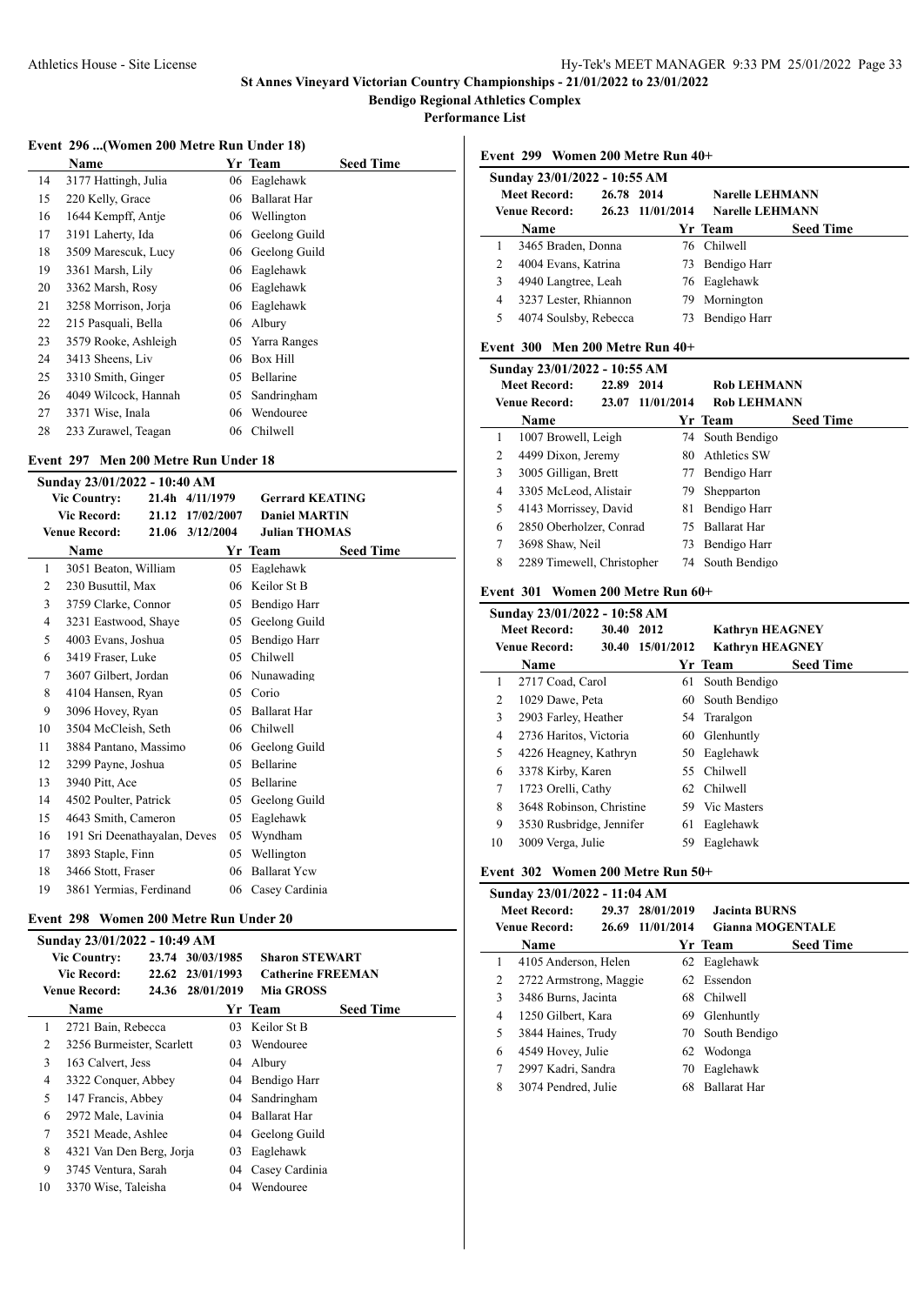**Bendigo Regional Athletics Complex**

**Performance List**

 $\overline{\phantom{0}}$ 

 $\overline{a}$ 

**Event 303 Men 200 Metre Run 60+**

|   | Sunday 23/01/2022 - 11:07 AM |            |                  |                 |                  |  |  |  |  |  |
|---|------------------------------|------------|------------------|-----------------|------------------|--|--|--|--|--|
|   | <b>Meet Record:</b>          | 27.85 2010 |                  | Peter LAMB      |                  |  |  |  |  |  |
|   | <b>Venue Record:</b>         |            | 26.55 11/01/2014 | David MCCONNELL |                  |  |  |  |  |  |
|   | <b>Name</b>                  |            |                  | Yr Team         | <b>Seed Time</b> |  |  |  |  |  |
| 1 | 9621 Barrot, Wesley          |            |                  | 53 Albury       |                  |  |  |  |  |  |
| 2 | 3690 Bruce, Ken              |            |                  | 52 Athletics SW |                  |  |  |  |  |  |
| 3 | 4044 Evans, Simon            |            |                  | 60 Box Hill     |                  |  |  |  |  |  |
| 4 | 2896 Hicks, Terry            |            |                  | 54 Eaglehawk    |                  |  |  |  |  |  |
| 5 | 3724 Ryan, Stephen           |            |                  | 56 Eaglehawk    |                  |  |  |  |  |  |
| 6 | 2936 Savage, Peter           |            |                  | 54 Eaglehawk    |                  |  |  |  |  |  |
| 7 | 3363 Shanahan, Kevin         |            |                  | 56 Eaglehawk    |                  |  |  |  |  |  |
| 8 | 2955 Shaw, Geoff             |            | 48               | Bendigo Harr    |                  |  |  |  |  |  |
| 9 | 4539 Turner, Paul            |            | 53               | Corio           |                  |  |  |  |  |  |

## **Event 304 Men 200 Metre Run 50+**

|                                   | Sunday 23/01/2022 - 11:13 AM |  |                    |                   |                  |  |  |  |  |  |
|-----------------------------------|------------------------------|--|--------------------|-------------------|------------------|--|--|--|--|--|
| <b>Meet Record:</b><br>25.63 2004 |                              |  | <b>Paul TURNER</b> |                   |                  |  |  |  |  |  |
|                                   | <b>Venue Record:</b>         |  | 24.54 11/01/2014   | <b>Rudy KOCIS</b> |                  |  |  |  |  |  |
|                                   | <b>Name</b>                  |  |                    | Yr Team           | <b>Seed Time</b> |  |  |  |  |  |
|                                   | 2829 Chisholm, David         |  |                    | 68 Eaglehawk      |                  |  |  |  |  |  |
|                                   | 2835 Jordan, Geoff           |  |                    | 69 Bendigo Harr   |                  |  |  |  |  |  |
|                                   | 3593 Lang, Chris             |  | 62.                | Wendouree         |                  |  |  |  |  |  |
| 4                                 | 2711 Langdon, Antony         |  | 68                 | Eaglehawk         |                  |  |  |  |  |  |

## **Event 305 Men 200 Metre Run Under 20**

|    | Sunday 23/01/2022 - 11:16 AM |  |                  |                         |                  |  |  |  |  |  |
|----|------------------------------|--|------------------|-------------------------|------------------|--|--|--|--|--|
|    | <b>Vic Country:</b>          |  | 21.62 18/03/2018 | <b>Joshua PERDRISAT</b> |                  |  |  |  |  |  |
|    | Vic Record:                  |  | 20.97 14/07/1998 | <b>Scott THOM</b>       |                  |  |  |  |  |  |
|    | <b>Venue Record:</b>         |  | 21.06 3/12/2004  | <b>Julian THOMAS</b>    |                  |  |  |  |  |  |
|    | Name                         |  |                  | Yr Team                 | <b>Seed Time</b> |  |  |  |  |  |
| 1  | 4430 Blake, Daniel           |  | 03               | South Bendigo           |                  |  |  |  |  |  |
| 2  | 3478 Colgan, Alexander       |  | 04               | Albury                  |                  |  |  |  |  |  |
| 3  | 9622 Crowe, Hayden           |  |                  | 04 SA                   |                  |  |  |  |  |  |
| 4  | 4678 Dinan, Matt             |  | 03               | St Kevins               |                  |  |  |  |  |  |
| 5  | 1143 Dyer, Zachery           |  | 03               | Mornington              |                  |  |  |  |  |  |
| 6  | 3343 Griffin, Billy          |  | 04               | Chilwell                |                  |  |  |  |  |  |
| 7  | 3341 Heagney, Corey          |  | 03               | Eaglehawk               |                  |  |  |  |  |  |
| 8  | 3479 Hijazi, Zachary         |  |                  | 03 Essendon             |                  |  |  |  |  |  |
| 9  | 3517 McKindlay, Angus        |  | 03               | Eaglehawk               |                  |  |  |  |  |  |
| 10 | 4625 Poulter, Hamish         |  | 03               | Geelong Guild           |                  |  |  |  |  |  |
| 11 | 3853 Read-Spinks, Eugene     |  | 03               | Wendouree               |                  |  |  |  |  |  |
| 12 | 3756 Sager, Patrick          |  | 04               | Corio                   |                  |  |  |  |  |  |
| 13 | 3739 Schwuch, Lachlan        |  |                  | 04 Corio                |                  |  |  |  |  |  |
| 14 | 3380 Sherman, Cooper         |  |                  | 04 Ballarat Har         |                  |  |  |  |  |  |
| 15 | 3374 Woolfson, Haydn         |  | 03               | Geelong Guild           |                  |  |  |  |  |  |
|    |                              |  |                  |                         |                  |  |  |  |  |  |

## **Event 306 Women 200 Metre Run Open Ambulant**

| Sunday 23/01/2022 - 11:22 AM |     |                 |                  |
|------------------------------|-----|-----------------|------------------|
| <b>Name</b>                  |     | Yr Team         | <b>Seed Time</b> |
| 73 Garbler, Erin             |     | 00 Old Xaverian |                  |
| 2710 Newcombe, Kirstie       |     | 94 Ballarat Har |                  |
| 132 Pendred, Louise          |     | 02 Ballarat Har |                  |
| 58 Sharp, Caytlyn            | 02. | Eureka          |                  |
|                              |     |                 |                  |

# **Event 307 Men 200 Metre Run Open Ambulant**

| Sunday 23/01/2022 - 11:22 AM |  |                 |                  |  |  |  |  |
|------------------------------|--|-----------------|------------------|--|--|--|--|
| <b>Name</b>                  |  | <b>Yr</b> Team  | <b>Seed Time</b> |  |  |  |  |
| 131 Pendred, James           |  | 02 Ballarat Har |                  |  |  |  |  |

3446 Sullivan, Timothy 75 Eaglehawk

**Event 308 Women 200 Metre Run Open**

| Sunday 23/01/2022 - 11:22 AM |                        |       |                  |                           |                  |  |  |  |
|------------------------------|------------------------|-------|------------------|---------------------------|------------------|--|--|--|
|                              | <b>Vic Country:</b>    | 23.36 | 6/03/1986        | <b>Sharon STEWART</b>     |                  |  |  |  |
|                              | <b>Vic Record:</b>     |       | 22.25 22/07/1994 | <b>Catherine FREEMAN</b>  |                  |  |  |  |
|                              | <b>Venue Record:</b>   | 22.57 | 12/03/2006       | <b>Cydonie MOTHERSILL</b> |                  |  |  |  |
|                              | Name                   |       |                  | Yr Team                   | <b>Seed Time</b> |  |  |  |
| 1                            | 3315 Connors, Eliza    |       | 02               | Essendon                  |                  |  |  |  |
| $\overline{c}$               | 2991 Elvish, Kaelah    |       | 0 <sup>0</sup>   | Ringwood                  |                  |  |  |  |
| 3                            | 4238 Gillson, Georgia  |       | 02               | Diamond Valley            |                  |  |  |  |
| $\overline{4}$               | 3701 Grogan, Clodagh   |       | 97               | Sandringham               |                  |  |  |  |
| 5                            | 2039 Heahleah, Juliet  |       | 94               | Eaglehawk                 |                  |  |  |  |
| 6                            | 4635 Herbst, Shauna    |       | 96               | Collingwood               |                  |  |  |  |
| 7                            | 110 Hromenko, Abbey    |       | 02               | South Bendigo             |                  |  |  |  |
| 8                            | 3125 Hubbard, Kendra   |       | 89               | Collingwood               |                  |  |  |  |
| 9                            | 3885 Jock, Nyajima     |       | 02               | Wendouree                 |                  |  |  |  |
| 10                           | 2996 Kadri, Laura      |       | 02               | Eaglehawk                 |                  |  |  |  |
| 11                           | 3071 Michels, Mikayla  |       | 02               | Geelong Guild             |                  |  |  |  |
| 12                           | 3497 Patsouras, Aris   |       | 01               | Preston                   |                  |  |  |  |
| 13                           | 3633 Pompei, Stephanie |       | 95               | Eaglehawk                 |                  |  |  |  |
| 14                           | 3502 Powers, Sophia    |       | 02               | Geelong Guild             |                  |  |  |  |
| 15                           | 3073 Reynolds, Nicole  |       | 99               | Doncaster                 |                  |  |  |  |
| 16                           | 3410 Robinson, Bella   |       | 02               | Geelong Guild             |                  |  |  |  |
| 17                           | 3412 Ruddell, Sarah    |       | 99               | Geelong Guild             |                  |  |  |  |
| 18                           | 3099 Solah, Emily      |       | 93               | Geelong Guild             |                  |  |  |  |
| 19                           | 3432 Tarr, Alexandra   |       | 02               | Geelong Guild             |                  |  |  |  |

## **Event 309 Men 200 Metre Run Open**

|                     | Sunday 23/01/2022 - 11:31 AM |       |                  |     |                          |                  |  |  |  |
|---------------------|------------------------------|-------|------------------|-----|--------------------------|------------------|--|--|--|
| <b>Vic Country:</b> |                              | 21.00 | 17/02/1996       |     | <b>Mark LADBROOK</b>     |                  |  |  |  |
|                     | <b>Vic Record:</b>           |       | 20.06 16/10/1968 |     | <b>Peter NORMAN</b>      |                  |  |  |  |
|                     | <b>Venue Record:</b>         |       | 20.57 12/03/2006 |     | <b>Enefiok UDO-OBONG</b> |                  |  |  |  |
|                     | Name                         |       |                  |     | Yr Team                  | <b>Seed Time</b> |  |  |  |
| 1                   | 4106 Anderson, Alan          |       |                  | 91  | Eaglehawk                |                  |  |  |  |
| 2                   | 3758 Carr, Lachlan           |       |                  |     | 96 Bendigo Harr          |                  |  |  |  |
| 3                   | 3941 Kirsopp-Cole, Finlay    |       |                  | 01  | Geelong Guild            |                  |  |  |  |
| 4                   | 2926 Mason, Kye              |       |                  | 02  | Eaglehawk                |                  |  |  |  |
| 5                   | 4047 Muggleton, Oliver       |       |                  |     | 02 South Bendigo         |                  |  |  |  |
| 6                   | 3568 Sesar, Jacob            |       |                  | 99. | Corio                    |                  |  |  |  |
| 7                   | 4411 Spiller, John           |       |                  | 99. | South Bendigo            |                  |  |  |  |
| 8                   | 4293 Stevens, Luke           |       |                  | 94  | Western Aths             |                  |  |  |  |
| 9                   | 4190 Wilson, Thomas          |       |                  | 98  | Collingwood              |                  |  |  |  |
|                     |                              |       |                  |     |                          |                  |  |  |  |

#### **Event 310 Women 800 Metre Run Under 14**

|   | Sunday 23/01/2022 - 12:00 PM |  |                    |                         |                  |  |  |  |  |
|---|------------------------------|--|--------------------|-------------------------|------------------|--|--|--|--|
|   | <b>Vic Country:</b>          |  | 2:06.92 15/03/1998 | <b>Georgie CLARKE</b>   |                  |  |  |  |  |
|   | <b>Vic Record:</b>           |  | 2:06.92 15/03/1998 | <b>Georgie CLARKE</b>   |                  |  |  |  |  |
|   | <b>Venue Record:</b>         |  | 2:15.68 25/02/2001 | <b>Hayley TOMLINSON</b> |                  |  |  |  |  |
|   | Name                         |  |                    | Yr Team                 | <b>Seed Time</b> |  |  |  |  |
| 1 | 1616 Farley, Cassie          |  | 09                 | Wellington              |                  |  |  |  |  |
| 2 | 1382 Fleming, Kaydence       |  | 09                 | Wellington              |                  |  |  |  |  |
| 3 | 1199 Graafsma, Grace         |  | 09                 | Wellington              |                  |  |  |  |  |
| 4 | 1540 Johnston, Olivia        |  | 09                 | Eureka                  |                  |  |  |  |  |
| 5 | 1383 Kanavan, Emily          |  | 09                 | Wellington              |                  |  |  |  |  |
| 6 | 3261 Southern, Amalie        |  | 10                 | Eaglehawk               |                  |  |  |  |  |
| 7 | 1488 Tickell, Chelsea        |  | 09                 | South Bendigo           |                  |  |  |  |  |
| 8 | 2245 Williams, Lacey         |  | 09                 | <b>Box Hill</b>         |                  |  |  |  |  |
| 9 | 2246 Williams, Monique       |  | 09                 | Box Hill                |                  |  |  |  |  |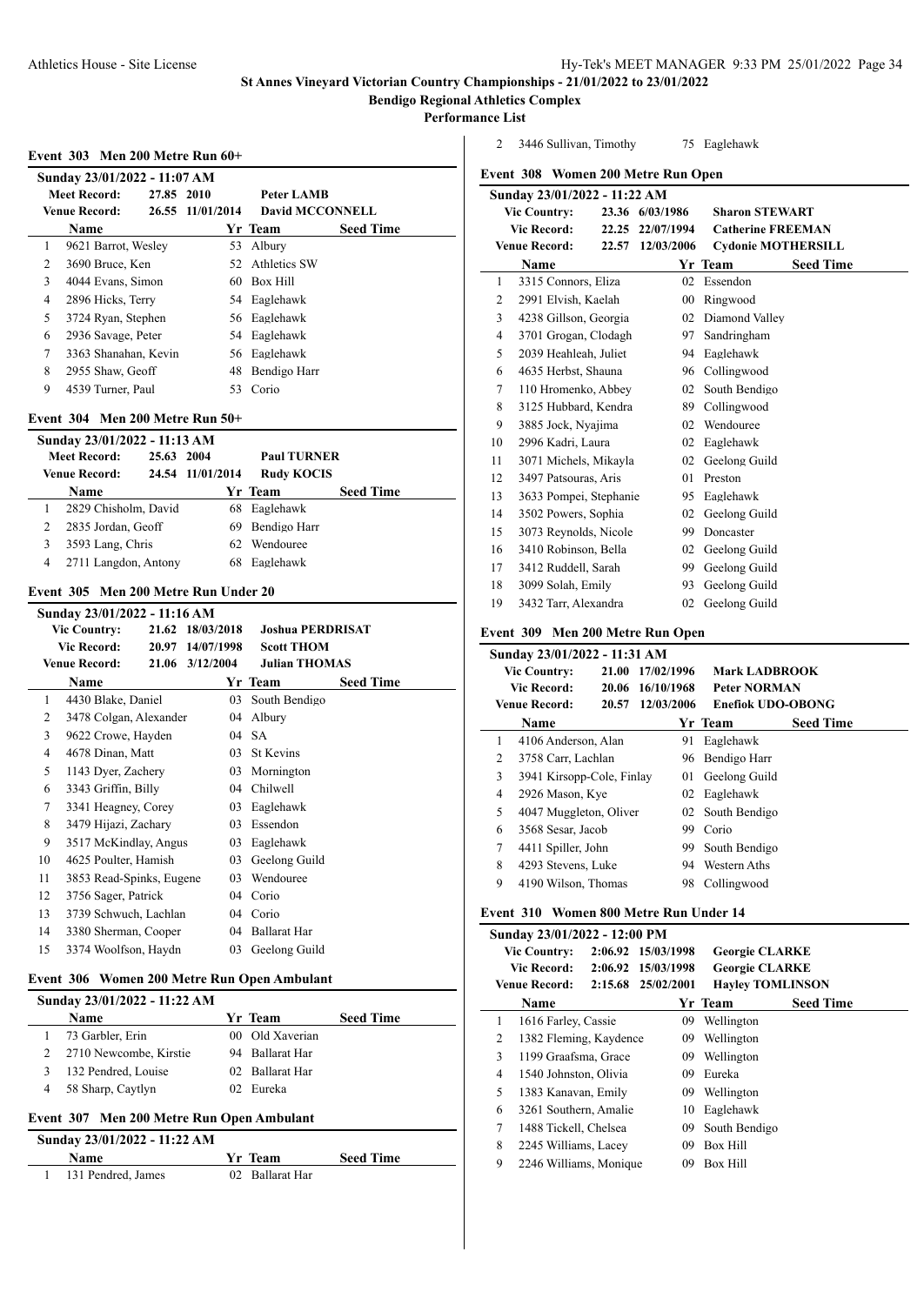**Performance List**

|   | Event 311 Men 800 Metre Run Under 14   |         |                    |                       |                  |
|---|----------------------------------------|---------|--------------------|-----------------------|------------------|
|   | Sunday 23/01/2022 - 12:10 PM           |         |                    |                       |                  |
|   | <b>Vic Country:</b>                    |         | 2:01.25 11/12/1999 | <b>Tyson MAHON</b>    |                  |
|   | Vic Record: 1:59.91                    |         | 7/03/2004          | <b>Joel SMYTHE</b>    |                  |
|   | Venue Record:                          |         | 2:04.07 23/01/2000 | <b>Tyson MAHON</b>    |                  |
|   | Name                                   |         |                    | Yr Team               | <b>Seed Time</b> |
| 1 | 4325 Casey, Hugh                       |         | 10                 | Bendigo Uni           |                  |
| 2 | 4597 Franzke, Eddy                     |         | 10                 | Albury                |                  |
| 3 | 4634 Lethbridge, Oscar                 |         | 10                 | Bendigo Uni           |                  |
| 4 | 4072 McInerney, Keelan                 |         | 10                 | Bendigo Harr          |                  |
| 5 | 3050 Riordan, Joel                     |         | 09                 | Bendigo Harr          |                  |
|   | Event 312 Women 800 Metre Run Under 16 |         |                    |                       |                  |
|   | Sunday 23/01/2022 - 12:15 PM           |         |                    |                       |                  |
|   | Vic Country: 2:01.81 20/03/1999        |         |                    | <b>Georgie CLARKE</b> |                  |
|   | <b>Vic Record:</b>                     | 2:01.81 | 20/03/1999         | <b>Georgie CLARKE</b> |                  |
|   | <b>Venue Record:</b>                   |         | 2:13.52 25/02/2001 | <b>Kaila MCKNIGHT</b> |                  |
|   | Name                                   |         |                    | Yr Team               | <b>Seed Time</b> |
| 1 | 4275 Barbanti, Rosa                    |         | 08                 | Essendon              |                  |
| 2 | 2629 Bradshaw, Isla                    |         | 08                 | Deakin                |                  |
| 3 | 1033 Chivers, Eliza                    |         | 07                 | Doncaster             |                  |

|    | <b>Vic Country:</b>     | 2:01.81 | 20/03/1999 | <b>Georgie CLARKE</b> |                  |
|----|-------------------------|---------|------------|-----------------------|------------------|
|    | <b>Vic Record:</b>      | 2:01.81 | 20/03/1999 | <b>Georgie CLARKE</b> |                  |
|    | <b>Venue Record:</b>    | 2:13.52 | 25/02/2001 | Kaila MCKNIGHT        |                  |
|    | Name                    |         |            | Yr Team               | <b>Seed Time</b> |
| 1  | 4275 Barbanti, Rosa     |         | 08         | Essendon              |                  |
| 2  | 2629 Bradshaw, Isla     |         | 08         | Deakin                |                  |
| 3  | 1033 Chivers, Eliza     |         | 07         | Doncaster             |                  |
| 4  | 1394 Driscoll, Madison  |         | 07         | Mentone               |                  |
| 5  | 1617 Farley, Matilda    |         | 08         | Wellington            |                  |
| 6  | 3178 Hattingh, Giselle  |         | 07         | Eaglehawk             |                  |
| 7  | 2109 Jones, Lucy        |         | 08         | Eureka                |                  |
| 8  | 4423 Jurson, Sasha      |         | 08         | Essendon              |                  |
| 9  | 2082 Knowles, Darcy     |         | 07         | Wellington            |                  |
| 10 | 4039 Pither, Edie       |         | 08         | <b>Ballarat Ycw</b>   |                  |
| 11 | 2418 Scoble, Sophie     |         | 07         | Eaglehawk             |                  |
| 12 | 3259 Southern, Scarlett |         | 07         | Eaglehawk             |                  |
| 13 | 3334 Sprunt, Sophie     |         | 08         | Chilwell              |                  |
| 14 | 245 Tanner, Declyn      |         | 07         | Mornington            |                  |
|    |                         |         |            |                       |                  |

# **Event 313 Men 800 Metre Run Under 16**

|    | Sunday 23/01/2022 - 12:25 PM |         |            |                       |                  |
|----|------------------------------|---------|------------|-----------------------|------------------|
|    | <b>Vic Country:</b>          | 1:52.60 | 15/12/1977 | <b>Guy WATSON</b>     |                  |
|    | <b>Vic Record:</b>           | 1:50.63 | 15/03/2008 | <b>Alexander ROWE</b> |                  |
|    | <b>Venue Record:</b>         | 1:55.01 | 25/02/2001 | Tyson MAHON           |                  |
|    | Name                         |         |            | Yr Team               | <b>Seed Time</b> |
| 1  | 1916 Brooks, Campbell        |         | 08         | <b>Box Hill</b>       |                  |
| 2  | 1659 Burge, Oaklee           |         | 08         | <b>Ballarat Har</b>   |                  |
| 3  | 2297 Carlin, Joshua          |         | 07         | Nunawading            |                  |
| 4  | 4648 Dwyer, Luke             |         | 07         | Wellington            |                  |
| 5  | 261 Farrelly, Sebastian      |         | 07         | Mornington            |                  |
| 6  | 3423 Franzke, Alec           |         | 08         | Albury                |                  |
| 7  | 2442 Kinley, Tom             |         | 07         | Wendouree             |                  |
| 8  | 4076 McIntosh, Lewis         |         | 08         | Eaglehawk             |                  |
| 9  | 2046 Neethling, Jonathan     |         | 08         | Essendon              |                  |
| 10 | 1280 Rossato, Xavier         |         | 08         | Eureka                |                  |
| 11 | 1322 Shepheard, Ocean        |         | 08         | Mornington            |                  |
| 12 | 1516 Stewart, Rhylee         |         | 08         | Wellington            |                  |
| 13 | 3686 Unthank, Jackson        |         | 07         | <b>Bellarine</b>      |                  |
| 14 | 3654 Unthank, Joshua         |         | 07         | Bellarine             |                  |
| 15 | 3405 Williams, Danny         |         | 07         | Shepparton            |                  |
| 16 | 282 Zurawel, Zander          |         | 08         | Chilwell              |                  |
|    |                              |         |            |                       |                  |

**Event 314 Women 800 Metre Run Under 18**

|                     | Sunday 23/01/2022 - 12:35 PM |         |                        |                       |                  |
|---------------------|------------------------------|---------|------------------------|-----------------------|------------------|
| <b>Vic Country:</b> |                              | 2:01.73 | 8/09/2000              | <b>Georgie CLARKE</b> |                  |
|                     | Vic Record:                  | 2:01.73 | 8/09/2000              | <b>Georgie CLARKE</b> |                  |
|                     | <b>Venue Record:</b>         |         | $2:06.34$ $24/02/2001$ | Heidi RIORDAN         |                  |
|                     | <b>Name</b>                  |         |                        | Yr Team               | <b>Seed Time</b> |
| 1                   | 2807 Coleman, Laura          |         | 06                     | Wellington            |                  |
| 2                   | 3696 Coltish, Sophie         |         | 05                     | Geelong Guild         |                  |
| 3                   | 1381 Fleming, Elly           |         | 06                     | Wellington            |                  |
| $\overline{4}$      | 1592 Hill, Ada               |         | 05                     | Wellington            |                  |
| 5                   | 1079 Jackson, Charlotte      |         | 06                     | Essendon              |                  |
| 6                   | 1644 Kempff, Antie           |         | 06                     | Wellington            |                  |
| 7                   | 4374 Ostik-Smith, Ysmene     |         | 06                     | St Stephens           |                  |
| 8                   | 2626 Streat, Charlotte       |         | 06                     | Eureka                |                  |
| 9                   | 2228 Warmington, Chloe       |         | 05                     | <b>Ballarat Har</b>   |                  |
| 10                  | 233 Zurawel, Teagan          |         | 06                     | Chilwell              |                  |

## **Event 315 Men 800 Metre Run Under 18**

|    | Sunday 23/01/2022 - 12:40 PM |         |            |                        |                  |
|----|------------------------------|---------|------------|------------------------|------------------|
|    | <b>Vic Country:</b>          | 1:47.21 | 28/01/1994 | <b>Paul BYRNE</b>      |                  |
|    | <b>Vic Record:</b>           | 1:47.21 | 28/01/1994 | <b>Paul BYRNE</b>      |                  |
|    | <b>Venue Record:</b>         | 1:53.60 | 24/02/2001 | <b>Mitchell KEALEY</b> |                  |
|    | Name                         |         |            | Yr Team                | <b>Seed Time</b> |
| 1  | 196 Boyd, Harrison           |         | 05         | Bendigo Harr           |                  |
| 2  | 4936 Bradshaw, Oliver        |         | 06         | Deakin                 |                  |
| 3  | 214 Caldow, Archie           |         | 06         | Wendouree              |                  |
| 4  | 1646 Caldow, Axel            |         | 06         | Wendouree              |                  |
| 5  | 3085 Costin, Ryan            |         | 05         | Bellarine              |                  |
| 6  | 4418 Donohue, Max            |         | 06         | Wellington             |                  |
| 7  | 4649 Dwyer, Christopher      |         | 05         | Wellington             |                  |
| 8  | 1741 Egodawatte, Dilan       |         | 06         | Keilor St B            |                  |
| 9  | 3526 Ellis, Jack             |         | 05         | Chilwell               |                  |
| 10 | 3684 Foley, Declan           |         | 05         | Bellarine              |                  |
| 11 | 1959 Grainger, Zac           |         | 06         | Wendouree              |                  |
| 12 | 3480 Hijazi, Noah            |         | 06         | Essendon               |                  |
| 13 | 1539 Johnston, Joshua        |         | 05         | Eureka                 |                  |
| 14 | 1838 Meade, Billy            |         | 05         | Bendigo Uni            |                  |
| 15 | 1546 Noden, Daniel           |         | 06         | Bendigo Harr           |                  |
| 16 | 1862 Scott, Evander          |         | 05         | Chilwell               |                  |
| 17 | 3351 Tickell, Zackery        |         | 05         | South Bendigo          |                  |
| 18 | 4615 Woods, Magnus           |         | 06         | Chilwell               |                  |
|    |                              |         |            |                        |                  |

## **Event 316 Men 800 Metre Run Under 20**

|    | Sunday 23/01/2022 - 12:55 PM |         |            |                        |                  |
|----|------------------------------|---------|------------|------------------------|------------------|
|    | <b>Vic Country:</b>          | 1:45.91 | 28/07/1995 | <b>Paul BYRNE</b>      |                  |
|    | <b>Vic Record:</b>           | 1:45.91 | 28/07/1995 | <b>Paul BYRNE</b>      |                  |
|    | <b>Venue Record:</b>         | 1:50.67 | 3/12/2004  | <b>Bongani MGEMANE</b> |                  |
|    | Name                         |         |            | Yr Team                | <b>Seed Time</b> |
| 1  | 3295 Anderson, Joseph        |         | 04         | Collingwood            |                  |
| 2  | 3703 Bail, Joshua            |         | $^{04}$    | Athletics SW           |                  |
| 3  | 4430 Blake, Daniel           |         | 03         | South Bendigo          |                  |
| 4  | 2119 Blood, Samuel           |         | 04         | <b>Ballarat Ycw</b>    |                  |
| 5  | 3572 Grills, Ethan           |         |            | 04 Geelong Guild       |                  |
| 6  | 172 Langborne, Mitchel       |         | 04         | Keilor St B            |                  |
| 7  | 9633 Peters, Kelvin          |         | 03         | Albury                 |                  |
| 8  | 1226 Rossato, Isaac          |         | 04         | Eureka                 |                  |
| 9  | 3499 Steward, Patrick        |         | 04         | Essendon               |                  |
| 10 | 1148 Tram, Joshua            |         | 04         | Collingwood            |                  |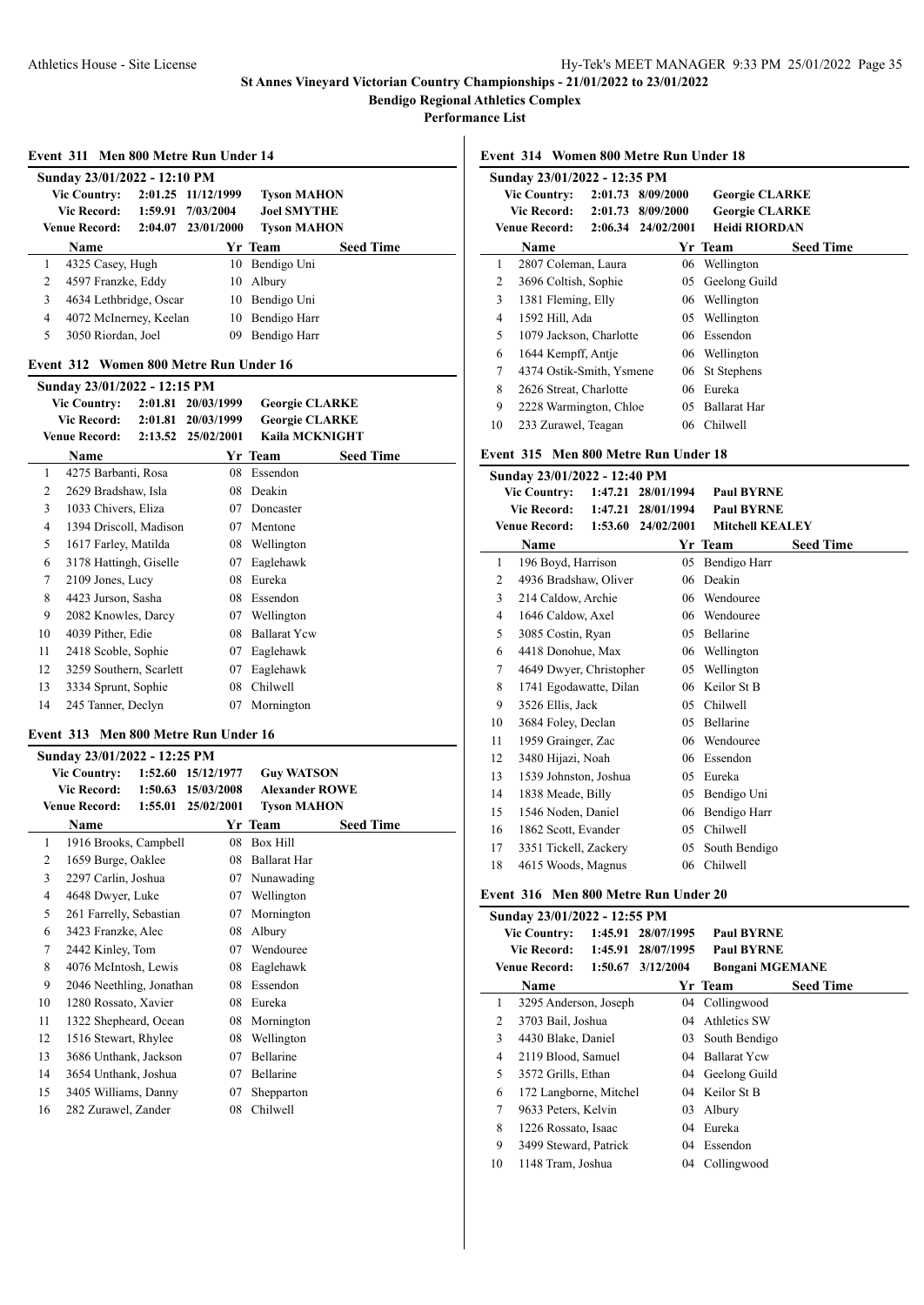**Performance List**

#### **Event 317 Women 800 Metre Run Under 20**

|                     | Sunday 23/01/2022 - 1:00 PM |                   |                        |                      |                             |
|---------------------|-----------------------------|-------------------|------------------------|----------------------|-----------------------------|
| <b>Vic Country:</b> |                             | 2:01.73 8/09/2000 | <b>Georgie CLARKE</b>  |                      |                             |
|                     | Vic Record:                 |                   | 2:01.10 11/02/1982     |                      | <b>Michelle BAUMGARTNER</b> |
|                     | <b>Venue Record:</b>        |                   | $2:06.34$ $24/02/2001$ | <b>Heidi RIORDAN</b> |                             |
|                     | <b>Name</b>                 |                   |                        | Yr Team              | <b>Seed Time</b>            |
| 1                   | 3230 Bolmat, Sophie         |                   | 03                     | Sandringham          |                             |
| 2                   | 4131 Campbell, Caitlin      |                   | 03                     | South Bendigo        |                             |
| 3                   | 3527 Ellis, Skye            |                   | 03                     | Chilwell             |                             |
| 4                   | 138 Elvey, Paige            |                   | 03.                    | Frankston            |                             |
| 5                   | 1154 Hart, Emily            |                   | 04                     | Mentone              |                             |
| 6                   | 1318 Mees, Georgina         |                   | 04                     | <b>Ballarat Yew</b>  |                             |
| 7                   | 3800 Rayson, Ella           |                   | 04                     | Corio                |                             |
| 8                   | 4139 Sherry, Briana         |                   | 03                     | Casey Cardinia       |                             |

## **Event 318 Women 800 Metre Run 60+**

|   | Sunday 23/01/2022 - 1:05 PM |              |                   |                        |                  |  |
|---|-----------------------------|--------------|-------------------|------------------------|------------------|--|
|   | <b>Meet Record:</b>         | 2:50.88 2012 |                   | <b>Kathryn HEAGNEY</b> |                  |  |
|   | <b>Venue Record:</b>        |              | 2:40.31 7/01/2014 | <b>Jeanette FLYNN</b>  |                  |  |
|   | Name                        |              |                   | Yr Team                | <b>Seed Time</b> |  |
| 1 | 1029 Dawe, Peta             |              |                   | 60 South Bendigo       |                  |  |
| 2 | 2903 Farley, Heather        |              |                   | 54 Traralgon           |                  |  |
| 3 | 2736 Haritos, Victoria      |              | 60                | Glenhuntly             |                  |  |
| 4 | 4226 Heagney, Kathryn       |              |                   | 50 Eaglehawk           |                  |  |
| 5 | 3814 Holmes, Janet          |              |                   | 53 Vic Masters         |                  |  |
| 6 | 1723 Orelli, Cathy          |              |                   | 62 Chilwell            |                  |  |
| 7 | 3562 Payne, Jennifer        |              |                   | 56 South Bendigo       |                  |  |
| 8 | 3530 Rusbridge, Jennifer    |              | 61                | Eaglehawk              |                  |  |
| 9 | 3009 Verga, Julie           |              | 59.               | Eaglehawk              |                  |  |

## **Event 319 Women 800 Metre Run 50+**

|   | Sunday 23/01/2022 - 1:10 PM |              |                   |                  |                         |  |
|---|-----------------------------|--------------|-------------------|------------------|-------------------------|--|
|   | <b>Meet Record:</b>         | 2:32.04 2016 |                   | Donna BURGESS    |                         |  |
|   | <b>Venue Record:</b>        |              | 2:33.56 8/01/2014 |                  | <b>Gianna MOGENTALE</b> |  |
|   | <b>Name</b>                 |              |                   | Yr Team          | <b>Seed Time</b>        |  |
|   | 4105 Anderson, Helen        |              |                   | 62 Eaglehawk     |                         |  |
| 2 | 2722 Armstrong, Maggie      |              |                   | 62 Essendon      |                         |  |
| 3 | 1043 Buckley, Anne          |              | 67.               | Bendigo Harr     |                         |  |
| 4 | 1250 Gilbert, Kara          |              | 69                | Glenhuntly       |                         |  |
| 5 | 2088 Kirne, Debby           |              |                   | 65 South Bendigo |                         |  |
| 6 | 2891 Major, Annette         |              | 62                | Eaglehawk        |                         |  |
|   |                             |              |                   |                  |                         |  |

## **Event 320 Women 800 Metre Run 40+**

|   | Sunday 23/01/2022 - 1:10 PM     |                |     |                         |                  |
|---|---------------------------------|----------------|-----|-------------------------|------------------|
|   | <b>Meet Record:</b>             | $2:26.90$ 2018 |     | <b>Sharon PEDERSEN</b>  |                  |
|   | Venue Record: 2:25.3h 7/01/2014 |                |     | <b>Talitha CRAWFORD</b> |                  |
|   | <b>Name</b>                     |                |     | Yr Team                 | <b>Seed Time</b> |
|   | 3465 Braden, Donna              |                |     | 76 Chilwell             |                  |
| 2 | 3914 Hawken, Sophie             |                |     | 81 South Bendigo        |                  |
| 3 | 1573 Mervin, Georgina           |                | 74  | <b>Chilwell</b>         |                  |
| 4 | 1956 Williams, Angela           |                | 72. | Wendouree               |                  |
|   |                                 |                |     |                         |                  |

# **Event 321 Women 800 Metre Run Open Ambulant**

#### **Sunday 23/01/2022 - 1:10 PM**

| <b>Name</b>              | Yr Team          | <b>Seed Time</b> |
|--------------------------|------------------|------------------|
| 1 68 Byrt, Eliesha       | 88 Geelong Guild |                  |
| 2 2710 Newcombe, Kirstie | 94 Ballarat Har  |                  |

#### **Event 322 Men 800 Metre Run 60+**

|   | Sunday 23/01/2022 - 1:15 PM<br>Meet Record: 2:27.22 2017<br>Venue Record: 2:16.2h 7/02/2004 |     | <b>Leslie WILLIAMS</b><br><b>Neil MACDONALD</b> |                  |
|---|---------------------------------------------------------------------------------------------|-----|-------------------------------------------------|------------------|
|   | Name                                                                                        |     | Yr Team                                         | <b>Seed Time</b> |
| 1 | 9621 Barrot, Wesley                                                                         |     | 53 Albury                                       |                  |
| 2 | 3383 Cornell, Brian                                                                         |     | 53 Eaglehawk                                    |                  |
| 3 | 4044 Evans, Simon                                                                           | 60. | <b>Box Hill</b>                                 |                  |
| 4 | 1150 Newling, Rob                                                                           |     | 59 Mornington                                   |                  |
| 5 | 3363 Shanahan, Kevin                                                                        |     | 56 Eaglehawk                                    |                  |
|   | Event 323 Men 800 Metre Run 50+                                                             |     |                                                 |                  |

|   | Sunday 23/01/2022 - 1:20 PM |              |                    |                    |                  |
|---|-----------------------------|--------------|--------------------|--------------------|------------------|
|   | <b>Meet Record:</b>         | 2:09.53 2006 |                    | <b>Terry HICKS</b> |                  |
|   | Venue Record:               |              | 2:02.32 19/03/2005 | <b>Terry HICKS</b> |                  |
|   | Name                        |              |                    | Yr Team            | <b>Seed Time</b> |
| 1 | 4457 Baker, Eric            |              | 62                 | Bendigo Harr       |                  |
| 2 | 3963 Carey, Mark            |              | 63                 | Essendon           |                  |
| 3 | 1146 Dawe, Richard          |              | 68                 | Mornington         |                  |
| 4 | 2288 Douglas, Ross          |              |                    | 66 Bendigo Uni     |                  |
| 5 | 3750 Hilson, Gregory        |              | 69.                | South Bendigo      |                  |
| 6 | 1754 Knight, Gordon         |              | 70                 | Traralgon          |                  |
| 7 | 1211 Rashid, Navid          |              | 69                 | Doncaster          |                  |
| 8 | 1777 Sayer, Jim             |              | 66                 | Collingwood        |                  |

#### **Event 324 Men 800 Metre Run 40+**

| 2:07.28 2007<br><b>Meet Record:</b><br><b>Colin BARNETT</b><br>2:02.32 19/03/2005<br><b>Terry HICKS</b><br><b>Venue Record:</b> | Sunday 23/01/2022 - 1:25 PM |  |  |  |  |  |
|---------------------------------------------------------------------------------------------------------------------------------|-----------------------------|--|--|--|--|--|
|                                                                                                                                 |                             |  |  |  |  |  |
|                                                                                                                                 |                             |  |  |  |  |  |
| Yr Team<br><b>Seed Time</b><br>Name                                                                                             |                             |  |  |  |  |  |
| 3327 Bailey, Benjamin<br>76 South Bendigo                                                                                       |                             |  |  |  |  |  |
| 1007 Browell, Leigh<br>74 South Bendigo                                                                                         |                             |  |  |  |  |  |
| 2851 Matthews, Luke<br>Bendigo Harr<br>3<br>81                                                                                  |                             |  |  |  |  |  |
| South Bendigo<br>3566 Norton, Aaron<br>4<br>79.                                                                                 |                             |  |  |  |  |  |

## **Event 325 Men 800 Metre Run Open Ambulant**

## **Sunday 23/01/2022 - 1:25 PM**

 $\overline{a}$ 

| <b>Name</b>          | <b>Seed Time</b><br>Yr Team |  |
|----------------------|-----------------------------|--|
| 131 Pendred, James   | 02 Ballarat Har             |  |
| 3544 Semmens, Andrew | 93 Bellarine                |  |

## **Event 326 Women 800 Metre Run Open**

|   | Sunday 23/01/2022 - 1:30 PM |         |                        |                        |                  |
|---|-----------------------------|---------|------------------------|------------------------|------------------|
|   | <b>Vic Country:</b>         | 2:00.17 | 6/07/1991              | <b>Sharon STEWART</b>  |                  |
|   | Vic Record:                 | 1:58.78 | 21/07/2019             | <b>Catriona BISSET</b> |                  |
|   | <b>Venue Record:</b>        |         | $2:06.34$ $24/02/2001$ | Heidi RIORDAN          |                  |
|   | <b>Name</b>                 |         |                        | Yr Team                | <b>Seed Time</b> |
| 1 | 1068 Canavan, Amy           |         | 02                     | Eureka                 |                  |
| 2 | 2039 Heahleah, Juliet       |         |                        | 94 Eaglehawk           |                  |
| 3 | 3032 Humphrey, Brigitte     |         | 90.                    | St Stephens            |                  |
| 4 | 1569 Lepair, Eliza          |         | 01                     | <b>Ballarat Ycw</b>    |                  |
| 5 | 3071 Michels, Mikayla       |         |                        | 02 Geelong Guild       |                  |
| 6 | 3523 Mundy, Stephanie       |         | 96.                    | Wendouree              |                  |
| 7 | 3970 Rusbridge, Gabrielle   |         | 00                     | Eaglehawk              |                  |
| 8 | 3321 Trew, Keely            |         | 92                     | South Bendigo          |                  |
|   |                             |         |                        |                        |                  |

## **Event 326 Women Shot Put Under 20 Para**

| <b>Name</b> |                   | Yr Team    | <b>Seed Mark</b> |
|-------------|-------------------|------------|------------------|
|             | 58 Sharp, Caytlyn | 02. Eureka |                  |